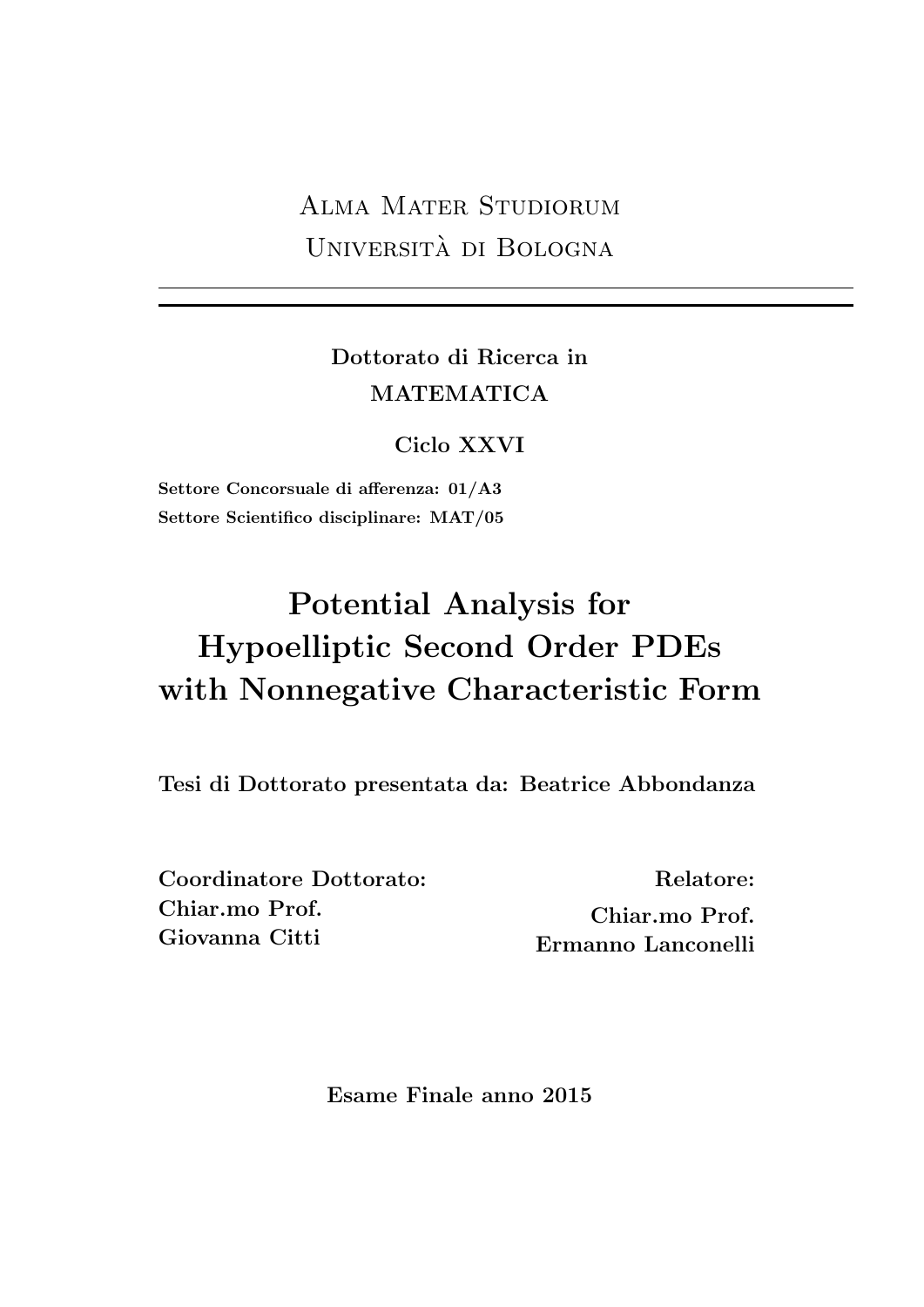A Ilprof, per la paternità con la quale  $mi \t{e}$  stato Maestro.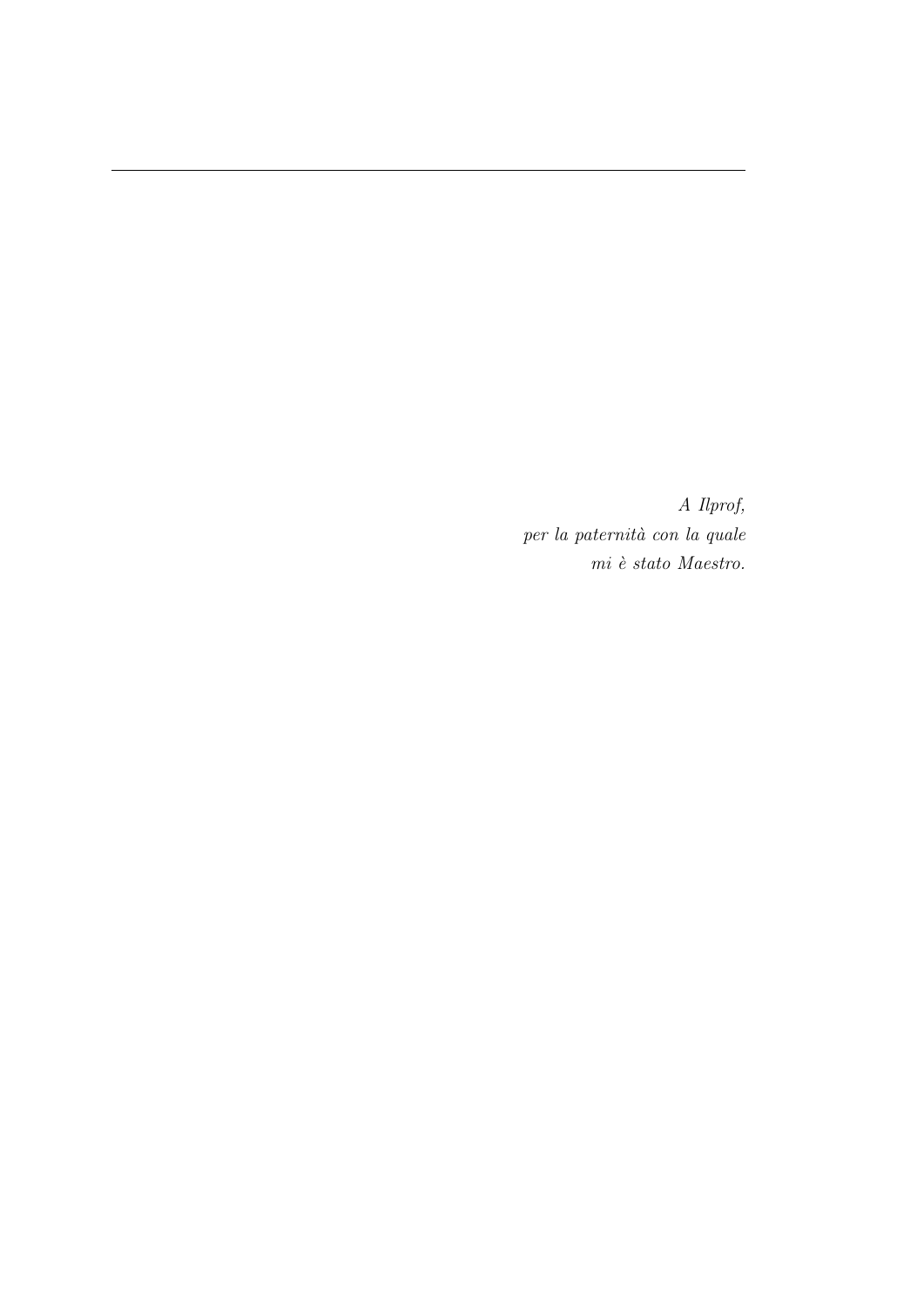# **Contents**

|          |     | Introduction                                                                   | $5\overline{)}$ |
|----------|-----|--------------------------------------------------------------------------------|-----------------|
| 1        |     | Main assumptions and Recalls                                                   | 11              |
|          | 1.1 | The operator $\dots \dots \dots \dots \dots \dots \dots \dots \dots \dots$     | 12              |
|          | 1.2 | Definitions, properties and recalls                                            | 13              |
| $\bf{2}$ |     | <b>Representation Theorems</b>                                                 | 23              |
|          | 2.1 | $\mathcal{L}\text{-Green}$ functions for $\mathcal{L}\text{-}$ regular Domains | 24              |
|          | 2.2 | $\mathcal{L}\text{-Green Function}$ for General Domains                        | 26              |
|          | 2.3 |                                                                                | 33              |
|          | 2.4 |                                                                                | 37              |
|          | 2.5 |                                                                                | 43              |
|          | 2.6 |                                                                                | 47              |
| 3        |     | The inverse mean value Theorem                                                 | 51              |
|          | 3.1 | Kernel of the mean value operator $\dots \dots \dots \dots \dots \dots$        | 55              |
|          | 3.2 |                                                                                | 58              |
|          | 3.3 |                                                                                | 59              |
| 4        |     | A Lebesgue-type result for the PWB generalized solution                        | 73              |
| 5        |     | Variational and Perron-Wiener solutions                                        | 85              |
|          | 5.1 |                                                                                | 87              |
|          |     | 5.1.1                                                                          | 89              |
|          |     | 5.1.2                                                                          | 89              |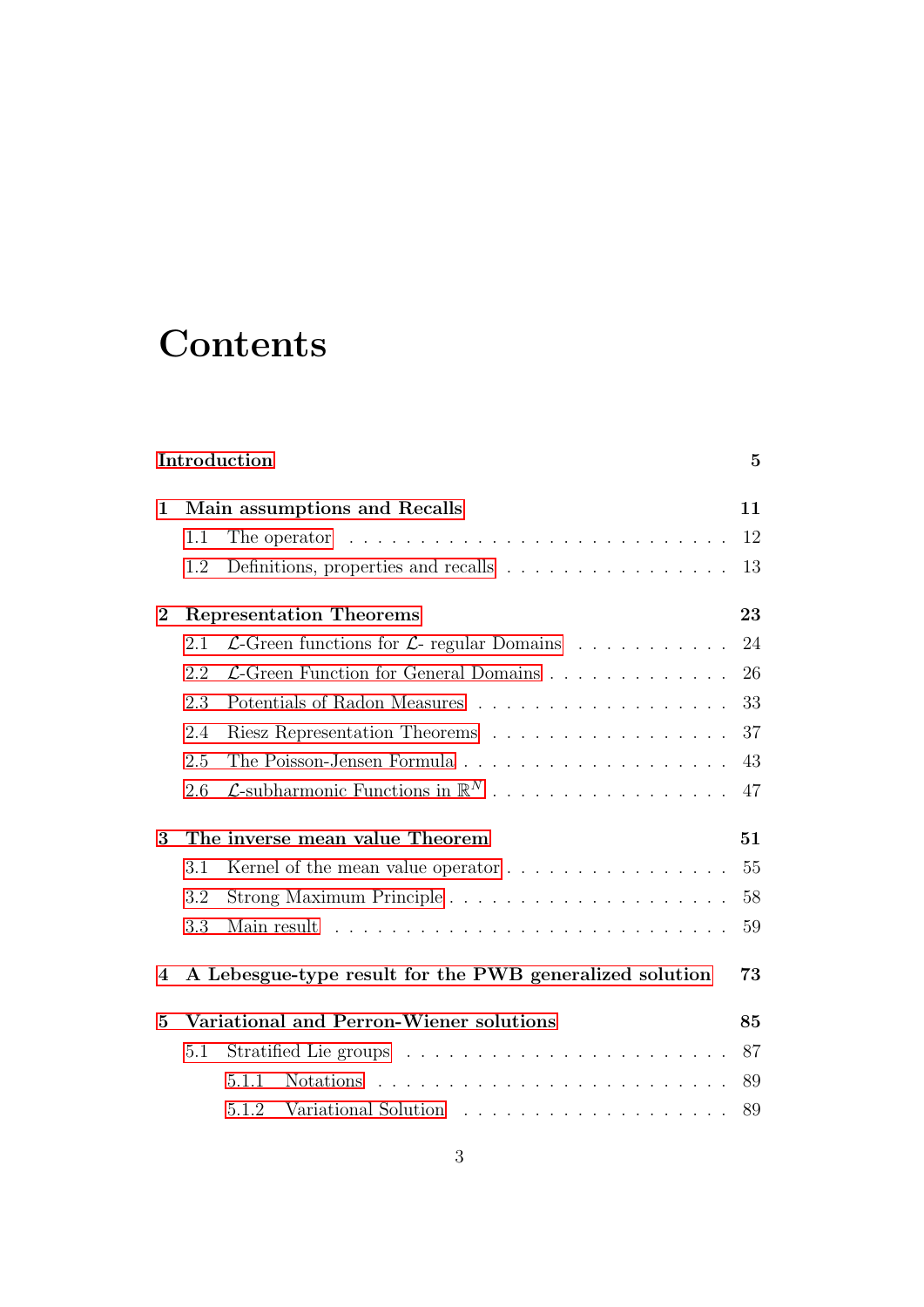|  | A Abstract Harmonic Spaces    |  |  |  |  |  |  |  |  |  | 105 |
|--|-------------------------------|--|--|--|--|--|--|--|--|--|-----|
|  | <b>B</b> X-elliptic operators |  |  |  |  |  |  |  |  |  | 113 |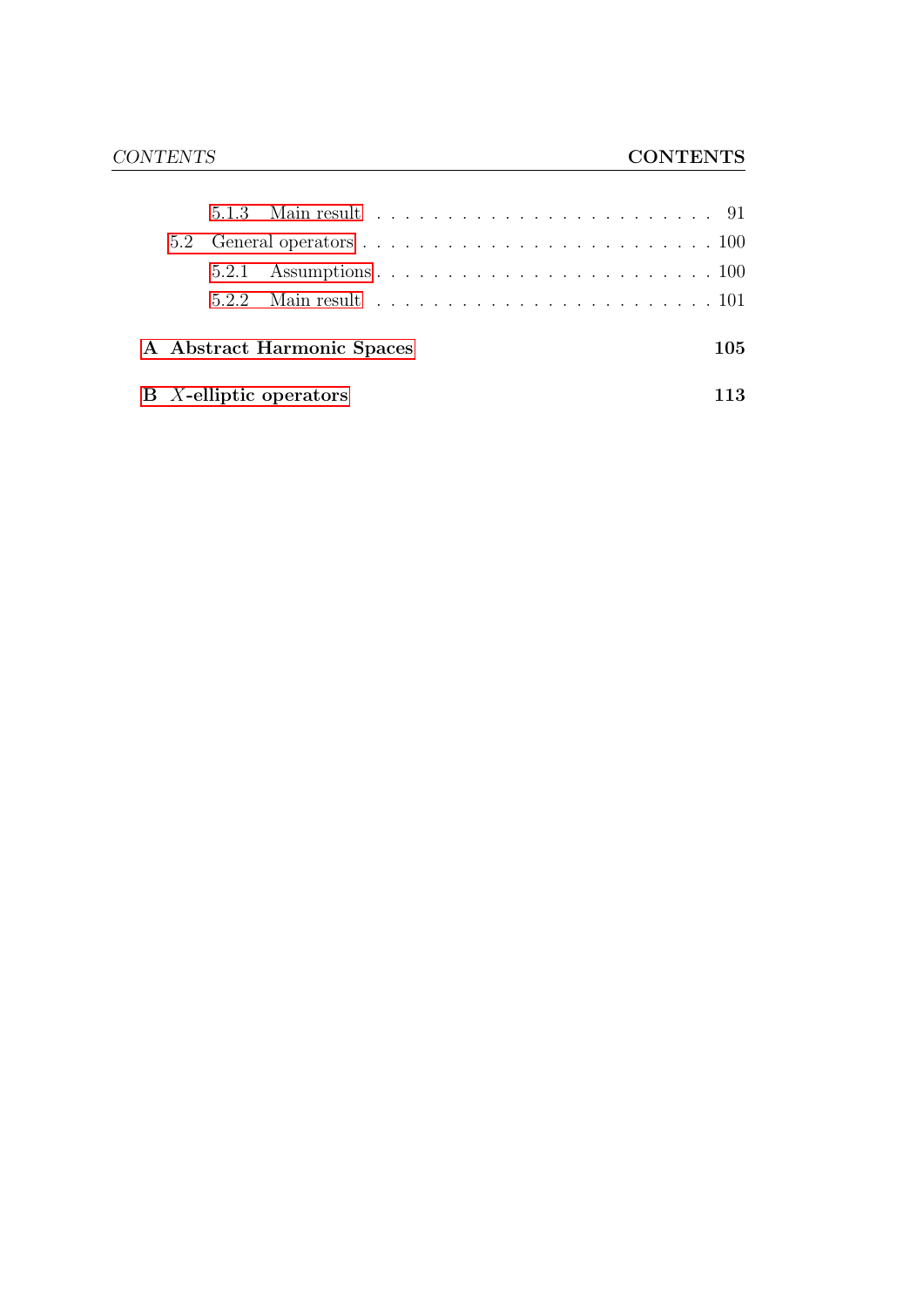### <span id="page-4-0"></span>Introduction

The results presented in this Thesis give some contributions to the theory of second order Partial Differential Equations with non-negative characteristic form. This class of PDEs was introduced by M.Picone, who named them elliptic-parabolic equations. Some decades after Picone's works, G.Fichera carried out a first systematic study of boundary value problems for wide classes of elliptic parabolic operators, and introduced his celebrated classification of the boundary points. Subsequently, O.A. Oleinik&E.V. Radkevic, and J.J. Kohn&L. Nierenberg, proved several existence and regularity results, in terms of the properties of the Fichera's boundary. In 1967 L. Hörmander proved a celebrated Theorem giving a sufficient condition of hypoellipticity for operators sums of squares of vector fields. Soon after, O.A.  $Oleinik&E.V. Radkevic extended Hörmander's Theorem to elliptic-parabolic$ operators in general form. These theorems, giving hypoellipticity conditions in terms of suitable Lie algebra related to the involved operators, opened a research field: the analysis of elliptic-parabolic equations with underlying algebraic-geometric structures of sub-Riemannian type. In the recent papers [\[14\]](#page-123-0) and [\[15\]](#page-123-1), A.Bonfiglioli, E.Lanconelli athnd A.Tommasoli, started a Potential Analysis of elliptic-parabolic operators with smooth coefficients, only assuming, instead, hypoellipticity and existence of a well behaved global fundamental solution for the relevant operators. In this Thesis we follow this new kind of axiomatic approach, and we give, in this setting, several original contributions of Potential Analysis-type.

We want to stress that the hypothesis of the global existence on  $\mathbb{R}^N \times \mathbb{R}^N$  of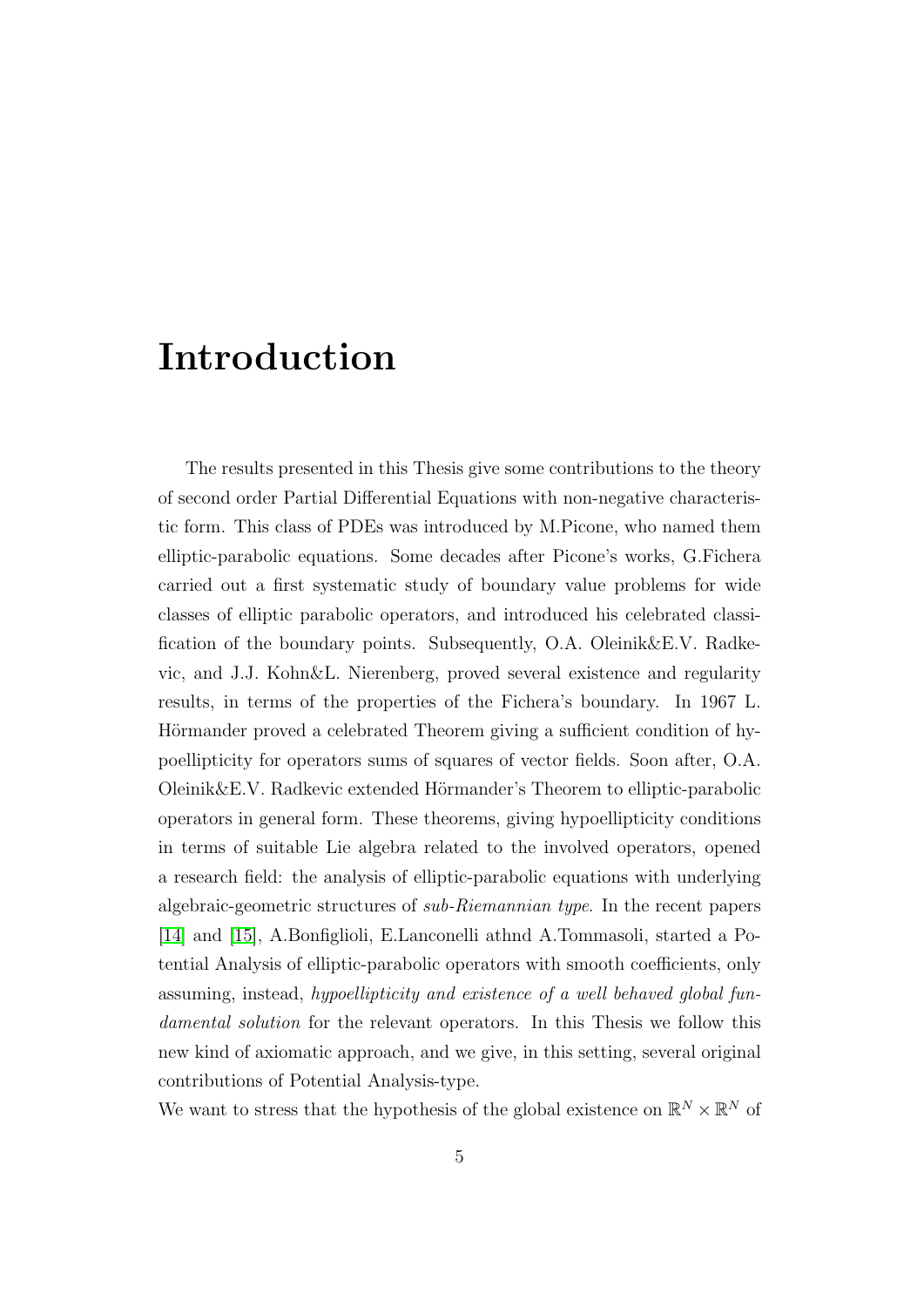a fundamental solution  $\Gamma$  can be removed by replacing  $\mathbb{R}^N$  with a bounded open set Ω and replacing Γ with the Green function  $G_{\Omega}(x, y)$  for Ω.

Finally, we point out some conditions from which it follows the existence of a global fundamental solution and examples of classes of operators to which our results can be applied.

- (a) Sub-Laplacians on Carnot groups (see Section 5.1) are a particular case of operators which we deal with in our work. Among the results of the Thesis for our general operators, the Lebesgue-type Theorem of Chapter 4 is a new result also for sub-Laplacians on Carnot groups.
- (b) Given an open set O of  $\mathbb{R}^N$ , we consider

$$
\mathcal{L} = div(A(x)\nabla), \quad x \in O
$$

Let  $X_1, ..., X_N$  be the vector fields which are the columns of the matrix A(x). If  $rank(Lie\{X_1, ..., X_N\})(x) = N$  for every  $x \in O$ , by [\[53\]](#page-127-0) it follows that the operator  $\mathcal L$  is hypoelliptic. Then, by [\[19,](#page-124-0) Part I, Section 2, there exists a matrix  $B(x)$ ,  $x \in \mathbb{R}^N$ , non-negative and with smooth entries, such that

 $B(x) = A(x)$  in  $O_1 \subset\subset O$  and  $B(x) = I$  in a neighborhood of  $\infty$ .

Then

$$
\hat{\mathcal{L}} = div(B(x)\nabla), \quad x \in \mathbb{R}^N
$$

satisfies all conditions of operators considered in this thesis. Its fundamental solution has locally the following behavior

$$
\Gamma(x, y) \approx \frac{d^2(x, y)}{|B(x, d(x, y))|}
$$

where d is the control distance associated with the matrix.

(c) The operators which we deal with in our work are in divergence form, so that they are formally self-adjoint. Then, the hypoellipticity assumption, together with a condition of not total degeneracy, implies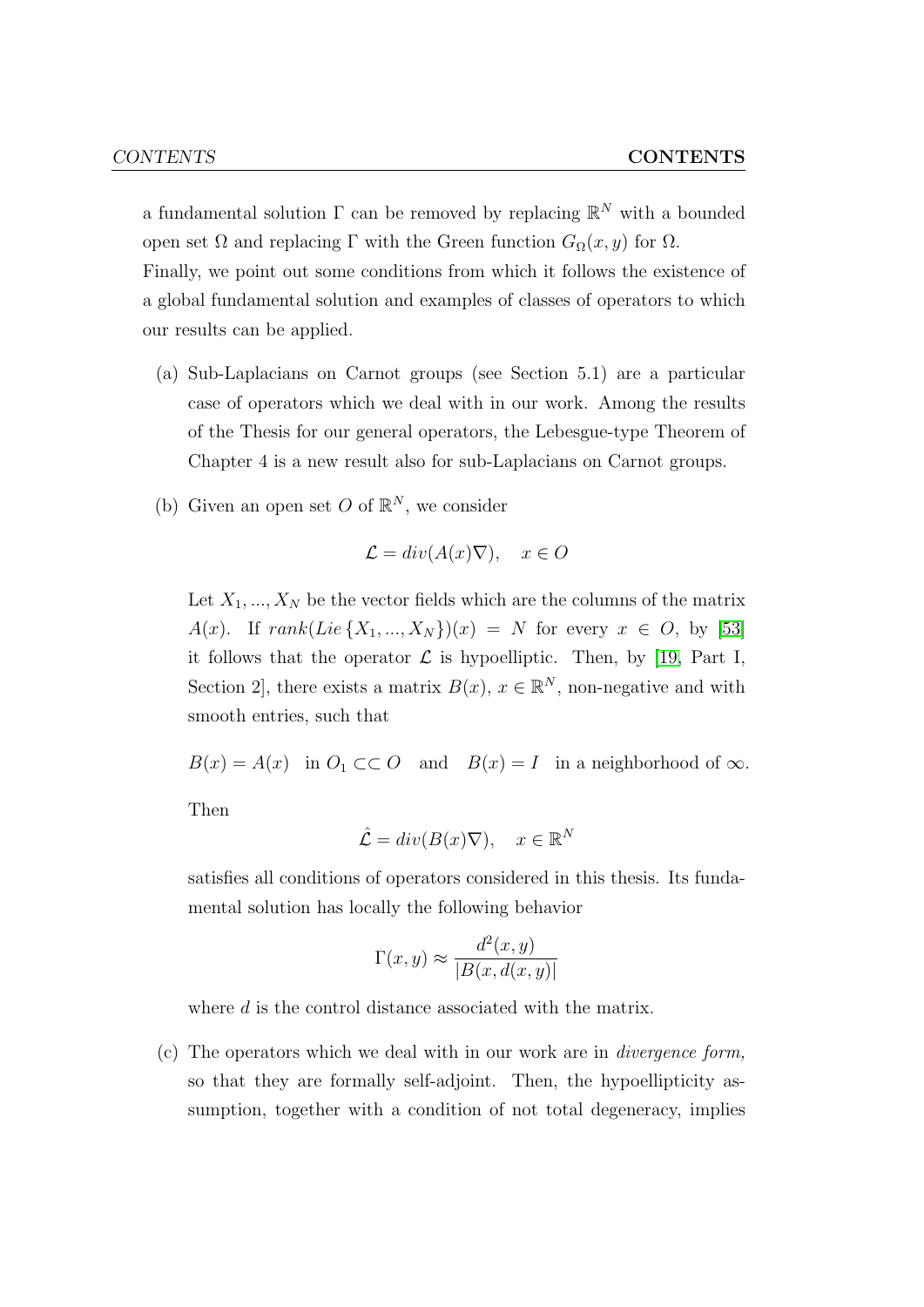the existence of a local fundamental solution (see [\[68\]](#page-128-0), se also [\[17\]](#page-123-2)). An argument, as the one used by Folland in [\[28\]](#page-124-1), shows that the local fundamental solution can be extended to a global one if the involved operator is homogeneous with respect to a group of dilations. An example is the operator of Grushin type

$$
\Delta_x + |x|^{2m} \Delta_y, \quad (x, y) \in \mathbb{R}^n \times \mathbb{R}^m
$$

(d) Other sufficient conditions for the existence of a global fundamental solutions have been given by Bonfiglioli and Lanconelli in [\[13\]](#page-123-3).

We close this Introduction by giving a general outline of the thesis and by briefly describing our main results. A more detailed summary of the contents will be presented at the beginning of each Chapter.

Chapter [1](#page-10-1) contains the complete list of assumptions on the operator  $\mathcal{L}$ , its properties deriving from those assumptions, main definitions, and recalls from [\[14\]](#page-123-0) on characterizations of subharmonic functions related to  $\mathcal{L}$ , as solutions of the inequality  $\mathcal{L}u \geq 0$  in the weak sense of distributions and as sub-mean functions w.r.t. appropriate mean-value integral operators  $M_r(u)$ , generalizing the mean-integral in the classical case of the Laplace operator .

In Chapter [2](#page-22-1) we establish some representation Theorems of Riesz-type for *L*-subharmonic functions, both in general open sets and in  $\mathbb{R}^N$ . Our Riesz representation theorems are expressed in terms of  $\mathcal{L}\text{-Green}$  potentials of Radon measures, and require the analysis of  $\mathcal{L}\text{-Green}$  function for arbitrary open set  $\Omega \subseteq \mathbb{R}^N$ , introduced and investigated in this chapter. Moreover, starting from Riesz theorems, we investigate the Poisson-Jensen formula for  $\mathcal{L}$ -regular domains, from which we obtain Mean value formulas for  $\mathcal{L}$ -subharmonic functions. The results contained in this chapter are new and extend analogous results for the Sub-Laplacians on Stratified Lie groups. They will be gathered up in a work that will be submitted to a journal for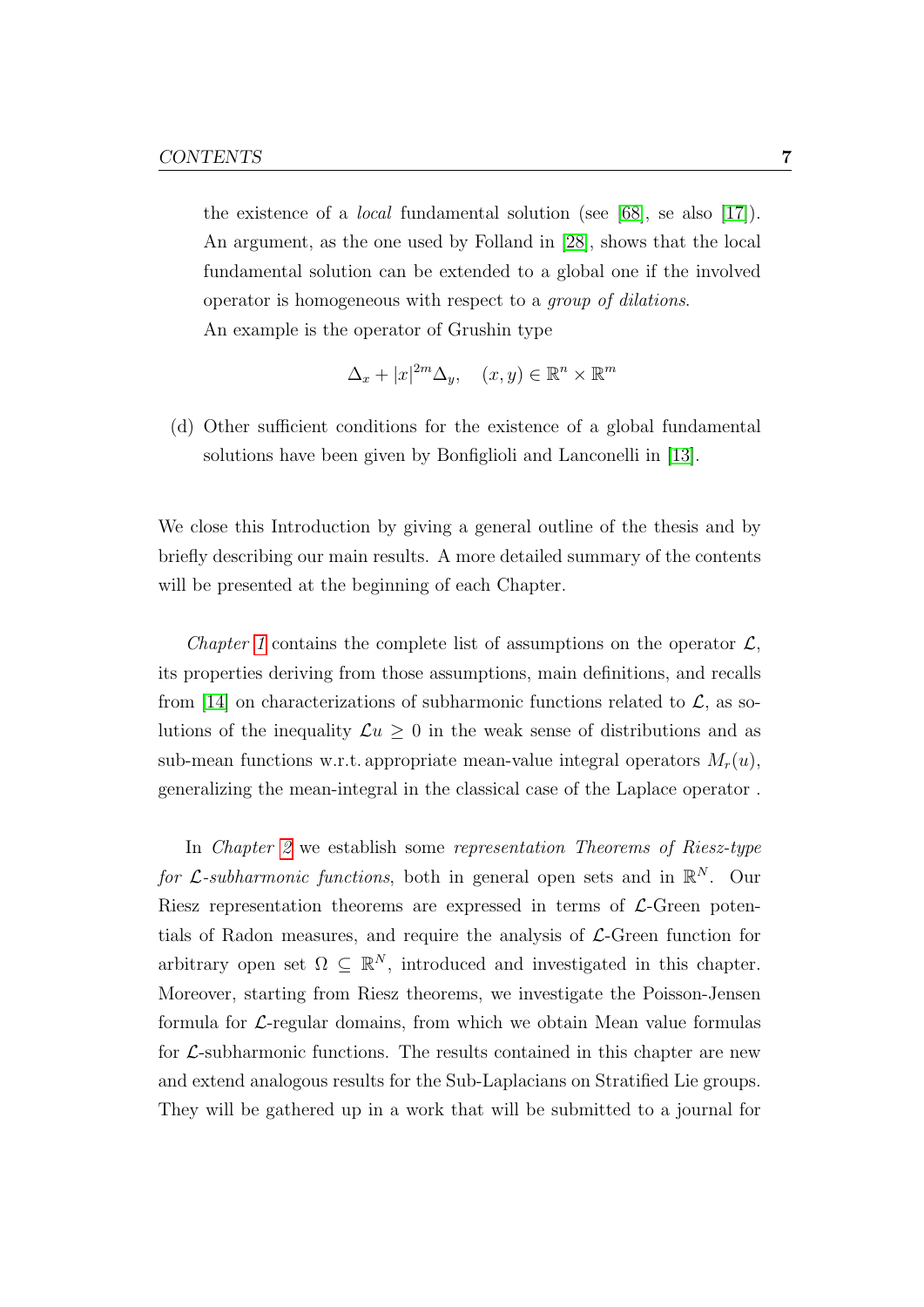its publication.

Chapter [3](#page-50-1) contains results published in the joint paper with A. Bonfiglioli  $[1]$ . By the well-known *Mean Value Theorem*, classical harmonic functions are characterized by means of Euclidean balls: indeed, a function is harmonic if and only if it verifies the Mean Value Formula. But it holds also an Inverse Mean Value Theorem, whereby Euclidean balls are characterized by means of harmonic functions: they are, indeed, the unique sets for which it holds a Mean Value Formula for every harmonic function. In this chapter it is proved an Inverse Mean Value Theorem for our operators  $\mathcal{L}$ , where the rôle that Euclidean balls have in the classical Riemannian case is played, in our sub-Riemannian setting, by the superlevel sets of the fundamental solution.

Chapter  $\lambda$  is dedicated to a Lebesgue-type result for the Perron-Wiener generalized solution, as well published in the reference [\[1\]](#page-122-0). It is an extension to our operators  $\mathcal L$  of a result proved, for sub-Laplacians on Carnot groups, in the Thesis of Master Degree [\[2\]](#page-122-1). Given a bounded open set  $\Omega \subset \mathbb{R}^N$ , we suppose that the boundary datum is the restriction to  $\partial\Omega$  of a continuous function defined in  $\Omega$  and we take its  $M_r$ -mean, and then iteratively the  $M_r$ mean of the function  $x \mapsto M_r(u)(x)$  and so on. In this way, we construct a sequence of functions converging to the Perron-Wiener solution of the Dirichlet problem.

In Chapter [5](#page-84-1) we compare Perron-Wiener and weak variational solutions of the Dirichlet problem, under specific hypothesis on the boundary datum, extending to a more general framework a result by Arendt and Daners [\[7\]](#page-122-2), related to the classical Laplacian in  $\mathbb{R}^N$ . We generalize it first of all to the Sub-Laplacians on Carnot groups, and then to our operators  $\mathcal L$  for which, however, we have to require stronger hypothesis. The achieved results are contained in the note [\[3\]](#page-122-3) submitted to a journal for the publication, and then to our operators  $\mathcal L$  for which, however, we have to require stronger hypothesis.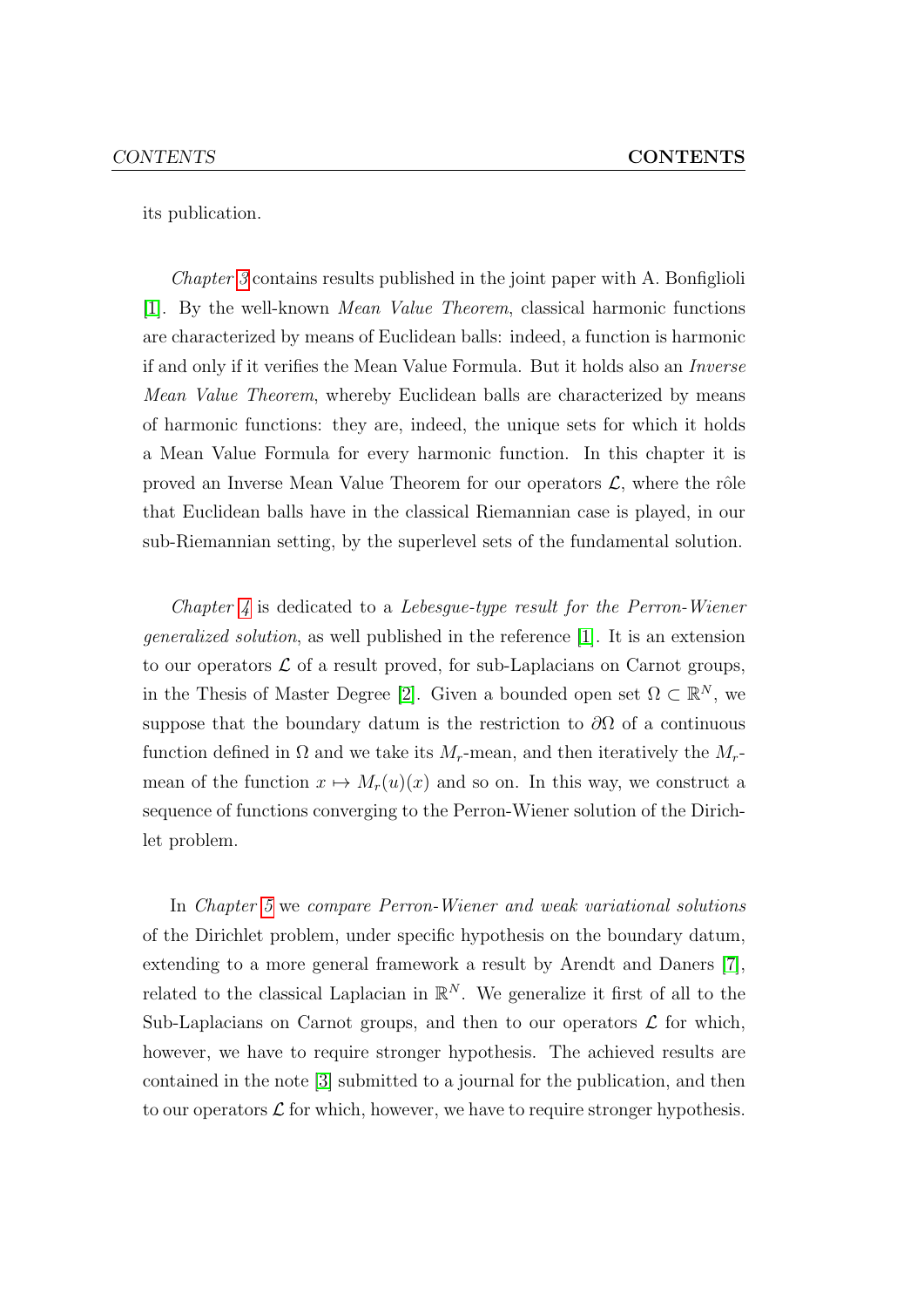In the *[Appendix A](#page-104-1)* we give some topics from the theory of Abstract Harmonic spaces.

In the *[Appendix B](#page-112-1)* we state a remarkable *Phillips and Sarason result* ([\[58\]](#page-127-1)) on the square root of a symmetric, non-negative and  $C<sup>2</sup>$  matrix, which we will use to prove that our operators  $\mathcal L$  are uniformly X-elliptic operators, in the sense of Lanconelli and Kogoj [\[44\]](#page-126-0) (see also Gutierrez and Lanconelli, [\[34\]](#page-125-0)) and can be written as a sort of sum of squares of vector fields.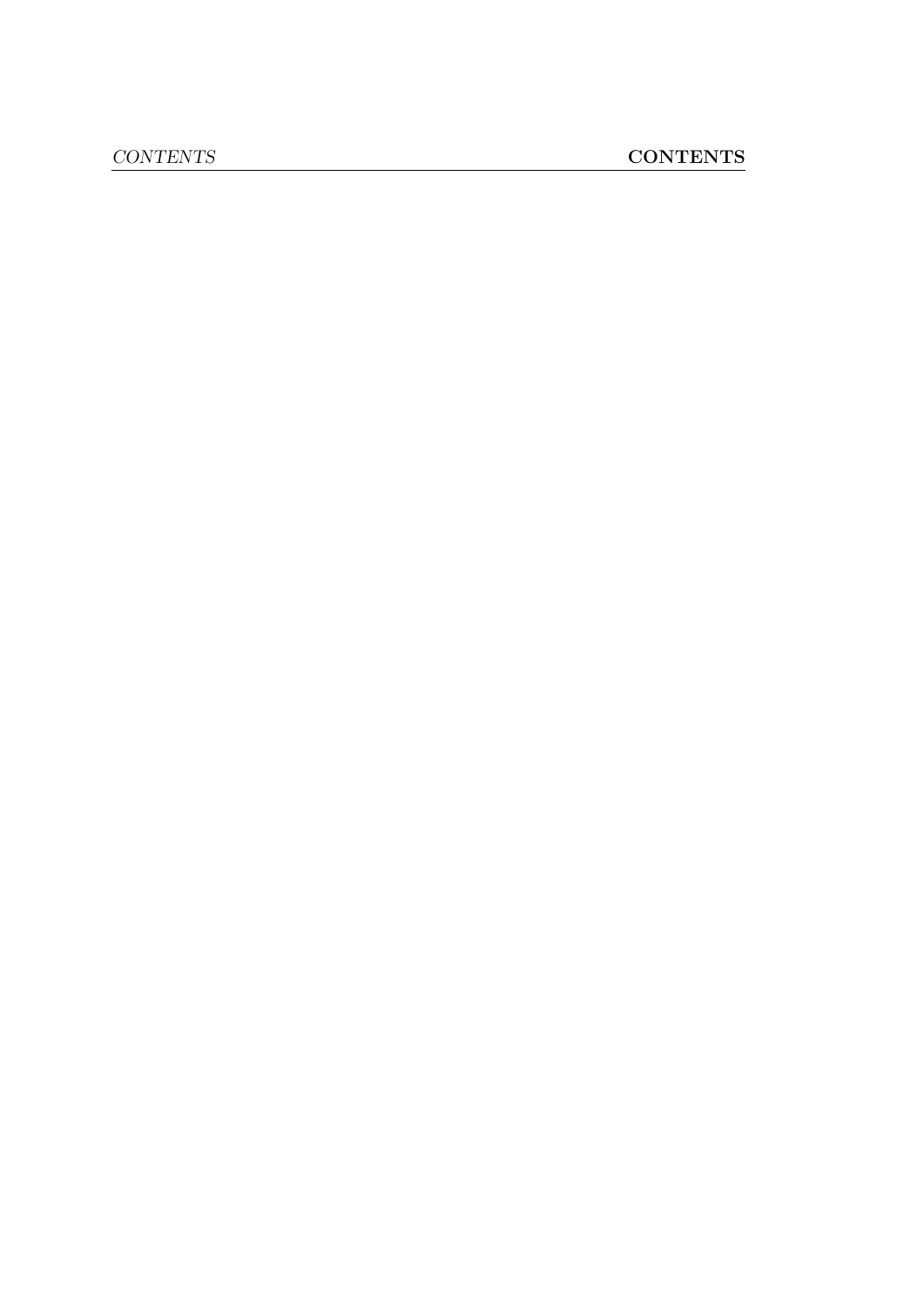## <span id="page-10-0"></span>Chapter 1

### <span id="page-10-1"></span>Main assumptions and Recalls

In this first chapter, we present the operators which with we deal with in our work. They are divergence-form PDO, with a matrix symmetric, nonnegative definite, and with smooth entries in  $\mathbb{R}^N$ . Besides a non-total degeneracy assumption on A (we assume that one of the  $a_{i,i}$  is everywhere positive), we require that  $\mathcal L$  is a  $C^{\infty}$ -hypoelliptic operator. We also ask for  $\mathcal L$  to possess a global fundamental solution  $\Gamma(x, y)$  with well-behaved properties inspired by those holding true in the case of sub-Laplacians on stratified Lie groups (in the sense of Folland and Stein [\[28,](#page-124-1) [29\]](#page-124-2)): for instance we require that  $\Gamma$ is positive out of the diagonal,  $\Gamma(x, \cdot)$  blows up at x and  $-\mathcal{L}\Gamma(x, \cdot)$  is the Dirac mass at x in the distributional sense. By the results in [\[49,](#page-126-1) [65\]](#page-128-1), it is known that these properties are satisfied by a very large class of PDOs, the Hörmander sums of squares of vector fields  $\mathcal{L} = \sum_{j=1}^{m} X_j^2$  (with  $\text{div}(X_j) = 0$ so that  $\mathcal L$  is in divergence form). We here require the extra assumption that  $\Gamma(x, \cdot)$  is globally defined and it vanishes at infinity (which is true, e.g., in the stratified group case).

Moreover, in this chapter, several recalls of general notions and of results taken from the paper [\[14\]](#page-123-0) are shown. Besides a list of the properties of the operators and of their fundamental solution, we fix the main notations and the basic definitions:  $\mathcal{L}$ -regular open sets,  $\mathcal{L}$ -subharmonic and  $\mathcal{L}$ -superharmonic functions, the mean-integral operator related to  $\mathcal{L}$ , the generalized solution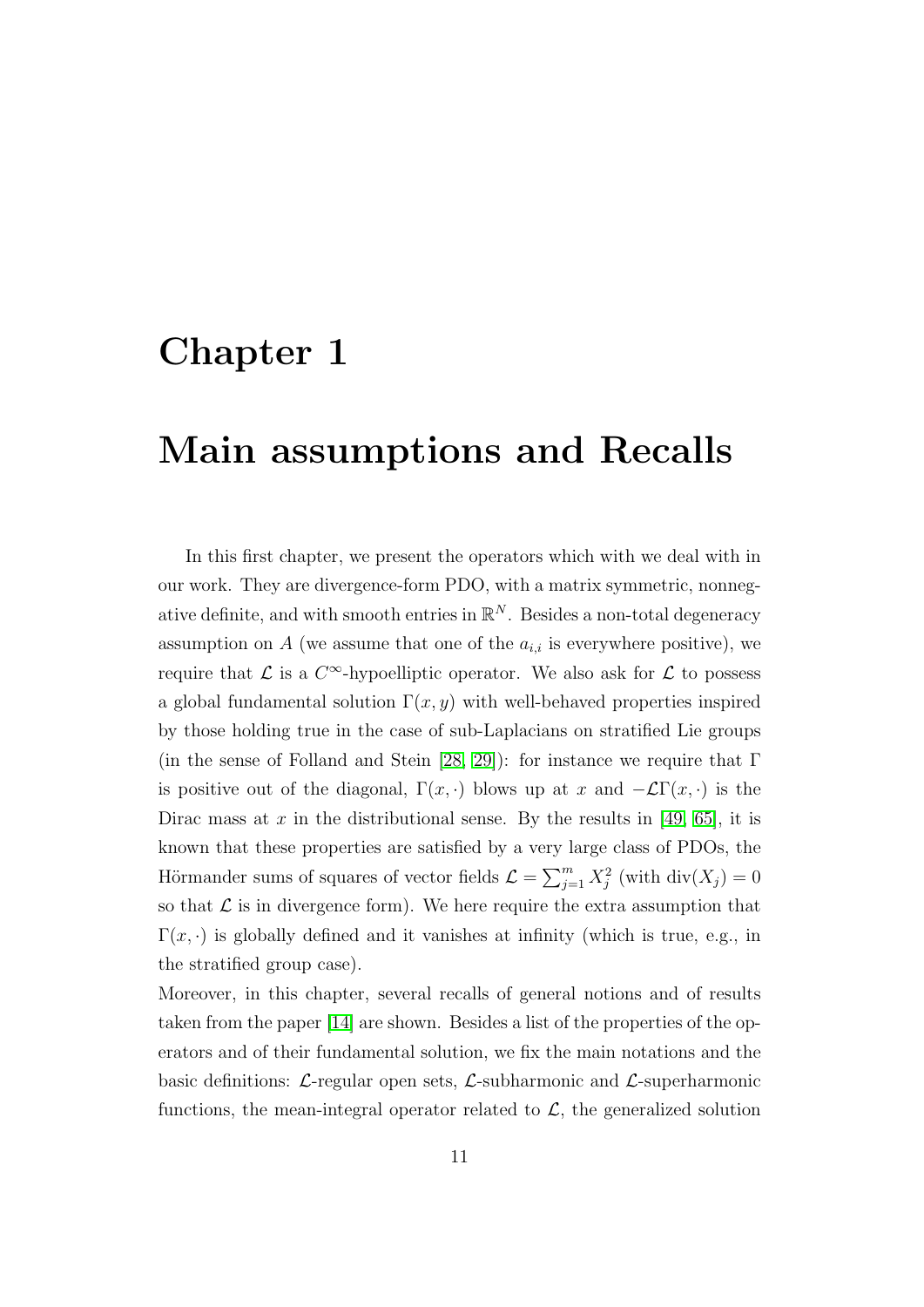in the sense of Perron-Wiener. We stress that the generalized solvability is a consequence of the axiomatic Potential Theory for  $\mathcal{L}$ , the relevant harmonicspace axioms being satisfied thanks to our assumptions on  $\mathcal L$  and  $\Gamma$  (in particular, hypoellipticity of  $\mathcal L$  plays a key rôle).

Finally, we recall the Mean-Value formula for  $\mathcal L$  and some characterizations of subharmonic functions related to  $\mathcal{L}$ , which we will use several times over the thesis.

#### <span id="page-11-0"></span>1.1 The operator

<span id="page-11-1"></span>Let

$$
\mathcal{L} := \sum_{i,j=1}^{N} \partial_{x_i} \left( a_{i,j}(x) \partial_{x_j} \right) = div(A(x) \nabla)
$$
\n(1.1)

be a linear second order PDO in  $\mathbb{R}^N$ , in divergence form, with  $C^{\infty}$  coefficients and such that the matrix  $A(x) = (a_{i,j})_{i,j \leq N}$  is symmetric and non-negative *definite* at any point  $x = (x_1, ..., x_N) \in \mathbb{R}^N$ . In [\(1.1\)](#page-11-1),  $\nabla$  denotes the Euclidean gradient operator  $\nabla = (\partial_{x_1}, ..., \partial_{x_N})^T$ . The operator  $\mathcal L$  is formally self-adjoint and it is (possibly) degenerate elliptic. However, we always assume without further comments that  $\mathcal L$  is everywhere not totally degenerate. Precisely, we assume that the following condition holds:

<span id="page-11-2"></span>there exists 
$$
i \leq N
$$
 such that  $a_{i,i} > 0$  for all  $x \in \mathbb{R}^N$  (1.2)

Our main assumptions is that  $\mathcal L$  is a  $C^{\infty}$ -hypoelliptic differential operator, that is, for every open set  $\Omega \subseteq \mathbb{R}^N$  and for every  $f \in C^{\infty}(\Omega, \mathbb{R})$ , if u is a distributional solution of  $\mathcal{L}u = f$ , then u coincides almost everywhere with a  $C^{\infty}$  function on  $\Omega$ .

Furthermore, we assume that  $\mathcal L$  is equipped with a global fundamental solution Γ, that is, there exists a function

$$
\Gamma: D = \left\{ (x, y) \in \mathbb{R}^N \times \mathbb{R}^N : x \neq y \right\} \longrightarrow \mathbb{R}
$$

with the following properties: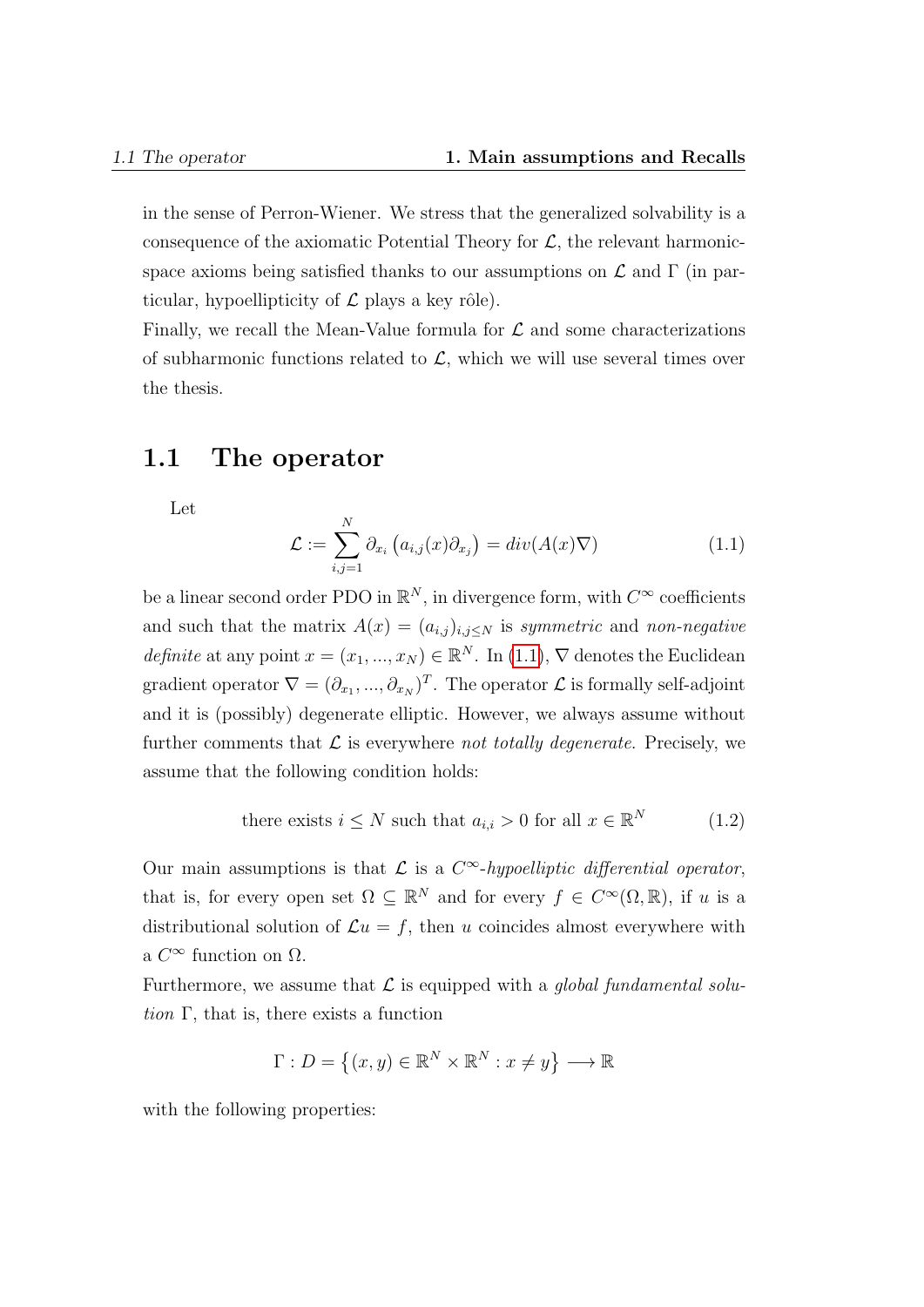- 1.  $\Gamma \in L^1_{loc}(\mathbb{R}^N \times \mathbb{R}^N) \cap C^2(D, \mathbb{R}), \Gamma(x, y) > 0$  for every  $(x, y) \in D$ ;
- 2. for every fixed  $x \in \mathbb{R}^N$ , we have  $\lim_{y \to x} \Gamma(x, y) = \infty$  and  $\lim_{y \to \infty} \Gamma(x, y) =$ 0
- 3. for every  $\varphi \in C_0^{\infty}(\mathbb{R}^N, \mathbb{R}),$

<span id="page-12-2"></span>
$$
\int_{\mathbb{R}^N} \Gamma(x, y) \mathcal{L}\varphi(y) dy = -\varphi(x), \text{ for any } x \in \mathbb{R}^N \tag{1.3}
$$

### <span id="page-12-0"></span>1.2 Definitions, properties of the operator and recalls

If  $\Omega \subseteq \mathbb{R}^N$  is open, then we say that u is  $\mathcal{L}$ -harmonic on  $\Omega$  if  $u \in C^2(\Omega, \mathbb{R})$ and  $\mathcal{L}u = 0$  in  $\Omega$ . We denote by  $\mathcal{H}(\Omega)$  the family of  $\mathcal{L}$ -harmonic functions in Ω.

A bounded open set  $V \subset \mathbb{R}^N$  is said to be *L*-regular if the following property is satisfied:

for every  $f \in C(\partial V, \mathbb{R})$ , there exists a (unique)  $\mathcal{L}$ -harmonic function in V, denoted by  $H_f^V$ , satisfying  $\lim_{y\to x} H_f^V(y) = f(x)$  for every  $x \in \partial V$ . The function  $H_f^V$  is called the *classical solution* of the Dirichlet problem

$$
D(f, V) \quad \begin{cases} \mathcal{L}u = 0 & \text{in } V \\ u = f & \text{on } \partial V \end{cases}
$$

An upper semicontinuous function (u.s.c function, for short)  $u : \Omega \rightarrow$  $[-\infty,\infty)$ <sup>[1](#page-12-1)</sup> will called *L*-hypoharmonic in  $\Omega$  if it satisfies the following property:

for every  $\mathcal{L}$ -regular open set  $V \subset \overline{V} \subset \Omega$  and for every  $f \in C(\partial V, \mathbb{R})$  such

$$
u(x) = \limsup_{y \to x} u(y) := \inf_{V \in \mathcal{U}_x} \left( \sup_{V \cap \Omega} u \right)
$$

where  $\mathcal{U}_x$  denotes the family of the neighborhoods of x.

<span id="page-12-1"></span> $\overline{u_1u : \Omega \to [-\infty,\infty)}$  is called upper semicontinuous at  $x \in \Omega$  if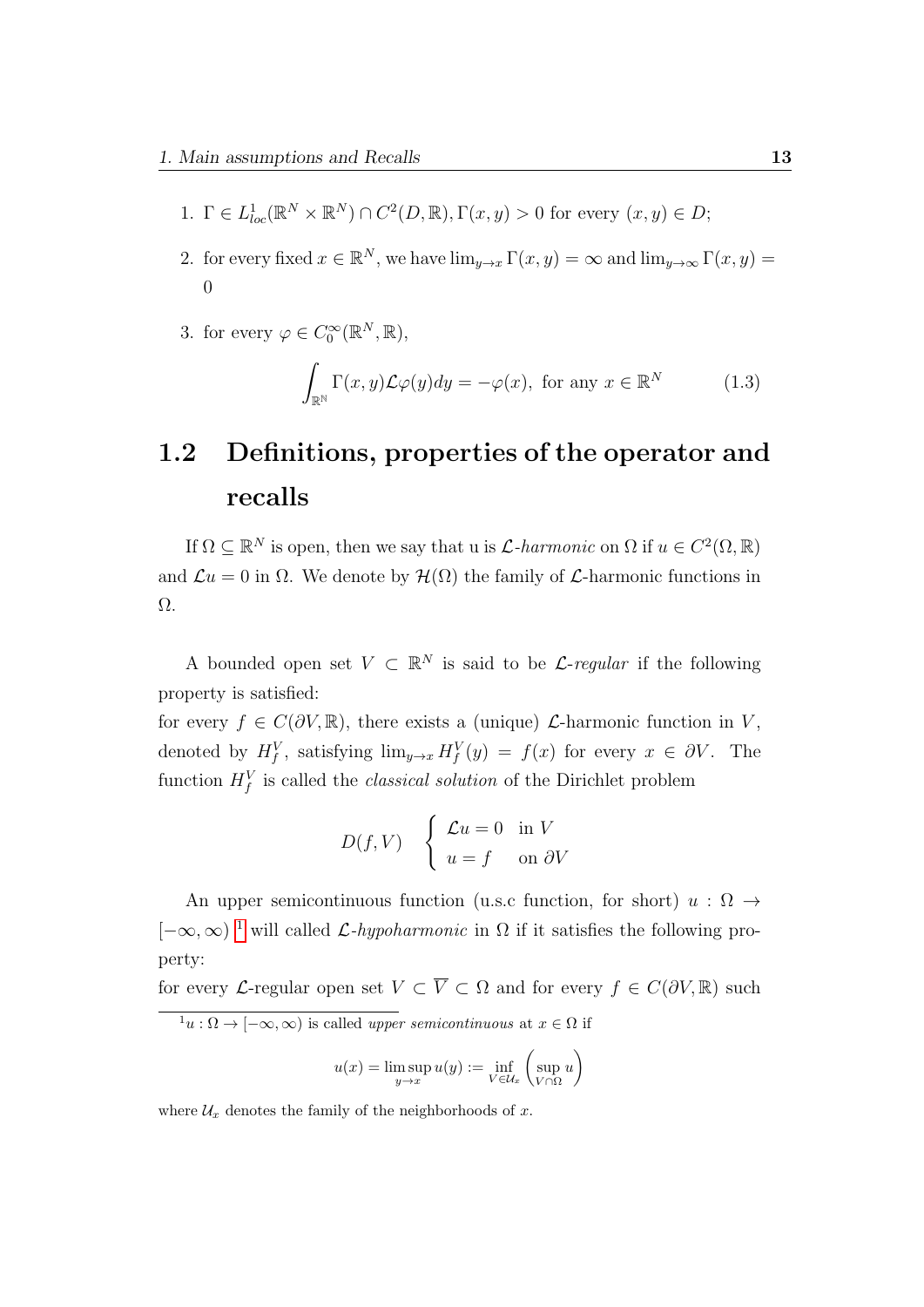that  $u \leq f$  on  $\partial V$ , it holds that  $u \leq H_f^V$  in V. We shall denote by  $\underline{\mathcal{H}}(\Omega)$  the family of  $\mathcal{L}-$  hypoharmonic functions in  $\Omega$ . Any function in  $-\underline{\mathcal{H}}(\Omega) := \overline{\mathcal{H}}(\Omega)$ will be called  $\mathcal{L}$ -hyperharmonic in  $\Omega$ .

A u.s.c function  $u : \Omega \to [-\infty, \infty)$  will be called *L*-subharmonic in  $\Omega$  if it is L-hypoharmonic on  $\Omega$  and if the set  $\{x \in \Omega : u(x) > -\infty\}$  cointains at least one point of every connected component of  $\Omega$ . We shall denote by  $\mathcal{S}(\Omega)$  the family of  $\mathcal{L}$ -subharmonic functions in  $\Omega$ . Any functions in  $-\underline{\mathcal{S}}(\Omega) =: -\overline{\mathcal{S}}(\Omega)$ will be said to be  $\mathcal{L}\text{-superharmonic in } Ω$ .

Following the theory of classical harmonic functions, we give the next definition.

<span id="page-13-0"></span>**Definition 1.2.1.** Let  $\Omega \subset \mathbb{R}^N$  be a bounded open set. Given  $f : \partial \Omega \to$  $[-\infty,\infty]$ , we set

$$
\overline{\mathcal{U}}_f^{\Omega} := \left\{ u \in \overline{\mathcal{H}}(\Omega) : \inf_{\Omega} u > -\infty, \liminf_{x \to y} u(x) \ge f(y) \ \forall \ y \in \partial \Omega \right\}
$$

$$
\underline{\mathcal{U}}_f^{\Omega} := \left\{ u \in \underline{\mathcal{H}}(\Omega) : \sup_{\Omega} u < \infty, \limsup_{x \to y} u(x) \le f(y) \ \forall \ y \in \partial \Omega \right\}
$$

We will, respectively, refer to the real extended functions

$$
\overline{\mathcal{H}}_f^{\Omega} := \inf \left\{ u : u \in \overline{\mathcal{U}}_f^{\Omega} \right\}, \ \underline{\mathcal{H}}_f^{\Omega} := \sup \left\{ u : u \in \underline{\mathcal{U}}_f^{\Omega} \right\}
$$

as the upper solution and the lower solution of the Dirichlet Problem

$$
D(f, \Omega) \quad \begin{cases} \mathcal{L}u = 0 & \text{in } \Omega \\ u = f & \text{on } \partial\Omega \end{cases}
$$

Moreover, f is called resolutive if  $\overline{\mathcal{H}}_f^{\Omega} = \underline{\mathcal{H}}_f^{\Omega} \in \mathcal{H}(\Omega)$ . In this case, these coinciding functions are denoted by  $H_f^{\Omega}$  and this referred to as generalized solution, in the sense of Perron-Wiener-Brelot (from now of PWB), of  $D(f, \Omega)$ , or simply as the PWB solution of  $D(f, \Omega)$ .

If  $\Omega$  id Dirichlet regular, then  $H_f^{\Omega}$  coincides with the classical solution of  $D(f,\Omega).$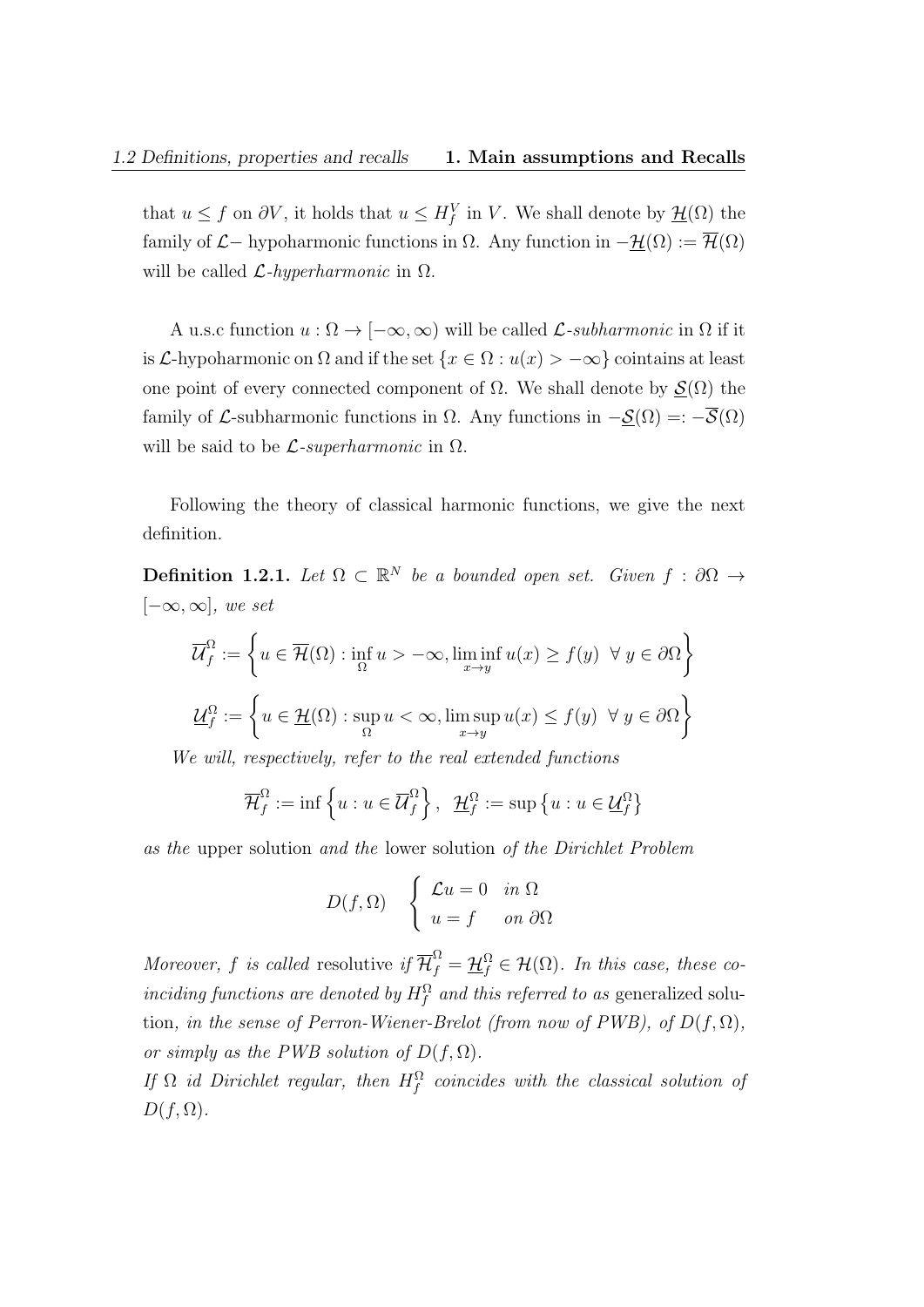The following is a list of consequences of our assumptions on  $\mathcal{L}$ .

- 1. The condition [\(1.2\)](#page-11-2), together with  $A(x) \geq 0$  implies *Picone's Weak* Maximum Principle for L:
	- If  $V \subset \mathbb{R}^N$  is open and bounded and  $u \in C^2(V, \mathbb{R})$  satisfies

$$
\mathcal{L}u \ge 0
$$
 in V and  $\limsup_{x \to y} u(x) \le 0$  for every  $y \in \partial V$ ,

then  $u \leq 0$  in V. (See [\[42,](#page-126-2) Corollary 1.3]).

We will show in Theorem [3.2.1](#page-58-1) that  $\mathcal L$  also satisfies the *Strong Maximum* Principle.

- 2. The function  $y \to \Gamma(x, y)$  is smooth. Besides, the property [\(1.3\)](#page-12-2), since  $\mathcal{L}^* = \mathcal{L}$ , can be restated ad follows:  $-\mathcal{L}\Gamma(x, \cdot)$  equals the Dirac measure at  $\{x\}$ , in the sense of distributions. This in particular implies that the function  $y \to \Gamma(x, y)$  is  $\mathcal{L}$ -harmonic in  $\mathbb{R}^N \setminus \{x\}$ . As a consequence, since  $-\Gamma(x, y) \to \infty$  as  $y \to x$ , an easy application of the Weak Maximum Principle shows that  $-\Gamma(x, \cdot)$  is  $\mathcal{L}-$ subharmonic in  $\mathbb{R}^N$ .
- 3. Since  $\mathcal L$  is self-adjoint, the hypoellipticity of  $\mathcal L$  ensures that the fundamental solution for L is symmetric, i.e.,  $\Gamma(x, y) = \Gamma(y, x)$  for every  $x \neq y$  (see Bony [\[17,](#page-123-2) Section 6]).
- 4. The fundamental solution for  $\mathcal L$  is unique. Indeed, if  $\Gamma, \Gamma'$  are two fundamental solutions, then for every fixed  $x \in \mathbb{R}^N$ , the function  $h :=$  $\Gamma(x, \cdot) - \Gamma'(x, \cdot)$  solves  $\mathcal{L}h = 0$  on  $\mathbb{R}^N$  in the sense of distributions. Hence h coincides with a smooth  $\mathcal{L}$ -harmonic function  $\tilde{h}$  on  $\mathbb{R}^N$ , which vanishes at infinity. The weak maximum principle easily implies that  $\tilde{h} \equiv 0$  on  $\mathbb{R}^N$ , that is  $\Gamma(x, y) = \Gamma'(x, y)$  for every  $y \in \mathbb{R}^N \setminus \{x\}$ . By the symmetry result above, we infer that  $\Gamma \equiv \Gamma'$ .
- 5. The *Doob convergence property*: If  ${u_n}_n$  is a monotone increasing sequence of  $\mathcal{L}$ -harmonic functions on an open set  $\Omega \subseteq \mathbb{R}^N$ , then  $u :=$  $\sup_n u_n$  is *L*-harmonic in  $\Omega$ , provided that u is finite in a dense subset of  $Ω$ . By using the hypoellipticity of  $L$  and the positivity of Γ on D, one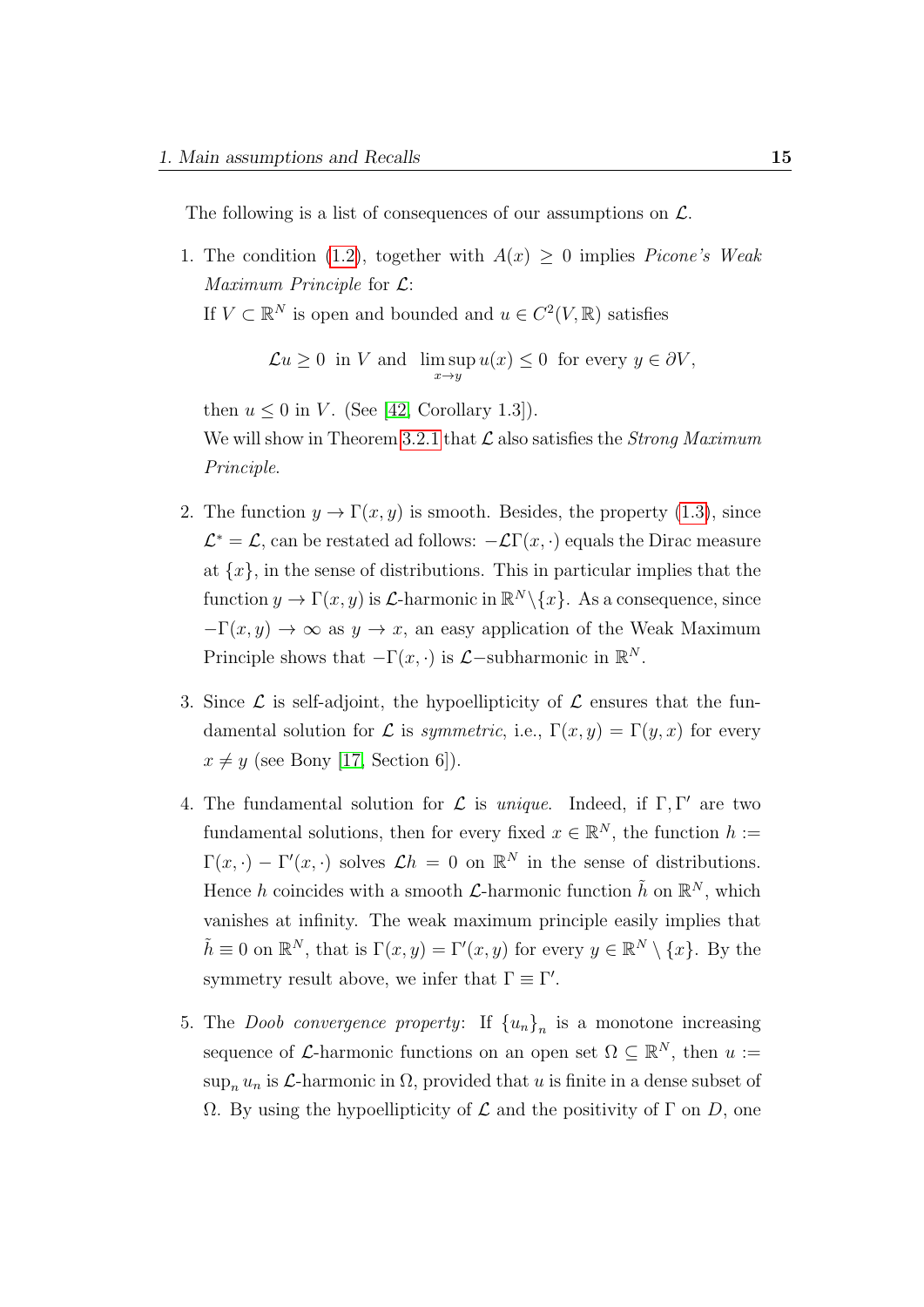can prove a weak form of the Harnack inequality (as in  $[17,$  Théoréme 7,1, page 298]) which, in its turn, easily implies the Doob property. The weak form of the Harnack inequality will be used in Chapter 3 to prove the Brelot convergence property (Theorem [2.2.8\)](#page-28-0).

- 6. The regularity axiom: The  $\mathcal{L}$ -regular open sets form a basis of the Euclidean topology (see Bony [\[18\]](#page-123-4); see also [\[16,](#page-123-5) Section 7.1]).
- 7. The map  $\Omega \mapsto \mathcal{H}(\Omega)$  is a harmonic sheaf and  $(\mathbb{R}^N, \mathcal{H})$  is a  $\sigma^*$ -harmonic space (see Appendix A), which we call the  $\mathcal{L}$ -harmonic space. Indeed, the functions of the type max  $\{-\Gamma(x, \cdot), -k\}$  (with  $k \in \mathbb{N}$ ) provide nonpositive continuous  $\mathcal{L}$ -subharmonic functions separating points of  $\mathbb{R}^N$ . Moreover, the function  $s_{x_0} := (\Gamma(\cdot, x_0))^{-1}$  belongs to  $C(\mathbb{R}^N) \cap \underline{S}(\mathbb{R}^N)$ , it vanishes at  $x_0$  only and is positive elsewhere.
- 8. The following Wiener resolutivity theorem holds true: given any bounded open set  $\Omega \subset \mathbb{R}^N$ , every continuous functions  $f : \partial \Omega \to \mathbb{R}$  is resolutive, in the sense of Definition [1.2.1.](#page-13-0) (see e.g., [\[16,](#page-123-5) Theorem 6.8.4])

If V is any L-regular open set and  $x \in V$ , the map  $C(\partial V, \mathbb{R}) \ni f \mapsto$  $H_f^V(x) \in \mathbb{R}$  is linear and it is nonnegative on nonnegative f's. Hence, there exists a unique Radon measure  $\mu_x^V$  on  $\partial V$  such that

<span id="page-15-0"></span>
$$
H_f^V = \int_{\partial V} f(y) d\mu_x^V(y) \qquad \text{for every } f \in C(\partial V, \mathbb{R}) \tag{1.4}
$$

One says that  $\mu_x^V$  is the  $\mathcal{L}-harmonic$  measure related to V and x.

For any given  $x \in \mathbb{R}^N$  and  $r > 0$ , we set

$$
\Omega_r(x) := \{ y \in \mathbb{R}^N : \Gamma(x, y) > 1/r \},
$$
\n(1.5)

with the convention that  $\Gamma := \infty$ . We also assume that, for every  $x \in \mathbb{R}^N$ and  $r > 0$ ,

$$
\nabla(\Gamma(x,\cdot)) \neq 0 \text{ on } \partial\Omega_r(x),\tag{1.6}
$$

whence  $\partial \Omega_r(x)$  is a manifold of class  $C^{\infty}$  of dimension  $N-1$ .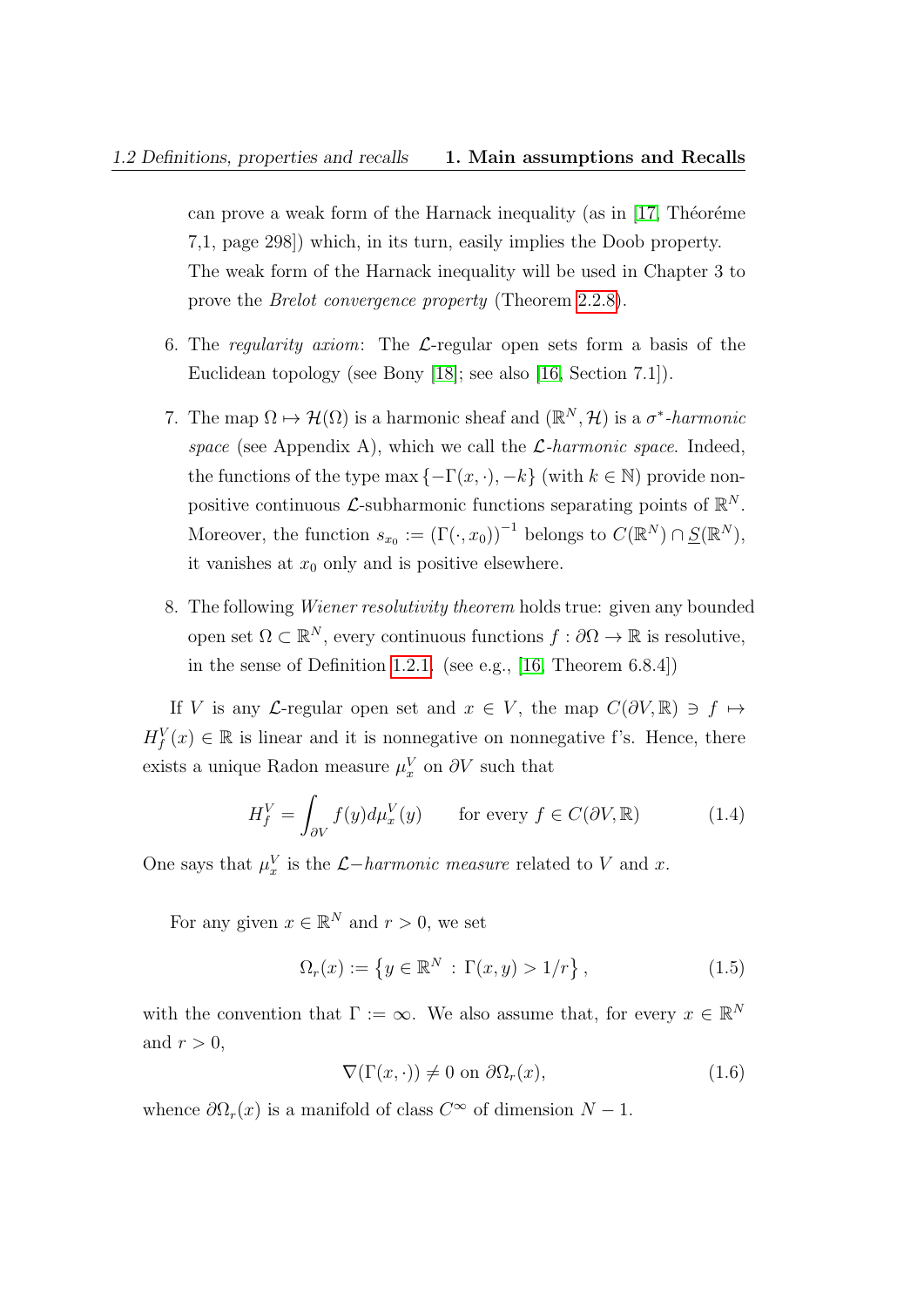Note that any  $\Omega_r(x)$  is a bounded open neighborhood of x and

$$
\bigcap_{r>0} \Omega_r(x) = \{x\}, \qquad \bigcup_{r>0} \Omega_r(x) = \mathbb{R}^N. \tag{1.7}
$$

Here and in the sequel, if E is any (Lebesgue-)measurable subset of  $\mathbb{R}^N$ , we denote by |E| its Lebesgue measure. Moreover, dy and  $d\sigma(y)$  will respectively denote, without possibility of ambiguity, the Lebesgue measure and the surface measure in  $\mathbb{R}^N$ , the latter being the Hausdorff  $(N-1)$ -dimensional measure. By the Bouligand regularity theorem, which holds true in any  $\mathfrak{S}^*$ harmonic space (see Appendix A), the set  $\Omega_r(x)$  is  $\mathcal{L}$ -regular, for every  $r > 0$ and every  $x \in \mathbb{R}^N$ . Indeed, the function  $y \mapsto \Gamma(x_0, y) - 1/r$  is an  $\mathcal{H}$ -barrier function (see Appendix A) at any point  $x_0$  of  $\partial\Omega_r(x)$ .

<span id="page-16-0"></span>**Remark 1.2.2.** Our assumptions on the fundamental solution of  $\mathcal{L}$  imply that every  $\mathcal{L}$ -subharmonic function is finite in a dense subset of its domain. Indeed, let  $u \in S(\Omega)$  and assume, by contradiction, that  $u \equiv -\infty$  in an open set  $O \subseteq \Omega$ . Then there exists a super-level set of  $\Gamma$ ,  $\Omega_r(x) :=$  ${y : \Gamma(x, y) > 1/r} \cup {y}$ , whose closure is contained in O. As we shall prove in a moment, it follows that  $\Omega_s(x) \subseteq O$ , whenever  $s > r$  and  $\Omega_s(x) \subset \Omega$ . A connection argument will prove that  $u \equiv -\infty$  on the connected component of  $\Omega$  containing x, in contradiction with the definition of  $\mathcal{L}$ -subharmonic function. To complete the proof, let  $s > r$  be such that  $\Omega_s(x) \subset \Omega$ . Letting  $V := \Omega_s(x) \setminus \overline{\Omega_r(x)}$ , and, for any  $n \in \mathbb{N}$ ,

$$
h_n := \sup_{\overline{\Omega_s(x)}} u - n \left( \Gamma(x, \cdot) - 1/s \right),
$$

we have the following facts:

- (i)  $M := \sup_{\overline{\Omega_s(x)}} u \in \mathbb{R}$  since u is u.s.c.,  $\overline{\Omega_s(x)}$  is compact and u is not identically  $-\infty$  in  $\overline{\Omega_s(x)}$  (otherwise the proof will be trivial);
- (ii)  $u \leq M \leq h_n$  on  $\partial \Omega_s(x);$
- (iii)  $u = -\infty < h_n$  on  $\partial \Omega_r(x)$ ;
- (iv)  $h_n$  is  $\mathcal{L}$ -harmonic in V.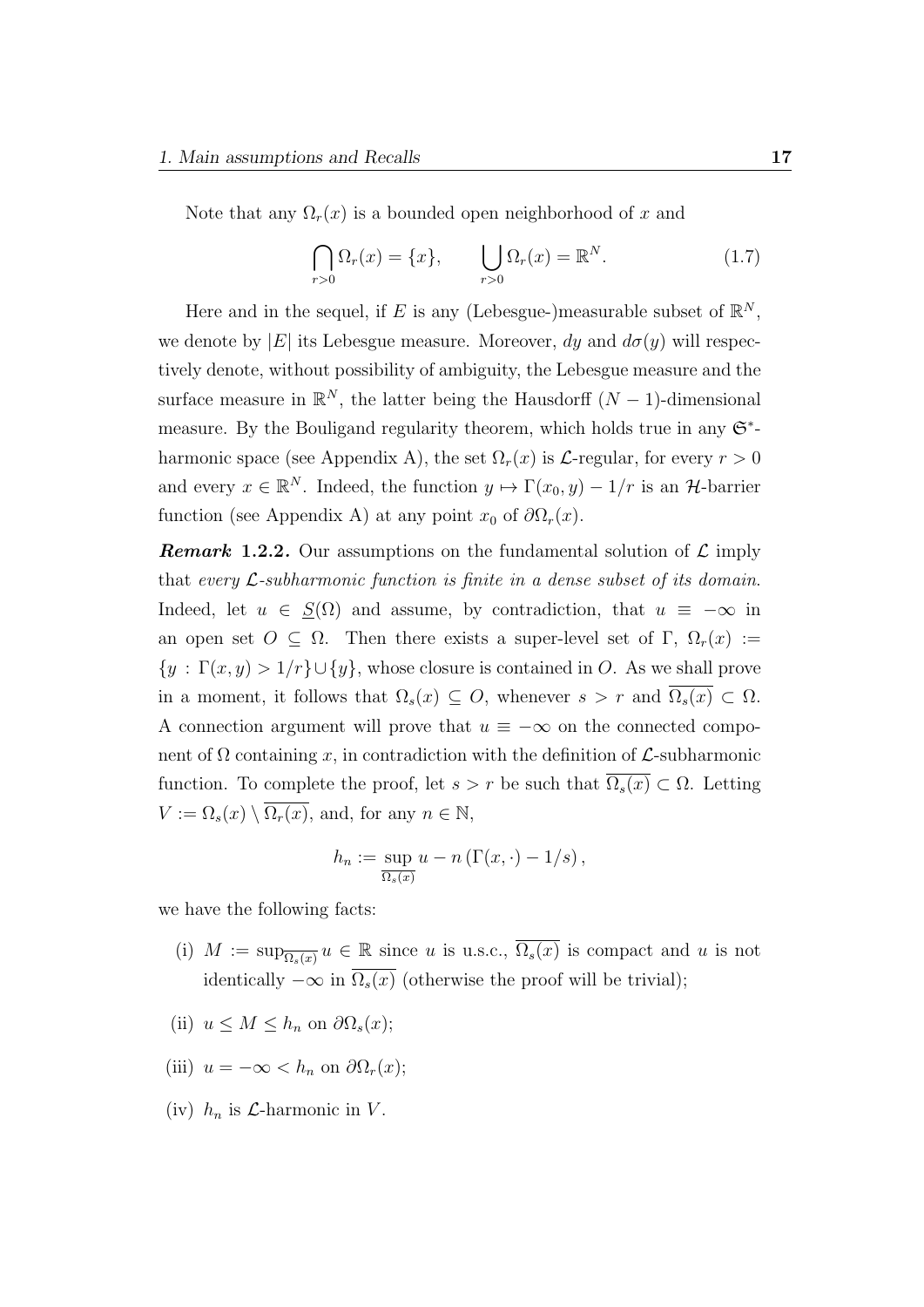Then, since u is  $\mathcal{L}$ -subharmonic,  $u \leq h_n$  in V. Letting  $n \to \infty$ , we get  $u \equiv -\infty$  in V. Hence  $u \equiv -\infty$  in  $\Omega_s(x) = V \cup \overline{\Omega_r(x)}$ .

We next introduce an important integral operator, which we shall use in the next chapters of this thesis.

**Definition 1.2.3** (Mean-integral operator related to  $\mathcal{L}$ ). Le  $\mathcal{L}$  be the diffe-rential operator in [\(1.1\)](#page-11-1), let A be the associated matrix, and let  $x \in \mathbb{R}^N$ . We consider the functions, defined for  $y \in \mathbb{R}^N \setminus \{x\},\$ 

$$
\Gamma_x(y) := \Gamma(x, y), \quad \mathcal{K}_x(y) := \frac{\langle A(y) \nabla \Gamma_x(y), \nabla \Gamma_x(y) \rangle}{|\nabla \Gamma_x(y)|} \tag{1.8}
$$

Let  $\Omega \subseteq \mathbb{R}^N$  be an open set and suppose  $u : \Omega \to [-\infty, \infty)$  is u.s.c. For every fixed  $\alpha > 0$ , and every  $x \in \mathbb{R}^N$  and  $r > 0$  such that  $\overline{\Omega_r(x)} \subset \Omega$ , we introduce the following integrals:

$$
m_r(u)(x) = \int_{\partial\Omega_r(x)} u(y) \mathcal{K}_x(y) d\sigma(y), \quad M_r(u)(x) = \frac{\alpha+1}{r^{\alpha+1}} \int_0^r \rho^{\alpha} m_{\rho}(u)(x) d\rho.
$$

An alternative representation for  $M_r(u)(x)$  is given by the following formula

<span id="page-17-0"></span>
$$
M_r^{\alpha}(u)(x) = \frac{\alpha+1}{r^{\alpha+1}} \int_{\Omega_r(x)} u(y) K_{\alpha}(x, y) dy \qquad (1.9)
$$

where we have set

$$
K_{\alpha}(x, y) := \frac{\langle A(y) \nabla \Gamma_x(y), \nabla \Gamma_x(y) \rangle}{\Gamma_x^{2+\alpha}(y)}.
$$
\n(1.10)

We say that  $m_r$  is the Surface mean-integral operator related to  $\mathcal L$  and  $M_r^{\alpha}$ is the Solid mean-integral operator related to  $\mathcal{L}$ . Throughout the following,  $\alpha > 0$  will be fixed and we use the simpler notation  $M_r$  and K instead of  $M_r^{\alpha}$ and K.

Remark 1.2.4. The above definitions are well-posed. Indeed, note that  $m_r(u)(x)$  is well-posed because  $\partial\Omega_r(x)$  is a compact subset of  $\Omega$  (see also hypothesis  $(2)$  on the fundamental solution), and u is bounded from above on the compact sets (since it is upper semicontinuous).

Moreover, in the hypothesis of the above definition, we claim that the map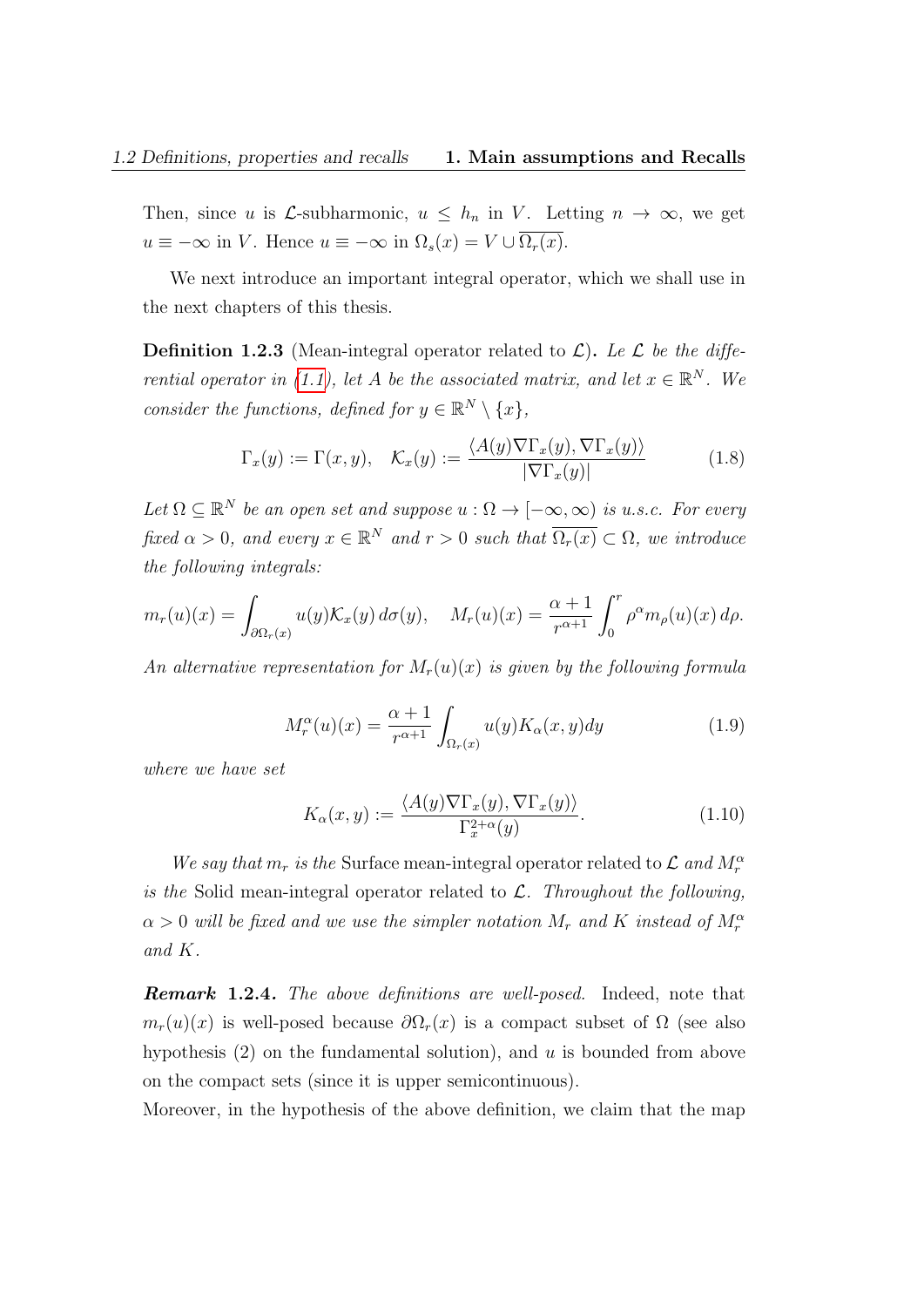$r \mapsto m_r(u)(x)$  is upper semicontinuous, so that  $M_r(u)(x)$  is well posed too. The claim follows from the following argument: being  $u$  u.s.c. and being  $\partial\Omega_r(x)$  compact, there exists a decreasing sequence of continuous functions  ${u_j}_j$  on  $\partial \Omega_r(x)$  converging pointwise to u; it easily seen that  $r \mapsto m_r(u_j)(x)$ is continuous (for every  $j \in \mathbb{N}$ ) and that  $m_r(u)(x) = \lim_{j \to \infty} m_r(u_j)(x)$ . Hence  $r \mapsto m_r(u)(x)$  is upper semicontinuous.

We recall, for later use, remarkable results proved by A. Bonfiglioli and E.Lanconelli in [\[14\]](#page-123-0). We use the notation  $R(x) = \sup\{r > 0 : \Omega_r(x) \subseteq \Omega\}.$ The first result show the peculiar form of the Mean-Integral operators in the case of the fundamental solution Γ. .

**Theorem 1.2.5.** Let  $r > 0$  and let  $x, z \in \mathbb{R}^N$ . Then we have

$$
m_r(\Gamma(\cdot,z))(x) = \min\left\{\Gamma(x,z), 1/r\right\}
$$

and, for every  $\alpha > 0$ ,

$$
M_r(\Gamma(\cdot,z))(x) = \begin{cases} \frac{\alpha+1}{\alpha r} & \text{if } x = z\\ \frac{1}{\alpha r} \left( \alpha + 1 - \frac{1}{(r\Gamma(x,z))^{\alpha}} \right) & \text{if } x \in \Omega_r(z), x \neq z, \\ \Gamma(x,z) & \text{if } x \notin \Omega_r(z). \end{cases}
$$

The following theorems contains, respectively, mean-value formulas generalizing the classical Gauss-Green formulas for Laplace's operator and characterizations of  $\mathcal{L}$ -subharmonicity.

<span id="page-18-2"></span>**Theorem 1.2.6** (Mean-Value Formulas for  $\mathcal{L}$ ). Let  $m_r$ ,  $M_r$  be the average operators in Definition [1.2.3.](#page-17-0) Let also  $x \in \mathbb{R}^N$  and  $r > 0$ .

Then, for every function u of class  $C^2$  on an open set containing  $\overline{\Omega_r(x)}$ , we have the following  $\mathcal{L}\text{-representation formulas:}$ 

<span id="page-18-0"></span>
$$
u(x) = m_r(u)(x) - \int_{\Omega_r(x)} \left( \Gamma(x, y) - \frac{1}{r} \right) \mathcal{L}u(y) dy \qquad (1.11)
$$

<span id="page-18-1"></span>
$$
u(x) = M_r(u)(x) - \frac{\alpha+1}{r^{\alpha+1}} \int_0^r \rho^{\alpha} \left( \int_{\Omega_{\rho}(x)} \left( \Gamma(x, y) - \frac{1}{\rho} \right) \mathcal{L}u(y) \, dy \right) d\rho. \tag{1.12}
$$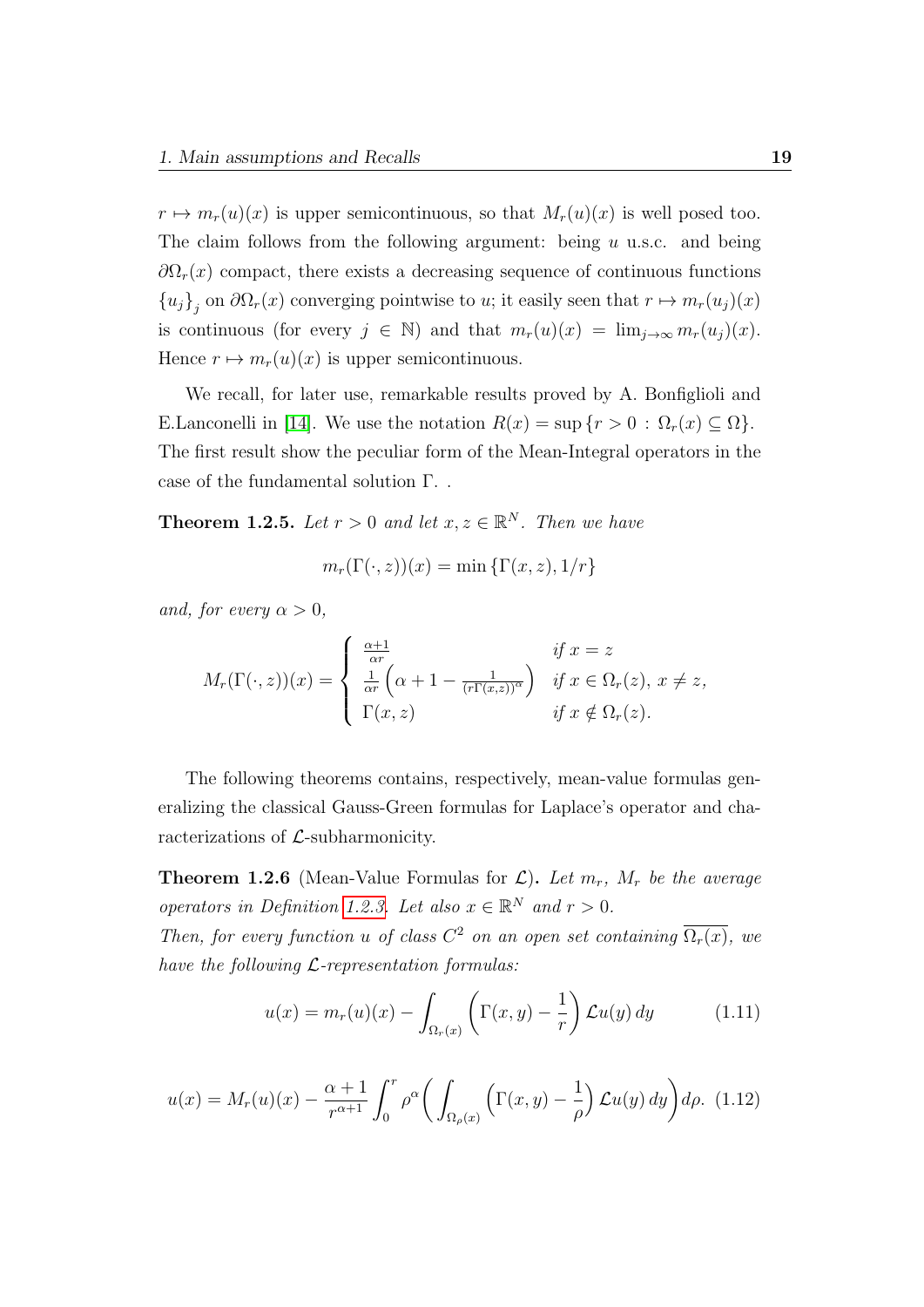We shall refer to  $(1.11)$  as the Surface Mean-value Formula for  $\mathcal{L}$ , whereas  $(1.12)$  will be called the Solid Mean-Value Formula for  $\mathcal{L}$ .

Taking  $u \equiv 1$  in [\(1.12\)](#page-18-1) it follows that

$$
M_r(1)(x) = 1, \quad \text{for every } r > 0 \text{ and } x \in \mathbb{R}^N,\tag{1.13}
$$

which shows the local integrability of  $K(x, \cdot)$ , for every  $x \in \mathbb{R}^N$ .

<span id="page-19-0"></span>**Theorem 1.2.7.** Let  $\Omega$  be an open subset of  $\mathbb{R}^N$  and let  $u : \Omega \to [-\infty, \infty)$  be an u.s.c. function, finite in at least one point of every connected component of  $\Omega$ . The following conditions are equivalent:

- 1.  $u \in S(\Omega)$  with respect to  $\mathcal{L}$ .
- 2.  $u(x) \leq M_r(u)(x)$ , for every  $x \in \Omega$  and  $r \in (0, R(x))$ .
- 3.  $u(x) \leq m_r(u)(x)$ , for every  $x \in \Omega$  and  $r \in (0, R(x))$ .
- 4.  $u \in L^1_{loc}(\Omega)$ ,  $\mathcal{L}u \geq 0$  in the sense of distributions, and  $\lim_{r \to 0} M_r(u)(x) =$  $u(x)$  for all  $x \in \Omega$ .
- 5.  $u \in L^1_{loc}(\Omega)$ ,  $\mathcal{L}u \geq 0$  in the sense of distributions, and  $\lim_{r \to 0} m_r(u)(x) =$  $u(x)$  for all  $x \in \Omega$ .

If in condition (iii) we remove the hypothesis  $\lim_{r\to 0} M_r(u)(x) = u(x)$ , we can still conclude that u is equal almost everywhere to an  $\mathcal{L}$ -subharmonic function, which is precisely given by the map  $x \mapsto \lim_{r \to 0} M_r(u)(x)$ .

Le u be an  $\mathcal{L}$ -subharmonic function in an open set  $\Omega \subseteq \mathbb{R}^N$ . By Theorem [1.2.7](#page-19-0)  $u \in L^1_{loc}(\Omega)$  and  $\mathcal{L}u \geq 0$  in the weak sense of distributions. Then<sup>[2](#page-19-1)</sup> there exists a Radon measure  $\mu$  in  $\Omega$  such that

 $\mathcal{L}u = u$ 

<span id="page-19-1"></span><sup>&</sup>lt;sup>2</sup> Here we used the following result. Given a linear map  $L: C_0^{\infty} \to \mathbb{R}$  such that  $L(\varphi) \geq 0$ whenever  $\varphi \geq 0$ , there exists a Radon measure  $\mu$  on  $\Omega$  such that  $L(\varphi) = \int \varphi \, d\mu$  for every  $\varphi \in C_0^{\infty}(\Omega)$ . For a proof of this result, it suffices to rerun the proof of the classical Riesz representation theorem of positive functionals on  $C_0$  as presented, e.g. in [\[63\]](#page-128-2)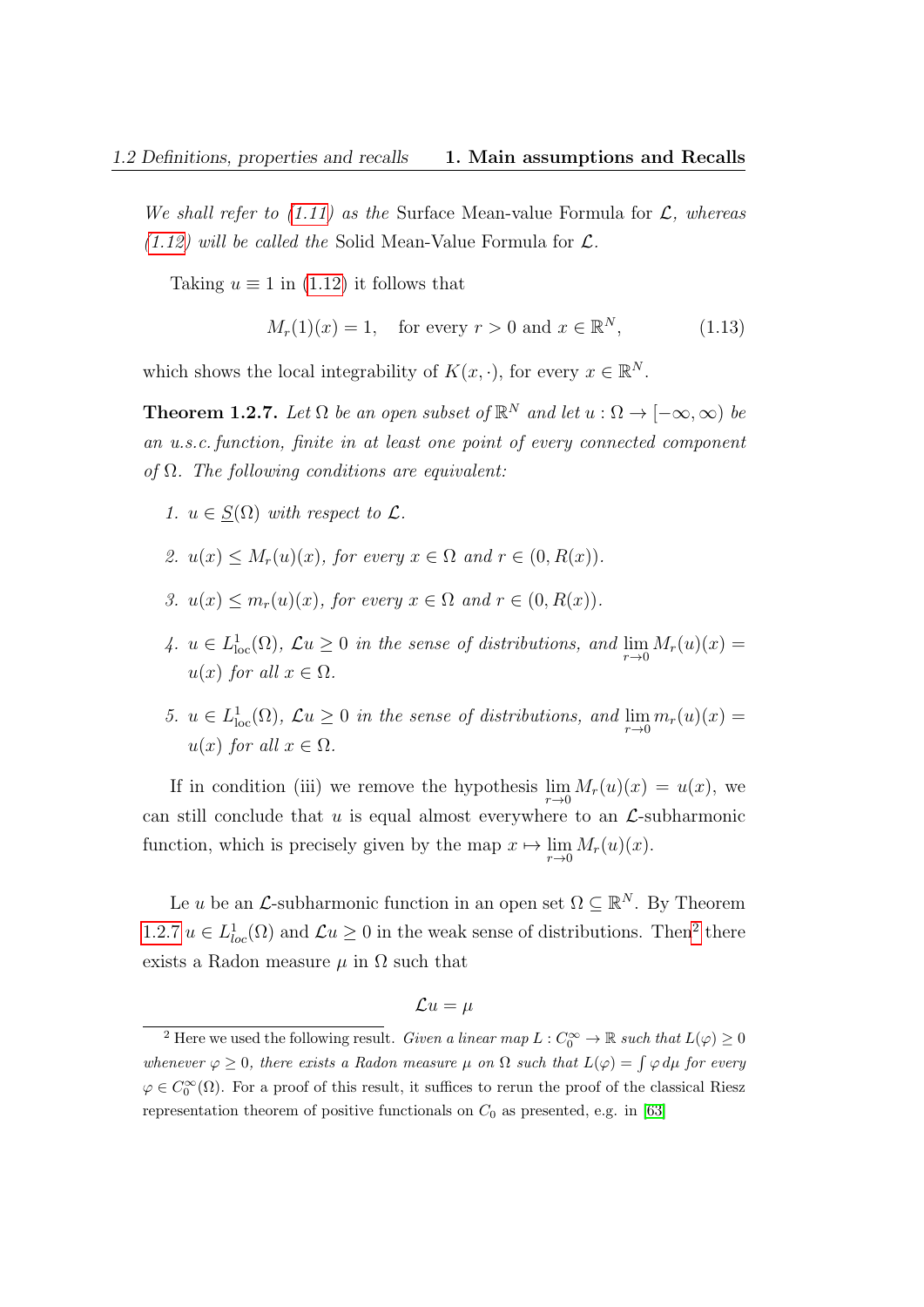in the weak sense of distributions. The measure  $\mu$  will be called the  $\mathcal{L}\text{-}Riesz$ measure of u.

If u is L-superharmonic in  $\Omega$ , the L-Riesz measure related to  $-u$  will be referred to as the L-Riesz measure of u. In this case, it holds  $\mathcal{L}u = -\mu$ , in the weak sense of distributions.

With reference to the above definition, we shall sometimes also write  $\mu[u]$  or  $\mu_u$  instead of  $\mu$ .

**Remark 1.2.8.** If  $u = \Gamma$ , then  $\mu[\Gamma] = \text{Dirac}_0$ , the Dirac mass supported at {0}. Indeed, by the property 3. of the fundamental solution,

$$
\int_{\mathbb{R}^N} (-\Gamma) \mathcal{L} \varphi = \varphi(0) = \int_{\mathbb{R}^N} Dirac_0 \varphi \qquad \forall \varphi \in C_0^{\infty}(\mathbb{R}^N).
$$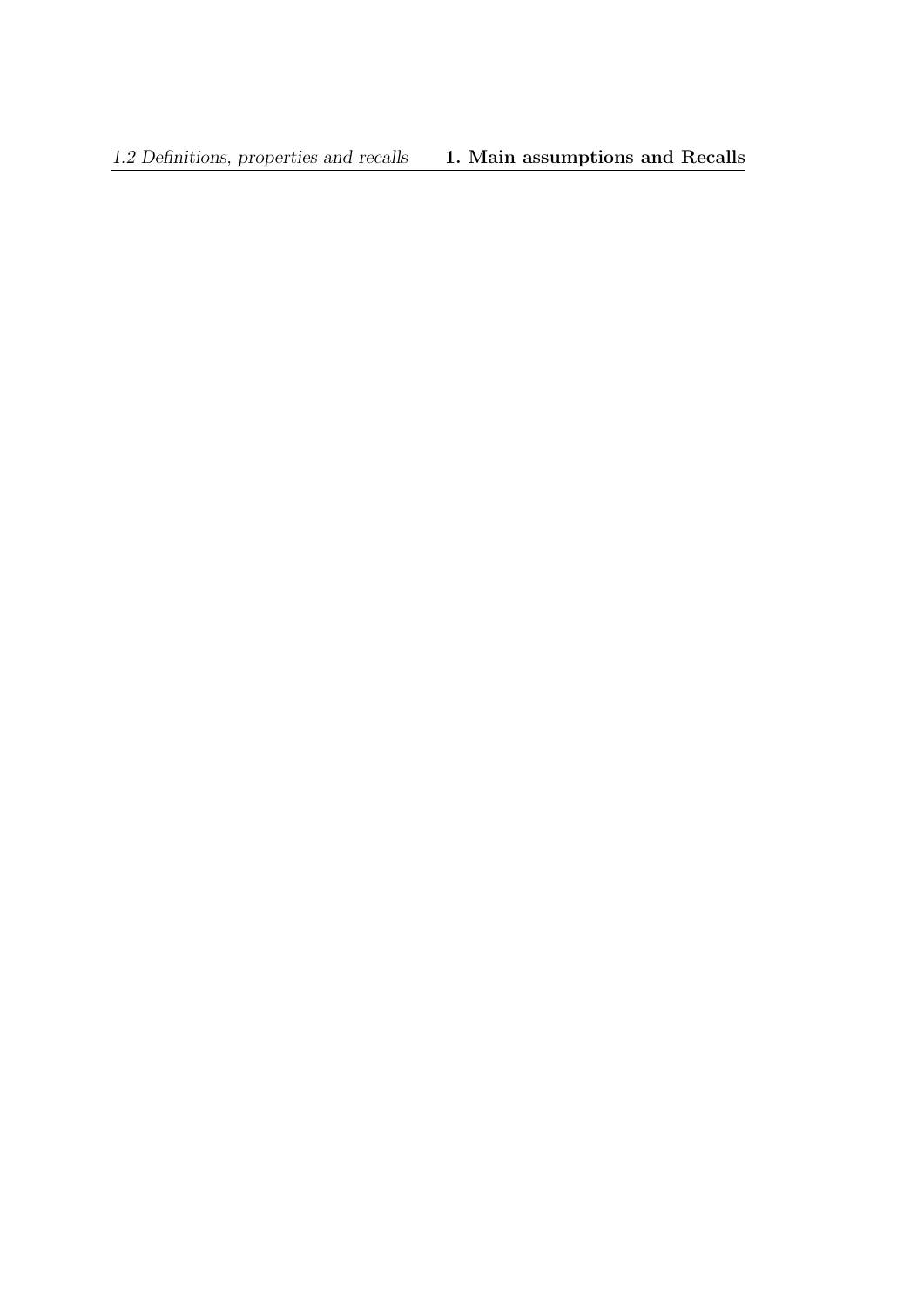### <span id="page-22-0"></span>Chapter 2

### <span id="page-22-1"></span>Representation Theorems

The aim of this Chapter is to make a deep analysis of the  $\mathcal{L}\text{-Green func-}$ tion for arbitrary open sets, and of its applications to the Representation Theorems of Riesz-type for  $\mathcal{L}$ -subharmonic and  $\mathcal{L}$ -superharmonic functions. This analysis is similar to the one presented in the monograph [\[16,](#page-123-5) Chapter 9].

We start by introducing the L-Green function  $G_{\Omega}$ , first for an L-regular domain  $\Omega$ , then for general open sets. We stress that, in order to prove the symmetry of  $G_{\Omega}$  in the latter case, we prove a very remarkable result: the possibility of approximating from the inside every open set by  $\mathcal{L}$ -regular set, result which we will use also in the Chapter 5.

We then come to the core of the Chapter, by introducing the  $\mathcal{L}\text{-Green}$  potentials and proving several Riesz-type representation theorems for L-subharmonic and L-superharmonic functions, in general open sets and in the space.

Finally we give an application of the above results: we prove the Poisson-Jensen formula for  $\mathcal{L}$ -regular domains.

The proofs mostly rely on the use of appropriate techniques relevant to the Potential Theory for  $\mathcal L$  and are inspired by the methods presented in the monograph [\[16\]](#page-123-5).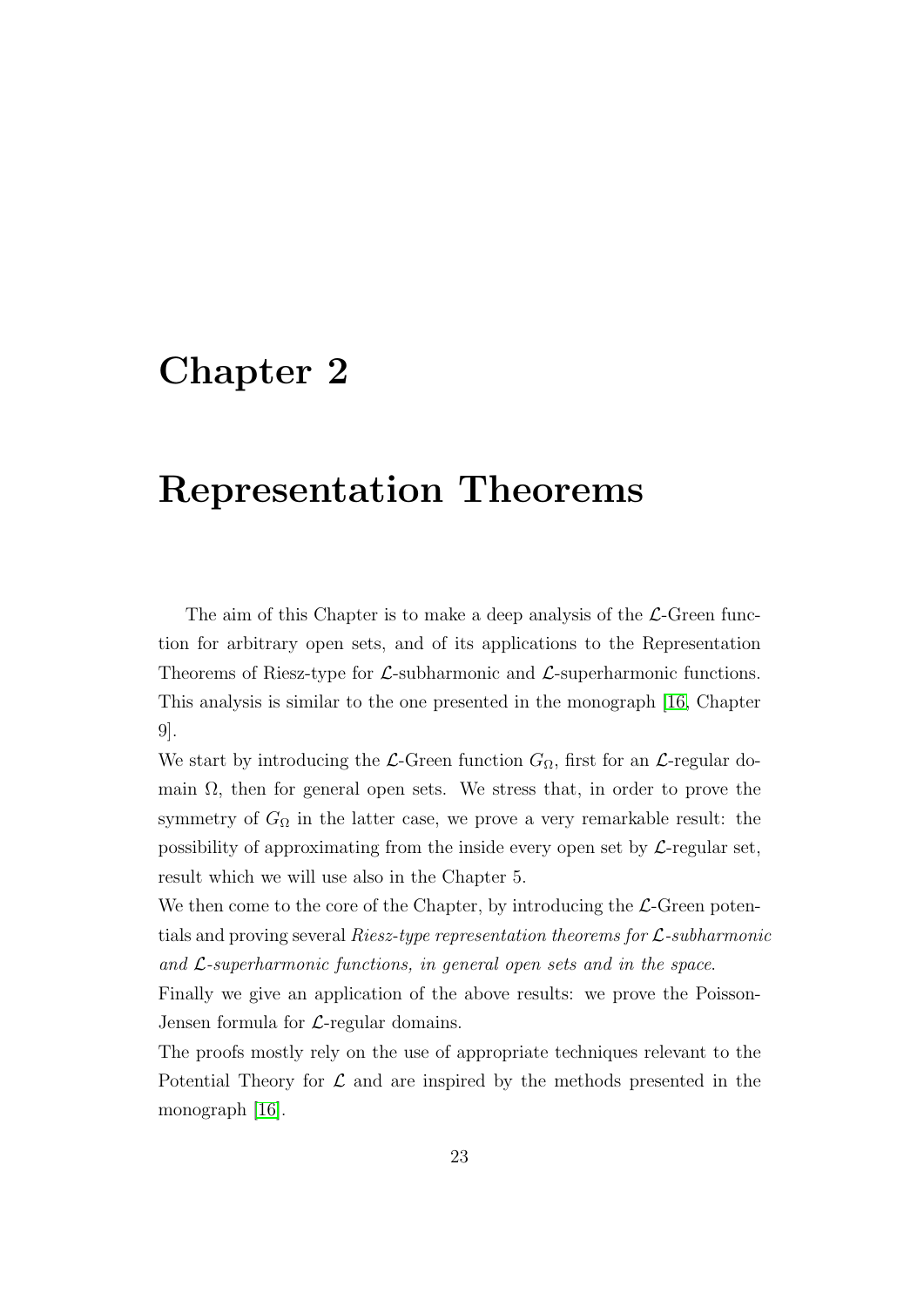#### <span id="page-23-0"></span>2.1 L-Green functions for  $\mathcal{L}$ - regular Domains

Let  $\Omega$  be a bounded *L*-regular open subset of  $\mathbb{R}^N$ . We call *L*-Green function of  $\Omega$  with pole at  $x \in \Omega$ , the function  $G_{\Omega}(x, \cdot) : \Omega \to ]-\infty, \infty]$ defined as follows

$$
G_{\Omega}(x, y) := \Gamma(x, y) - h_x(y),
$$

where  $\Gamma$  is the fundamental solution for  $\mathcal{L}$ , and  $h_x$  denotes the solution to the boundary value problem

$$
\begin{cases} \mathcal{L}h = 0 & \text{in } \Omega \\ h(z) = \Gamma(x, z) & \text{for every } z \in \partial\Omega, \end{cases}
$$

With the above definition, we have (we recall that  $\Gamma(x, y)$  is *L*-harmonic in  $\mathbb{R}^N\setminus\{x\})$ 

$$
G_{\Omega}(x,\cdot) \text{ is } \mathcal{L}\text{-harmonic in } \Omega \setminus \{x\} \tag{2.1}
$$

<span id="page-23-1"></span>
$$
G_{\Omega}(x, y) \longrightarrow 0 \text{ as } y \longrightarrow z, \text{ for every } z \in \partial\Omega \tag{2.2}
$$

and, by [\(1.4\)](#page-15-0),

$$
G_{\Omega}(x,y) = \Gamma(x,y) - \int_{\partial\Omega} \Gamma(x,z) d\mu_y^{\Omega}(z), \quad x, y \in \Omega \tag{2.3}
$$

We recall that  $\mu_y^{\Omega}$  denotes the L-harmonic measure related to (the L-regular open set)  $\Omega$  and the point y.

The following theorem states some other important properties of the  $\mathcal{L}$ -Green function.

**Theorem 2.1.1.** For every  $x, y \in \Omega$ ,  $x \neq y$ , we have:

- 1.  $G_{\Omega}(x, y) \geq 0$ ,
- 2.  $G_{\Omega}(x, y) > 0$  iff x and y belong to the same connected component of  $\Omega$ ,

3. 
$$
G_{\Omega}(x, y) = G_{\Omega}(y, x)
$$
.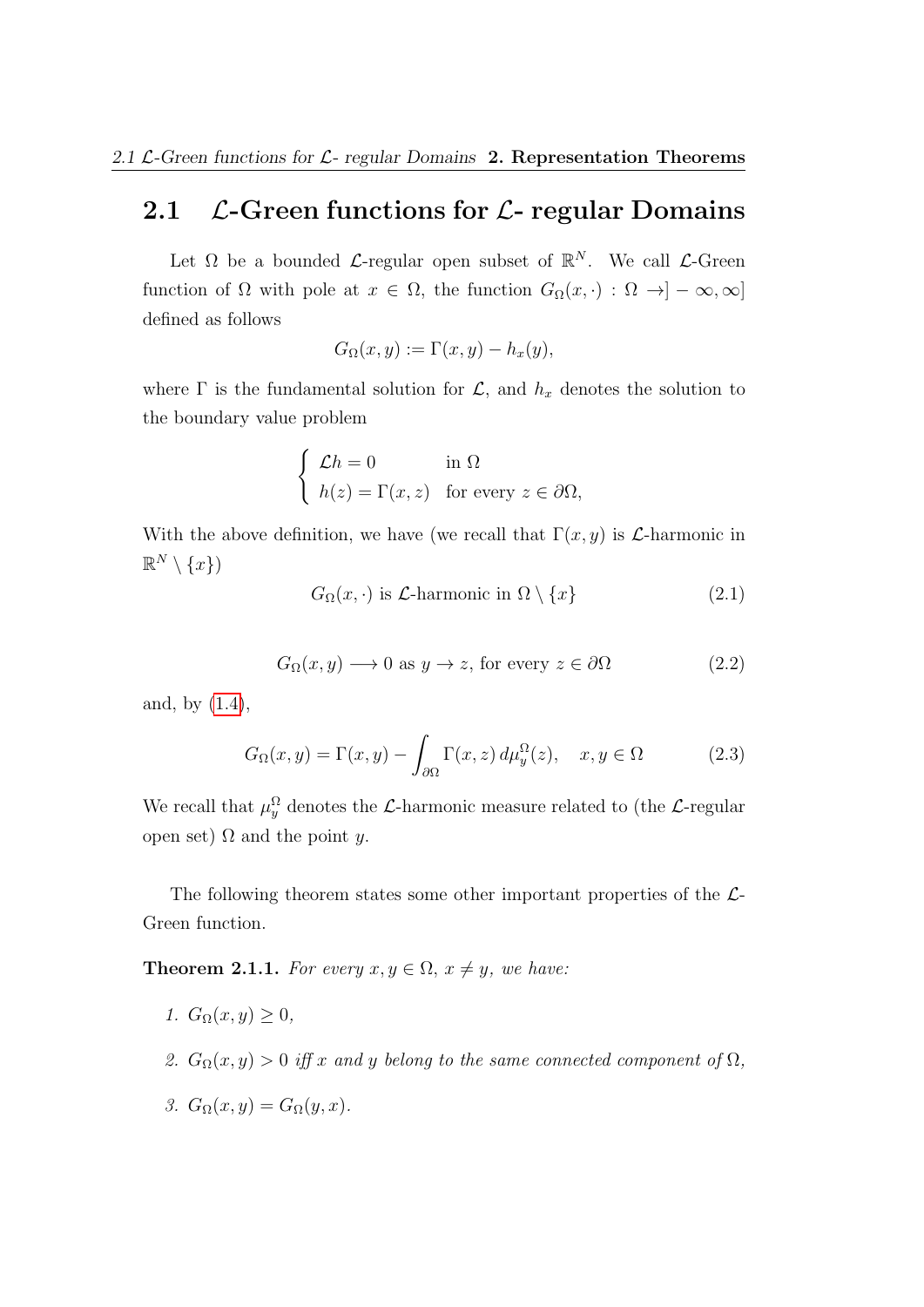*Proof.* 1. Since  $\Gamma(x, y) \to \infty$  as  $z \to x$  and  $h_x \in C^2(\Omega, \mathbb{R})$ , then

$$
\lim_{z \to x} G_{\Omega}(x, z) = \infty
$$

and then there exists  $r > 0$  such that  $G_{\Omega}(x, y) > 0$  for every  $z \in \overline{\Omega_r(x)}$ . Moreover,

$$
\begin{cases}\n\mathcal{L}G_{\Omega}(x,\cdot) = 0 & \text{in } \Omega \setminus \overline{\Omega_r(x)} \\
\lim_{z \to \zeta} G_{\Omega}(x,y) \ge 0 & \text{for every } \zeta \in \partial \left(\Omega \setminus \overline{\Omega_r(x)}\right),\n\end{cases}
$$

so that, by the Picone's Maximum Principle,  $G_{\Omega}(x, z) \geq 0$  in  $\Omega \setminus \overline{\Omega_r(x)}$ . Thus,  $G_{\Omega}(x, z) \geq 0$  for any  $z \in \Omega$ . In particular,  $G_{\Omega}(x, y) \geq 0$ .

2. Suppose  $x, y \in \Omega_0$ , with  $\Omega_0 \subseteq \Omega$  open and connected. Assume by contradiction  $G_{\Omega}(x, y) = 0$ . Then, since  $G_{\Omega}(x, \cdot)$  is non-negative and  $\mathcal{L}$ -harmonic in Ω<sub>0</sub> \ {x}, by the Strong Maximum Principle (Theorem [3.2.1\)](#page-58-1)

$$
G_{\Omega}(x, z) = 0 \quad \text{for every } z \in \Omega_0 \setminus \{x\}.
$$

This is impossible, because  $G_{\Omega}(x, z) \to \infty$  as  $z \to x$ . Let us now suppose  $y \in \Omega_1$ , being  $\Omega_1$  a connected component of  $\Omega$  not containing x. Then  $z \mapsto \Gamma(x, z)$  is  $\mathcal{L}$ -harmonic in an open set containing  $\overline{\Omega_1}$ , so that  $h_x(z) = \Gamma(x, z)$  for every  $z \in \Omega_1$ . It follows that  $G_{\Omega}(x, \cdot) = 0$  in  $\Omega_1$ . In particular,  $G_{\Omega}(x, y) = 0$ .

<span id="page-24-0"></span>3. Let  $y \in \Omega$  be fixed. Denote by  $g_y$  the *Γ*-potential of  $\mu_y^{\Omega}$ , i.e.

$$
g_y(z) := \int_{\partial\Omega} \Gamma(\zeta, z) d\mu_y^{\Omega}(\zeta) = \int_{\partial\Omega} \Gamma(z, \zeta) d\mu_y^{\Omega}(\zeta), \quad z \in \mathbb{R}^N
$$

The function  $g_y$  is L-harmonic in  $\Omega$  because, for every  $\varphi \in C_0^{\infty}(\Omega)$ 

$$
\int_{\Omega} \left( \int_{\partial \Omega} \Gamma(x, \zeta) d\mu_y^{\Omega}(\zeta) \right) \mathcal{L}\varphi(x) dx = \int_{\partial \Omega} \left( \int_{\Omega} \Gamma(x, \zeta) \mathcal{L}\varphi(x) dx \right) d\mu_y^{\Omega}(\zeta)
$$

$$
= - \int_{\partial \Omega} \varphi(\zeta) d\mu_y^{\Omega}(\zeta)
$$

where the last equality derives from the definition of fundamental solution (property 3.). Now, since  $\varphi \in C_0^{\infty}(\Omega)$ , we have  $\varphi(\zeta) = 0$  for every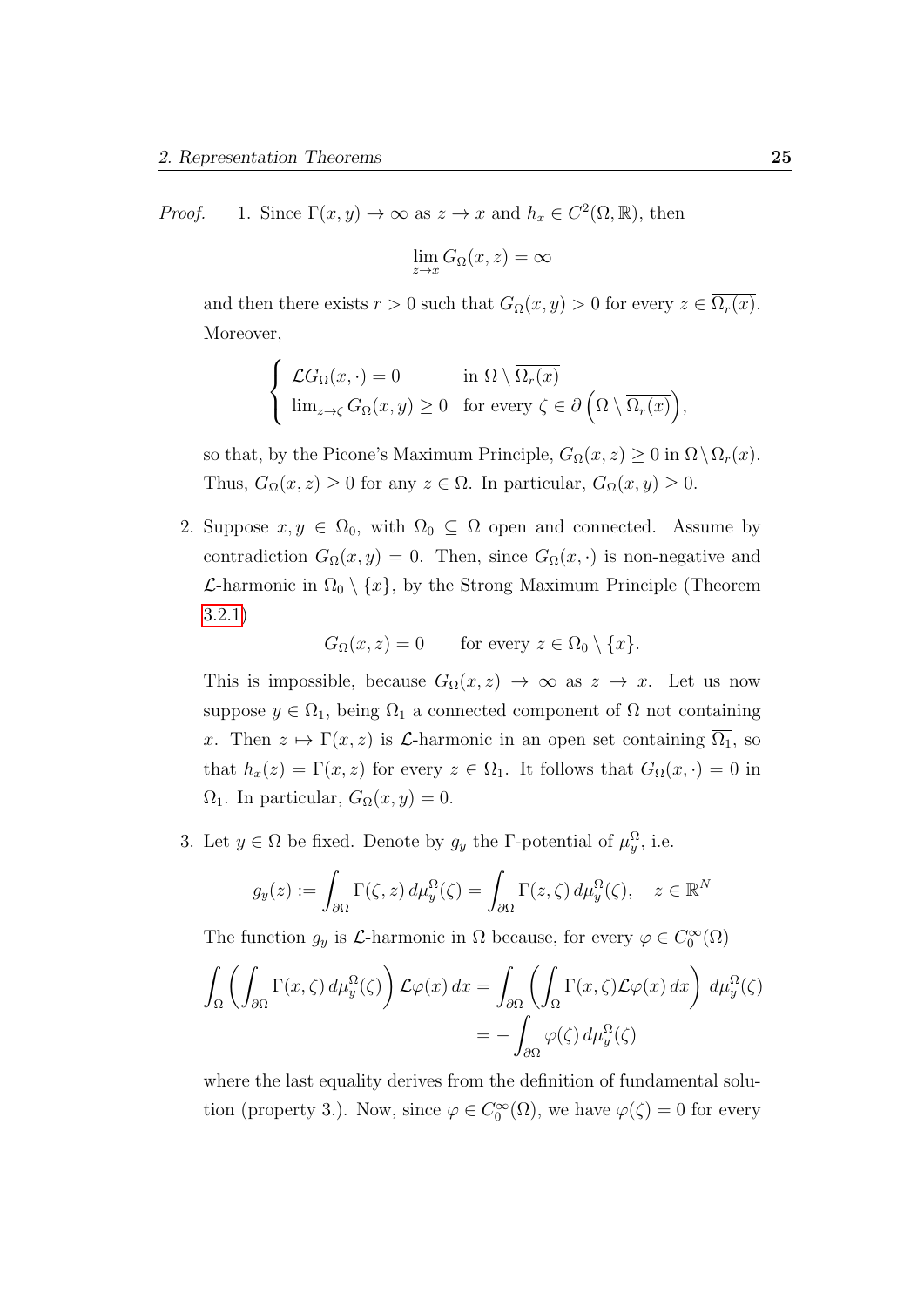$\zeta \in \partial\Omega$ , and then  $\mathcal{L}(g_y) = 0$  in  $\Omega$ . On the other hand [\(2.3\)](#page-23-1), together with the positivity of  $G_{\Omega}$ , gives

$$
g_y(z) \le \Gamma(z, y) \quad \forall \ z \in \Omega
$$

It follows that  $\limsup_{z\to\zeta} g_y(z) \leq \Gamma(\zeta, y)$  for every  $\zeta \in \partial\Omega$ . The definition of  $h_y$  and the Picone's Maximum Principle imply  $g_y(z) \leq h_y(z)$ for every  $z \in \Omega$ . In particular,  $g_y(x) \leq h_y(x)$ . Then

$$
\Gamma(x,y) - G_{\Omega}(x,y) = g_y(x) \le h_y(x) = \Gamma(y,x) - G_{\Omega}(y,x),
$$

so that, since  $\Gamma(x, y) = \Gamma(y, x)$ ,

$$
G_{\Omega}(x, y) \ge G_{\Omega}(y, x).
$$

By interchanging the rôles of x and y, we also get  $G_{\Omega}(y, x) \geq G_{\Omega}(x, y)$ . Hence,  $G_{\Omega}(x, y) = G_{\Omega}(y, x)$ .

**Remark 2.1.2.** We know that  $\Omega_r(x)$  is an  $\mathcal{L}$ -regular domain. Since  $\Gamma(x, y) =$  $1/r$  if  $y \in \partial \Omega_r(x)$ , we have  $h_x \equiv 1/r$ . Then

$$
G_{\Omega_r(x)}(x,y) = \Gamma(x,y) - \frac{1}{r}
$$
\n(2.4)

#### <span id="page-25-0"></span>2.2 L-Green Function for General Domains

We first recall a general result from classical and abstract Potential Theory (see [\[16,](#page-123-5) Section 6.9]).

If  $u \in \overline{S}(\Omega)$  has a *L*-subharmonic minorant  $u_0$  in  $\Omega$ , then the family  $\{v \in \underline{S}(\Omega) : u_0 \le v \le u\}$  has a maximum  $h \in \mathcal{H}(\Omega)$ . It is called the greatest  $\mathcal{L}$ -harmonic minorant of u in  $\Omega$ . We have

**Proposition 2.2.1.** Let  $u_1, u_2 \in \overline{S}(\Omega)$  and assume  $u_1, u_2$  have a  $\mathcal{L}$ -subharmonic minorant. Then  $u_1+u_2$  has a greatest  $\mathcal{L}$ -harmonic minorant given by  $h_1+h_2$ , where  $h_i$  is the greatest  $\mathcal{L}-harmonic~minorant~of~u_i$ .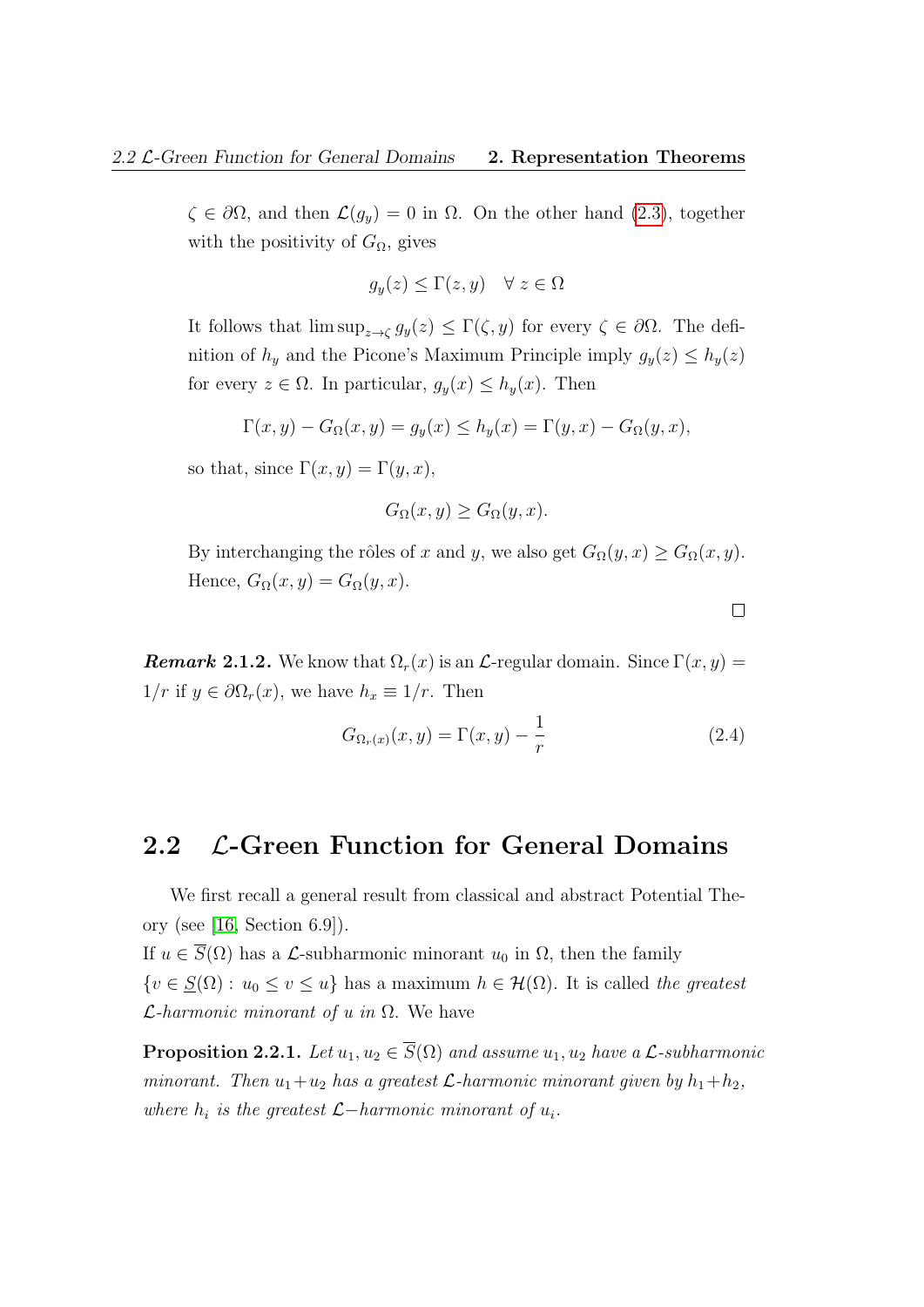Now we extend the notion of  $\mathcal{L}\text{-Green}$  function to general open sets. Let  $\Omega \subseteq \mathbb{R}^N$  be open, and let  $x \in \Omega$ . The function  $y \mapsto \Gamma(x, y)$  is  $\mathcal{L}$ superharmonic and non-negative in  $\Omega$ . Then it has a greatest  $\mathcal{L}$ -harmonic minorant in  $\Omega$ : let us denote it by  $h_x$ .

The function

$$
\Omega \times \Omega \ni (x, y) \mapsto G_{\Omega}(x, y) := \Gamma(x, y) - h_x(y) \in [0, \infty]
$$

is the  $\mathcal{L}\text{-Green function for }\Omega$ .

We explicity remark that  $h_x$  and  $G_{\Omega}(x, \cdot)$  are *L*-harmonic, respectively, in  $\Omega$  and in  $\Omega \setminus \{x\}$ . Moreover,  $G_{\Omega}(x, \cdot)$  is  $\mathcal L$ -superharmonic in  $\Omega$  and

$$
h_x = \sup \{ v \in \underline{S}(\Omega) | v \le \Gamma(x, \cdot) \} .
$$

As a consequence,  $0 \le h_x \le \Gamma(x, \cdot)$  and  $G_{\Omega} \ge 0$ .

For future references it is worth starting the following proposition.

<span id="page-26-0"></span>**Proposition 2.2.2.** Let  $x \in \Omega$ , and let  $v \in S(\Omega)$  be such that

$$
v \le G_{\Omega}(x, \cdot) \qquad in \ \Omega
$$

Then  $v \leq 0$ . Hence, the null function is the greatest *L*-harmonic minorant of the function  $\Omega \ni x \mapsto G_{\Omega}(x, \cdot)$ .

*Proof.* The hypothesis implies  $v + h_x \leq \Gamma(x, \cdot)$ . Then, since  $v + h_x \in \underline{S}(\Omega)$ , we infer  $v + h_x \leq h_x$ , that is  $v \leq 0$ . The second part of the proposition trivially follows from the first one.  $\Box$ 

**Remark 2.2.3.** The L-Green function for  $\mathbb{R}^N$  is

$$
G_{\mathbb{R}^N}(x,y) = \Gamma(x,y), \qquad x, y \in \mathbb{R}^N.
$$

Indeed, since  $0 \le h_x \le \Gamma(x, \cdot)$  and  $\Gamma(x, y) \to 0$  as  $y \to \infty$ , we have  $h_x \equiv 0$ and  $G_{\mathbb{R}^N}(x, \cdot) = \Gamma(x, \cdot).$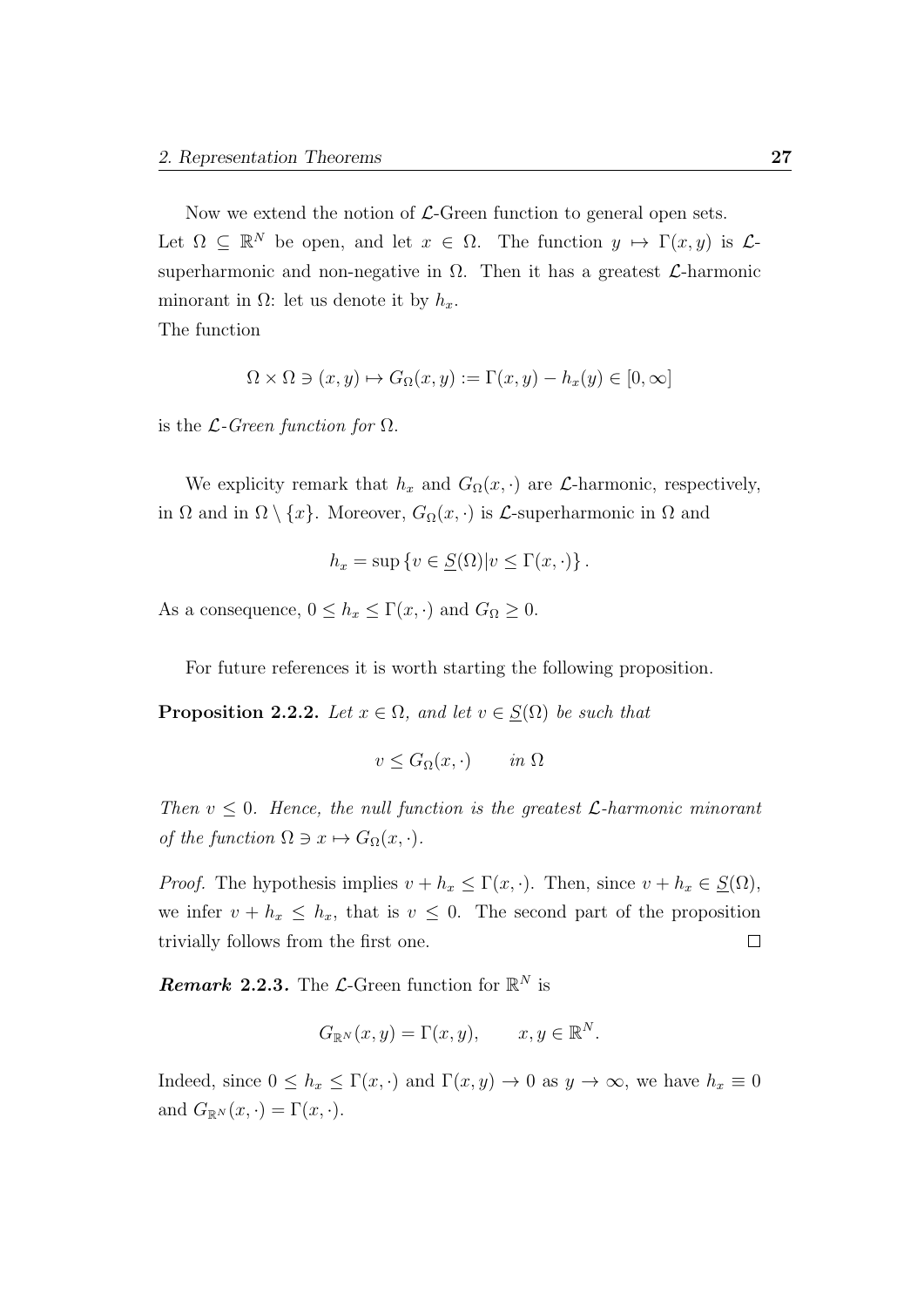When  $\Omega$  is bounded,  $G_{\Omega}$  can be expressed in terms of the Perron-Wiener-Brelot operator. Indeed, the following theorem holds.

**Theorem 2.2.4.** Let  $\Omega \subseteq \mathbb{R}^N$  be open and bounded. Then, for every  $x \in \Omega$ , the greatest  $\mathcal{L}$ -harmonic minorant in  $\Omega$  of the map  $x \mapsto \Gamma(x, y)$  is the Perron-Wiener-Brelot solution of the Dirichlet problem

$$
\begin{cases}\n\mathcal{L}h = 0 & \text{in } \Omega \\
h|_{\partial\Omega} = \Gamma(x, \cdot).\n\end{cases}
$$

*Proof.* Let  $x \in \Omega$  be fixed, and let  $\varphi := \Gamma(x, \cdot)|_{\partial \Omega}$ . Let  $v \in \underline{S}(\Omega)$ . From the Picone's Maximum Principle we obtain

$$
\limsup_{\partial\Omega} v \le \varphi \quad \text{iff} \quad v \le \Gamma(x, \cdot) \text{ in } \Omega.
$$

Then, since  $\varphi$  is resolutive,

$$
h_x = \sup \{ v \in \underline{S}(\Omega) : v \le \Gamma(x, \cdot) \} = \sup \underline{\mathcal{U}}_{\varphi}^{\Omega} = \underline{H}_{\varphi}^{\Omega} = H_{\varphi}^{\Omega}
$$

as we aimed to prove.

Remark 2.2.5. From this theorem it follows that

$$
G_{\Omega}(x,y) = \Gamma(x,y) - \int_{\partial\Omega} \Gamma(x,z) d\mu_y^{\Omega}(z), \qquad x, y \in \Omega \tag{2.5}
$$

where, as usual,  $\mu_y^{\Omega}$  denotes the *L*-harmonic measure related to  $\Omega$  and y. When  $\Omega$  is  $\mathcal{L}$ -regular, this formula gives back [\(2.3\)](#page-23-1).

The L-Green function  $G_{\Omega}$  is non-negative in  $\Omega \times \Omega$  and such that, for every fixed  $x \in \Omega$ ,  $G_{\Omega}(x, y)$  is the sum of  $\Gamma(x, \cdot)$  plus an  $\mathcal{L}$ -harmonic function on  $\Omega$ . We now show that  $\Gamma(x, \cdot)$  does not exceed any other function sharing the same property.

<span id="page-27-0"></span>**Proposition 2.2.6.** Let  $x \in \Omega$ , and let  $u \in \overline{S}(\Omega)$ ,  $u \geq 0$ , be such that

$$
u = \Gamma(x, \cdot) + v
$$

with  $v \in \overline{S}(\Omega)$ . Then

$$
u \geq G_{\Omega}(x, \cdot).
$$

<span id="page-27-1"></span> $\Box$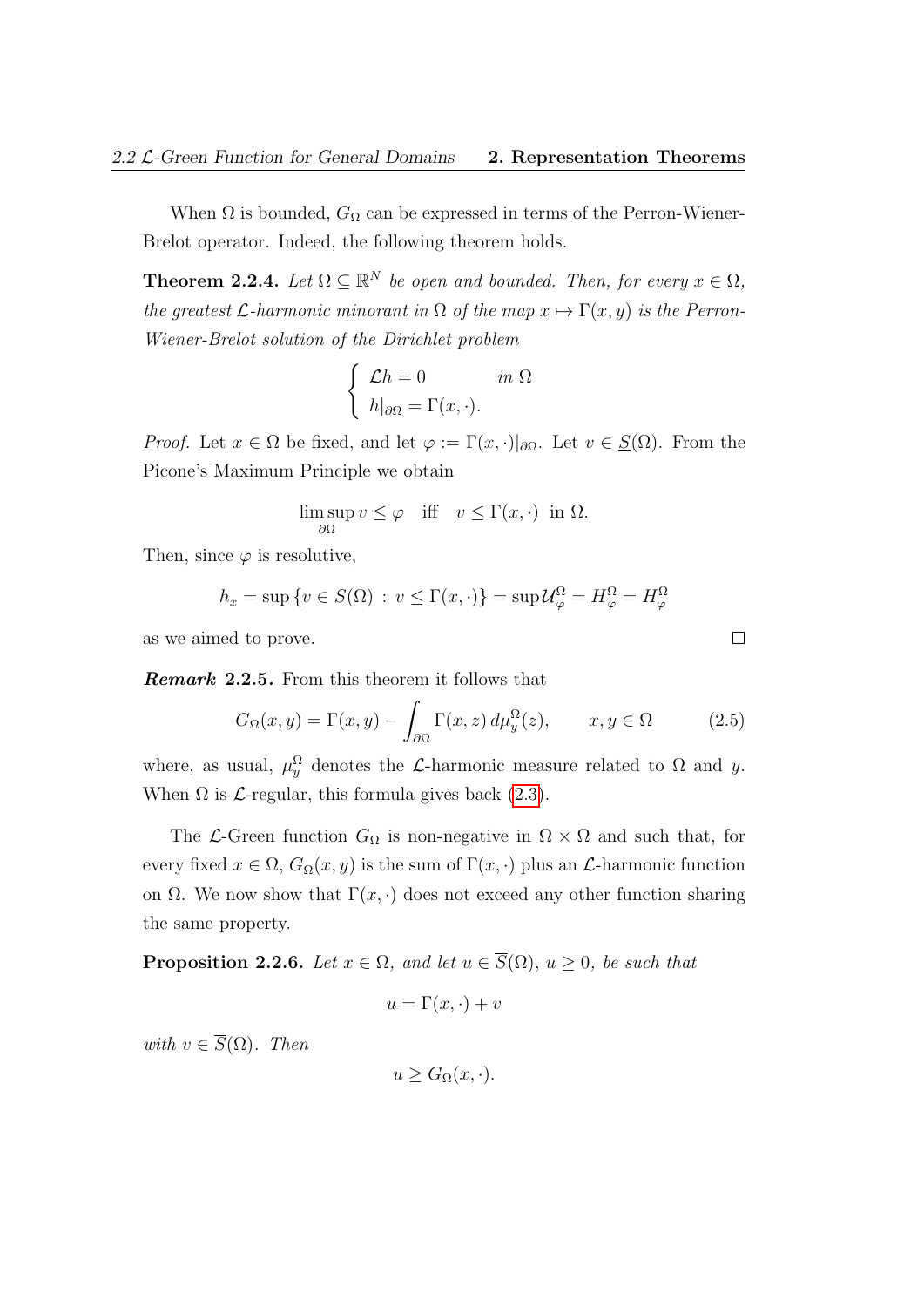*Proof.* The condition  $u \geq 0$  implies  $-v \leq \Gamma(x, \cdot)$ , so that (since  $-v \in S(\Omega)$ )  $-v \leq h_x$ . Hence  $\Gamma(x, \cdot) - u \leq h_x$ , and the assertion follows.  $\Box$ 

<span id="page-28-1"></span>Corollary 2.2.7. Let  $\Omega_1 \subseteq \Omega_2 \subseteq \mathbb{R}^N$ . Then

$$
G_{\Omega_1} \leq G_{\Omega_2}
$$

*Proof.* Let  $x \in \Omega_1$ . The function  $G_{\Omega_2}(x, \cdot)|_{\Omega_1}$  is  $\mathcal{L}$ -superharmonic and nonnegative in  $\Omega_1$  and is the sum of  $\Gamma(x, \cdot)$  plus an  $\mathcal L$ -harmonic function. Propo-sition [2.2.6](#page-27-0) implies  $G_{\Omega_1}(x, \cdot) \leq G_{\Omega_2}(x, \cdot)$ .  $\Box$ 

In order to prove an approximation theorem, we need the following Thereom, the Brelot convergence property

**Theorem 2.2.8.** Let  $\Omega \subseteq \mathbb{R}^N$  be open and connected. Let  $\{u_n\}_{n\in\mathbb{N}}$  be a sequence of  $\mathcal L$ -harmonic functions in  $\Omega$ . Assume that the sequence  $\{u_n\}_{n\in\mathbb N}$ is monotone increasing and

<span id="page-28-0"></span>
$$
\sup\left\{u_n(x_0)\right\} < \infty \tag{2.6}
$$

at some point  $x_0 \in \Omega$ . Then there exists an  $\mathcal L$ -harmonic function u in  $\Omega$  such that  ${u_n}_{n\in\mathbb{N}}$  is uniformly convergent on every compact subset of  $\Omega$  to u.

*Proof.* Let K be a compact set of  $\Omega$ . Since  $\Omega$  is connected, by a weak form of the Harnack inequality (as in  $[17,$  Théorème 7.1]), there exists a constant c independent of n and m and there exists  $x_0 \in \Omega$  such that

$$
\sup_{K} (u_n - u_m) \le c \cdot (u_n(x_0) - u_m(x_0)) \quad \text{for every } n \ge m \ge 1
$$

Then, by condition [\(2.6\)](#page-28-0),  ${u_n}_n$  is uniformly convergent on K. Since K is an arbitrary compact subset of  $\Omega$ ,  $\{u_n\}_n$  is locally uniformly convergent to a continuous function  $u : \Omega \to \mathbb{R}$ . On the other hand, by the solid mean value Theorem (Theorem [1.2.6\)](#page-18-2), for every  $x \in \Omega$  and  $r > 0$  such that  $\overline{\Omega_r(x)} \subset \Omega$ , we have

$$
u_n(x) = M_r(u_n)(x) \quad \forall \, n \in \mathbb{N}
$$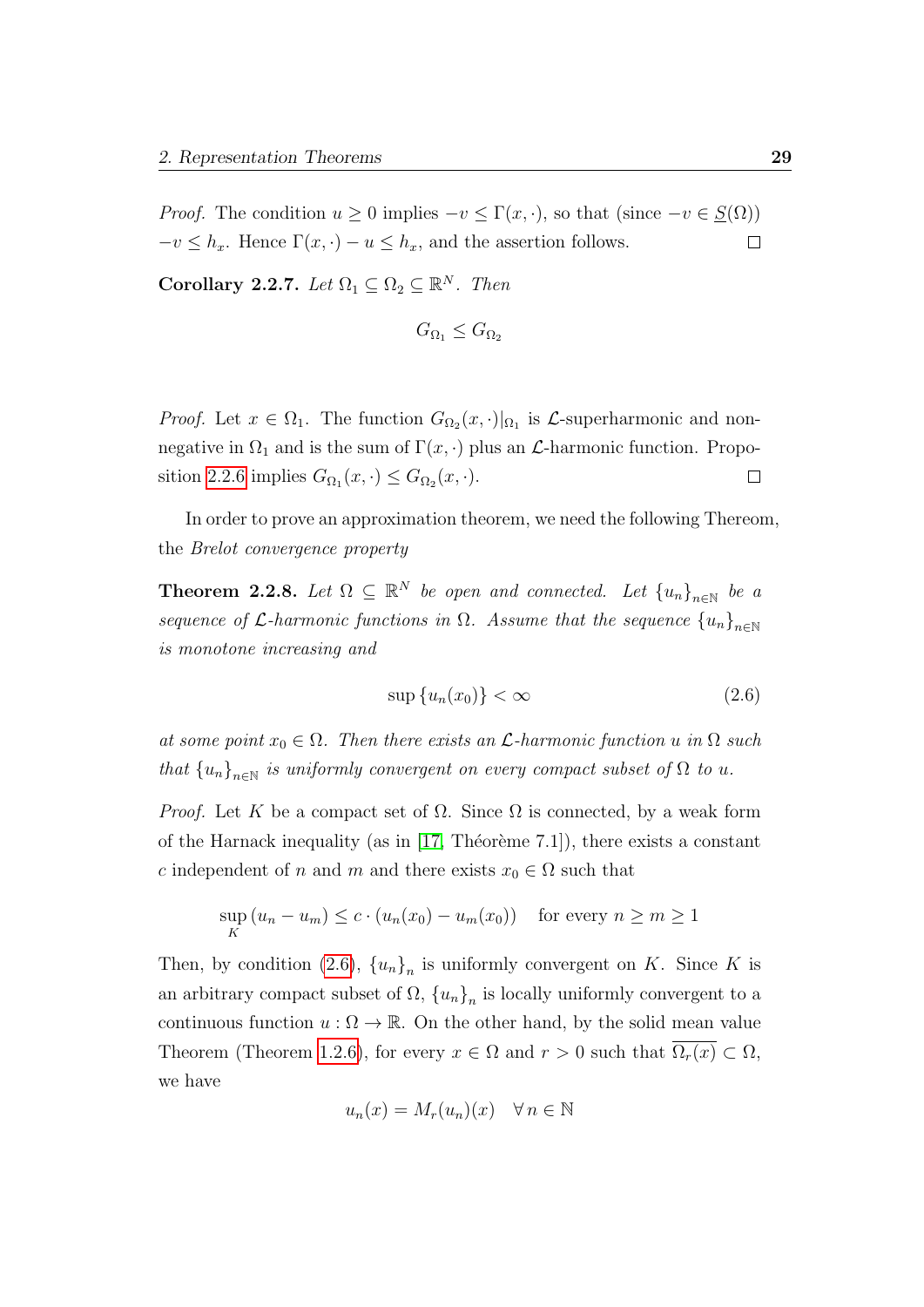Letting *n* tend to infinity (by the uniform convergence  $u_n \to u$ ), we get

$$
u(x) = M_r(u)(x) \qquad \forall x \in \Omega, r > 0 : \overline{\Omega_r(x)} \subset \Omega
$$

and now the Koebe-type Theorem (see [\[11\]](#page-123-6)) implies that u is  $\mathcal{L}$ -harmonic in Ω.  $\Box$ 

The following approximation theorem holds.

**Theorem 2.2.9.** Let  $(\Omega_n)_{n\in\mathbb{N}}$  be a monotone increasing sequence of open sets, and let

$$
\Omega:=\bigcup_{n\in\mathbb{N}}\Omega_n.
$$

<span id="page-29-0"></span>Then

$$
\lim_{n \to \infty} G_{\Omega_n} = G_{\Omega} \tag{2.7}
$$

*Proof.* Since  $\Omega_n \subseteq \Omega_{n+1} \subseteq \Omega$ , Corollary [2.2.7](#page-28-1) gives

$$
G_{\Omega_n} \leq G_{\Omega_{n+1}} \leq G_{\Omega}
$$

Hence the limit in [\(2.7\)](#page-29-0) exists and is  $\leq G_{\Omega}$ . To prove the opposite inequality, we fix  $x \in \Omega$  and consider  $n \in \mathbb{N}$  such that  $\Omega_n \ni x$ . Then

$$
G_{\Omega_n}(x,\cdot) = \Gamma(x,\cdot) - h_n, \qquad h_n := h_{\Omega_n,x}
$$

and then

$$
h_n \ge h_{n+1} \ge 0 \quad \text{in } \Omega_n
$$

By the Brelot convergence property (Theorem [2.2.8\)](#page-28-0), there exists a  $\mathcal{L}$ -harmonic function  $h \in \mathcal{H}(\Omega)$  such that  $h_n \downarrow h$ . It follows that

$$
\lim_{n \to +\infty} G_{\Omega_n} = U := \Gamma(x, \cdot) - h
$$

is non-negative in  $\Omega$  since  $G_{\Omega_n} \geq 0$  in  $\Omega_n$ . Moreover,  $G_{\Omega_n} \in \overline{S}(\Omega)$  and  $h \in \mathcal{H}(\Omega)$ , then, by Proposition [2.2.6,](#page-27-0)

$$
G_{\Omega}(x,\cdot) \leq U = \lim_{n \to \infty} G_{\Omega_n}(x,\cdot).
$$

This completes the proof.

 $\Box$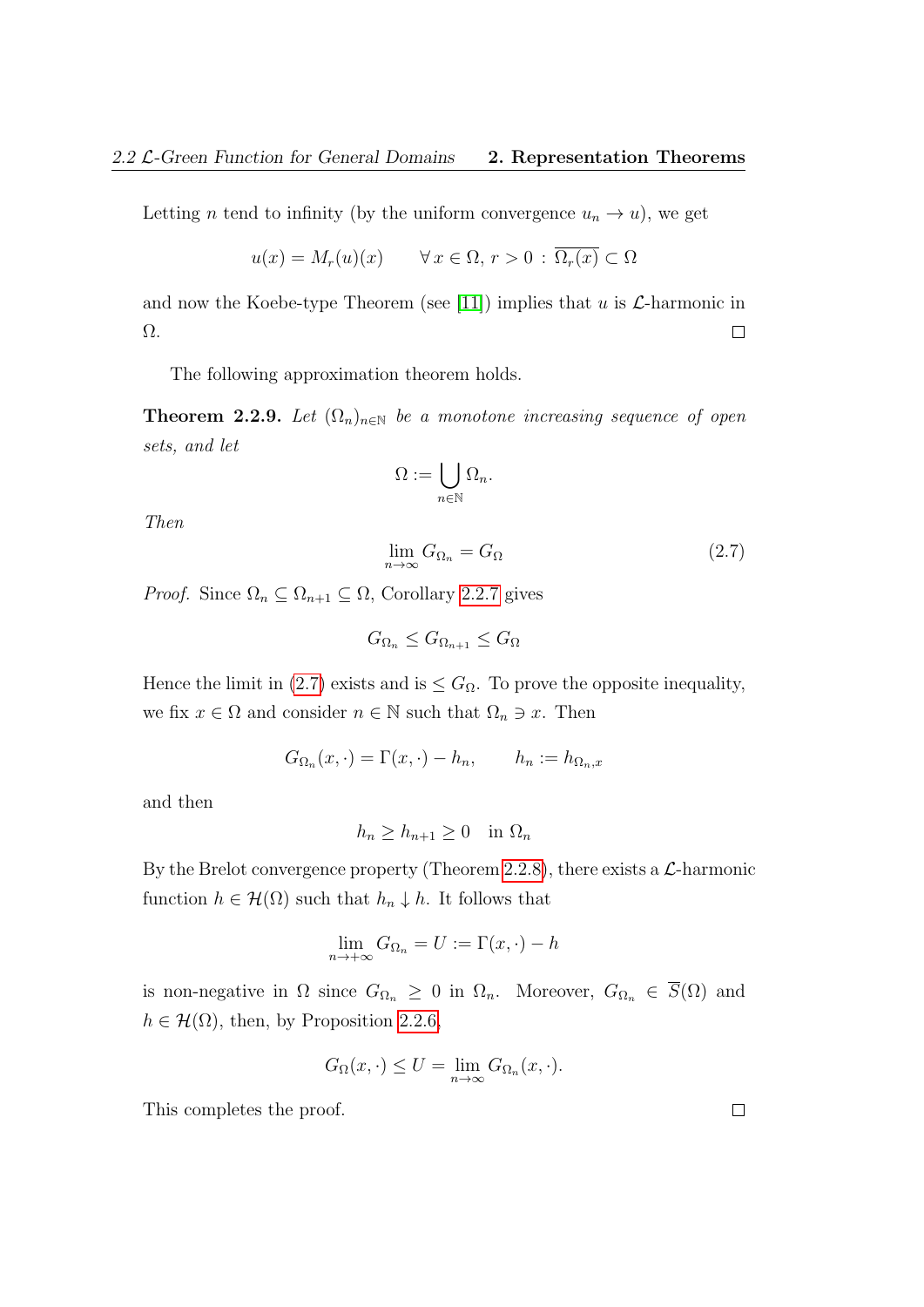In order to prove the symmetry of the  $\mathcal{L}\text{-Green}$  function for general domains, we need a result which is of independent interest, concerning the approximation from the inside by  $\mathcal{L}$ -regular open sets.

**Lemma 2.2.10.** Given an open set  $\Omega \subset \mathbb{R}^N$ , there exists a monotone increasing sequence of bounded  $\mathcal{L}$ -regular open sets  $(\Omega_n)_{n\in\mathbb{N}}$  such that

$$
\bigcup_{n\in\mathbb{N}}\Omega_n=\Omega
$$

*Proof.* We first assume that  $\Omega$  is bounded. For every  $n \in \mathbb{N}$ , let us cover  $\partial\Omega$ by a finite family of level sets

$$
\left\{\Omega_{r_j^n}(x_j^n)\right\}_{j=1,\dots,p_n} \qquad \text{with } 0 < r_j^n < 1/n
$$

We choose the level sets in a such way that

$$
\overline{\Omega_{r_j^{n+1}}(x_j^{n+1})} \subseteq \bigcup_{i=1}^{p_n} \Omega_{r_i^n}(x_i^n)
$$

The, defining

$$
\Omega_n:=\Omega\setminus\bigcup_{i=1}^{p_n}\overline{\Omega_{r_i^n}(x_i^n)}
$$

we have  $\Omega_n \subseteq \Omega_{n+1}$  and  $\bigcup_n \Omega_n = \Omega$ . The open sets  $\Omega_n$  are  $\mathcal{L}$ -regular. Indeed, if  $z_0 \in \partial\Omega_n$ , there exists  $j \in \{1, ..., p_n\}$  such that  $z_0 \in \partial\Omega_{r_j^n}(x_j^n)$ . The function

$$
w = \frac{1}{r_j^n} - \Gamma((x_j^n), \cdot)
$$

is *L*-harmonic and strictly positive in the complement of  $\Omega_{r_j^n}(x_j^n)$ , hence in  $\Omega_n$ . Moreover,  $\lim_{z\to z_0} w(z) = 0$ . Thus w is an  $\mathcal{L}$ -barrier for  $\Omega_n$  at  $z_0$ , i.e.  $z_0$ is  $\mathcal{L}-$ regular for  $\Omega_n$ .

Let us now suppose that  $\Omega$  is unbounded and put

$$
O_n := \Omega \cap \Omega_n(0), \qquad n \in \mathbb{N}.
$$

Since  $O_n$  is bounded, we can find an increasing sequence of bounded  $\mathcal{L}$ -regular open sets  $(O_n^k)_{k \in \mathbb{N}}$  such that  $\bigcup_{k \in \mathbb{N}} O_n^k = O_n$ . Using the first part of the proof,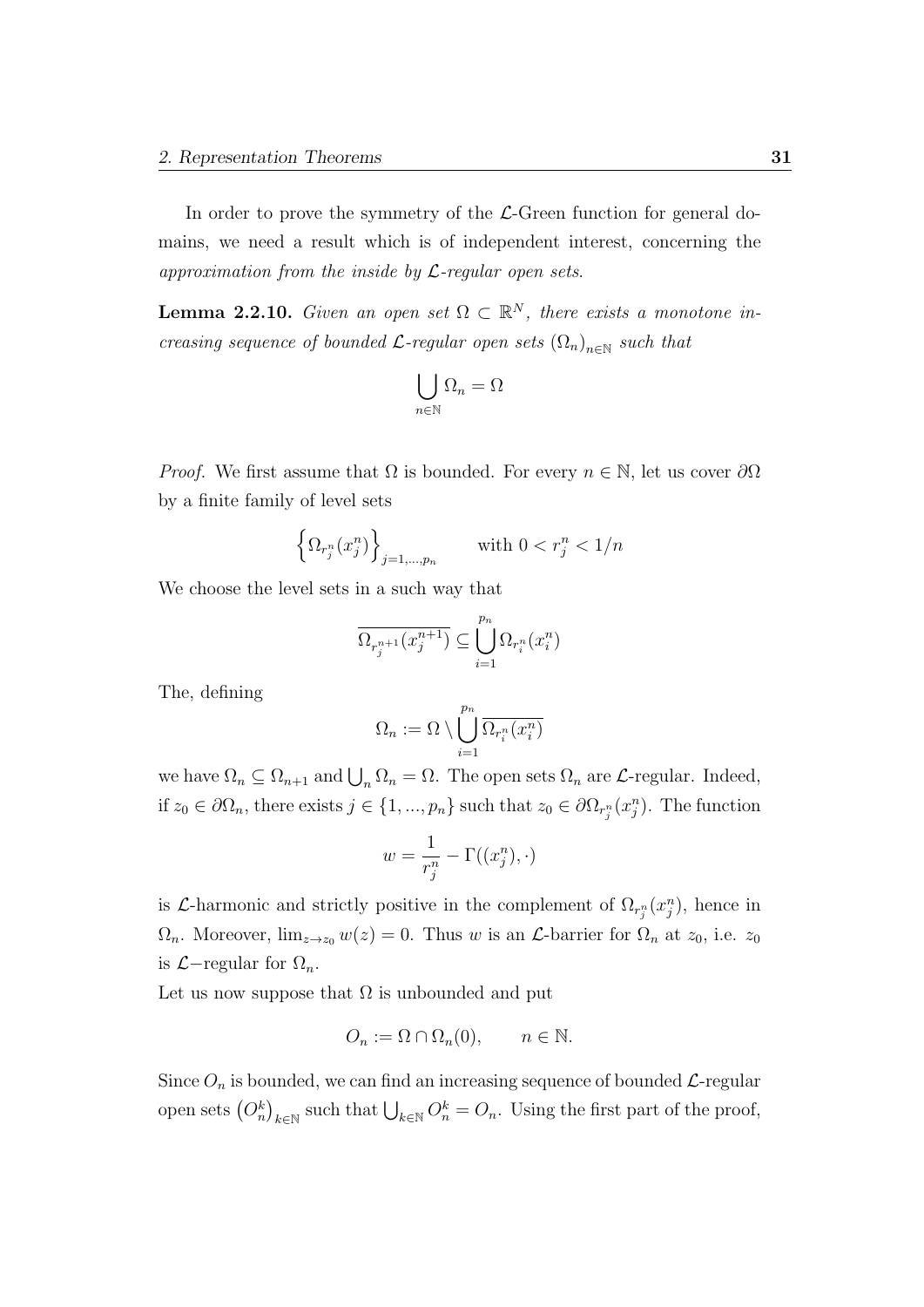we can choose  $O_n^k$  such that  $O_n^k \subseteq O_{n+1}^k$  for every n and for every k. It follows that  $O_n^k \subseteq O_m^m$  if  $k, n \leq m$ . Let us now put

$$
\Omega_n = O_n^n
$$

Then  $\Omega_n$  is bounded and  $\mathcal{L}$ -regular. Moreover,

$$
\Omega = \bigcup_n O_n = \bigcup_n \left( \bigcup_k O_n^k \right) \subseteq \bigcup_n O_n^n \subseteq \Omega.
$$

Hence  $\Omega = \bigcup_n \Omega_n$ , and the proof is complete.

This lemma, together with Theorem [2.1.1,](#page-24-0) immediately proves the following proposition on symmetry of the L-Green function.

<span id="page-31-0"></span>**Proposition 2.2.11.** Let  $\Omega \subseteq \mathbb{R}^N$  be an open set. Then

$$
G_{\Omega}(x,y) = G_{\Omega}(y,x) \quad for\ every\ x,y \in \Omega.
$$

In particular, for every fixed  $y \in \Omega$ , the function

$$
x \mapsto G_{\Omega}(x, y)
$$

is *L*-harmonic in  $\Omega \setminus \{y\}$ .

**Remark 2.2.12.** From  $(2.5)$  and the above Proposition [2.2.11](#page-31-0) we immediately get the following formula

$$
G_{\Omega}(x, y) = \Gamma(y, x) - \int_{\partial \Omega} \Gamma(y, \eta) d\mu_x^{\Omega}(\eta) \qquad \forall x, y \in \Omega.
$$

By collecting together some of the results of this section, we have the following characterizations of the  $\mathcal{L}\text{-Green}$  function, which we state for future reference.

**Proposition 2.2.13.** Let  $\Omega \subseteq \mathbb{R}^N$  be open, and let  $x \in \Omega$  be fixed. Let us denote by  $h_x$  the greatest *L*-harmonic minorant of  $\Gamma(x, \cdot)$  in  $\Omega$ . Then the following facts hold:

 $\Box$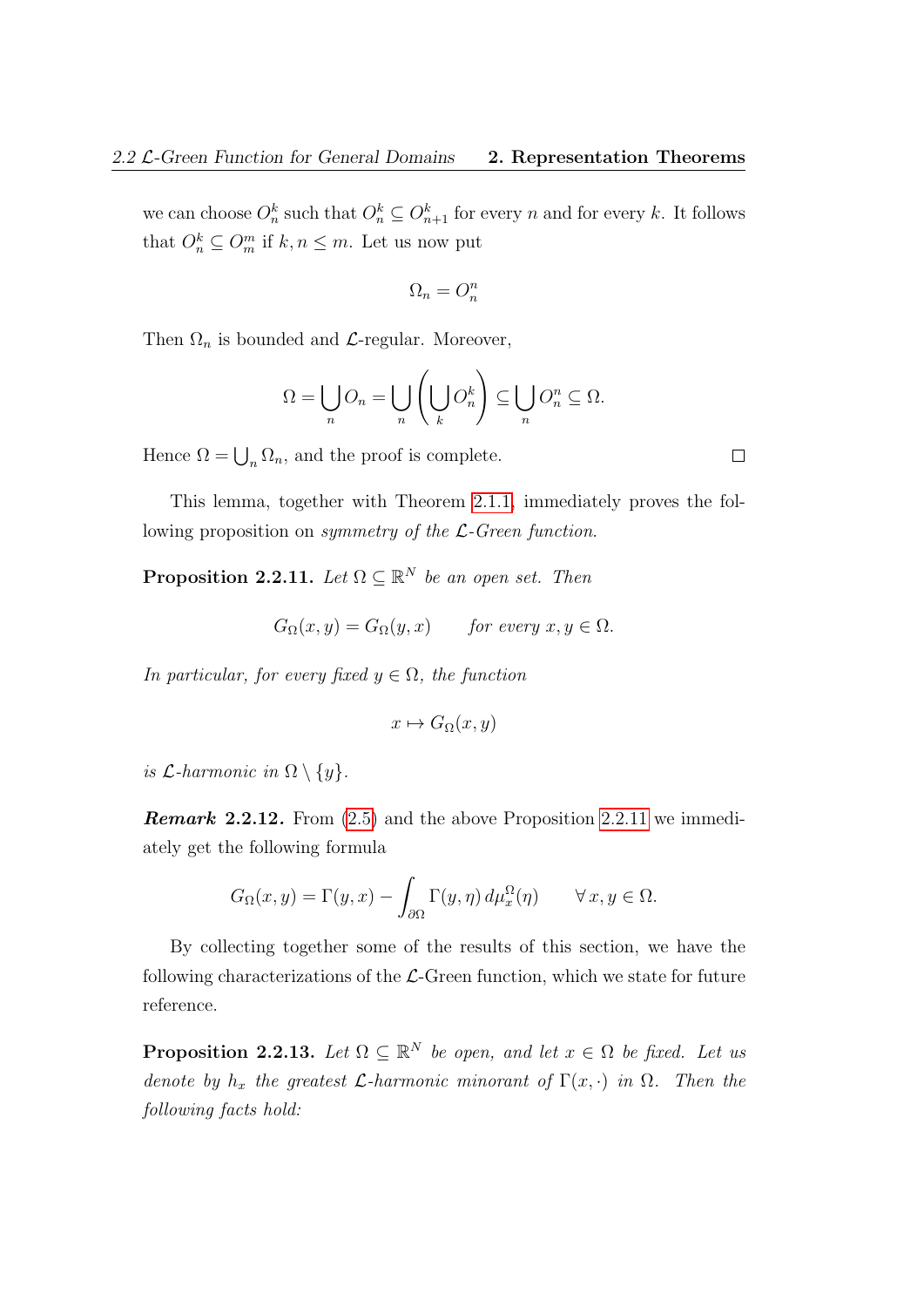- 1. The L-Green function  $G_{\Omega}(x, y) = \Gamma(x, y) h_x(y)$  is a symmetric function, i.e.  $G_{\Omega}(x, y) = G_{\Omega}(y, x)$  for all  $x, y \in \Omega$ . Moreover,  $G_{\Omega}$  is continuous (in the extended sense) on  $\Omega \times \Omega$ , and the greatest *L*-harmonic minorant of  $G_{\Omega}(x, \cdot)$  in  $\Omega$  is the null function.
- 2. It holds

$$
h_x = \sup \{ u \in \underline{S}(\Omega) : u \le \Gamma(x, \cdot) \quad \text{on} \quad \Omega \}.
$$

3. If  $\Omega$  is a bounded domain, then  $h_x = H^{\Omega}_{\Gamma(x,\cdot)}$ , in the sense of Perron-Wiener-Brelot, or equivalently

$$
h_x = \sup \left\{ u \in \underline{S}(\Omega) : \limsup_{z \to \zeta} u(z) \le \Gamma(x, \zeta) \quad \text{for all} \quad \zeta \in \partial \Omega \right\}.
$$

4. If  $\Omega$  is a *L*-regular domain, then  $h_x$  is the solution (in the classical sense) to

$$
\mathcal{L}u = 0
$$
 in  $\Omega$  and  $u = \Gamma(x, \cdot)$  on  $\partial\Omega$ .

5. An equivalent definition of the  $\mathcal{L}\text{-Green function}$  is the following one:  $G_{\Omega}$  is a non-negative function on  $\Omega \times \Omega$  such that (for every  $x \in \Omega$ ) the function  $G_{\Omega}(x, \cdot)$  is the sum of  $\Gamma(x, \cdot)$  plus a L-harmonic function on  $\Omega$  and, moreover,  $G_{\Omega}(x, \cdot)$  does not exceed any other non-negative  $\mathcal{L}$ -superharmonic function on  $\Omega$  which is the sum of  $\Gamma(x, \cdot)$  plus a  $\mathcal{L}$ superharmonic function on  $\Omega$ .

### <span id="page-32-0"></span>2.3 Potentials of Radon Measures

Let  $\Omega \subseteq \mathbb{R}^N$  be open and let  $G_{\Omega}$  be its  $\mathcal{L}\text{-Green function}$ . Let  $\mu$  be a Radon measure in  $\Omega$ . The function

$$
G_{\Omega} * \mu : \Omega \to [0, \infty], \quad (G_{\Omega} * \mu) (x) := \int_{\Omega} G_{\Omega}(x, y) d\mu(y)
$$

is well defined and l.s.c. It is called the  $G_{\Omega}$ -potential of  $\mu$ .

The following theorem holds.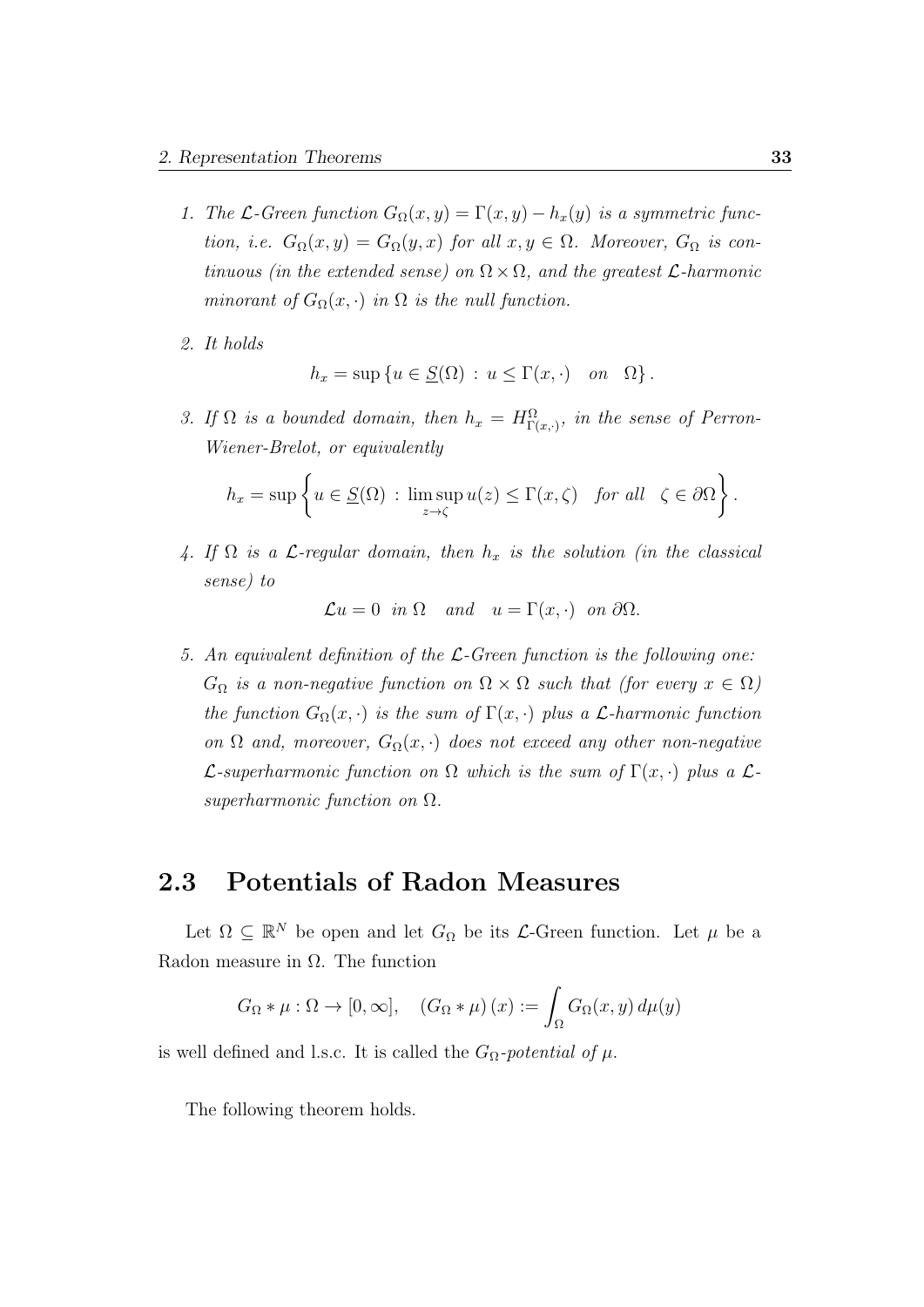<span id="page-33-1"></span>**Theorem 2.3.1.** Suppose  $\Omega$  is connected. Then  $G_{\Omega} * \mu \in \overline{S}(\Omega)$  if and only if there exists  $x_0 \in \Omega$  such that  $(G_{\Omega} * \mu)(x_0) < \infty$ .

*Proof.* The "only if" part is trivial: actually, if  $G_{\Omega} * \mu \in \overline{S}(\Omega)$ , then, by Remark [1.2.2,](#page-16-0)

 $G_{\Omega} * \mu < \infty$  in a dense subset of  $\Omega$ .

To prove the "if" part, by Theorem [1.2.7,](#page-19-0) it is enough to check that  $G_{\Omega} * \mu$ is super-mean. Given  $x \in \Omega$  and  $r > 0$  such that  $\Omega_r(x) \subseteq \Omega$ , we have

$$
M_r(G_\Omega * \mu)(x) = \frac{\alpha + 1}{r^{\alpha + 1}} \int_{\Omega_r(x)} K_\alpha(x, y) (G_\Omega * \mu)(y) dy
$$
  
= 
$$
\frac{\alpha + 1}{r^{\alpha + 1}} \int_{\Omega_r(x)} K_\alpha(x, y) \left( \int_{\Omega} G_\Omega(y, z) d\mu(z) \right) dy
$$
  
= 
$$
\int_{\Omega} M_r(G_\Omega(y, z))(x) d\mu(z)
$$

since  $y \mapsto G_{\Omega}(y, z)$  is  $\mathcal{L}$ -superharmonic,

hence super-mean (see Theorem [1.2.7\)](#page-19-0)

$$
\leq \int_{\Omega} G_{\Omega}(x, z) d\mu(z) = (G_{\Omega} * \mu)(x).
$$

Then  $G_{\Omega} * \mu$  is super-mean, and the proof is complete.

<span id="page-33-0"></span>Corollary 2.3.2. Let  $\mu$  a Radon measure in  $\Omega$  such that

$$
\mu(\Omega)<\infty.
$$

Then  $G_{\Omega} * \mu \in \overline{S}(\Omega)$ .

*Proof.* Let  $\overline{\Omega_r(x)} \subseteq \Omega$ . Since

$$
\int_{\Omega_r(x_0)} (G_{\Omega} * \mu) (x) dx = \int_{\Omega_r(x_0)} \left( \int_{\Omega} G_{\Omega}(x, y) d\mu(y) \right) dx
$$

$$
= \int_{\Omega} \left( \int_{\Omega_r(x_0)} G_{\Omega}(x, y) dx \right) d\mu(y)
$$

$$
\leq \mu(\Omega) \sup_{y \in \Omega} \int_{\Omega_r(x_0)} G_{\Omega}(x, y) dx < \infty
$$

then  $G_{\Omega} * \mu < \infty$  almost everywhere in  $\Omega_r(x_0)$ . Then the assertion follows from the previous theorem. $\Box$ 

 $\Box$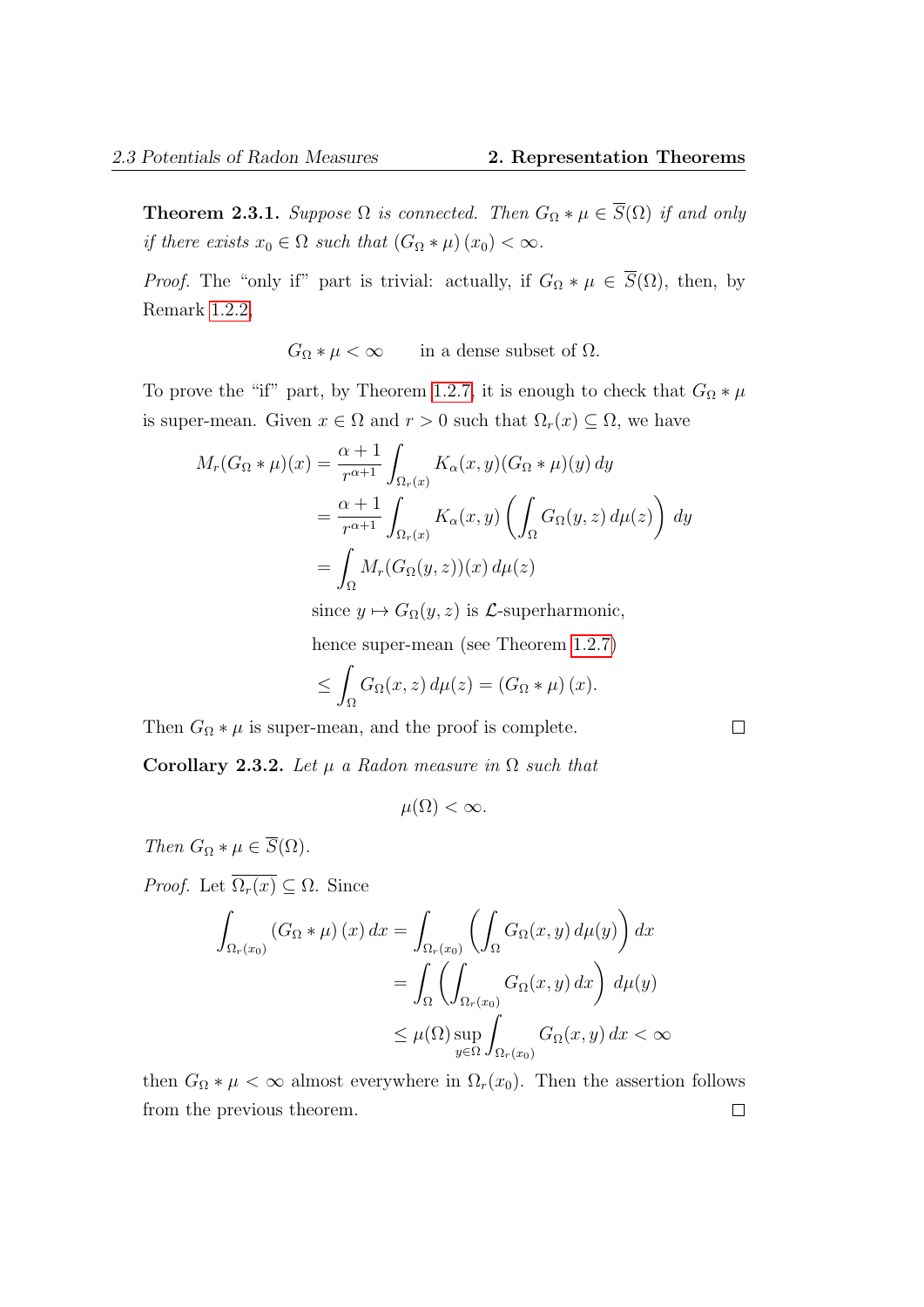By using Harnack inequality, Corollary [2.3.2](#page-33-0) can be improved as follows.

<span id="page-34-0"></span>**Corollary 2.3.3.** Let  $\Omega \subseteq \mathbb{R}^N$  be open and connected, and let  $\mu$  be a Radon measure in  $\Omega$  such that  $K := supp(\mu)$  is a compact subset of  $\Omega$ . For every fixed  $y_0 \in K$  and every bounded and connected open set U such that

$$
K \subseteq U, \quad \overline{U} \subseteq \Omega,
$$

there exists a positive constant  $C = C(U, y_0, \mu(K))$  such that

$$
(G_{\Omega} * \mu)(x) \le C G_{\Omega}(x, y_0) \quad \forall x \in \Omega \setminus U.
$$

*Proof.* For every  $x \in \Omega \setminus U$ , the function  $y \mapsto G_{\Omega}(x, y)$  is  $\mathcal{L}$ -harmonic and non-negative in  $U$ . Then, by a weak form of the Harnack inequality (as in [\[17,](#page-123-2) Théorème 7.1]), there exists a positive constant C independent of x and there exists  $y_0 \in \Omega$  such that  $G_{\Omega}(x, y) \leq C G_{\Omega}(x, y_0)$  for every  $y \in K$ . As a consequence,

$$
(G_{\Omega} * \mu)(x) = \int_{K} G_{\Omega}(x, y) d\mu(y) \le C \mu(K) G_{\Omega}(x, y_0)
$$

for every  $x \in \Omega \setminus U$ .

<span id="page-34-1"></span>Theorem 2.3.4. Under the hypothesis of Theorem [2.3.1,](#page-33-1) we have

 $\mathcal{L}(G_{\Omega} * \mu) = -\mu$  in the weak sense of distributions

In particular,  $G_{\Omega} * \mu$  is  $\mathcal{L}$ -harmonic in  $\Omega \setminus supp(\mu)$ .

*Proof.* Since  $G_{\Omega} * \mu \in \overline{S}(\Omega)$ , according to Theorem [1.2.7,](#page-19-0)  $G_{\Omega} * \mu \in L^1_{loc}(\Omega)$ . Morevoer, for every  $\varphi \in C_0^{\infty}(\Omega)$ ,

$$
\int_{\Omega} (G_{\Omega} * \mu) (x) \mathcal{L}\varphi(x) dx = \int_{\Omega} \left( \int_{\Omega} (\Gamma(y, x) - h_x(y)) \mathcal{L}\varphi(x) dx \right) d\mu(y)
$$
  
(since  $\mathcal{L}h_y = 0$ ) = 
$$
\int_{\Omega} \left( \int_{\Omega} \Gamma(y, x) \mathcal{L}\varphi(x) dx \right) d\mu(y)
$$

$$
= - \int_{\Omega} \varphi(y) d\mu(y).
$$

This proves the first part of the theorem. The second part follows from the hypoellipticity of  $\mathcal{L}$ .  $\Box$ 

 $\Box$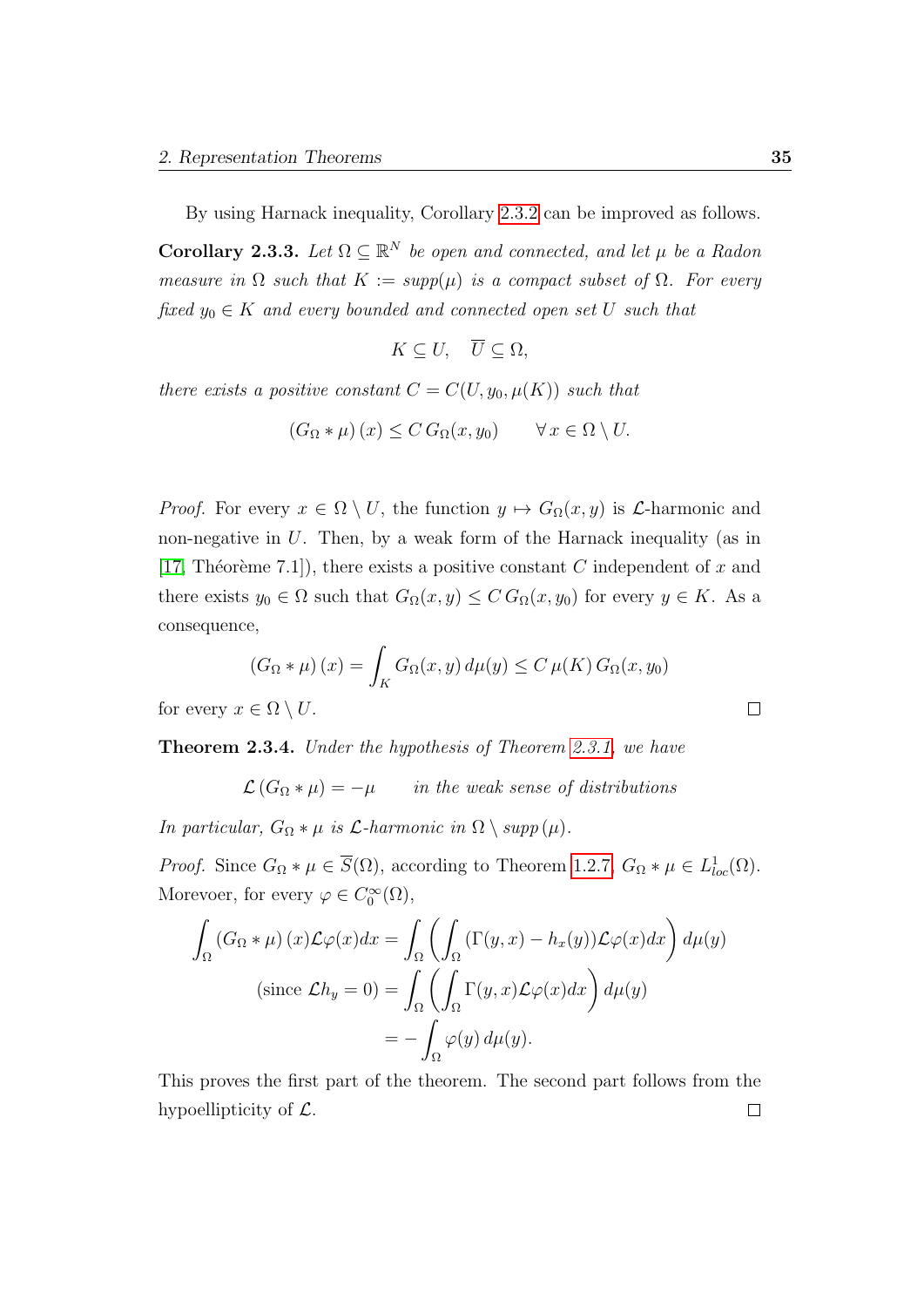From this theorem and Corollary [2.3.3](#page-34-0) we obtain a corollary that will be used very soon.

Corollary 2.3.5. Let  $\mu$  be a compactly supported Radon measure in  $\Omega$ . Then:

- 1.  $G_{\Omega} * \mu \in \overline{S}(\Omega)$ ,
- 2.  $G_{\Omega} * \mu$  is  $\mathcal{L}$ -harmonic in  $\Omega \backslash supp(\mu)$ ,
- 3. if  $v \in S(\Omega)$  and  $v \leq G_{\Omega} * \mu$ , then  $v \leq 0$ .

Proof. 1. and 2. directly follow from Corollary [2.3.2](#page-33-0) and Theorem [2.3.4.](#page-34-1) To prove 3., we assume that  $\Omega$  is connected (this is not restrective) and use Corollary [2.3.3.](#page-34-0) First of all, if  $v \in S(\Omega)$  and  $v \leq G_{\Omega} * \mu$ , there exists  $h \in \mathcal{H}(\Omega)$  such that  $v \leq h \leq G_{\Omega} * \mu$  (*h* is the greatest *L*-harmonic minorant of  $G_{\Omega} * \mu$ . For a fixed  $y_0 \in K := \text{supp}(\mu)$  and a connected bounded open set  $U \supseteq K$ ,  $\overline{U} \subseteq \Omega$ , we have

$$
h(x) \le (G_{\Omega} * \mu)(x) \le C G_{\Omega}(x, y_0) \qquad \forall x \in \Omega \setminus U
$$

where C is a positive constant  $C = C(U, y_0)$ . Since  $G_{\Omega}(\cdot, y_0)$  is  $\mathcal{L}$ -harmonic, hence continuous, in  $\Omega \setminus \{y_0\}$ , we have

$$
\lim_{U \ni x \to \xi} \left( C \, G_{\Omega}(x, y_0) - h(x) \right) = C \, G_{\Omega}(\xi, y_0) - h(\xi) \ge 0
$$

for every  $\xi \in \partial U$ . Moreover:

$$
\lim_{U \setminus \{y_0\} \ni x \to y_0} \left( C \, G_{\Omega}(x, y_0) - h(x) \right) = \infty
$$

Then, by Picone's Maximum Principle,  $CG_{\Omega}(\cdot, y_0) \geq h$  in U. Summing up:

$$
h \leq C G_{\Omega}(\cdot, y_0) \quad \text{in } \Omega
$$

so that, by Proposition [2.2.2,](#page-26-0) we have  $h \leq 0$ . Hence  $v \leq 0$ , and the proof is complete.  $\Box$ 

If a  $G_{\Omega}$ -potential is  $\mathcal{L}$ -superharmonic, then its  $\mathcal{L}$ -harmonic minorants are non-positive constant functions. Indeed, the following theorem holds.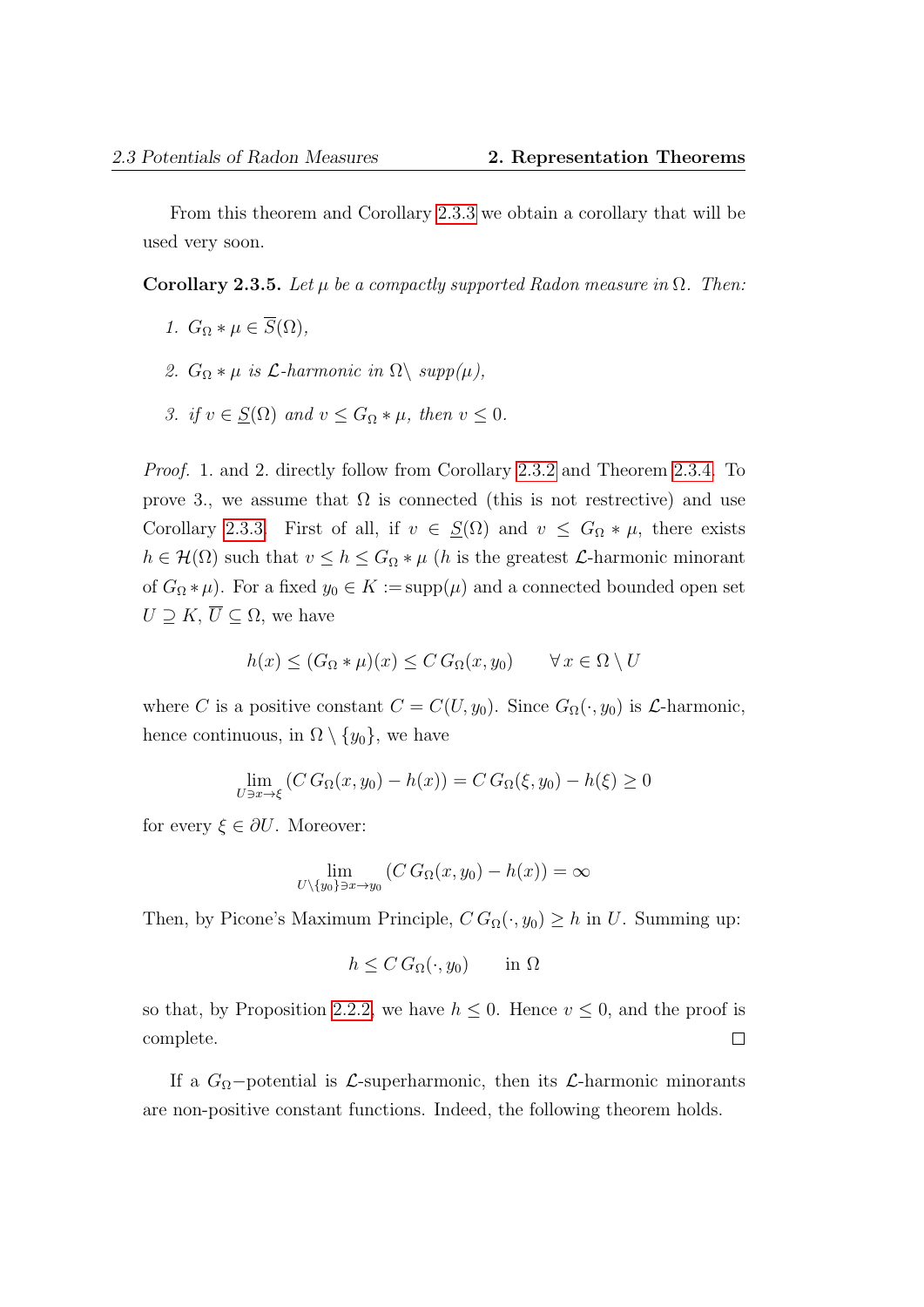**Theorem 2.3.6.** Let  $\mu$  be a Radon measure in an open and connected set  $\Omega$  such that  $(G_{\Omega} * \mu)(x_0) < \infty$  for some  $x_0 \in \Omega$ . Let h be a *L*-harmonic function in  $\Omega$  such that

<span id="page-36-1"></span>
$$
h(x) \le (G_{\Omega} * \mu)(x) \qquad \forall x \in \Omega.
$$
 (2.8)

Then  $h \leq 0$ .

*Proof.* Let  $\{K_n\}$  be a sequence of compact subsets of  $\Omega$  such that

$$
K_n \subseteq K_{n+1}, \quad \bigcup_n K_n = \Omega
$$

For every  $n \in \mathbb{N}$ , we have

$$
h \leq G_{\Omega} * \mu = G_{\Omega} * (\mu|_{K_n}) + G_{\Omega} * (\mu|_{\Omega \setminus K_n}) =: v_n + w_n.
$$

The functions  $v_n$  and  $w_n$  are non-negative and *L*-superharmonic in  $\Omega$  (see Theorem [2.3.1\)](#page-33-0). Moreover, the greatest  $\mathcal{L}$ -harmonic minorant of  $v_n$  is the zero function (see Corollary [2.3.5\)](#page-35-0). Then, by Proposition [2.2.1,](#page-25-0)  $h$  is less than the greatest  $\mathcal{L}$ -harmonic minorant of  $w_n$ . In particular,

$$
h \le w_n \quad \text{in } \Omega \quad \forall \, n \in \mathbb{N}.\tag{2.9}
$$

On the other hand, by the monotone convergence Theorem, we infer

<span id="page-36-0"></span>
$$
v_n \uparrow G_{\Omega} * \mu,
$$

so that

$$
w_n = G_{\Omega} * \mu - v_n \downarrow 0, \quad \text{as } n \to \infty.
$$

This, together with [\(2.9\)](#page-36-0), implies  $h \leq 0$  and completes the proof.

## 2.4 Riesz Representation Theorems for L-subharmonic Functions

Let u be an  $\mathcal{L}$ -subharmonic function in an open set  $\Omega \subseteq \mathbb{R}^N$ . We recall that the L-Riesz measure of u is a Radon measure  $\mu$  in  $\Omega$  such that  $\mathcal{L}u = \mu$ . When  $\mu$  is compactly supported, a representation theorem easily follows.

 $\Box$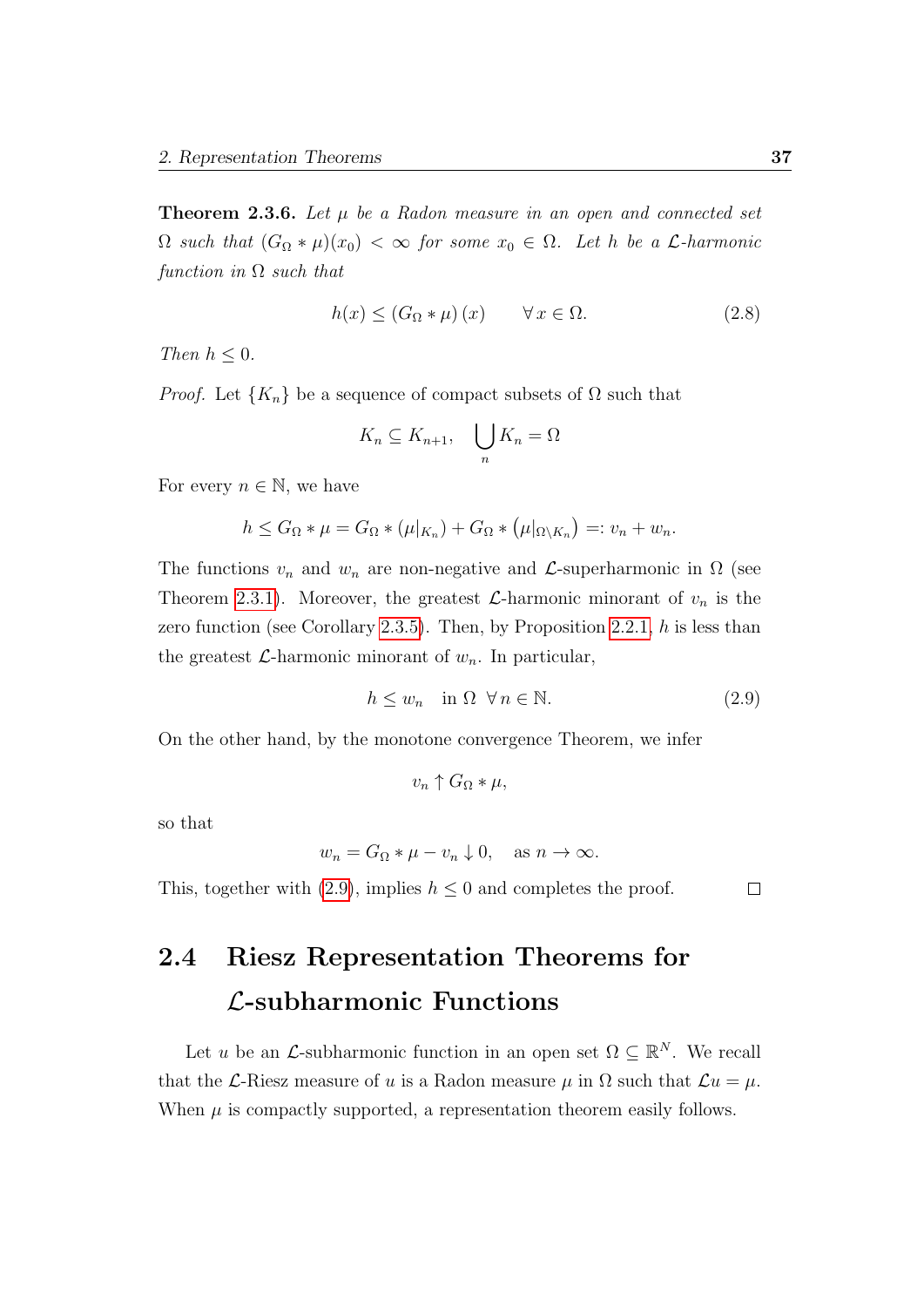<span id="page-37-0"></span>**Theorem 2.4.1** (Riesz representation. I.). Let  $\Omega \subseteq \mathbb{R}^N$  be open, and let  $u \in S(\Omega)$ . Let  $\mu$  be the *L*-Riesz measure of u. Assume that supp $(\mu)$  is a compact subset of  $\Omega$ . Then there exists an *L*-harmonic function h in  $\Omega$ satisfying the identity

$$
u = h - G_{\Omega} * \mu
$$

*Proof.* By Corollary [2.3.2](#page-33-1) and Theorem [2.3.4,](#page-34-0)  $v := G_{\Omega} * \mu$  is  $\mathcal{L}$ -superharmonic in  $\Omega$ , and  $\mathcal{L}v = -\mu$  in the weak sense of distributions. It follows that  $\mathcal{L}(u + v) = 0$  in  $\Omega$  in the weak sense of distributions. Since  $\mathcal{L}$  is hypoelliptic, there exists a function h, L-harmonic in  $\Omega$ , such that  $h(x) = u(x) + v(x)$ almost everywhere in  $\Omega$ . As a consequence, for every  $x \in \Omega$  and for every  $r > 0$  such that  $\Omega_r(x) \subseteq \Omega$ 

$$
M_r(u)(x) = -M_r(v)(x) + h(x)
$$

where  $M_r$  is the solid average operator. Here we have used the  $\mathcal{L}$ -harmonicity of h to write h in place of  $M_r(h)$  (by Theorem [1.2.7\)](#page-19-0). Letting r tend to zero in the last identity and using Theorem [1.2.7,](#page-19-0) we get

$$
u(x) = -v(x) + h(x) \quad \forall x \in \Omega.
$$

This completes the proof.

For the future reference, we explicitly show the following theorem, which can be proved as Theorem [2.4.1.](#page-37-0)

<span id="page-37-1"></span>**Theorem 2.4.2.** Let  $\Omega \subseteq \mathbb{R}^N$  be open, and let  $u \in \underline{S}(\Omega)$ . Let  $\mu$  be the  $\mathcal{L}$ -Riesz measure of u. Then, for every bounded open set  $\Omega_1$  such that  $\overline{\Omega_1} \subset \Omega$ , there exists a function h,  $\mathcal{L}$ -harmonic in  $\Omega_1$ , satisfying the identity

$$
u(x) = -\int_{\overline{\Omega_1}} \Gamma(y, x) \, d\mu(y) + h(x) \quad \forall \, x \in \Omega_1.
$$

 $\Box$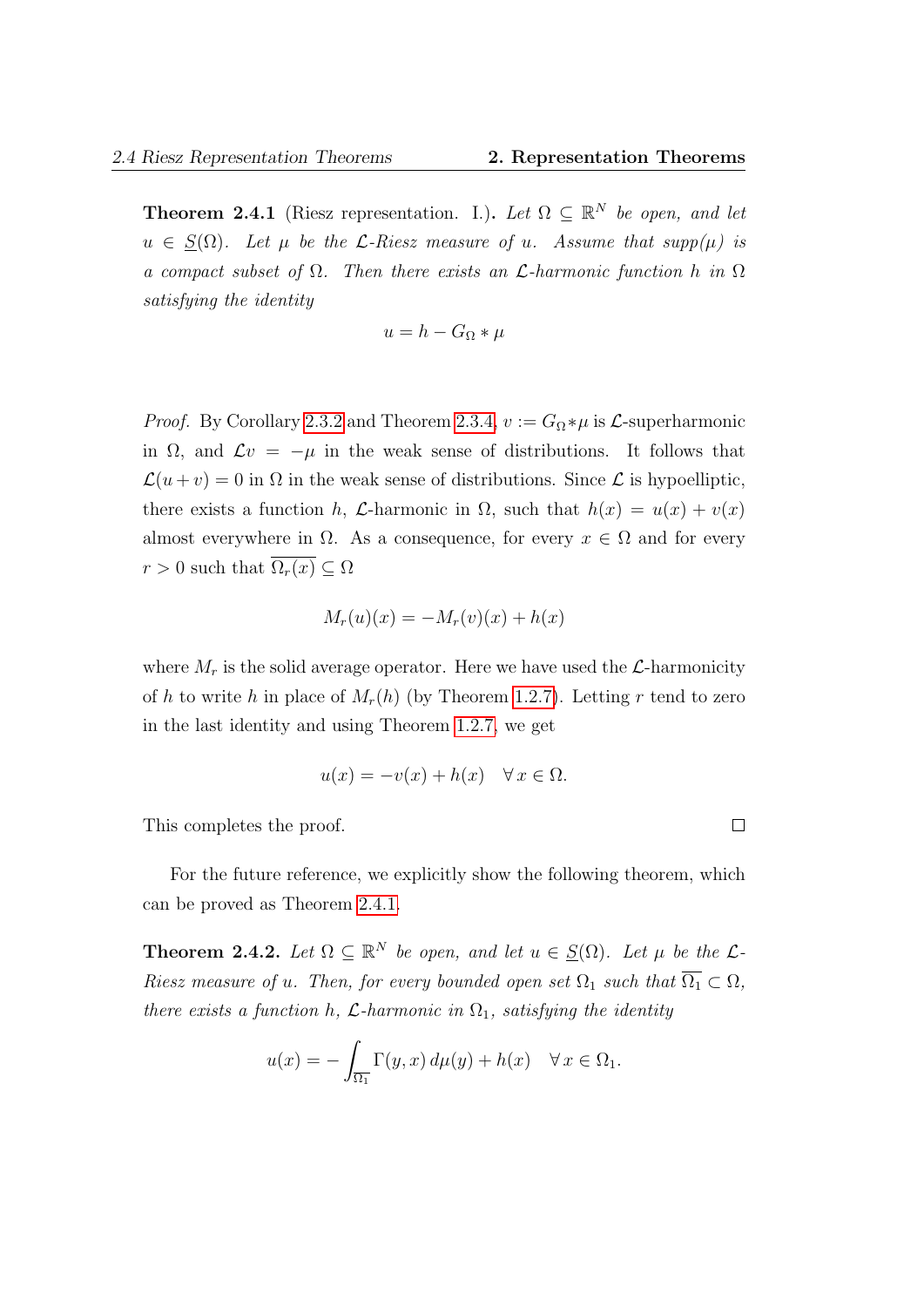Proof. The function

$$
v(x) := -\int_{\overline{\Omega_1}} \Gamma(y, x) \, d\mu(y), \quad x \in \mathbb{R}^N
$$

is  $\mathcal{L}$ -subharmonic in  $\mathbb{R}^N$  and satisfies  $\mathcal{L}v = \mu|_{\overline{\Omega_1}}$  in the weak sense of distributions. Indeed:

$$
\int_{\mathbb{R}^N} \left( -\int_{\overline{\Omega_1}} \Gamma(y, x) \, d\mu(y) \right) \mathcal{L}\varphi(x) \, dx = \int_{\overline{\Omega_1}} \left( -\int_{\mathbb{R}^N} \Gamma(y, x) \mathcal{L}\varphi(x) \, dx \right) \, d\mu(y) \\
= \int_{\overline{\Omega_1}} \varphi(y) d\mu(y) = \int_{\mathbb{R}^N} \varphi(y) \, d\left(\mu|_{\overline{\Omega_1}}\right)(y)
$$

for every  $\varphi \in C_0^{\infty}(\mathbb{R}^N)$ .

Therefore,  $\mathcal{L}(u - v) = 0$  in  $\mathcal{D}'(\Omega_1)$ . Then, just proceeding as in the proof of the previous theorem, we show the existence of an  $\mathcal{L}$ -harmonic function in  $\Omega_1$  such that  $u = v + h$  in  $\Omega_1$ .  $\Box$ 

<span id="page-38-0"></span>**Lemma 2.4.3.** Let  $u \in \overline{S}(\Omega)$ , let  $\mu$  be its  $\mathcal{L}\text{-}Riesz$  measure and let  $K \subseteq \Omega$ be compact. There exists  $w \in \overline{S}(\Omega)$ 

$$
u = G_{\Omega} * (\mu|_{K}) + w \quad in \ \Omega.
$$

*Proof.* Let  $H \subseteq \Omega$  be a compact and such that  $K \subseteq \text{Int}(H)$ . By Theorem [2.4.1](#page-37-0) there exists  $h \in \mathcal{H}(\text{Int}(H))$  such that

$$
u = h + G_{\Omega} * (\mu|_H) \quad \text{in Int}(H)
$$

Define

$$
w: \Omega \to [-\infty, \infty], \ w := \begin{cases} h + G_{\Omega} * (\mu|_{H \setminus K}) & \text{in} \ \text{Int}(H) \\ u - G_{\Omega} * (\mu|_{K}) & \text{in} \ \Omega \setminus K. \end{cases}
$$

This definition is well-posed since the function  $G_{\Omega} * (\mu|_{K})$  is  $\mathcal{L}$ -harmonic in Int $(H) \setminus K$ , hence real-valued, and

$$
h + G_{\Omega} * (\mu|_{H \setminus K}) = h + G_{\Omega} * (\mu|_{H}) - G_{\Omega} * (\mu|_{K}) = u - G_{\Omega} * (\mu|_{K}).
$$

Moreover, w is L-superharmonic in  $\Omega$  since it is L-superharmonic in  $Int(H)$ and in  $\Omega \setminus K$ , and  $\Omega = \text{Int}(H) \cup (\Omega \setminus K)$ .  $\Box$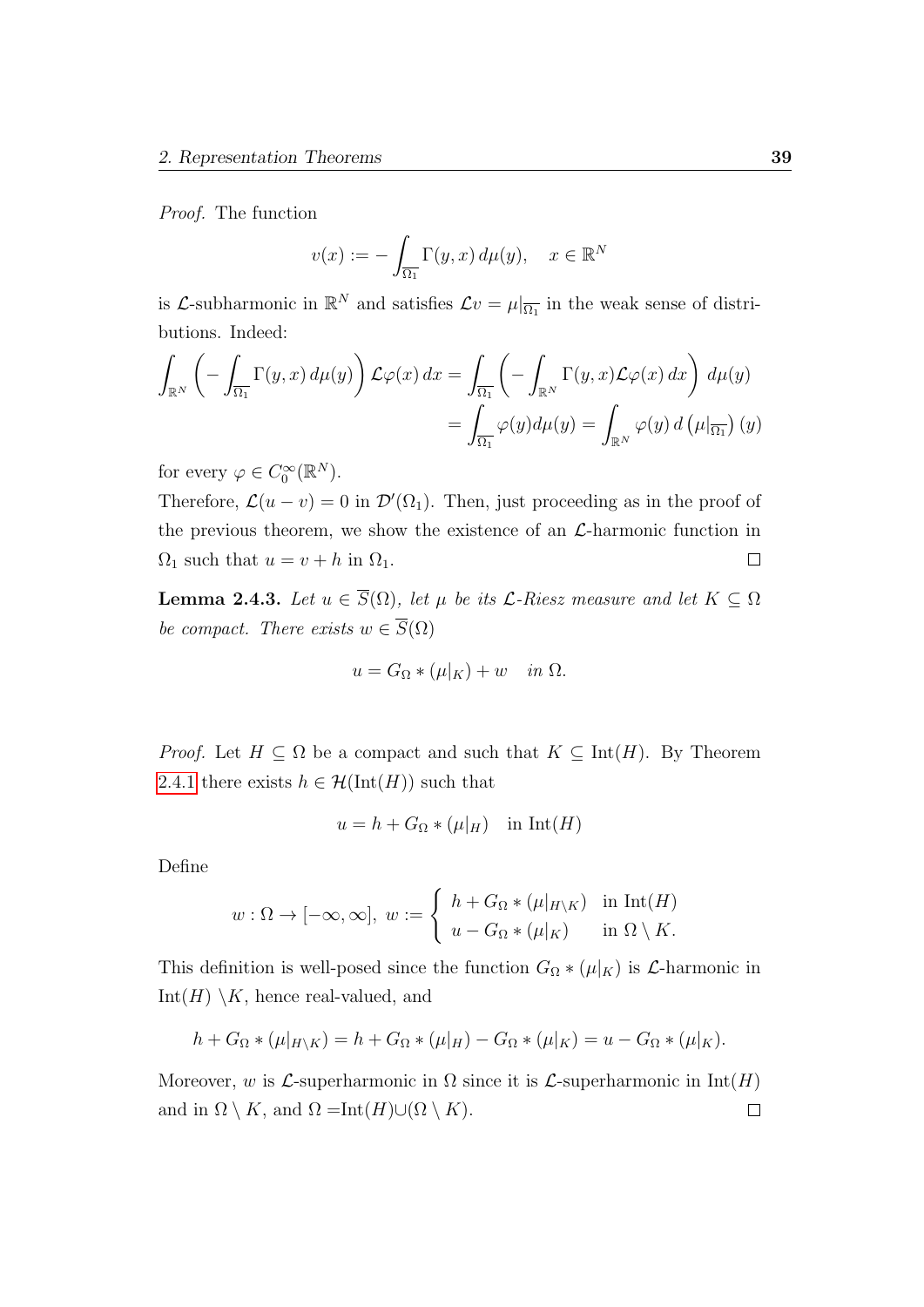.

In order to enunciate and prove the main Riesz representation theorem, we prove the following theorem on the superharmonicity of  $G_{\Omega} * \mathcal{L}u$ .

**Theorem 2.4.4.** Let  $u \in \overline{S}(\Omega)$ , and let  $\mu$  be its  $\mathcal{L}\text{-}Riesz$  measure. Then:

$$
G_{\Omega} * \mu \in \overline{S}(\Omega) \tag{2.10}
$$

if and only if there exists  $v \in S(\Omega)$  such that

<span id="page-39-0"></span>
$$
v\leq u
$$

*Proof.* We first prove the "if" part and assume  $u \geq v$  in  $\Omega$  with  $v \in \underline{S}(\Omega)$ . Let  $(K_n)_{n\in\mathbb{N}}$  be an increasing sequence of compact sets such that  $\bigcup_n K_n = \Omega$ . Let us put  $\mu_n = \mu|_{K_n}$ . By Lemma [2.4.3,](#page-38-0) there exists  $w_n \in S(\Omega)$  such that  $u = w_n + G_\Omega * \mu_n$ . The hypothesis implies  $0 \le u - v = (w_n - v) + G_\Omega * \mu_n$ in  $\Omega$ , so that

$$
G_{\Omega} * \mu_n \ge v - w_n.
$$

By Corollary [2.3.5,](#page-35-0) we have  $v - w_n \leq 0$  in  $\Omega$ . Hence

$$
u - v \ge G_{\Omega} * \mu_n \quad \text{in } \Omega \ \ \forall n \in \mathbb{N}.
$$

Letting *n* tend to infinity, we get  $u - v \geq G_{\Omega} * \mu$ . Since  $u - v \in \overline{S}(\Omega)$ , this implies [\(2.10\)](#page-39-0): Vice versa, assume [\(2.10\)](#page-39-0) is true. Then by Theorem [2.3.4,](#page-34-0)

 $\mathcal{L}(G_{\Omega} * \mu - u) = 0$  in  $\Omega$ , in the weak sense of distributions.

Since  $\mathcal L$  is hypoelliptic, there exists a function  $h \in \mathcal H(\Omega)$  such that  $G_{\Omega} * \mu =$  $u+h$  a.e. in  $\Omega$ . Then for every  $x \in \Omega$  and for every  $r > 0$  such that  $\Omega_r(x) \subseteq \Omega$ we have  $M_r(G_\Omega * \mu)(x) = M_r(u+h)(x)$ , where  $M_r$  is the solid average operator. Letting  $r$  tend to zero in the last identity and using Theorem [1.2.7,](#page-19-0) we get  $G_{\Omega} * \mu = u + h$  everywhere in  $\Omega$ . Since  $G_{\Omega} * \mu \geq 0$ , we have  $u \geq -h$ , and the proof is complete.  $\Box$ 

**Theorem 2.4.5** (The Riesz representation). Let  $u \in \overline{S}(\Omega)$ , and let  $\mu$  be the  $\mathcal{L}\text{-}Riesz$  measure of u. The following statements are equivalent: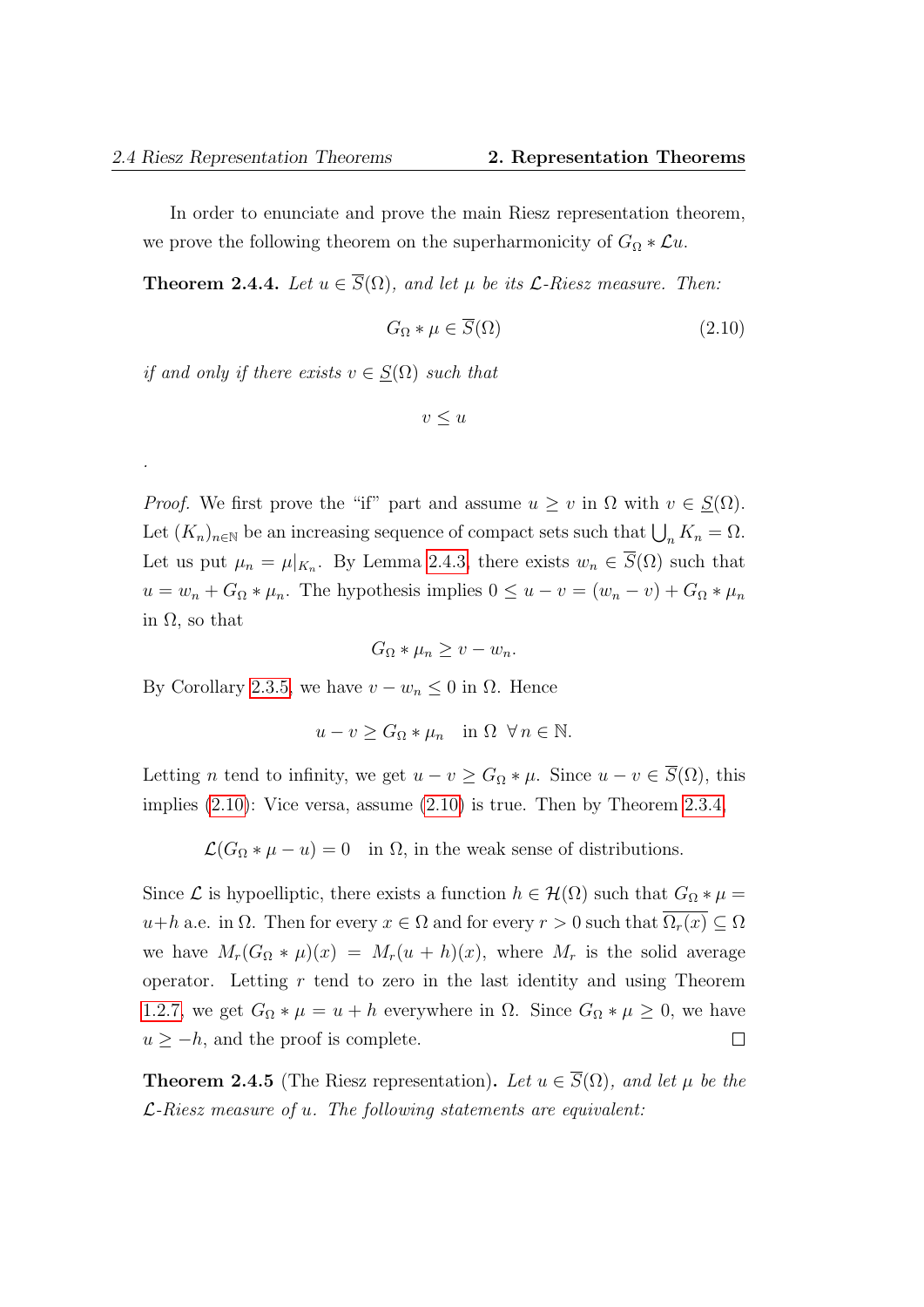(i) there exists  $h \in \mathcal{H}(\Omega)$  such that

<span id="page-40-0"></span>
$$
u = G_{\Omega} * \mu + h \quad \text{in } \Omega,\tag{2.11}
$$

- (ii) there exists  $v \in \underline{S}(\Omega)$  such that  $v \leq u$  in  $\Omega$ ,
- (iii) every connected component of  $\Omega$  contains a point  $x_0$  such that

$$
(G_{\Omega} * \mu)(x_0) < \infty.
$$

Moreover, [\(2.11\)](#page-40-0) holds with  $h \in \mathcal{H}(\Omega)$  if and only if h is the greatest  $\mathcal{L}$ harmonic minorant of u in  $\Omega$ .

*Proof.* (i)  $\Rightarrow$  (ii). If [\(2.11\)](#page-40-0) holds, then h is an L-harmonic minorant of u (hence an  $\mathcal{L}$ -subharmonic function), since  $G_{\Omega} * \mu \geq 0$ .

 $(ii) \Leftrightarrow (iii)$ . This follows from Theorems [2.4.4](#page-39-0) and [2.3.1.](#page-33-0)

 $(iii) \Rightarrow (i)$ . It is not restrective to assume that  $\Omega$  is connected. Let  $x_0 \in \Omega$ be such that  $(G_{\Omega} * \mu)(x_0) < \infty$ , and let  $\{\Omega_n\}_{n \in \mathbb{N}}$  be a sequence of bounded open sets such that

$$
\overline{\Omega_n} \subset \Omega_{n+1}, \ \overline{\Omega_{n+1}} \subset \Omega, \ \bigcup_{n \in \mathbb{N}} \Omega_n = \Omega.
$$

Define

$$
\mu_n := \mu|_{\overline{\Omega_n}}, \quad n \in \mathbb{N}.
$$

Then, by the representation Theorem [2.4.1,](#page-37-0) there exists an  $\mathcal{L}$ -harmonic function  $h_n$  such that

<span id="page-40-1"></span>
$$
u(x) = (G_{\Omega} * \mu_n)(x) + h_n(x) \quad \forall x \in \Omega_n, \ \forall n \in \mathbb{N}.
$$
 (2.12)

Since  $G_{\Omega} * \mu_n \nearrow G_{\Omega} * \mu$ , we have

$$
h_n(x) \ge h_{n+k}(x) \ge u(x) - (G_{\Omega} * \mu)(x) \quad \forall x \in \Omega_n, \ \forall n, k \in \mathbb{N}
$$

On the other hand, by Theorem [2.3.1,](#page-33-0)  $G_{\Omega} * \mu \in \overline{S}(\Omega)$ . Then, keeping in mind that  $u(x) > -\infty$  for every  $x \in \Omega$  (since  $u \in \overline{S}(\Omega)$ ) and that  $-G_{\Omega} * \mu > -\infty$ in a dense subset of  $\Omega$  (since  $-G_{\Omega} * \mu \in \underline{S}(\Omega)$ ), for every  $n \in \mathbb{N}$  we have

$$
\inf_{K} h_{n+k} \ge u(x) - (G_{\Omega} * \mu)(x) > -\infty \quad \text{in a dense subset of } \Omega_n
$$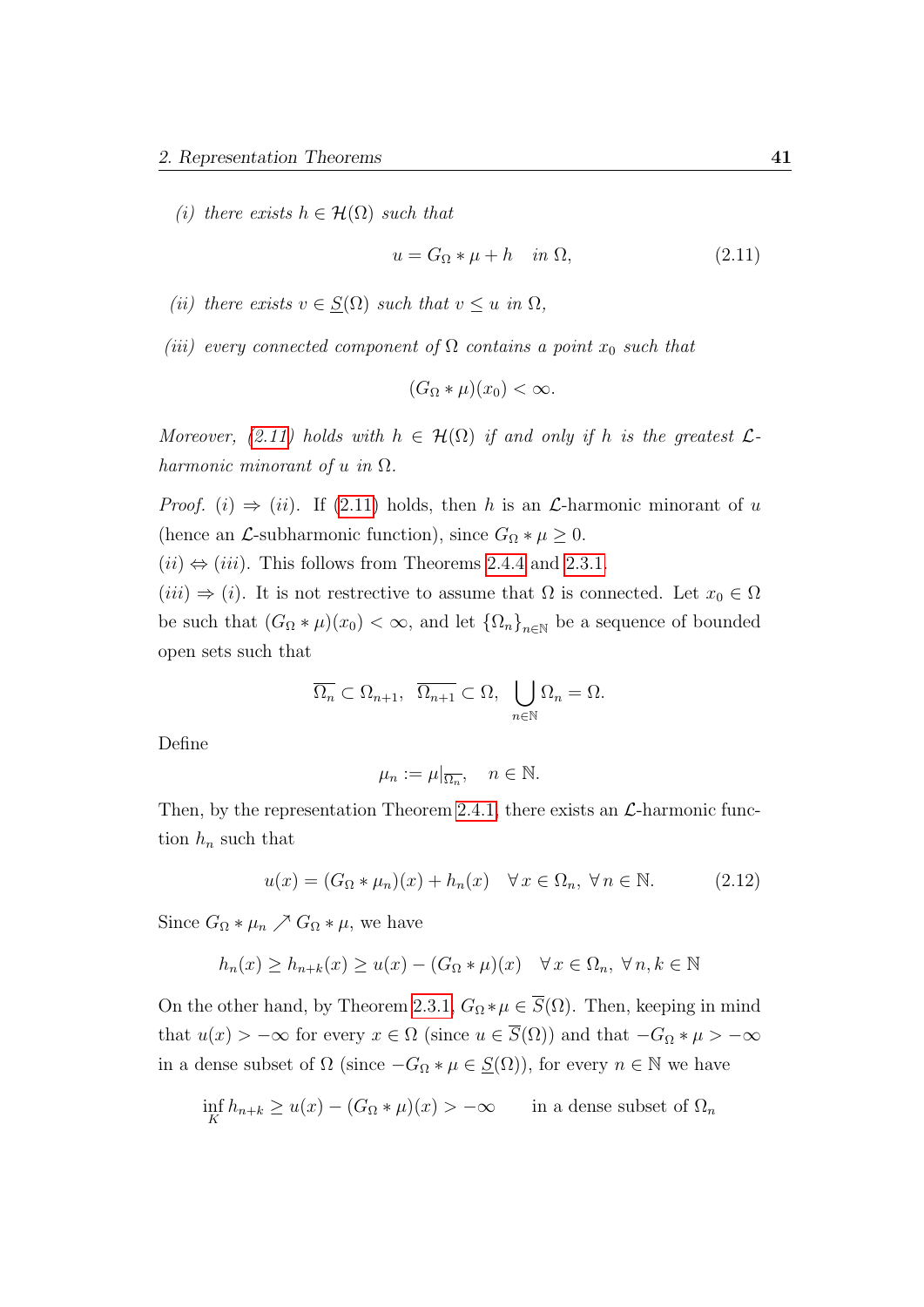By using Theorem [2.2.8,](#page-28-0) we infer the existence of a function  $h : \Omega \to \mathbb{R}$ ,  $\mathcal{L}$ -harmonic in  $\Omega$ , such that

$$
h(x) = \lim_{k \to \infty} h_{n+k}(x) \qquad \forall x \in \Omega_n, \ \forall n \in \mathbb{N}.
$$

Then  $(2.11)$  follows from  $(2.12)$ .

We are left with the proof of the second part of the theorem. Assume  $(2.11)$ holds with  $h \in \mathcal{H}(\Omega)$ . Then, if  $k \in \mathcal{H}(\Omega)$  and  $k \leq u$ , we have  $k - h \leq G_{\Omega} * \mu$ , so that, by Theorem [2.3.6,](#page-36-1) we have  $k - h \leq 0$ , i.e.  $k \leq h$ . Vice versa, assume h is the greatest  $\mathcal{L}$ -harmonic minorant of u. Then, by (ii), there exists  $k \in \mathcal{H}(\Omega)$  such that  $u = G_{\Omega} * \mu + k$ . This implies that k is the greatest *L*-harmonic minorant of *u*, i.e. *k* = *h*. Thus *u* =  $G_Ω * μ + h$ . The proof is complete.  $\Box$ 

As an application of this theorem, we get the following result

**Corollary 2.4.6** (Riesz representation in space). Let  $u \in \overline{S}(\mathbb{R}^N)$  be such that  $U := \inf_{\mathbb{R}^N} u > -\infty$ . Then, there exists  $h \in \mathcal{H}(\mathbb{R}^N)$ ,  $h \geq 0$ ; satisfying

<span id="page-41-0"></span>
$$
u = U + \Gamma * \mu + h \tag{2.13}
$$

where  $\mu$  is the  $\mathcal{L}\text{-}Riesz$  measure of u.

*Proof.* Since U is a  $\mathcal{L}$ -harmonic minorant of u, from the previous Theorem [2.4.5](#page-40-0) and from the Remark [2.2.3](#page-26-0) it follows that  $u = \Gamma * \mu + k$ , where k is the greatest *L*-harmonic minorant of u in  $\mathbb{R}^N$ . We have  $U \leq k$ , i.e.  $h := k - U \geq$  $0, h \in \mathcal{H}(\mathbb{R}^N)$ . Thus Equation [\(2.13\)](#page-41-0) holds.  $\Box$ 

We remark that a stronger version of the previous corollary will be proved in Theorem [2.6.1.](#page-46-0)

**Corollary 2.4.7** (Riesz representation. III.). Let  $u \in S(\Omega)$  be such that  $\mathcal{L}u = 0$  outside a compact set  $K \subset \Omega$ . Then there exists an  $\mathcal{L}$ -harmonic function h in  $\Omega$  such that

$$
u = -G_{\Omega} * \mu + h \quad in \ \Omega.
$$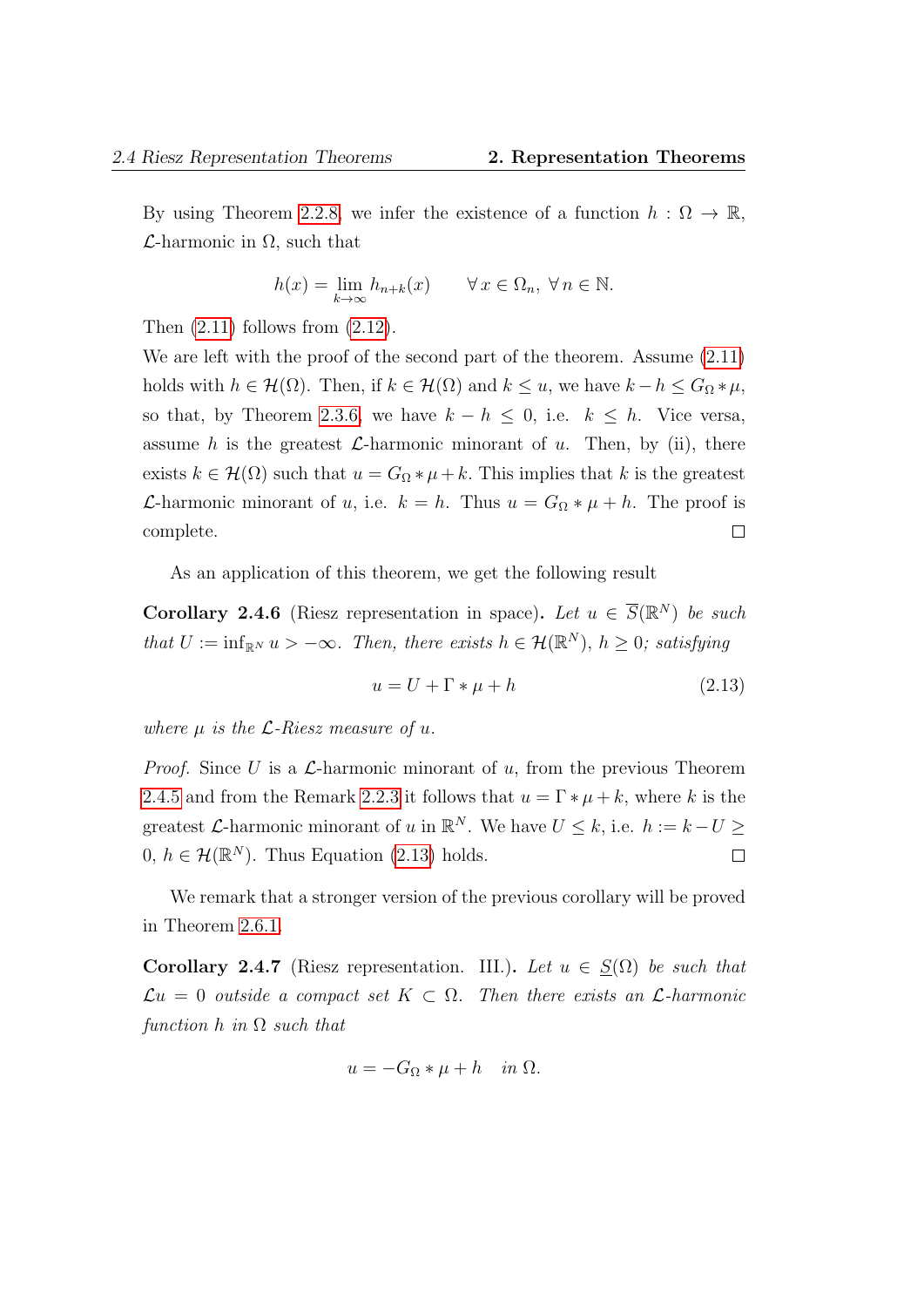*Proof.* Since  $\text{supp}(\mu) \subseteq K$ , we have, by Corollary [2.3.5,](#page-35-0)  $G_{\Omega} * \mu \in \overline{S}(\Omega)$ . Then  $G_{\Omega} * \mu < \infty$  in a dense subset of  $\Omega$ , and the assertion follows from Theorem [2.4.5.](#page-40-0)  $\Box$ 

For the future references, we explicitly write the following consequence of Theorems [2.3.1](#page-33-0) and [2.3.4.](#page-34-0)

**Corollary 2.4.8** (Riesz representation. IV). Let  $u \in S(\Omega)$ , and let  $\mu$  be the L- Riesz measure of u. Assume  $(\Gamma * \mu)(x_0) < \infty$  at some point  $x_0 \in \mathbb{R}^N$ . Then there exists an  $\mathcal{L}$ -harmonic function h in  $\Omega$  such that

$$
u(x) = -(\Gamma * \mu)(x) + h(x) \quad \forall x \in \Omega.
$$

*Proof.* We can consider  $\mu$  as a measure in the whole space, by extending it with 0 outside  $\Omega$ . By Theorem [2.3.4,](#page-34-0) the hypothesis on  $\Gamma * \mu$  implies that  $\mathcal{L}(\Gamma * \mu) = \mu$  in  $\Omega$  in the weak sense of distributions, so that  $\mathcal{L}(u + \Gamma * \mu) = 0$ in  $\Omega$  in the weak sense of distributions. Then, proceeding as in the proof of Theorem [2.4.1,](#page-37-0) we show the existence of  $h \in \mathcal{H}(\Omega)$  such that  $u = -\Gamma * \mu + h$ in Ω.  $\Box$ 

### 2.5 The Poisson-Jensen Formula

The next theorem, when  $\mathcal{L} = \Delta$  is the classical Laplace operator, will give back the classical Poisson-Jensen formula (see, e.g. [\[36,](#page-125-0) Theorem 3.14]).

**Theorem 2.5.1.** Let  $U, \Omega$  be open subsets of  $\mathbb{R}^N$ ,  $\overline{\Omega} \subset U$  and  $\Omega$  be  $\mathcal{L}$ -regular. Let  $u \in S(\Omega)$  and  $\mu = \mathcal{L}u$  be its  $\mathcal{L}$ -Riesz measure. Then

<span id="page-42-0"></span>
$$
u(x) = \int_{\partial\Omega} u(y) d\mu_x^{\Omega}(y) - \int_{\Omega} G_{\Omega}(y, x) d\mu(y), \quad x \in \Omega.
$$
 (2.14)

Here  $G_{\Omega}$  is the L-Green function of  $\Omega$  and  $\mu_x^{\Omega}$  is the L-harmonic measure related to  $\Omega$ .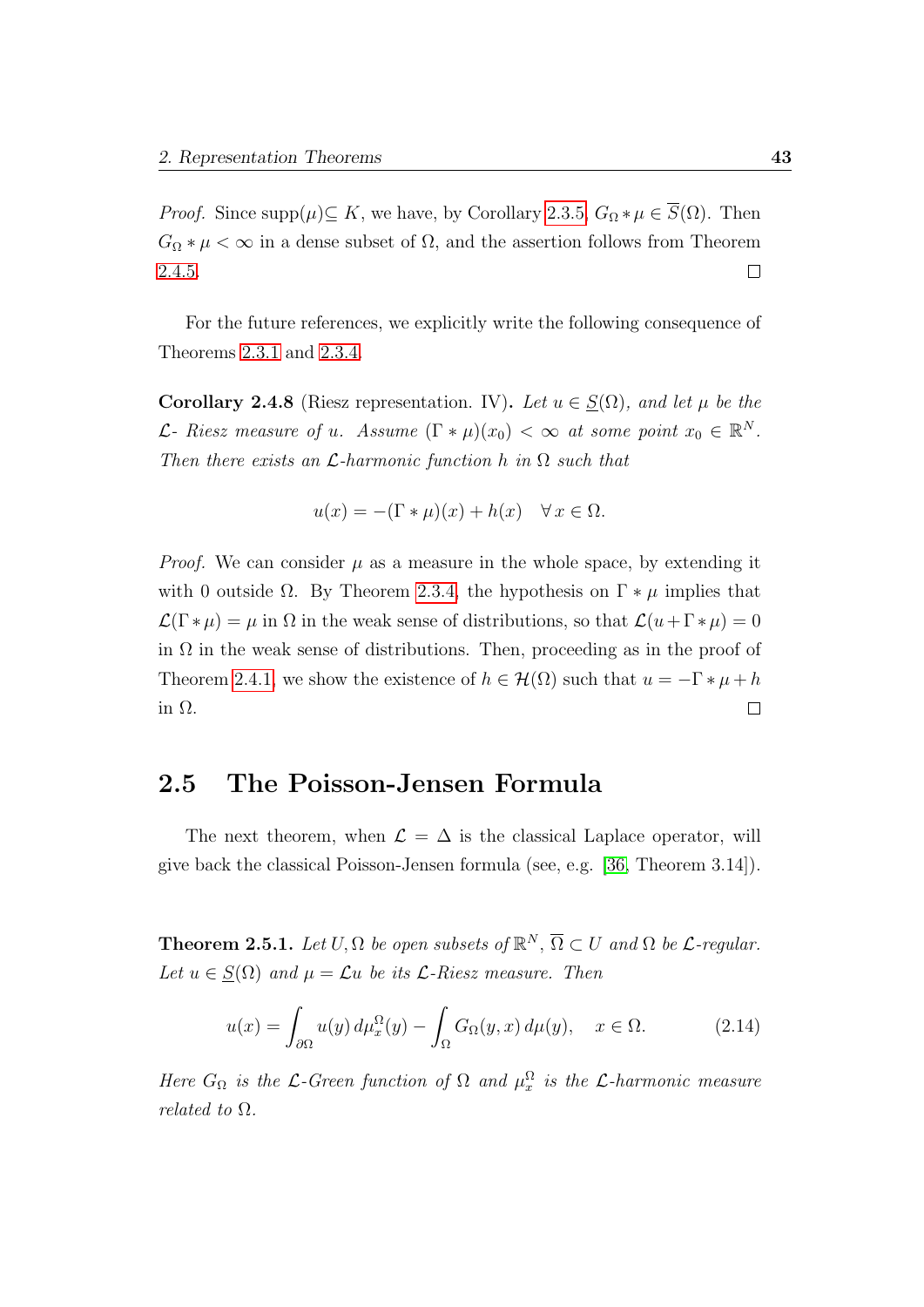*Proof.* Let O be a bounded open set such that  $\overline{\Omega} \subset O \subset \overline{O} \subset U$ . By the Riesz representation Theorem [2.4.2](#page-37-1) there exists an  $\mathcal{L}$ -harmonic function h in O such that

$$
u(x) = -\int_{\overline{O}} \Gamma(y, x) d\mu(y) + h(x) =: v(x) + h(x) \quad \forall x \in O.
$$

We have  $v \in \underline{S}(\mathbb{R}^N)$  and  $\mathcal{L}v = \mu|_{\overline{O}}$ . Then, since

$$
h(x) = \int_{\partial\Omega} h(y) \, d\mu_x^{\Omega}(y) \quad \forall \, x \in \Omega,
$$

it suffices to prove  $(2.14)$  with u replaced by v. We can also suppose that  $v(x) > -\infty$ . Indeed, if  $v(x) = -\infty$ , then  $u(x) = -\infty$  and

$$
\int_{\Omega} G_{\Omega}(y, x) d\mu(y) \ge \int_{\Omega} \Gamma(y, x) d\mu(y) = -u(x) - h(x) = \infty
$$

Moreover, since  $u \in \underline{S}(\Omega)$ , the function  $x \mapsto \int_{\partial \Omega} u(y) d\mu_x^{\Omega}(y)$  is  $\mathcal{L}$ -harmonic, hence real-valued. Thus, in this case,  $(2.14)$  trivially holds. Let us fix  $x \in \Omega$ . We have

<span id="page-43-0"></span>
$$
\int_{\partial\Omega} v(y) d\mu_x^{\Omega}(y) = -\int_{\overline{O}} \left( \int_{\partial\Omega} \Gamma(z, y) d\mu_x^{\Omega}(y) \right) d\mu(z).
$$

The crucial part of the proof is to show that

$$
\int_{\partial\Omega} \Gamma(z, y) d\mu_x^{\Omega}(y) = \begin{cases} \Gamma(z, x), & z \in \overline{O} \setminus \Omega, \\ h(z) = \Gamma(x, z), & z \in \Omega. \end{cases}
$$
(2.15)

With [\(2.15\)](#page-43-0) at hand, and keeping in mind the assumption  $v(x) > -\infty$ which implies that  $z \mapsto \Gamma(z, x)$  is  $\mu$ -summable, we get the assertion. Indeed,

$$
\int_{\partial\Omega} v(y) d\mu_x^{\Omega}(y) = \int_{\overline{O}} \Gamma(z, x) d\mu(z) + \int_{\Omega} G_{\Omega}(z, x) d\mu(z)
$$

$$
= v(x) + \int_{\Omega} G_{\Omega}(z, x) d\mu(z).
$$

Then, it remains to prove [\(2.15\)](#page-43-0). If  $z \in \overline{O} \setminus \overline{\Omega}$ , the function  $\Gamma(z, \cdot)$  is harmonic in  $O \setminus \{z\}$ , so that

$$
\Gamma(z,x) = \int_{\partial\Omega} \Gamma(z,y) \, d\mu_x^{\Omega}(y).
$$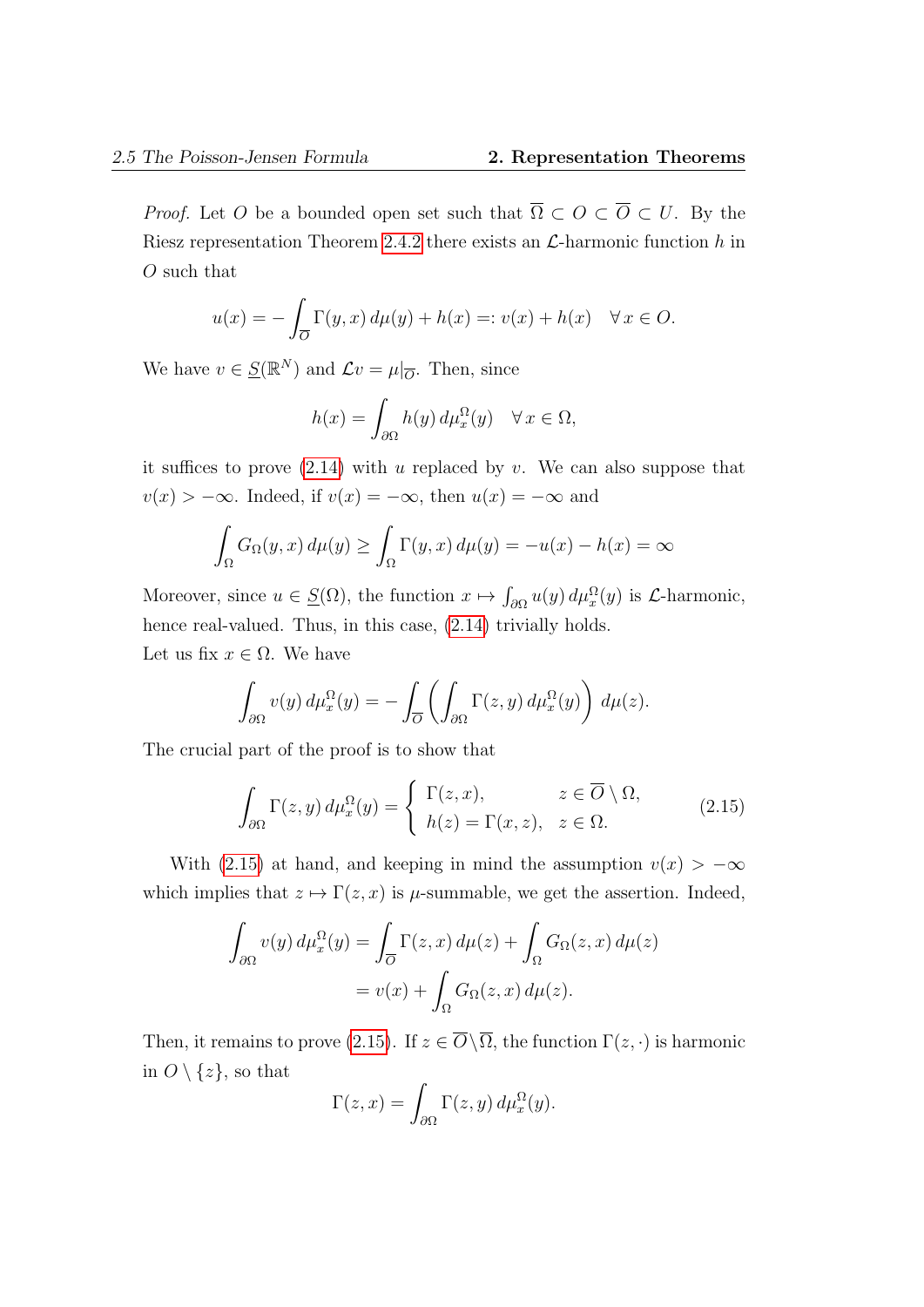If  $z \in \Omega$ , the function  $\Gamma(z, \cdot)$  is continuous in  $\partial \Omega$ , hence the solution  $h_x$  to the Dirichlet problem

$$
\begin{cases}\n\mathcal{L}h(x) = 0, & x \in \Omega, \\
h(y) = \Gamma(z, y), & y \in \partial\Omega,\n\end{cases}
$$

is given by

$$
h_z(y) := \int_{\partial\Omega} \Gamma(z, y) \, d\mu_x^{\Omega}(y).
$$

Then, by the definition of the  $\mathcal{L}\text{-Green}$  function,

$$
\int_{\partial\Omega} \Gamma(z, y) d\mu_x^{\Omega}(y) = h_z(x) = \Gamma(z, x) - G_{\Omega}(z, x).
$$

Finally, we fix  $z_0 \in \partial \Omega$ . Let us prove that

<span id="page-44-0"></span>
$$
\int_{\partial\Omega} \Gamma(y, z_0) d\mu_x^{\Omega}(y) = \Gamma(x, z_0).
$$
 (2.16)

Since  $\Gamma(x, z_0) = \Gamma(z_0, x)$ , this will give [\(2.15\)](#page-43-0) in the case  $z_0 \in \partial \Omega$ . Let us define

$$
w(z) := \Gamma(x, z) - \int_{\partial\Omega} \Gamma(y, z) d\mu_x^{\Omega}(y), \quad z \in \mathbb{R}^N \setminus \{x\}
$$

The function w is  $\mathcal{L}$ -subharmonic in  $\mathbb{R}^N \setminus \{x\}$  and

<span id="page-44-1"></span>
$$
\limsup_{z \notin \partial \Omega, z \to \to \zeta} w(z) = 0 \quad \forall \zeta \in \partial \Omega.
$$
\n(2.17)

Indeed, [\(2.15\)](#page-43-0) holds in  $O \setminus \partial\Omega$  and  $G_{\Omega}(z, x) \to 0$  as  $z \to \zeta$  from inside of  $\Omega$ , since  $\Omega$  is  $\mathcal{L}$ -regular and  $G_{\Omega}$  is symmetric. In order to prove [\(2.16\)](#page-44-0), we have to show that  $w \equiv 0$  on  $\partial\Omega$ . First of all, we observe that

$$
w(\zeta) \ge \limsup_{z \to \zeta} w(z) \ge \limsup_{z \notin \partial \Omega, z \to \zeta} w(z) = 0 \quad \forall \zeta \in \partial \Omega.
$$

Suppose, by contradiction, that  $w > 0$  somewhere in  $\partial \Omega$ . Then we have max<sub>∂Ω</sub> w > 0. From [\(2.17\)](#page-44-1) it follows that there exists an open set  $V \subseteq O$ such that  $\partial\Omega \subset V$ ,  $x \notin V$  and  $\max_{V} w = \max_{\partial\Omega} w$ . Let  $\zeta_0 \in \partial\Omega$  be such that  $w(\zeta_0) = \max_V w$ . Since w is *L*-subharmonic in *V*, by the Strong Maximum Principle for L-subharmonic functions, Theorem [3.2.1,](#page-58-0)  $w \equiv w(\zeta_0)$  in the connected component of V containing  $\zeta_0$ . Thus,

$$
\lim_{z \notin \partial \Omega, z \to \zeta_0} w(z) = w(\zeta_0) = \max_V w = \max_{\partial \Omega} w > 0.
$$

in contradiction with [\(2.17\)](#page-44-1). This completes the proof of [\(2.15\)](#page-43-0).

 $\Box$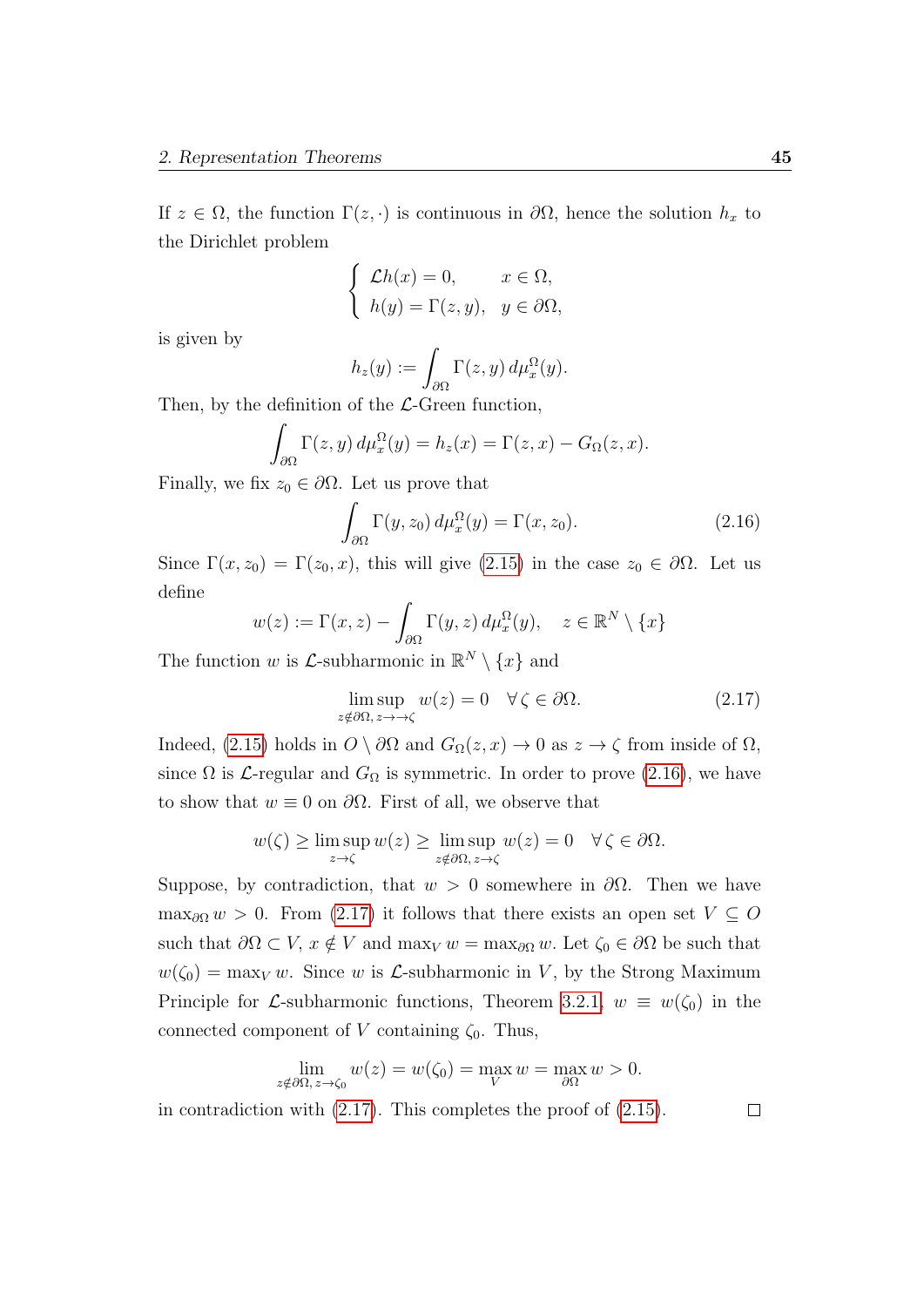If, in the previous theorem, we take  $\Omega = \Omega_r(x)$ , we obtain an extension of the mean value formulas (Theorem [1.2.6\)](#page-18-0) to the  $\mathcal{L}$ -subharmonic functions. The same Theorem will be prove in Chapter 3 (Theorem [3.3.4\)](#page-62-0), throughout another proof, more laborious, which will note use the  $\mathcal{L}\text{-Green function.}$ 

**Theorem 2.5.2** (Mean value formulas for  $\mathcal{L}$ -subharmonic functions). Let  $\Omega \subseteq \mathbb{R}^N$  be open, and let  $u \in \underline{S}(\Omega)$ . Then, for every  $x \in \Omega$ , and  $r > 0$  such that  $\overline{\Omega_r(x)} \subset \Omega$ , we have

<span id="page-45-0"></span>
$$
u(x) = m_r(u)(x) - \int_{\Omega_r(x)} \left( \Gamma(x, y) - \frac{1}{r} \right) d\mu(y) \tag{2.18}
$$

<span id="page-45-1"></span>and

$$
u(x) = M_r(u)(x) - \frac{\alpha+1}{r^{\alpha+1}} \int_0^r \rho^{\alpha} \left( \int_{\Omega_{\rho}(x)} \left( \Gamma(x, y) - \frac{1}{\rho} \right) d\mu(y) \right) d\rho, \tag{2.19}
$$

where  $\mu := \mathcal{L}u$  is the  $\mathcal{L}\text{-}Riesz$  measure of u.

*Proof.* Take  $\Omega = \Omega_r(x)$  in Poisson-Jensen's Theorem [2.5.1.](#page-42-0) By Lemma 5.8 in [\[14\]](#page-123-0) for every  $x \in \mathbb{R}^N$  and every  $r > 0$ , we have

$$
d\mu_x^{\Omega_r(x)} = \mathcal{K}(x, y) d\sigma(y)
$$

where  $d\sigma$  denotes, the  $N-1$ -dimensional Hausdorff measure in  $\mathbb{R}^N$ . Then

$$
\int_{\partial\Omega_r(x)} u(y) d\mu_x^{\Omega_r(x)} = m_r(u)(x).
$$

Moreover, by Remark [2.1.2,](#page-25-1) we have

$$
G_{\Omega_r(x)} = \Gamma(x, y) - \frac{1}{r}
$$

Then  $(2.18)$  follows from  $(2.14)$ .

Identity [\(2.19\)](#page-45-1) follows from [\(2.18\)](#page-45-0) keeping in mind that

$$
M_r(u)(x) = \frac{\alpha+1}{r^{\alpha+1}} \int_0^r \rho^{\alpha} m_{\rho}(u)(x) d\rho
$$

This completes the proof.

 $\Box$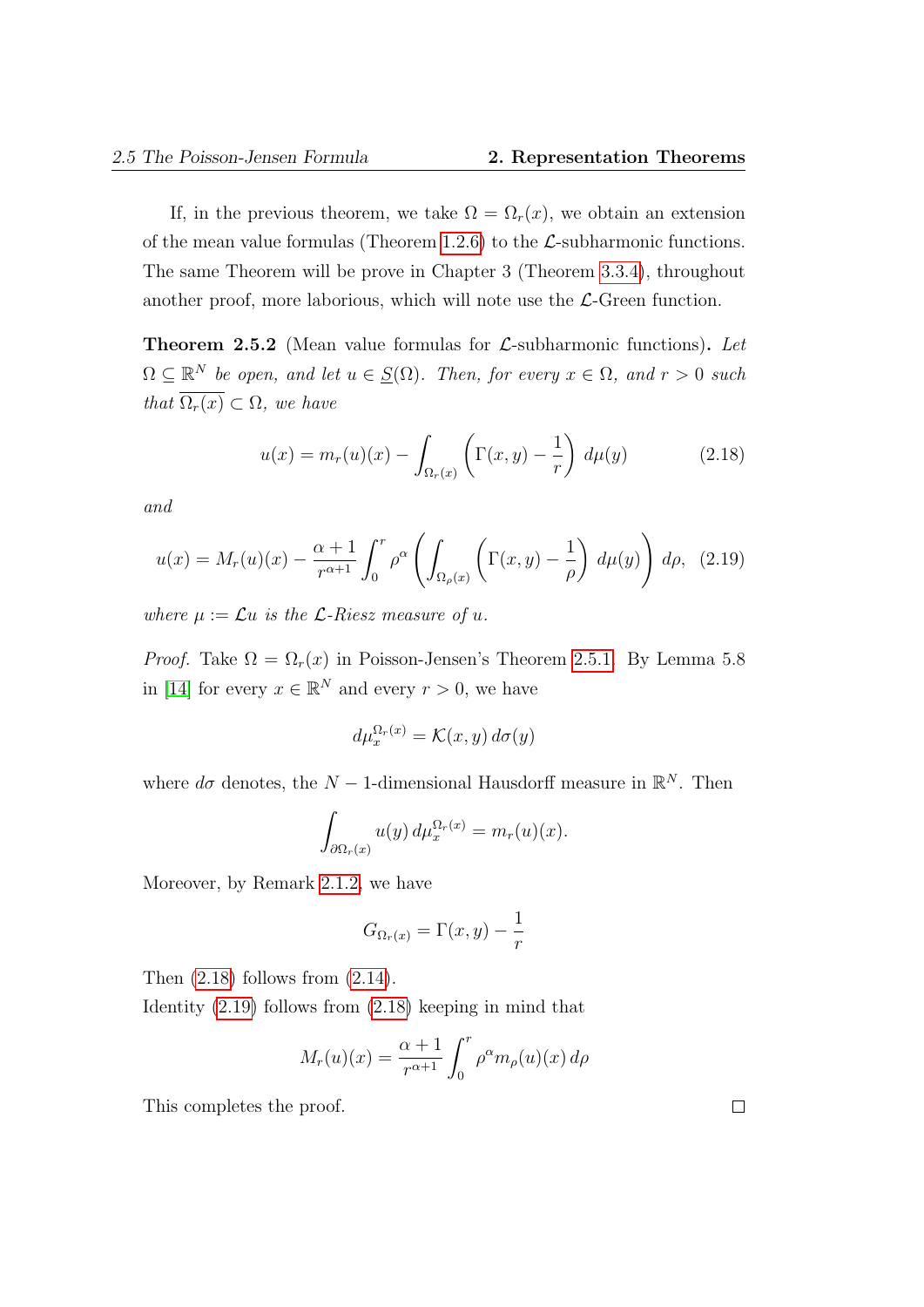## 2.6 Bounded-above L-subharmonic Functions in  $\mathbb{R}^N$

<span id="page-46-1"></span>**Theorem 2.6.1** (The L-Riesz measure of a bounded-above  $u \in \underline{S}(\mathbb{R}^N)$ ). Let  $\mu$  be a Radon measure in  $\mathbb{R}^N$ , and let  $x_0 \in \mathbb{R}^N$ . If the following condition holds:

$$
\int_0^\infty \frac{\mu(\Omega_\rho(x_0))}{\rho^2} \, d\rho < \infty \tag{2.20}
$$

then there is a L-subharmonic function u in  $\mathbb{R}^N$  having the L-Riesz measure  $\mu$ , the least upper bound  $U < \infty$  and such that  $u(x_0) > -\infty$ , given by

$$
u(x) = U - \int_{\mathbb{R}^N} \Gamma(y, x) d\mu(y) \qquad (2.21)
$$

Besides, if v is another function satisfying  $(2.21)$ , then, by Corollary [2.4.6,](#page-41-0)

<span id="page-46-0"></span>
$$
u = v + h
$$

where  $h \in \mathcal{H}(\Omega)$ ,  $h \leq 0$ .

*Proof.* It is not restrictive to assume  $x_0 = 0$ . Consider the function

$$
u(x) := U - \int_{\mathbb{R}^N} \Gamma(y, x) \, d\mu(y), \quad x \in \mathbb{R}^N.
$$

We shall show that

- (i)  $u(0) > -\infty$ ,
- (ii)  $\sup_{\mathbb{R}^N} u = U$

Since (i) implies  $u \in \underline{S}(\mathbb{R}^N)$  and  $\mathcal{L}u = \mu$  (see Theorems [2.3.1](#page-33-0) and [2.3.4\)](#page-34-0), this will prove the theorem.

To prove (i) we observe first of all that, by [\(2.20\)](#page-46-1),

$$
\mu({0}) = \lim_{t \to 0} \mu(\Omega_t(0)) = 0
$$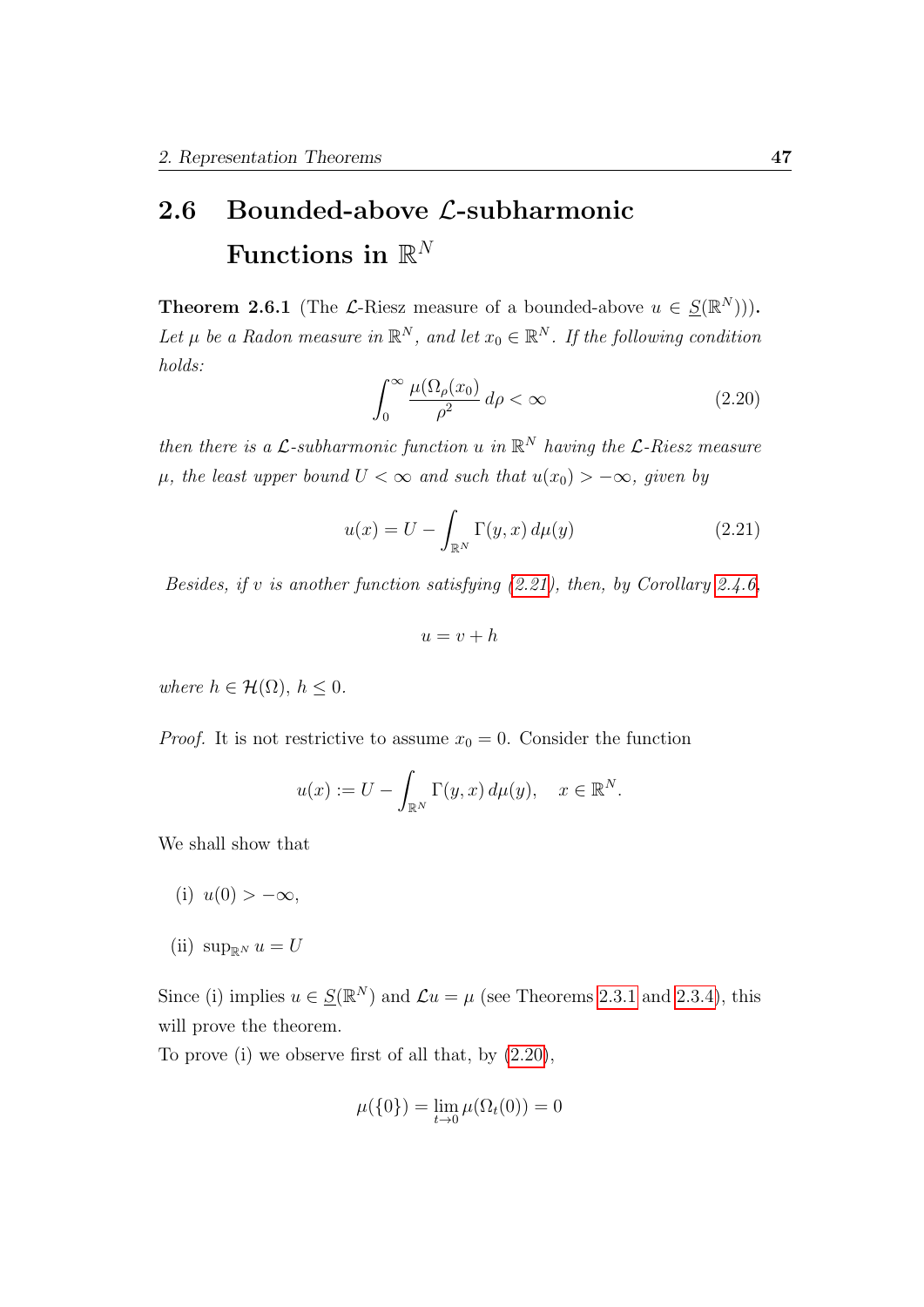Then

$$
u(0) - U = -\int_{\mathbb{R}^N \setminus \{0\}} \Gamma(y,0) d\mu(y)
$$
  
\n
$$
= -\lim_{\lambda \downarrow 0} \int_{\{0 < \Gamma(y,0) \le \frac{1}{\lambda}\}} \Gamma(y,0) d\mu(y)
$$
  
\n
$$
= -\lim_{\lambda \downarrow 0} \int_{\{0 < \Gamma \le \frac{1}{\lambda}\}} \left( \int_0^{\Gamma(y,0)} ds \right) d\mu(y)
$$
  
\n
$$
= -\lim_{\lambda \downarrow 0} \int_0^{\frac{1}{\lambda}} \left( \int_{\Omega_{\frac{1}{s}}(0) \setminus \Omega_{\lambda}(0)} d\mu(y) \right) ds
$$
  
\n
$$
= -\lim_{\lambda \downarrow 0} \int_0^{\frac{1}{\lambda}} \mu \left( \Omega_{\frac{1}{s}}(0) - \Omega_{\lambda}(0) \right) ds
$$
  
\n
$$
= -\int_0^{+\infty} \mu \left( \Omega_{\frac{1}{s}}(0) - \{0\} \right) ds
$$
  
\n
$$
= -\int_0^{+\infty} \mu \left( \Omega_{\frac{1}{s}}(0) \right) ds
$$
  
\n
$$
= \int_0^{+\infty} \frac{\mu(\Omega_{\rho}(0))}{\rho^2} d\rho > -\infty
$$

This implies that  $u(0) > -\infty$ .

To prove (ii), for a fixed  $R > 0$ , let us split  $u - U$  as follows

<span id="page-47-0"></span>
$$
u(x) - U = u_R(x) + u_R^{\infty}(x)
$$
 (2.22)

where

$$
u_R(x) := -\int_{\Omega_R(0)} \Gamma(y, x) d\mu(y)
$$

$$
u_R^{\infty}(x) := -\int_{\mathbb{R}^N \setminus \Omega_R(0)} \Gamma(y, x) d\mu(y)
$$

We have

$$
\lim_{x \to +\infty} u_R(x) = 0 \tag{2.23}
$$

On the other hand, since  $u_R^{\infty}$  is the Γ-potential of the measure  $\mu|_{\mathbb{R}^N \setminus \Omega_R(0)}$  and

$$
u^{\infty}_R(0) \geq u(0) - U \geq -\infty
$$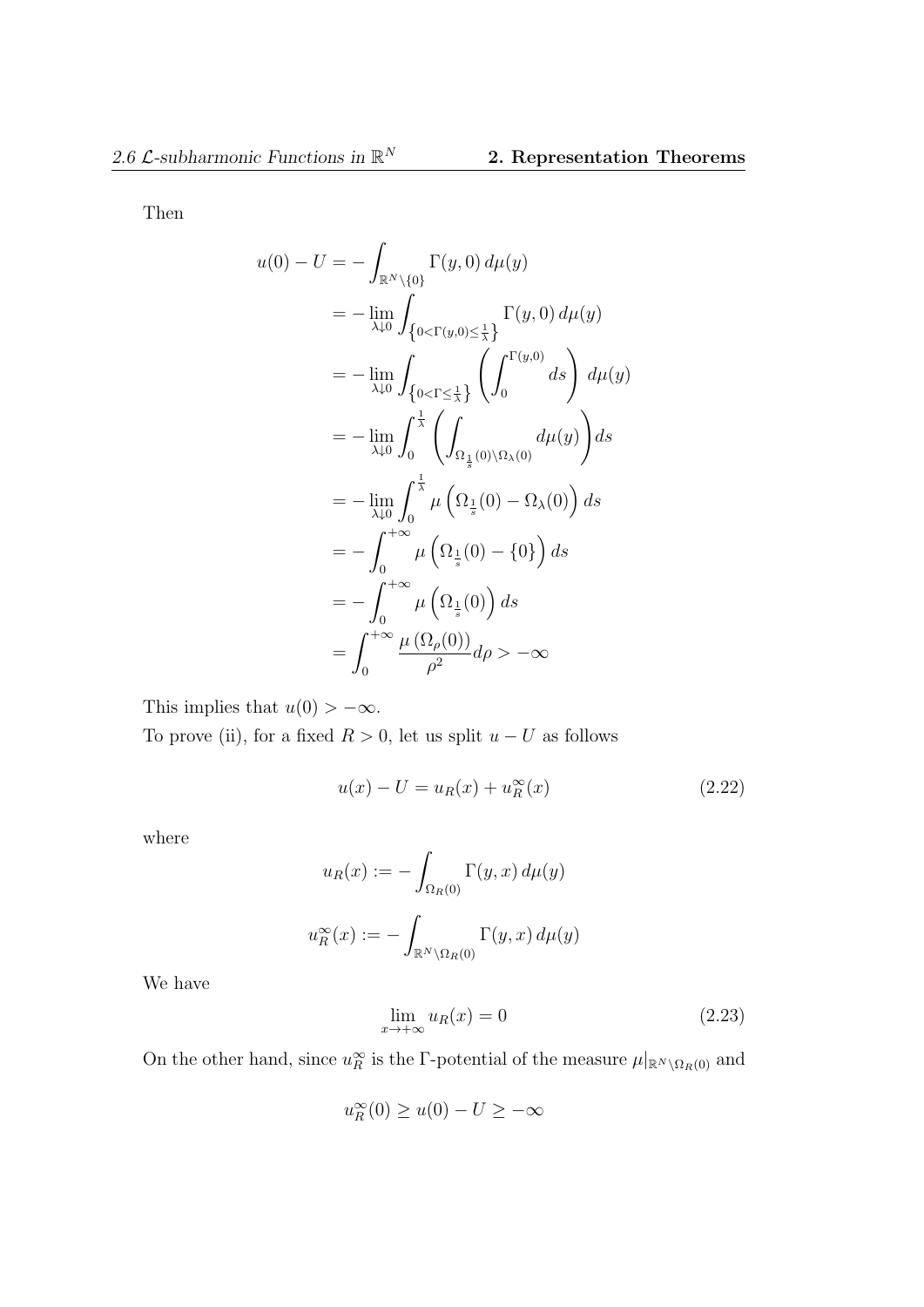by Theorem [2.3.1,](#page-33-0)  $u_R^{\infty}$  is  $\mathcal{L}$ -subharmonic in  $\mathbb{R}^N$ . Hence, by Theorem [1.2.7](#page-19-0)  $u_R^{\infty}$ is sub-mean. Thus, for every  $r > 0$ , we have

$$
m_r(u_R^{\infty}(0)) \ge u_R^{\infty}(0) = -\int_{\mathbb{R}^N \setminus \Omega_R(0)} \Gamma(y,0) d\mu(y)
$$
  
\n
$$
= \int_{\{\Gamma(y,0) < \frac{1}{R}\}} \Gamma(y,0) d\mu(y)
$$
  
\n
$$
= -\int_{\{\Gamma < \frac{1}{R}\}} \left(\int_0^{\Gamma(y,0)} ds\right) d\mu(y)
$$
  
\n
$$
= -\int_0^{\frac{1}{R}} \left(\int_{\{s < \Gamma < \frac{1}{R}\}} d\mu(y)\right) ds
$$
  
\n
$$
= -\int_0^{\frac{1}{R}} \mu\left(\Omega_{\frac{1}{s}}(0) - \Omega_R(0)\right) ds
$$
  
\n
$$
\ge -\int_0^{\frac{1}{R}} \mu\left(\Omega_{\frac{1}{s}}(0)\right) ds
$$
  
\n
$$
= -\int_R^{+\infty} \frac{\mu\left(\Omega_\rho(0)\right)}{\rho^2} d\rho > -\infty
$$

This implies the existence of at least one point  $y(r, R) \in \partial \Omega_r(0)$  such that

<span id="page-48-0"></span>
$$
u_r^{\infty}(y(r,R)) \ge -\int_R^{+\infty} \frac{\mu(\Omega_\rho(0))}{\rho^2} d\rho > -\infty
$$
 (2.24)

Since  $d(y(r, R)) = r$  for every  $R > 0$ , the fact that sup  $u_{\mathbb{R}^N} = U$  follows from  $(2.22)-(2.24)$  $(2.22)-(2.24)$  $(2.22)-(2.24)$  and condition  $(2.20)$ .  $\Box$ 

Remark 2.6.2. If we consider the case of sub-Laplacians on Carnot groups, condition  $(2.20)$  becomes condition  $(9.29)$  of the Theorem 9.6.1 in [\[16\]](#page-123-1). Indeed, since

$$
\Omega_{\rho}(x_0) = \left\{ \Gamma > \frac{1}{\rho} \right\} = \left\{ \frac{1}{d^{Q-2}} > \frac{1}{\rho} \right\}
$$

$$
= \left\{ d^{Q-2} < \rho \right\} = \left\{ d < \rho^{\frac{1}{Q-2}} \right\} = B_d \left( x_0, \rho^{\frac{1}{Q-2}} \right),
$$

then

$$
\int_0^\infty \frac{\mu(\Omega_\rho(x_0))}{\rho^2} d\rho = \int_0^\infty \frac{\mu\left(B_d\left(x_0, \rho^{\frac{1}{Q-2}}\right)\right)}{\rho^2} d\rho
$$
  
= 
$$
\int_0^\infty \frac{\mu(B_d(x_0, t)) t^{Q-1}}{t^{2Q-2}} dt = \int_0^\infty \frac{\mu(B_d(x_0, t))}{t^{Q-1}} dt.
$$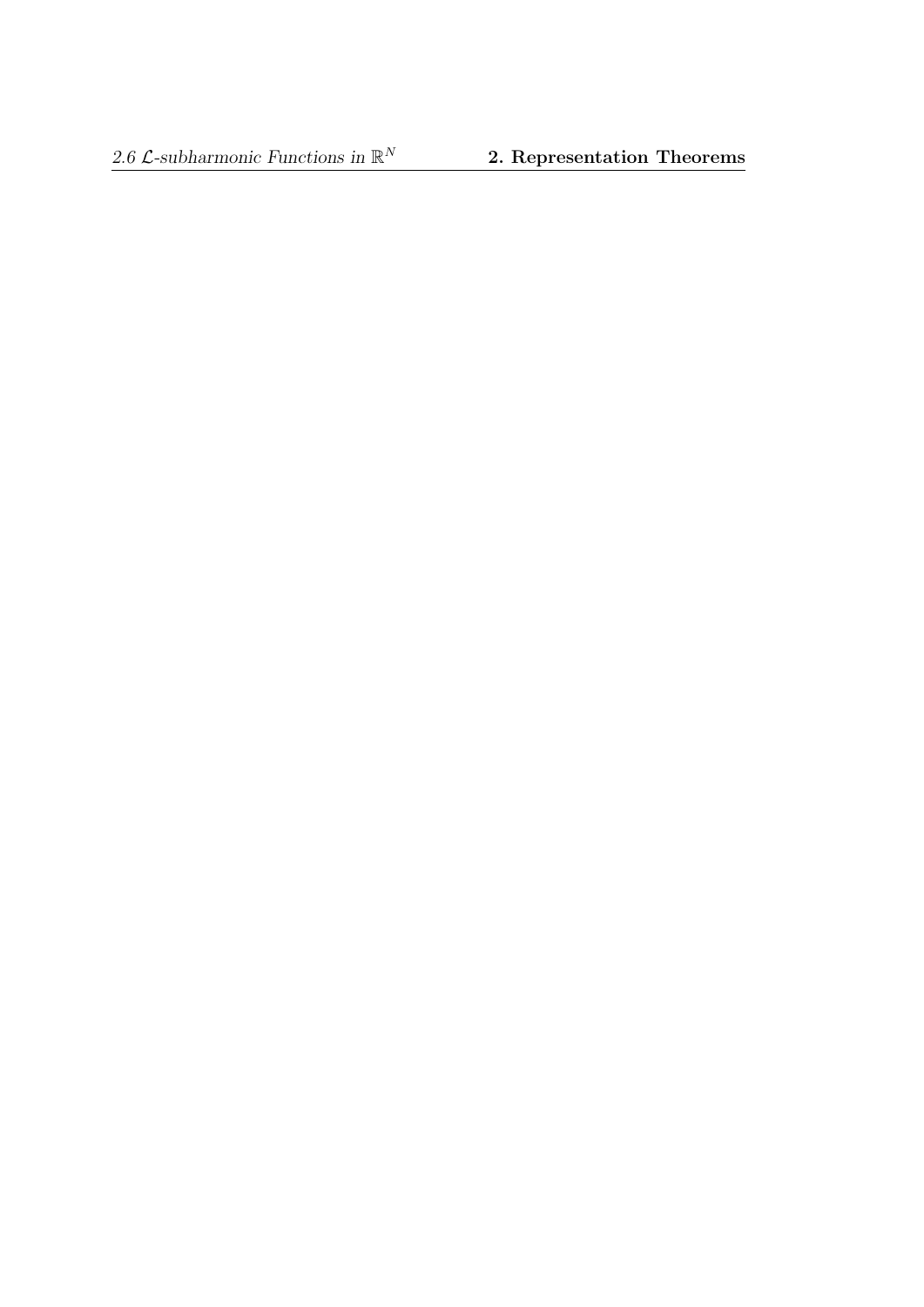## Chapter 3

# The inverse mean value Theorem

The main result of this Chapter is an inverse mean value theorem characterizing the sub-Riemannian "balls"  $\Omega_r(x)$  by means of the *L*-harmonic functions.

We first briefly describe our investigation of the *positivity set of the kernel K* of the mean integral operator, because our main theorem makes crucial use of it. Whereas in the classical harmonic case the kernel  $K$  is identically 1 (this is the only case where  $K$  can be constant, see [\[12\]](#page-123-2)), the simplest case of a non-elliptic operator  $\mathcal{L}$ , namely the Kohn-Laplacian on the Heisenberg group in  $\mathbb{R}^3$ , shows that K may be non-trivial and may admit infinite zeroes. Indeed, in the Heisenberg group case the associated function  $x \mapsto K(0, x)$ vanishes precisely on the  $x_3$ -axis. However (as the latter example confirms) we shall prove that for any of our operators  $\mathcal L$  and for any given  $x \in \mathbb R^N$ , the set  $\{y: K(x, y) > 0\}$  is an open *dense* set in  $\mathbb{R}^N$  (see Theorem [3.1.1\)](#page-54-0).

The proof of this result exploits in a crucial way the hypoellipticity of  $\mathcal L$ and some geometrical sub-Riemannian properties of  $\mathcal{L}$ , so it deserves to be mentioned in this introduction. We first prove that the zeroes of  $K(x, \cdot)$  are given by the solutions of the PDE system

$$
X_1\Gamma_x=\cdots=X_N\Gamma_x=0,
$$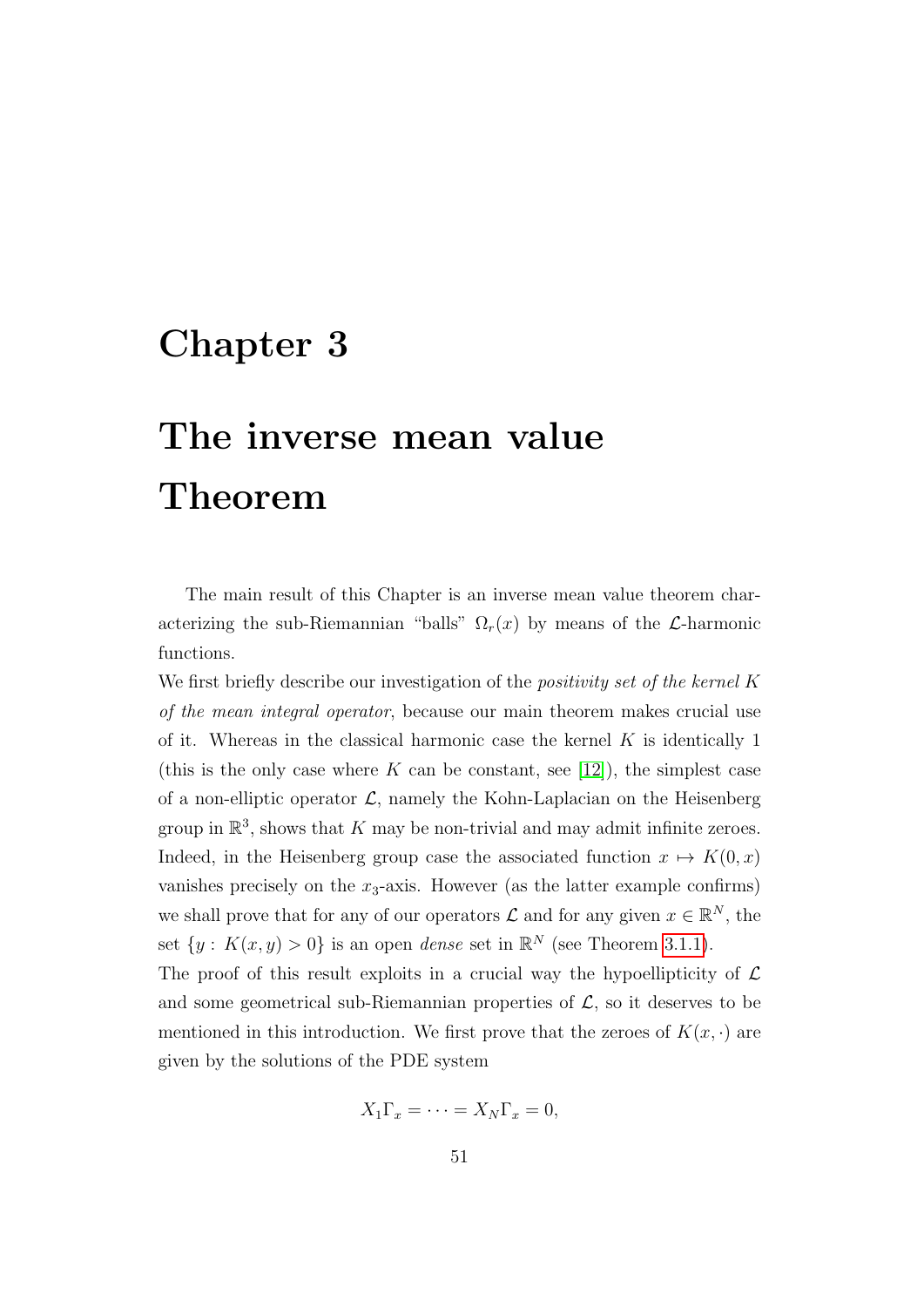where  $\Gamma_x = \Gamma(x, \cdot)$  is the fundamental solution of  $\mathcal L$  with pole at x, and  $X_1, \ldots, X_N$  are the vector fields associated to the rows of A. Now, thanks to some results by Amano [\[5\]](#page-122-0), the hypoellipticity of  $\mathcal L$  ensures that the frame  $X_1, \ldots, X_N$  satisfies Hörmander's rank condition on an open dense set of  $\mathbb{R}^N$ . This fact will allow us to prove that if the zero-set of  $K(x, \cdot)$  had nonempty interior, the function  $\Gamma_x$  would be constant on some open set, contrarily to our assumptions on the fundamental solution Γ.

We remark that by means of our result on the zeroes of  $K$ , we are able to provide a very simple proof of the Strong Maximum Principle for  $\mathcal{L}\text{-subharmonic functions}$  (see the proof of Theorem [3.2.1\)](#page-58-0). The study of the 'smallness' of this set of zeroes is furthermore enhanced by Proposition [3.1.2](#page-56-0) which proves that, if  $X = \{X_1, \ldots, X_N\}$ , the X-characteristic set of the manifold  $\partial\Omega_r(x)$  is equal to the subset of  $\partial\Omega_r(x)$  where  $K(x, \cdot)$  vanishes. By a result of Derridj [\[21\]](#page-124-0), this proves that the latter set has vanishing  $(N-1)$ dimensional Hausdorff measure, relative to the dense open set where  $X$  is a Hörmander system (see also  $[10, 31, 48]$  $[10, 31, 48]$  $[10, 31, 48]$ ).

Let us pass to discuss our version of the *inverse mean value theorem* on sub-Riemannian "balls"  $\Omega_r(x)$ . By the well-known Mean Value Theorem for classical harmonic functions, if  $B = B(0, r)$  denotes the Euclidean ball centred at  $0 \in \mathbb{R}^N$  with radius  $r > 0$  and if  $H_N$  denotes Lebesgue N-dimensional measure, then

<span id="page-51-0"></span>
$$
u(0) = \frac{1}{H_N(B)} \int_B u(y) \, dH_N(y), \tag{3.1}
$$

for every integrable harmonic function u on  $B$ . Conversely, if  $B$  is a bounded open neighborhood of 0 and if the above identity holds for every integrable harmonic function u on  $B$ , then  $B$  is necessarily a Euclidean ball centred at the origin. This notable inverse mean value theorem is a 1972 result by Kuran  $[41]$  (actually, Kuran does not suppose that B is bounded, but he only assumes  $B$  has finite Lebesgue measure). A comprehensive bibliography on similar spherical-symmetry results, under different assumptions, may be found in the survey paper by Netuka and Vesely [\[51\]](#page-127-0). The fact that Euclidean balls are superlevel sets of the fundamental solution of the Laplace operator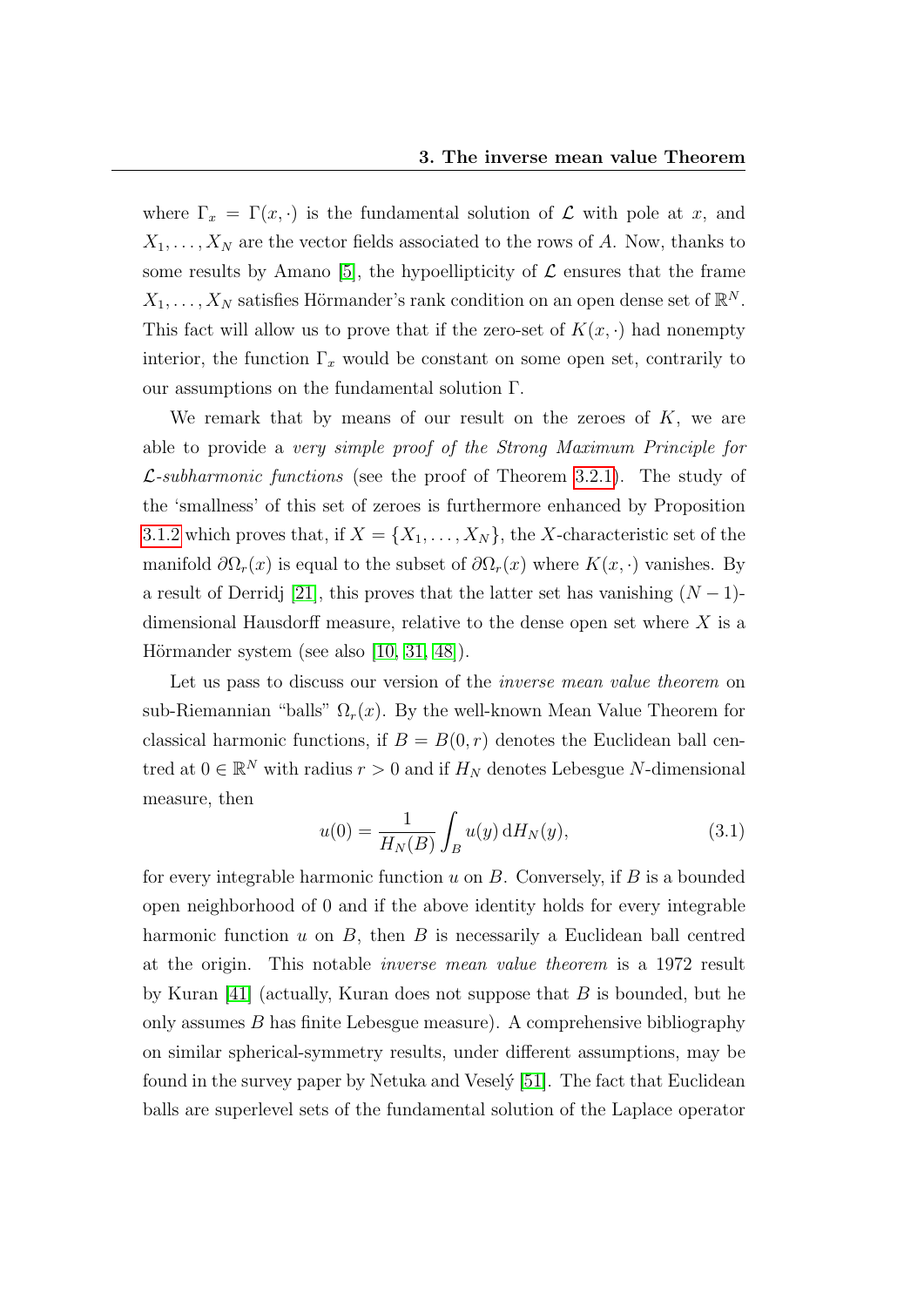obviously plays a fundamental rôle.

More recently, an inverse mean value theorem has been proved by Suzuki and Watson [\[67\]](#page-128-0) in the case of the Heat equation: Superlevel sets B of the fundamental solution of the Heat operator in  $\mathbb{R}^{N+1}$  are characterized by means of identities of the form

$$
u(0) = \frac{1}{\mu(B)} \int_B u(y) \, \mathrm{d}\mu(y),
$$

it sufficing that u belongs to a suitable subclass of caloric functions on B. Here the measure  $\mu$  is of the form  $d\mu = \psi dH_{N+1}$ , for a certain nonnegative density  $\psi$  deeply related to the Pini-Watson's mean value theorem for temperatures [\[59,](#page-127-1) [69\]](#page-128-1). In the Heat operator case, suitable further assumptions on B are needed (for the precise statement, see [\[69,](#page-128-1) Theorem at p.2710]). Very recently, an inverse mean value theorem has been established for sub-Laplacians on Carnot groups by Lanconelli [\[43\]](#page-126-2). Lanconelli extended to the framework of sub-Laplacians the following result by Aharonov, Schiffer, Zal-cman [\[4\]](#page-122-1), which is in its turn a generalization of Kuran's theorem: Let  $B$  be a bounded open neighborhood of 0 in  $\mathbb{R}^N$ ,  $N \geq 3$ ; assume that, for some real

constants  $a, b$ 

<span id="page-52-1"></span>
$$
\int_{B} |x - y|^{2-N} dH_N(y) = a |x|^{2-N} + b, \qquad \forall x \notin B.
$$
 (3.2)

Then  $a = H<sub>N</sub>(B)$ ,  $b = 0$  and B is a Euclidean ball centred at the origin. We observe that  $|x|^{2-N}$  is the fundamental solution (with pole at the origin) of the Laplace operator in  $\mathbb{R}^N$ ,  $N \geq 3$ ; moreover, the family  $\{y \mapsto |x-y|^{2-N} : x \notin \mathbb{R}^N\}$  $B$ } is a subclass of harmonic functions on  $B$ . Lanconelli's result [\[43,](#page-126-2) Theorem 1.1] proves the following fact: Let  $\mathbb{G} = (\mathbb{R}^N, *)$  be a Carnot group (with homogeneous dimension  $Q \geq 3$ ) and let  $\mathcal{L} = \sum_{j=1}^{m} X_j^2$  be a sub-Laplacian on G with fundamental solution (with pole at the origin)  $\Gamma(x) = d^{2-Q}(x)$ ; let  $B \subset \mathbb{R}^N$  be a bounded open neighborhood of 0 and assume that, for some real constants a, b

<span id="page-52-0"></span>
$$
\int_{B} d^{2-Q}(y^{-1} * x) d\mu(y) = a d^{2-Q}(x) + b, \qquad \forall x \notin B.
$$
 (3.3)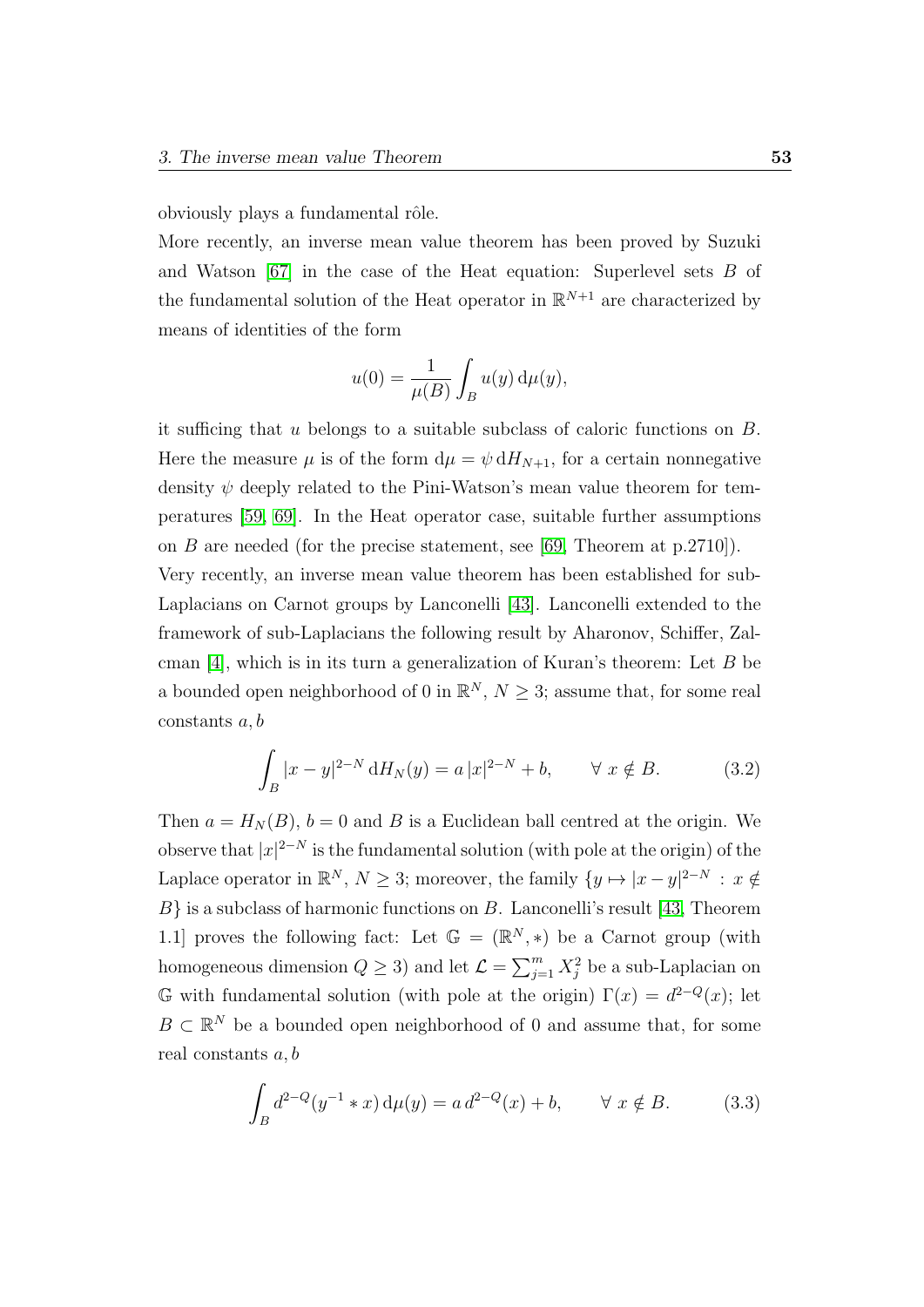Then  $a = \mu(B)$ ,  $b = 0$  and B is a superlevel set of Γ. Here  $d\mu = \psi dH_N$ is the measure on G with density  $\psi = (\sum_{j=1}^m (X_j d)^2)^{1/2}$ . Notice that, since  $\Gamma(x,y) = d^{2-Q}(y^{-1} * x)$  is the fundamental solution of  $\mathcal L$  with pole at x, [\(3.3\)](#page-52-0) is a generalization of [\(3.2\)](#page-52-1). We remark that the density function  $\psi$  is the kernel appearing in a suitable version, for sub-Laplacians, of the classical Mean Value Theorem (see e.g. [\[16,](#page-123-1) Chapter 5]). At the same time,  $\psi$  is a particular case of our previous kernels  $K_{\alpha}$  introduced in Chapter 1: precisely,  $\psi = K_{\alpha}(0, \cdot)$  with  $\alpha = 2/(Q-2)$ .

In this chapter we shall be dealing with a generalization of the original Kuran's version of the inverse mean value theorem. We shall consider our operators  $\mathcal{L}$ , hence our setting covers the case of sub-Laplacians treated in [\[43\]](#page-126-2), but not the Heat operator case in [\[67\]](#page-128-0), for in this latter case the pole of  $\Gamma$ is on the boundary of the relevant superlevel set, which is excluded by our set of assumptions on Γ. More precisely, if  $\mathcal L$  and Γ satisfy the requirements cited at the beginning of the introduction, together with a further integrability assumption on  $\Gamma$  (see hypothesis (H) in Section 3.3, a natural assumption since it is satisfied by all Hörmander sums of squares of vector fields), we prove the following result:

Let B be a bounded open neighborhood of 0. Suppose that

$$
u(0) = \frac{1}{\mu(B)} \int_B u(y) \, \mathrm{d}\mu(y),
$$

for every u which is  $\mathcal L$ -harmonic and  $\mu$ -integrable on  $B$ . Then  $B$  is a superlevel set of  $\Gamma(0, \cdot)$ , that is  $B = \Omega_r(0)$  for some  $r > 0$ .

Here, as in [\[43\]](#page-126-2),  $d\mu = \psi dH_N$ , with  $\psi(y) = K(0, y)$ . Actually, our proof only assumes that

$$
\Gamma(x,0) = \frac{1}{\mu(B)} \int_B \Gamma(x,y) \, d\mu(y), \qquad \forall \ x \notin B,
$$

which is a weaker condition if compared to Kuran's assumption [\(3.1\)](#page-51-0) (indeed a smaller family of  $\mathcal{L}$ -harmonic functions is involved), and, at the same time, a generalization (when  $b = 0$ ) of Lanconelli's hypothesis [\(3.3\)](#page-52-0).

We follow the potential-theoretic approach used in [\[43\]](#page-126-2) (which in its turn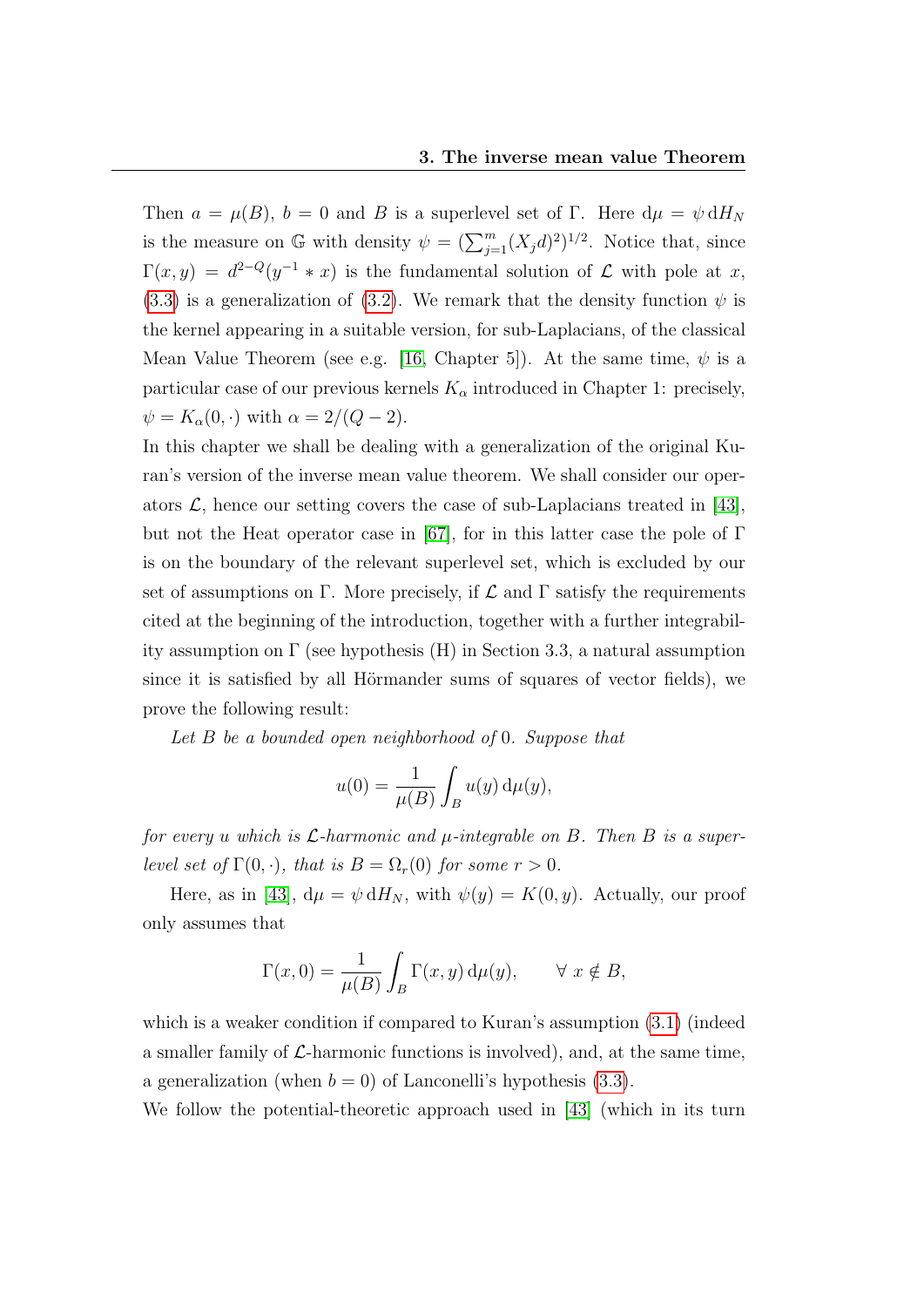uses the techniques in [\[41\]](#page-126-1) and [\[67\]](#page-128-0)). Although that approach is perfectly suited to prove the above result, the proof of our inverse mean value theorem is unexpectedly more delicate. Indeed, with respect to the Carnot group case considered in [\[43\]](#page-126-2), we do not benefit of some features which appear to play a crucial rôle in that setting (hence in the Euclidean case too) for the proof of continuity of the Γ-potential functions. For instance, in Carnot groups the following properties are satisfied: the 'left-invariance' of Γ (namely, the identity  $\Gamma(x, y) = \Gamma(y^{-1} * x, 0)$  for  $x \neq y$ ; the presence of suitable dilations δ<sub>λ</sub>;  $\psi$  is δ<sub>λ</sub>-homogeneous of degree zero, hence *bounded*. These properties easily ensure the continuity of the Γ-potential function

$$
x \mapsto \int_B \Gamma(x, y) \, \psi(y) \, \mathrm{d}y, \qquad x \in \mathbb{R}^N.
$$

Instead, in the more general context of the present paper, additional assumptions and new proofs are required to obtain this continuity property. Furthermore, we need to prove that the superlevel and sublevel sets of  $\Gamma(x, \cdot)$ are connected sets (see Proposition [3.3.3\)](#page-61-0): whereas this is obvious in the Euclidean case, whilst it is a consequence of the existence of dilations in the Carnot group case, in our more general framework it seems nontrivial. We shall prove it as a consequence of the Weak Maximum Principle for  $\mathcal{L}$ .

### 3.1 Kernel of the mean value operator

The aim of this section is to prove the following result.

<span id="page-54-0"></span>**Theorem 3.1.1** (Positivity of the kernel of  $M_r$ ). Following the notation in Definition [1.2.3,](#page-17-0) for every  $x \in \mathbb{R}^N$  the set

<span id="page-54-1"></span>
$$
U_x := \{ y \in \mathbb{R}^N \setminus \{x\} : K(x, y) = 0 \}
$$
\n(3.4)

is relatively closed in  $\mathbb{R}^N \setminus \{x\}$  and it has empty interior, whence  $K(x, \cdot)$  is positive on a dense open subset of  $\mathbb{R}^N \setminus \{x\}.$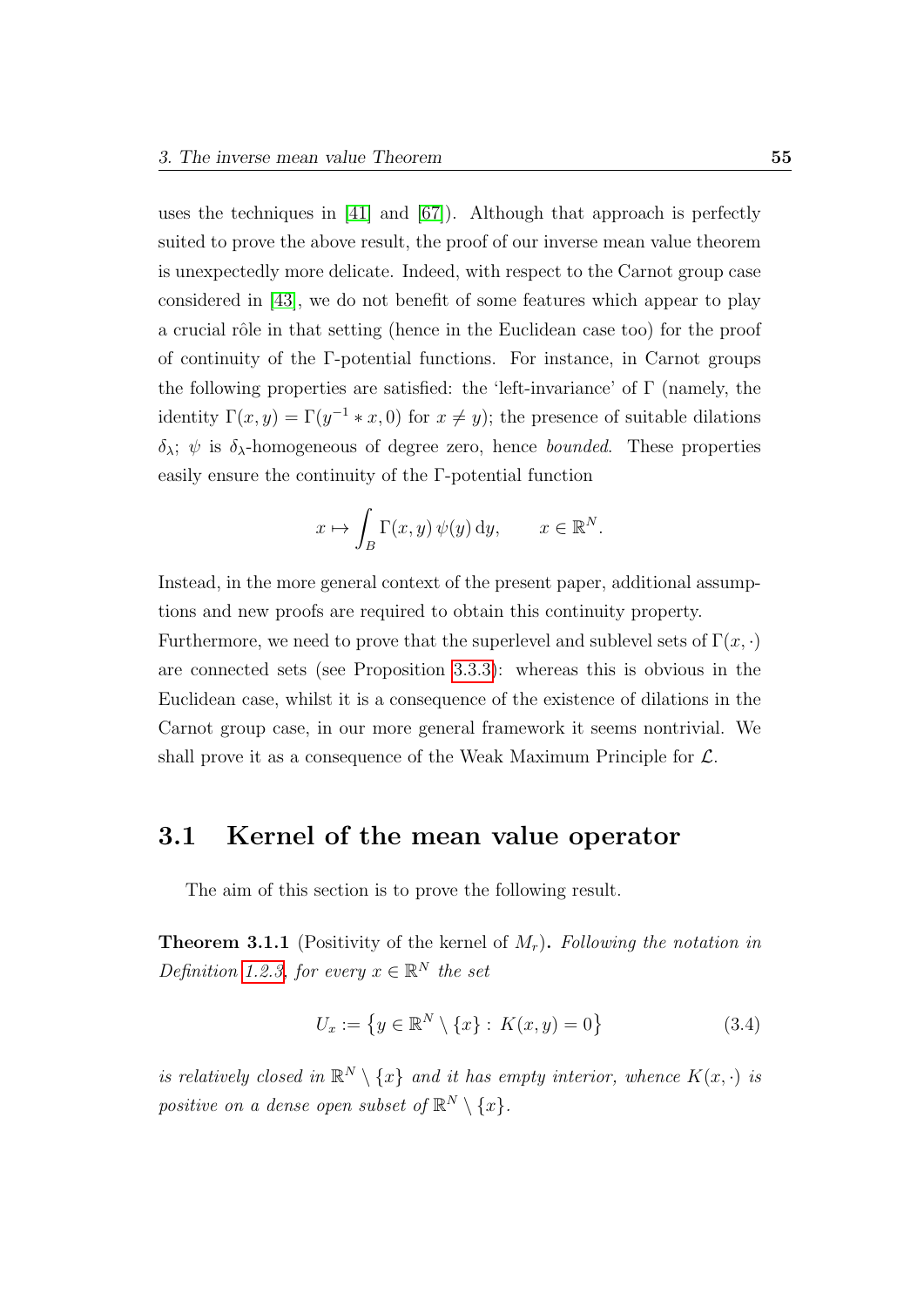Proof. We begin by recalling that, given a symmetric nonnegative-definite real matrix A, the set  $I := \{ \xi \in \mathbb{R}^N : \langle A\xi, \xi \rangle = 0 \}$  coincides with the kernel of A.

Let  $x \in \mathbb{R}^N$  be fixed and let  $U_x$  be as in the assertion. By the continuity of  $K(x, \cdot)$  on  $\mathbb{R}^N \setminus \{x\}$ , it follows that  $U_x$  is relatively closed in  $\mathbb{R}^N \setminus \{x\}$ . Moreover we obviously have

$$
U_x = \left\{ y \in \mathbb{R}^N \setminus \{x\} : \langle A(y) \nabla \Gamma_x(y), \nabla \Gamma_x(y) \rangle = 0 \right\}.
$$

<span id="page-55-0"></span>Hence, by the linear-algebraic remark at the beginning of the proof, we have

$$
U_x = \{ y \in \mathbb{R}^N \setminus \{x\} : A(y) \nabla \Gamma_x(y) = 0 \}. \tag{3.5}
$$

Let us consider the smooth vector fields (i.e., linear first-order PDOs) associated to the N rows of the matrix  $A = (a_{i,j})$  in [\(1.1\)](#page-11-0), that is we set  $X_i := \sum_{k=1}^N a_{i,k} \partial_k$ , for  $i = 1, ..., N$ . By means of the vector fields  $X_i$ , we can rewrite  $A(y)\nabla \Gamma_x(y) = (X_1\Gamma_x(y) \cdots X_N\Gamma_x(y))^T$ . Consequently, by [\(3.5\)](#page-55-0) we infer that

<span id="page-55-3"></span>
$$
U_x = \left\{ y \in \mathbb{R}^N \setminus \{x\} \, \middle| \, X_1 \Gamma_x(y) = \dots = X_N \Gamma_x(y) = 0 \right\}. \tag{3.6}
$$

Our aim is to show that the set where the vector fields  $X_1\Gamma_x, \ldots, X_N\Gamma_x$  are all identically vanishing has empty interior. We shall do this by a connectivity theorem (along the integral curves of the  $X_i$ 's) and by exploiting the hypoellipticity of  $\mathcal{L}$ .

We denote by Lie $\{X_1, \ldots, X_N\}(z)$  the subspace of  $\mathbb{R}^N$  obtained by evaluating at  $z \in \mathbb{R}^N$  the vector fields of the Lie algebra generated by  $\{X_1, \ldots, X_N\}$ . By gathering together Theorems 1 and 2 in Amano's paper [\[5,](#page-122-0) pag.113], we deduce that the hypoellipticity of  $\mathcal{L} = \text{div}(A\nabla)$  ensures that the set  $\{z \in \mathbb{R}^N : \dim (\text{Lie} \{X_1, ..., X_N\} (z)) \lt N\}$  is a closed set with empty interior in  $\mathbb{R}^N$ . As a consequence, the set

$$
\Omega := \left\{ z \in \mathbb{R}^N : \dim \left( \text{Lie} \left\{ X_1, ..., X_N \right\} (z) \right) = N \right\} \tag{3.7}
$$

is an open dense set in  $\mathbb{R}^N$ . We claim that

<span id="page-55-2"></span><span id="page-55-1"></span>
$$
U_x \cap \Omega \text{ has empty interior.} \tag{3.8}
$$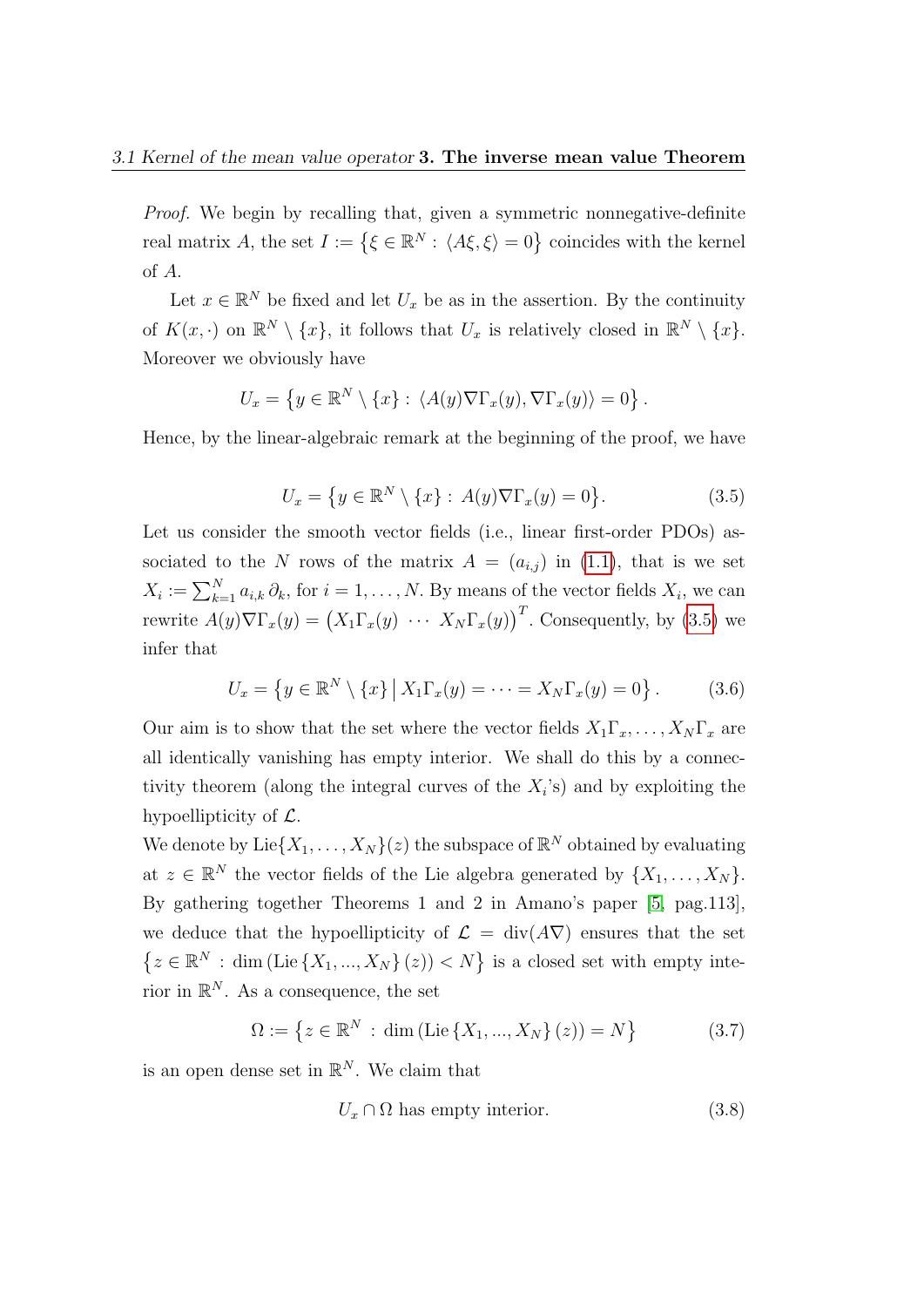This easily shows that  $U_x$  has empty interior, since  $\Omega$  is dense in  $\mathbb{R}^N$ . Hence we are left to prove [\(3.8\)](#page-55-1). To this end, we argue by contradiction assuming the existence of a non-empty open Euclidean ball  $B \subseteq U_x \cap \Omega$ . On B we have  $X_i \Gamma_x = 0$  for  $i = 1, ..., N$ , hence every commutator applied on  $\Gamma_x$  vanishes on B. Then, since, by [\(3.7\)](#page-55-2),  $\{X_1, ..., X_N\}$  is a Hörmander system of vector fields on B, it follows that every derivative of  $\Gamma_x$  vanishes on B and then  $\Gamma_x$  is constant on B. This fact is in contradiction with [\(1.6\)](#page-15-0).  $\Box$ 

We next prove another special feature of the set where the kernel  $K(x, \cdot)$ vanishes:

<span id="page-56-0"></span>**Proposition 3.1.2.** Let  $x \in \mathbb{R}^N$  be fixed and let  $U_x$  be the set defined in [\(3.4\)](#page-54-1). Let  $X = \{X_1, \ldots, X_N\}$  be the vector fields associated to the rows of  $A(x)$  in [\(1.1\)](#page-11-0).

Then, for every  $r > 0$ , the X-characteristic set of the manifold  $\partial \Omega_r(x)$  is equal to the subset of  $\partial \Omega_r(x)$  contained in  $U_x$ .

We recall that, given a set of vector fields  $X = \{X_1, \ldots, X_N\}$ , and an  $(N-1)$ -dimensional smooth submanifold M of  $\mathbb{R}^N$ , we say that the set

$$
Char_X(M) := \{ p \in M \mid X_i(p) \in T_p(M), \forall i = 1, ..., N \}
$$

is the X-characteristic set of  $M$ . Here and in the proof below, we denote by  $T_p(M)$  the tangent space to the manifold M at the point  $p \in M$ .

*Proof.* As  $\partial\Omega_r(x)$  is a level set of  $\Gamma_x$ , the hypothesis [\(1.6\)](#page-15-0) yields that  $T_y(\partial\Omega_r(x))$  =  $\{\xi \in \mathbb{R}^N : \langle \nabla \Gamma_x(y), \xi \rangle = 0\},\$  for every  $y \in \partial \Omega_r(x)$ . As a consequence we have

$$
\text{Char}_X(\partial \Omega_r(x)) = \{ y \in \partial \Omega_r(x) \mid \langle \nabla \Gamma_x(y), X_i(y) \rangle = 0, \forall i = 1, ..., N \}
$$

$$
= \{ y \in \partial \Omega_r(x) \mid X_i \Gamma_x(y) = 0, \forall i = 1, ..., N \} = U_x \cap \partial \Omega_r(x).
$$

In the last equality we used [\(3.6\)](#page-55-3).

As a motivation of the next result, we recall that, in the case of the sub-Laplacian operators  $\mathcal{L} = \sum_{j=1}^{m} Z_j^2$  on Carnot groups, we have the following special properties of the kernel K (proved e.g., in [\[16,](#page-123-1) Section 5.5]):

 $\Box$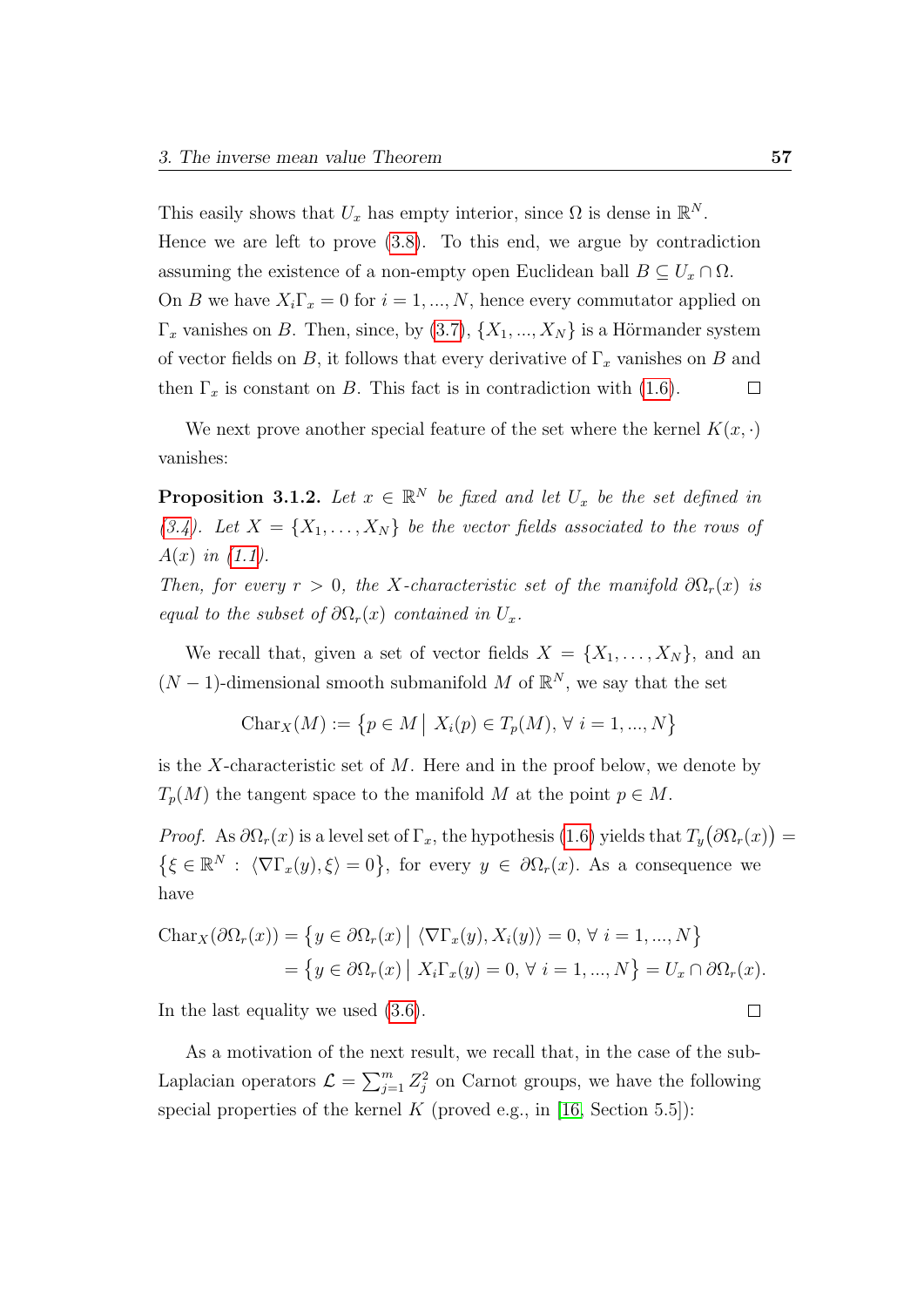- 1. the kernel K related to the operator  $M_r$  can be written as  $\|\nabla_{\mathcal{L}}d\|^2:=$  $\sum_{j=1}^{m} |Z_j d|^2$ , where d is the gauge function obtained from a suitable negative power of  $\Gamma_x$ ;
- 2.  $M_r$  is a mean-integral operator over the *d*-ball  $\{y : d(x, y) < r\}.$

The next proposition shows that analogues of the above properties also holds true in the more general context of our subelliptic operators  $\mathcal L$  in [\(1.1\)](#page-11-0). As usual,  $\alpha > 0$  is fixed and  $M_r$  is the mean-value operator in [\(1.9\)](#page-17-1).

**Proposition 3.1.3.** If  $\mathcal L$  and A are as in [\(1.1\)](#page-11-0), we set  $\|\nabla_{\mathcal L}f(y)\|^2 :=$  $\langle A(y)\nabla f(y), \nabla f(y)\rangle$ , for every  $C^1$  function f. Let us also set

$$
d_{\alpha}(x, y) := \Gamma^{-\alpha/2}(x, y), \quad x \neq y. \tag{3.9}
$$

Then, for every u.s.c. function  $u : \Omega \to [-\infty, \infty)$  and whenever  $\Omega_r(x) \in \Omega$ , we have

<span id="page-57-0"></span>
$$
M_{r^{2/\alpha}}(u)(x) = \frac{4(\alpha+1)}{\alpha^2 r^{2+\frac{2}{\alpha}}} \int_{d(x,y)
$$

*Proof.* Let  $\beta = 2/\alpha$  and let  $d_x(y) := \Gamma^{-1/\beta}(x, y)$ . Since  $\nabla \Gamma_x = \nabla (d_x^{-\beta}) =$  $-\beta \, d_x^{-\beta-1} \, \nabla d_x$ , we have the following computation:

$$
\frac{\alpha+1}{r^{\beta(\alpha+1)}} \cdot \frac{\langle A(y)\nabla\Gamma_x(y), \nabla\Gamma_x(y)\rangle}{\Gamma_x^{2+\alpha}(y)} = \frac{(\alpha+1)\beta^2}{r^{\beta(\alpha+1)}} \cdot \frac{d_x^{-2\beta-2}(y)}{d_x^{-\beta(2+\alpha)}(y)} \cdot \langle A(y)\nabla d_x(y), \nabla d_x(y)\rangle
$$

$$
= \frac{4(\alpha+1)}{\alpha^2 r^{2+\frac{2}{\alpha}}} \cdot \|\nabla_{\mathcal{L}}d_x(y)\|^2.
$$

Formula [\(3.10\)](#page-57-0) now follows from the equality  $\{\Gamma_x > 1/r^{\beta}\} = \{d_x < r\}.$  $\Box$ 

### 3.2 Strong Maximum Principle

We provide a very simple proof of the Strong Maximum Principle for  $\mathcal{L}$ subharmonic functions, by means of the sub-mean characterization in Theorem [1.2.7](#page-19-0) and by the aid of Theorem [3.1.1.](#page-54-0)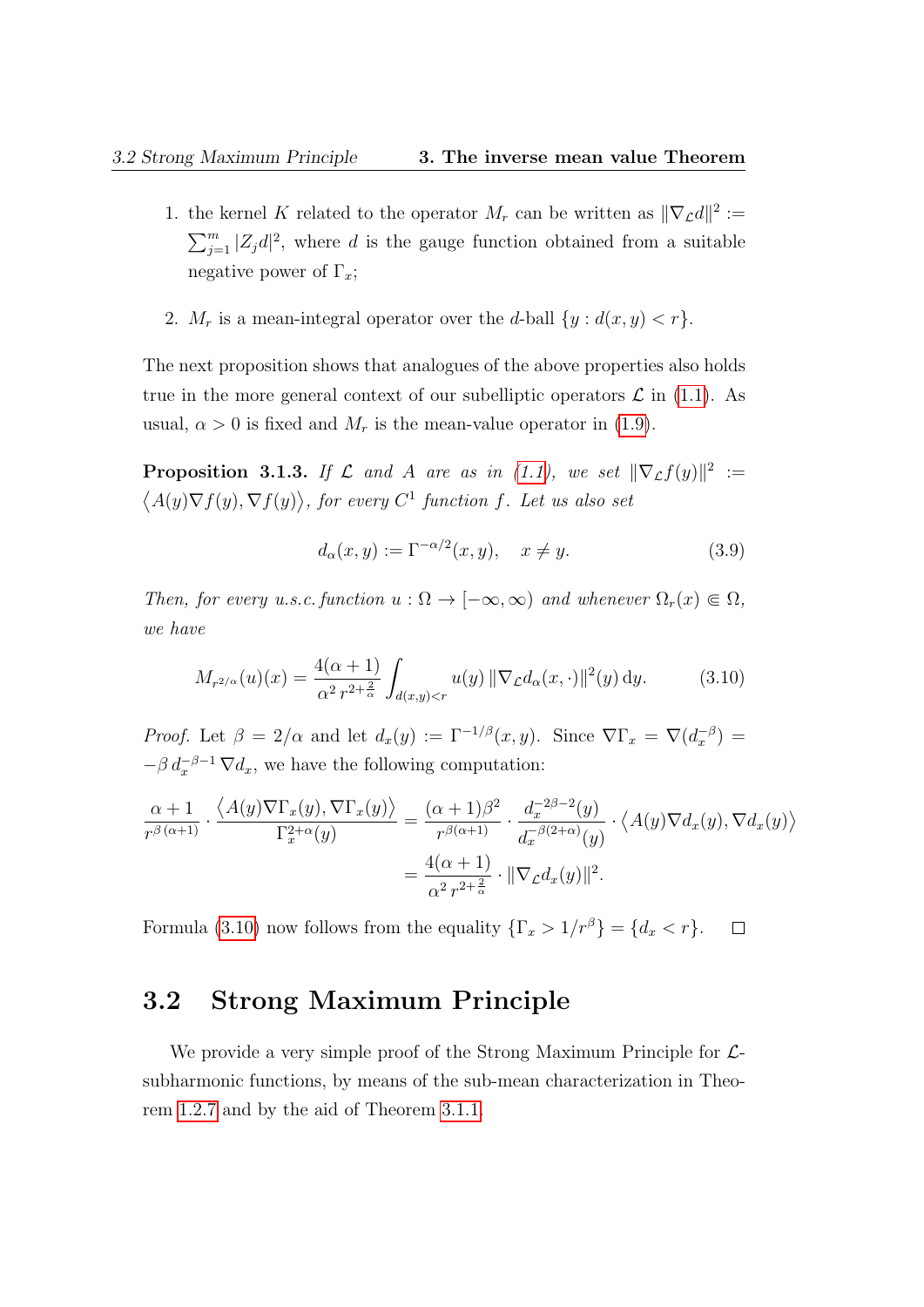<span id="page-58-0"></span>**Theorem 3.2.1.** Let  $\Omega \subseteq \mathbb{R}^N$  be a connected open set and let  $u \in \underline{\mathcal{S}}(\Omega)$ . If there exists  $x \in \Omega$  such that  $u(x) = \max_{\Omega} u$ , then  $u \equiv u(x)$  in  $\Omega$ .

*Proof.* Let  $x_0 \in \Omega$  be such that  $u(x_0)$  is the maximum of u in  $\Omega$ . We may suppose  $u(x_0) \neq -\infty$ . Since u is  $\mathcal{L}$ -sub-mean, by Theorem [1.2.7](#page-19-0) we have (see also [\(1.13\)](#page-19-1))

$$
0 \le M_r(u)(x_0) - u(x_0) = \frac{\alpha + 1}{r^{\alpha+1}} \int_{\Omega_r(x_0)} \left( u(y) - u(x_0) \right) K(x_0, y) \, dy,
$$

for some  $r > 0$ . Thus, since  $K \geq 0$  and  $u(y) \leq u(x_0)$ ,

$$
(u(y) - u(x_0)) K(x_0, y) = 0 \text{ for almost every } y \text{ in } \Omega_r(x_0).
$$

On the other hand, by Theorem [3.1.1,](#page-54-0)  $K(x_0, \cdot) > 0$  in a dense open subset of  $\Omega_r(x_0)$ . Since the intersection of an *open* dense set with a set whose complement has vanishing Lebesgue measure is a dense set, we infer that  $u(y) = u(x_0)$  for y in a dense subset of  $\Omega_r(x_0)$ . From the upper semicontinuity of u we deduce that  $u \geq u(x_0)$  on the whole of  $\Omega_r(x_0)$ . Since  $u(x_0)$  is the maximum of u, we get  $u \equiv u(x_0)$  on  $\Omega_r(x_0)$ . A connectivity argument finally proves that  $\Omega = \{x_0 \in \Omega : u(x_0) = \max_{\Omega} u\}$ , this set being non-empty by  $\Box$ hypothesis.

#### 3.3 Main result

In order to establish the main result of this section, we need a further hypothesis on the fundamental solution  $\Gamma$  of  $\mathcal{L}$ :

(H) There exists  $\alpha > 0$  such that, for every compact set  $F \subset \mathbb{R}^N$ , the sequence of functions

$$
f_n(x) := \int_{\Omega_{1/n}(x)} \Gamma(x, y) K_{\alpha}(0, y) dy
$$

vanishes as  $n \to \infty$ , uniformly in  $x \in F$ .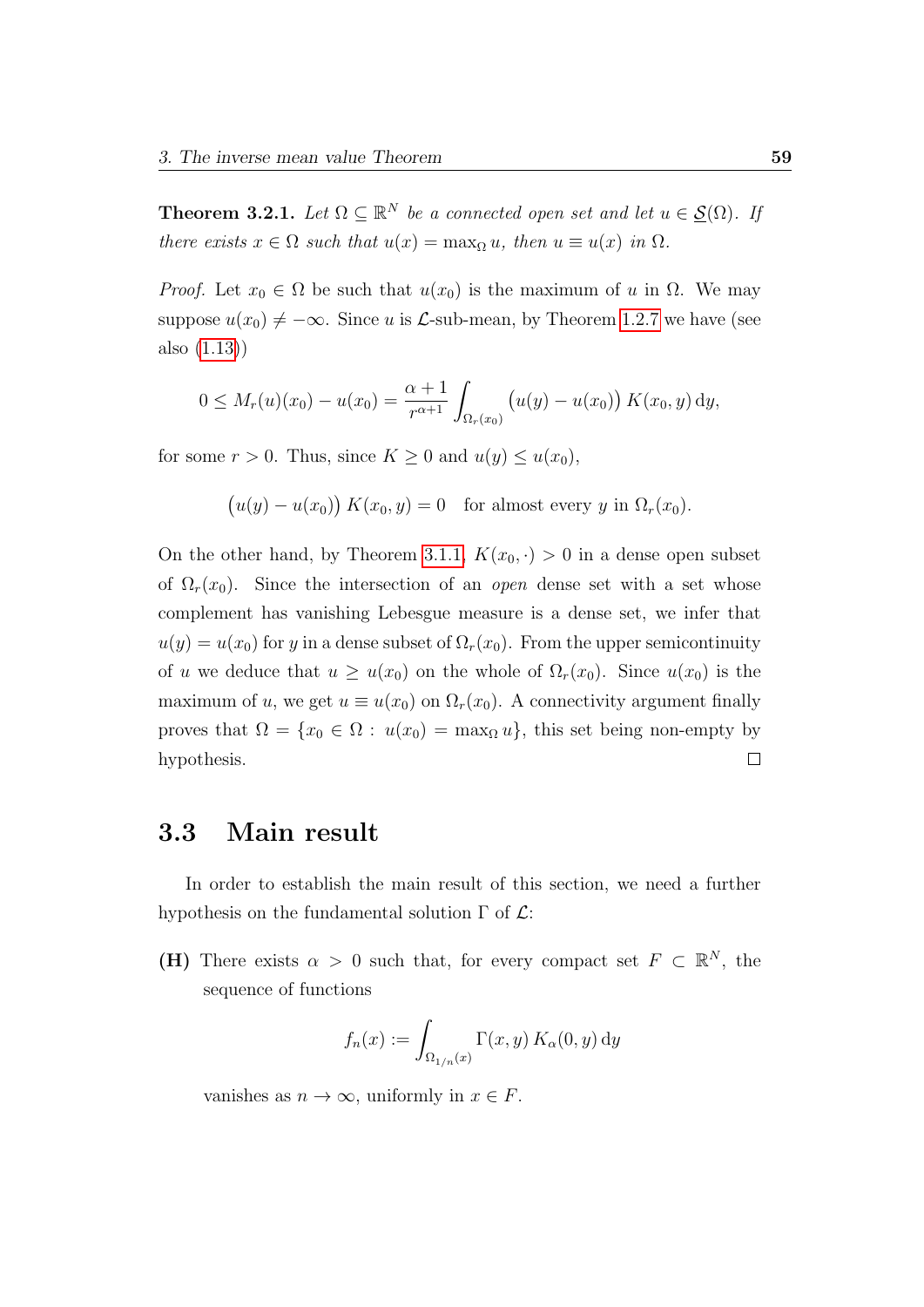In order to confirm that hypothesis (H) is not too restrictive, we show that it is satisfied for all the Hörmander sums of squares of vector fields  $\mathcal{L} =$  $\sum_{j=1}^{m} X_j^2$  which fall into the class of operators considered in Chapter 1 (see also Remarks [4.0.11](#page-81-0) and [3.3.8](#page-70-0) for other examples):

<span id="page-59-1"></span>**Remark 3.3.1.** Let  $\mathcal{L} = \sum_{j=1}^{m} X_j^2$  be a Hörmander sum of squares of vector fields on  $\mathbb{R}^N$ ,  $N \geq 3$ . We suppose the vector fields  $X_1, \ldots, X_m$  have vanishing divergence, so that  $\mathcal L$  is a divergence form operator [\(1.1\)](#page-11-0). Let  $d(x, y)$  denote the Carnot-Carathéodory metric associated to the system of vector fields  $X_1, \ldots, X_m$ , and let  $B(x, r)$  denote the associated d-ball centred at x with radius r. We suppose  $\mathcal L$  has a global fundamental solution  $\Gamma$  such that  $\Gamma(x, \cdot)$ vanishes at infinity; all the other assumptions on  $\Gamma$  made in Chapter 1 are satisfied thanks to the results in [\[49\]](#page-126-3) and [\[65\]](#page-128-2). By some fundamental results in the latter papers, we know that, on compact sets, one has the estimates (for some constant  $C > 0$ )

$$
C^{-1} \frac{d^2(x, y)}{|B(x, d(x, y))|} \le \Gamma(x, y) \le C \frac{d^2(x, y)}{|B(x, d(x, y))|},
$$
  
\n
$$
|X_j \Gamma(x, y)| \le C \frac{d(x, y)}{|B(x, d(x, y))|} \qquad (j = 1, ..., m).
$$
 (3.11)

With the notation in [\(1.10\)](#page-17-0), it turns out that our kernel  $K_{\alpha}$  is given by  $K_{\alpha}(x, y) = \sum_{j=1}^{m} (X_j \Gamma_x(y))^2 / \Gamma_x^{2+\alpha}(y)$ . Hence, by the above estimates one gets (for  $y$  in a compact set)

<span id="page-59-2"></span><span id="page-59-0"></span>
$$
|K_{\alpha}(0, y)| \le C \frac{|B(0, d(y))|^{\alpha}}{d(y)^{2+2\alpha}},
$$
\n(3.12)

where  $d(y) = d(0, y)$ . Since in general  $d(x, y) \ge C ||x - y||$  (for x, y in a compact set,  $\|\cdot\|$  denoting the Euclidean norm) one deduces that  $|B(0, d(y))| \le$  $C' d(y)^N$ , whence [\(3.12\)](#page-59-0) gives  $|K_{\alpha}(0, y)| \leq C d(y)^{N\alpha - 2 - 2\alpha}$ . If  $\alpha$  is large enough, namely  $\alpha \geq 2/(N-2)$ , the kernel  $K_{\alpha}(0, y)$  is locally bounded. For such  $\alpha$ , in order to prove (H) it suffices to show that  $\int_{B(x,\varepsilon)} \Gamma(x,y) dy$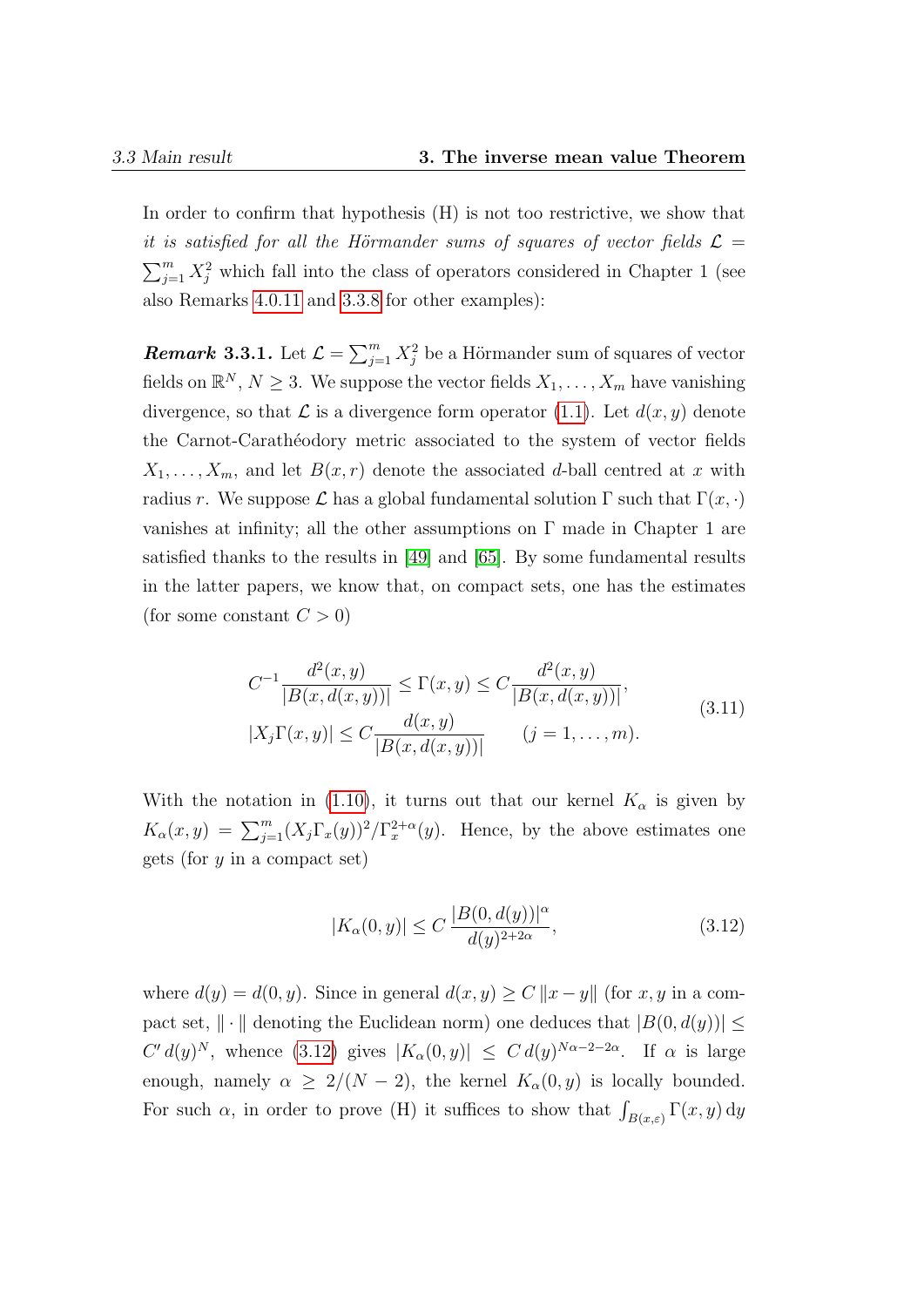vanishes as  $\varepsilon \to 0$ , uniformly for x in a compact set. To this aim we have

$$
\int_{B(x,\varepsilon)} \Gamma(x,y) \, dy = \sum_{k=0}^{\infty} \int_{\varepsilon/2^{k+1} \le d(x,y) < \varepsilon/2^k} \Gamma(x,y) \, dy
$$
\n
$$
\le C \sum_{k=0}^{\infty} \int_{\varepsilon/2^{k+1} \le d(x,y) < \varepsilon/2^k} \frac{d^2(x,y)}{|B(x,d(x,y))|} \, dy
$$
\n
$$
\le C \sum_{k=0}^{\infty} \int_{\varepsilon/2^{k+1} \le d(x,y) < \varepsilon/2^k} \frac{(\varepsilon/2^k)^2}{|B(x,\varepsilon/2^{k+1})|} \, dy
$$
\n
$$
\le C \sum_{k=0}^{\infty} \frac{\varepsilon^2}{2^{2k}} \frac{|B(x,\varepsilon/2^k)|}{|B(x,\varepsilon/2^{k+1})|}
$$
\n
$$
\le C' \varepsilon^2 \sum_{k=0}^{\infty} \frac{1}{4^k} \xrightarrow{\varepsilon \to 0} 0.
$$

In the last inequality we used the fact that  $x$  lies in a compact set, together with the doubling property of d (see e.g., [\[49\]](#page-126-3), recalling that  $X_1, \ldots, X_m$  is a Hörmander system).

<span id="page-60-0"></span>Remark 3.3.2. Thanks to Remark [3.3.1,](#page-59-1) we observe that all sub-Laplacians on Carnot groups do satisfy hypothesis (H) for large  $\alpha$ 's. Actually this holds true for  $\alpha \geq \frac{2}{\alpha}$  $\frac{2}{Q-2}$ . Indeed, in this case  $K_{\alpha}$  is locally bounded from above, so that (for x in the compact set F and for a constant  $c_F$ )

$$
|f_n(x)| \le c_F \int_{\Omega_{1/n}(x)} \Gamma(x, y) \, dy.
$$

By left-invariance of Γ and of Lebesgue measure, the above integral equals  $\int_{\Omega_{1/n}(0)} \Gamma(0, y) dy$ , which vanishes as  $n \to \infty$  since  $\Gamma$  is locally integrable.

We observe that the choice  $\alpha = \frac{2}{\Omega}$  $\frac{2}{Q-2}$  is the one made by Lanconelli in [\[43\]](#page-126-2).

The aim of this chapter is to prove, under the above hypothesis (H), a generalization to our subelliptic operators  $\mathcal L$  of a result due to Kuran [\[41\]](#page-126-1) for the classical Laplace operator. Before stating our result, whose proof in our generality is delicate, we need preliminary results. The following one, deriving from the Weak Maximum Principle, has an interest in its own right.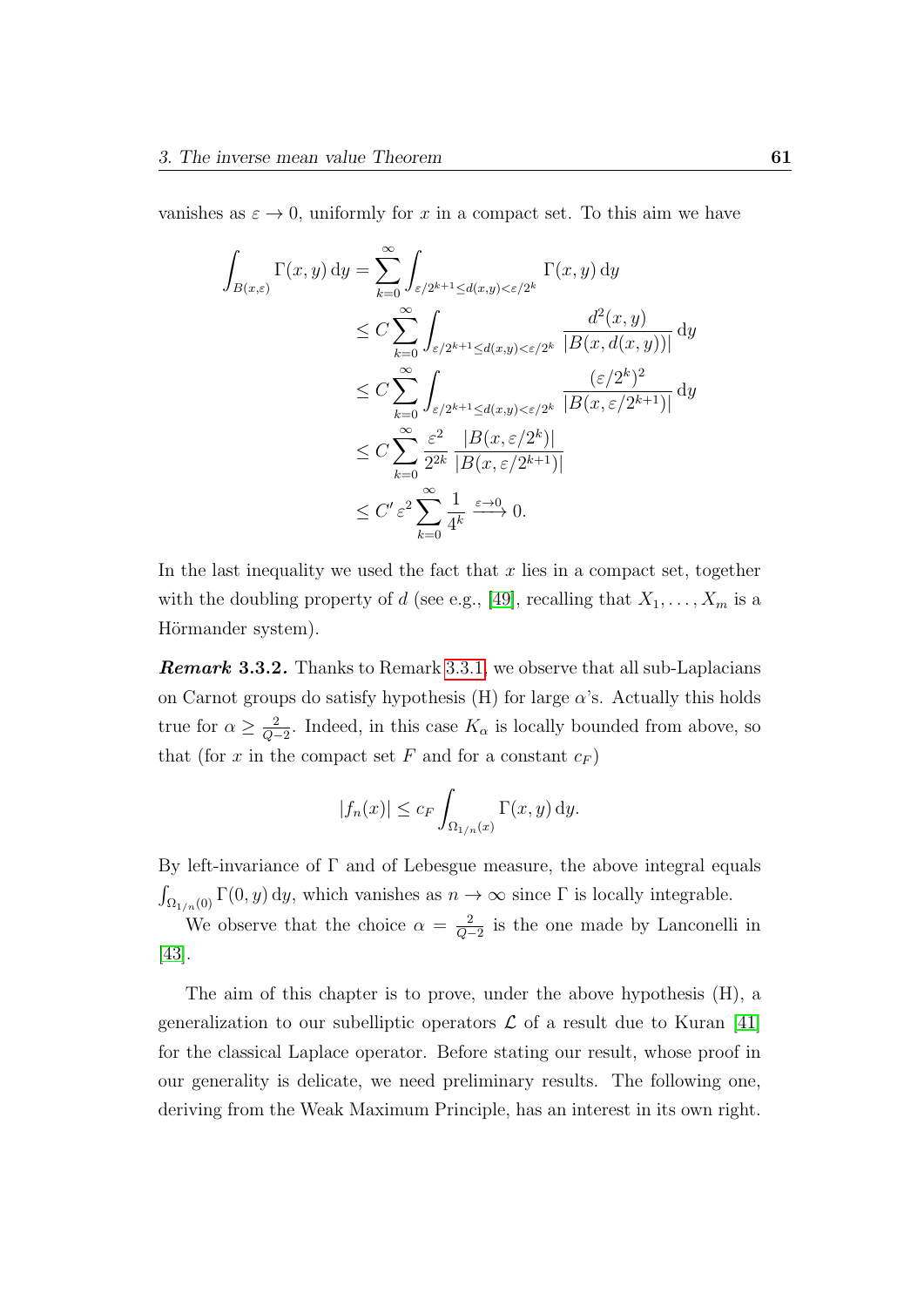<span id="page-61-0"></span>**Proposition 3.3.3.** Let  $x \in \mathbb{R}^N$  and  $r > 0$  be fixed. Then both  $\Omega_r(x)$  and  $\mathbb{R}^N\setminus\overline{\Omega_r(x)}$  are connected open sets.

*Proof.* I. Let us prove that  $O := \Omega_r(x)$  is connected. By contradiction, suppose that  $O = O_1 \cup O_2$ , where  $O_1, O_2$  are disjoint non-empty open sets. Only one of these sets, let  $O_2$  say, contains x. Thus the function  $u := \Gamma(x, \cdot)$ is *L*-harmonic on an open set containing  $\overline{O_1}$  and  $u \equiv 1/r$  on  $\partial O_1$ . By the Weak Maximum Principle (observe that  $O_1$  is bounded as it is a subset of  $O$ ), we infer  $u \leq 1/r$  on  $O_1$ . This is absurd since  $u = \Gamma(x, \cdot) > 1/r$  on  $O \supset O_1$ .

II. Let us prove that  $\mathbb{R}^N \setminus \overline{\Omega_r(x)}$  is connected. We need a preliminary simple result:

Let  $O_1, O_2 \subset \mathbb{R}^N$  be disjoint non-empty open sets, and suppose that they are both unbounded. Then  $\partial O_1$  and  $\partial O_2$  are unbounded.

We provide the proof for completeness. To make a choice, we prove that  $\partial O_1$  is unbounded. By hypothesis, we can select points  $a_n \in O_1$  and  $b_n \in O_2$ such that  $||a_n||, ||b_n|| \to \infty$  as  $n \to \infty$ . For every  $n \in \mathbb{N}$ , there exists a continuous curve  $\gamma_n : [0,1] \to \mathbb{R}^N$  such that  $\gamma_n(0) = a_n$ ,  $\gamma_n(1) = b_n$  and  $\|\gamma_n(t)\| \ge \min\{\|a_n\|, \|b_n\|\}\$  for every  $t \in [0, 1]$ . Since  $\gamma_n([0, 1])$  is a connected set containing  $a_n \in O_1$  and  $b_n \in O_2$  (which is contained in the exterior of  $O_1$ , there necessarily exists  $t_n \in [0,1]$  such that  $\gamma_n(t_n) \in \partial O_1$ . Since we have  $\|\gamma_n(t_n)\| \ge \min\{\|a_n\|, \|b_n\|\}\stackrel{n\to\infty}{\longrightarrow}\infty$ , this proves that  $\partial O_1$  is unbounded.

We can now prove that  $O := \mathbb{R}^N \setminus \overline{\Omega_r(x)} = \{y : \Gamma(x,y) < 1/r\}$  is connected. Let us suppose, by contradiction, that  $O = O_1 \cup O_2$ , where  $O_1$ ,  $O_2$  are disjoint non-empty open sets. We have two cases:  $O_1$  and  $O_2$  are both unbounded,  $O_1$  or  $O_2$  is bounded.

We show that the first case cannot occur. Indeed, if  $O_1$  and  $O_2$  are unbounded, by what we proved above we infer that  $\partial O_1$  and  $\partial O_2$  are unbounded. As a consequence (since  $O_1, O_2$  are disjoint open sets) ∂O =  $\partial(O_1 \cup O_2) = \partial O_1 \cup \partial O_2$  is unbounded, but this is absurd since  $\partial O = \partial \Omega_r(x)$ . We can therefore suppose that, say,  $O_1$  is bounded. Thus the function  $u := -\Gamma(x, \cdot)$  is *L*-harmonic on an open set containing  $\overline{O_1}$  and  $u \equiv -1/r$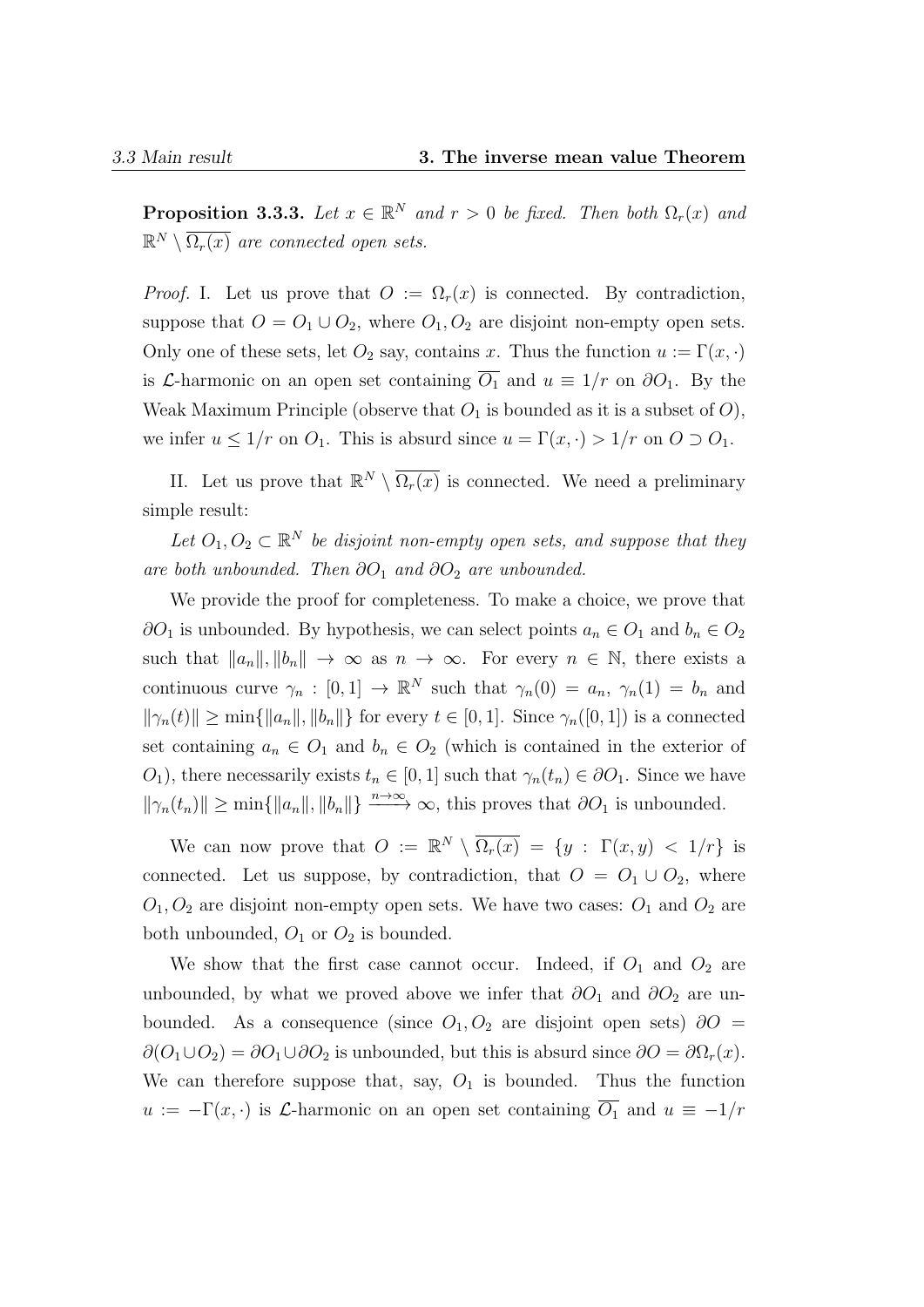on  $\partial O_1$  ⊆  $\partial O$ . Since  $O_1$  is bounded, we can apply again the the Weak Maximum Principle and deduce that  $u \le -1/r$  on  $O_1$ . This is equivalent to  $\Gamma(x, \cdot) \geq 1/r$  on  $O_1$ , which is absurd since  $\Gamma(x, \cdot) < 1/r$  on  $O \supset O_1$ .  $\Box$ 

<span id="page-62-1"></span>Let  $u \in \underline{\mathcal{S}}(\Omega)$ , and let  $\mu_u$  is the *L*-Riesz measure of u. By Theorem [2.4.2,](#page-37-1) for every bounded open set O such that  $O \in \Omega$ , there exists  $h \in \mathcal{H}(O)$  such that

$$
u(x) = h(x) - \int_{\overline{O}} \Gamma(x, y) d\mu_u(y), \qquad (3.13)
$$

for every  $x \in O$ .

We need Theorem [2.5.2,](#page-45-1) that now we prove in another way.

<span id="page-62-0"></span>**Proposition 3.3.4** (of Poisson-Jensen type for  $\mathcal{L}$ ). Let  $u \in \mathcal{S}(\Omega)$  and suppose that  $\Omega_r(x) \in \Omega$ . If  $\mu_u$  is the L-Riesz measure of u on  $\Omega$ , we have the following representation formula:

<span id="page-62-2"></span>
$$
u(x) = M_r(u)(x) - \frac{\alpha+1}{r^{\alpha+1}} \int_0^r \rho^{\alpha} \left( \int_{\Omega_{\rho}(x)} \left( \Gamma(x, y) - \frac{1}{\rho} \right) d\mu_u(y) \right) d\rho. \tag{3.14}
$$

*Proof.* Suppose  $\Omega_r(x) \in \Omega$  and let also  $s > r$  be such that  $\Omega_s(x) \in \Omega$ . Applying [\(3.13\)](#page-62-1) with  $O := \Omega_s(x)$ , we get

<span id="page-62-3"></span>
$$
u(z) = h(z) - \int_{\overline{O}} \Gamma(z, y) d\mu_u(y), \qquad \forall \ z \in O,
$$
 (3.15)

for a suitable *L*-harmonic function h on O. We set for brevity  $v(z) :=$  $-\int_{\overline{O}} \Gamma(z, y) d\mu_u(y)$ , for  $z \in \mathbb{R}^N$ . By definition of fundamental solution, it is very simple to show that

$$
\int_{\mathbb{R}^N} v \mathcal{L} \varphi = \int_{\mathbb{R}^N} \varphi \, d(\mu_u |_{\overline{O}}), \qquad \forall \ \varphi \in C_0^{\infty}(\mathbb{R}^N).
$$

This proves simultaneously that  $v \in \mathcal{S}(\mathbb{R}^N)$  and that its  $\mathcal{L}$ -Riesz measure is  $\mu_v = \mu_u|_{\overline{O}}$  (i.e., the restriction of  $\mu_u$  to  $\overline{O}$ , prolonged to be 0 outside  $\overline{O}$ ).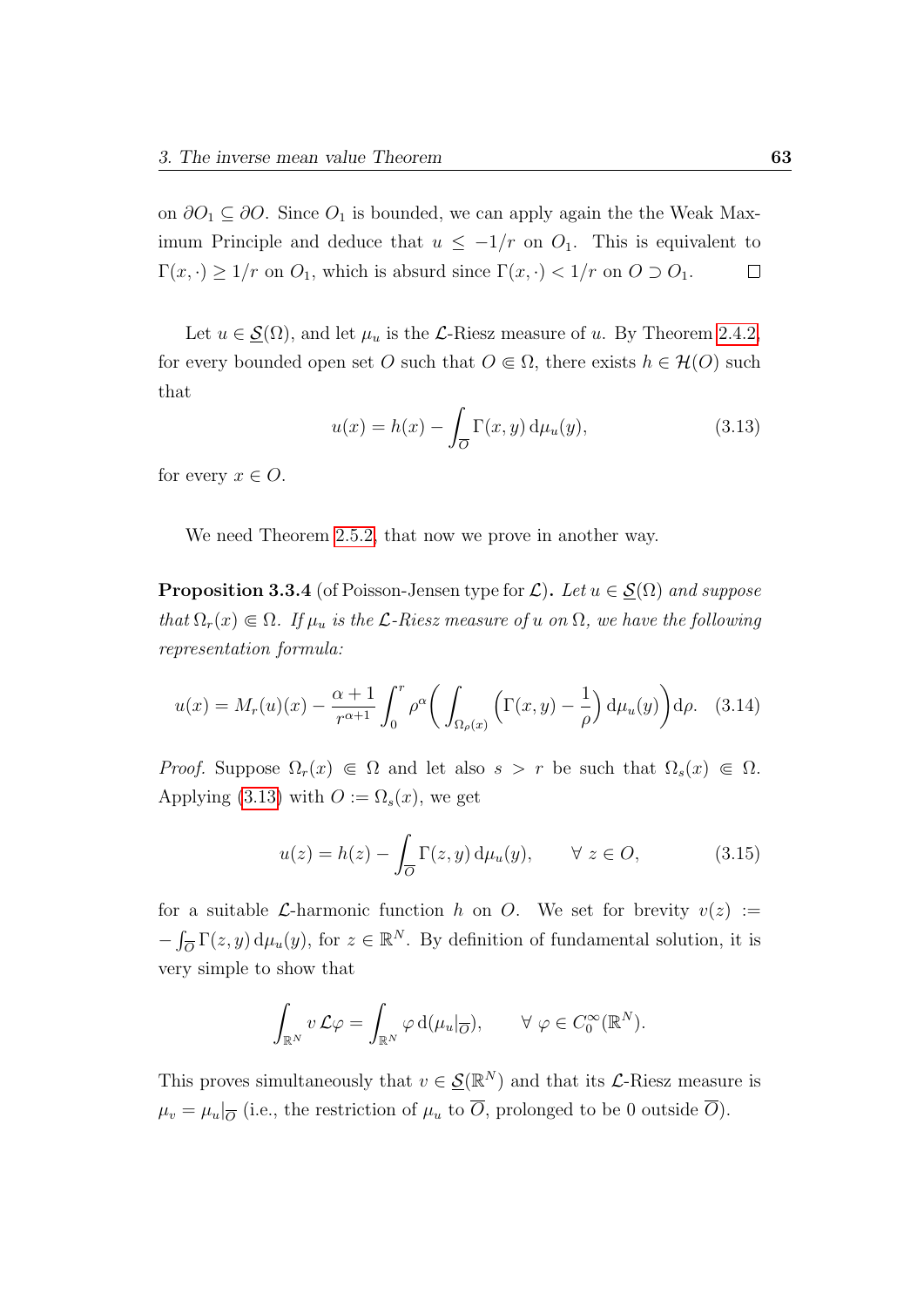Let us suppose that  $(3.14)$  had been proved in the particular  $u = v$ . Then we would have

$$
u(x) \stackrel{(3.15)}{=} h(x) + v(x) = M_r(h)(x) + v(x)
$$
  
=  $M_r(h)(x) + M_r(v)(x) - \frac{\alpha + 1}{r^{\alpha+1}} \int_0^r \rho^{\alpha} \left( \int_{\Omega_{\rho}(x)} \left( \Gamma(x, y) - \frac{1}{\rho} \right) d\mu_v(y) \right) d\rho$   

$$
\stackrel{(3.15)}{=} M_r(u)(x) - \frac{\alpha + 1}{r^{\alpha+1}} \int_0^r \rho^{\alpha} \left( \int_{\Omega_{\rho}(x)} \left( \Gamma(x, y) - \frac{1}{\rho} \right) d\mu_u(y) \right) d\rho.
$$

In the second equality we have used the  $\mathcal{L}$ -harmonicity of h; in the fourth equality we have exploited the fact that  $\mu_v = \mu_u|_{\overline{O}}$ , together with  $\Omega_\rho \subset O$ , since  $\rho < r < s$ . The above chain of equalities proves [\(3.14\)](#page-62-2). We are then left to show that [\(3.14\)](#page-62-2) is fulfilled when  $u = v$ .

We know that

<span id="page-63-1"></span><span id="page-63-0"></span>
$$
M_r(v)(x) = \frac{\alpha + 1}{r^{\alpha + 1}} \int_0^r \rho^{\alpha} m_{\rho}(v)(x) d\rho.
$$
 (3.16)

Clearly, [\(3.16\)](#page-63-0) shows that [\(3.14\)](#page-62-2) holds true if we are able to show that

$$
v(x) = m_r(v)(x) - \int_{\Omega_r(x)} \left( \Gamma(x, y) - \frac{1}{r} \right) d\mu_v(y).
$$
 (3.17)

Identity [\(3.17\)](#page-63-1) is equivalent to

$$
\int_{\overline{O}} \Gamma(x, y) d\mu_u(y) = m_r \Big( \int_{\overline{O}} \Gamma(\cdot, y) d\mu_u(y) \Big) (x) + \int_{\Omega_r(x)} \left( \Gamma(x, y) - \frac{1}{r} \right) d\mu_v(y).
$$
\n(3.18)

Now, the first summand after the equality sign is given by  $m_r$  $\left($  $\Gamma(\cdot, y) d\mu_u(y)$  $\bigg\}(x) = \int m_r(\Gamma(\cdot,y))(x) d\mu_u(y)$ 

$$
\int_{\overline{O}} \operatorname{Tr}(x, y) d\mu_u(y) f(x) = \int_{\overline{O}} \operatorname{Tr}(f(x, y)) f(x) d\mu_u(y)
$$
\n
$$
\left(\text{by Theorem 1.2.5, } m_r(\Gamma(\cdot, y))(x) = \min\{\Gamma(x, y), 1/r\}\right)
$$
\n
$$
= \int_{\overline{O}} \min\{\Gamma(x, y), 1/r\} d\mu_u(y) = \int_{\Omega_r(x)} \frac{1}{r} d\mu_u(y) + \int_{\overline{\Omega_s(x)} \setminus \Omega_r(x)} \Gamma(x, y) d\mu_u(y).
$$

If we insert the above identity in the right-hand side of [\(3.18\)](#page-63-2) we get

$$
\int_{\Omega_r(x)} \frac{1}{r} d\mu_u(y) + \int_{\overline{\Omega_s(x)} \setminus \Omega_r(x)} \Gamma(x, y) d\mu_u(y) + \int_{\Omega_r(x)} \left( \Gamma(x, y) - \frac{1}{r} \right) d\mu_v(y)
$$
\n
$$
= \int_{\overline{\Omega_s(x)} \setminus \Omega_r(x)} \Gamma(x, y) d\mu_u(y) + \int_{\Omega_r(x)} \Gamma(x, y) d\mu_v(y) = \int_{\overline{\Omega_s(x)}} \Gamma(x, y) d\mu_u(y).
$$

This demonstrates [\(3.18\)](#page-63-2) and the proof is complete.

<span id="page-63-2"></span> $\Box$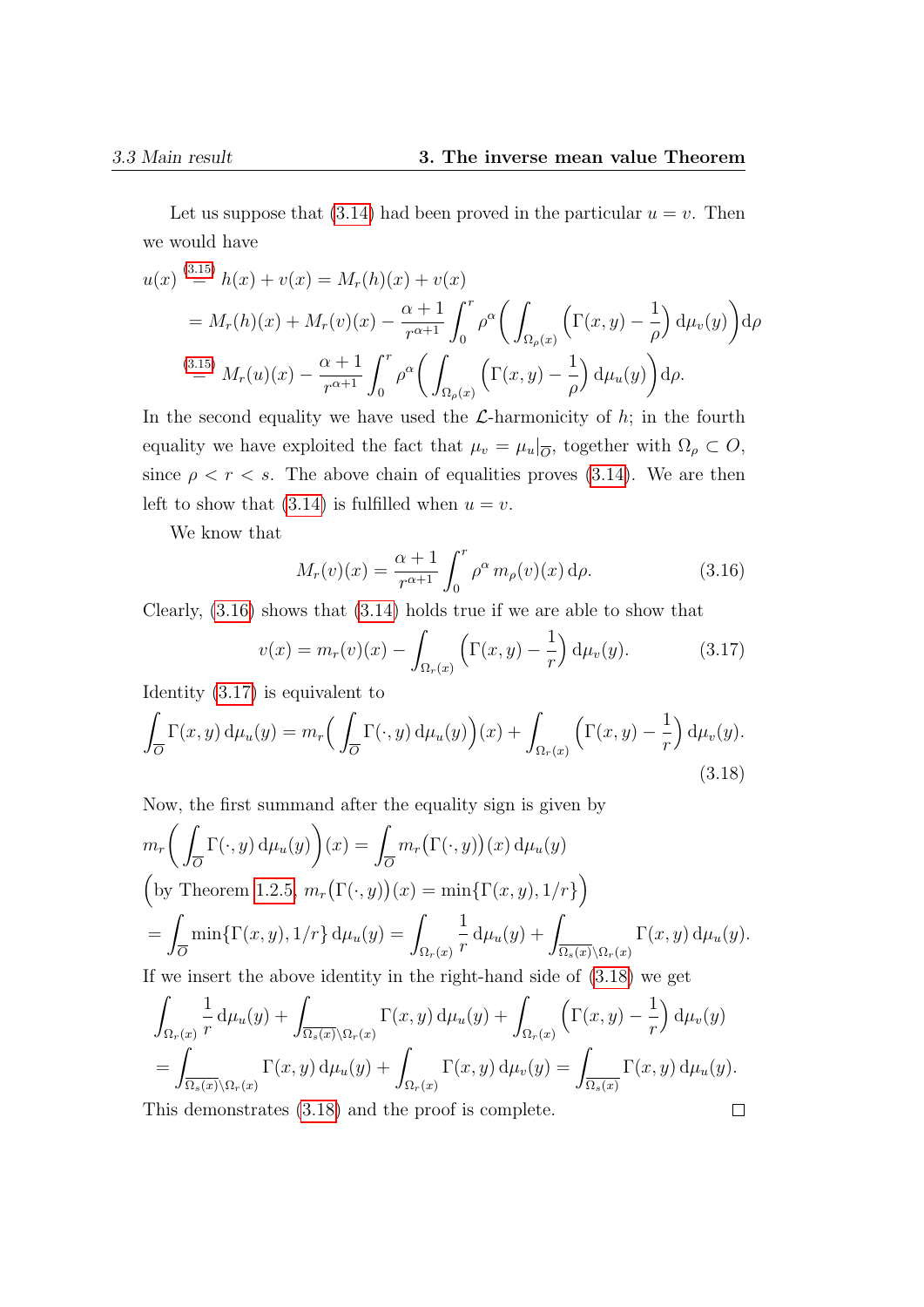We are ready to state, under hypothesis (H) of the beginning of the section, the generalization to our operators  $\mathcal L$  of a symmetry result contained in [\[41\]](#page-126-1). To this end, we observe that formula [\(1.12\)](#page-18-2) in Theorem [1.2.6](#page-18-0) gives, in the particular case when u is  $\mathcal{L}$ -harmonic on an open set containing the closure of  $\Omega_r(0)$ , the identity

<span id="page-64-0"></span>
$$
u(0) = M_r(u)(0) = \frac{\alpha + 1}{r^{\alpha + 1}} \int_{\Omega_r(0)} u(y) K(0, y) dy.
$$
 (3.19)

Henceforth we fix any  $\alpha > 0$  such that hypothesis (H) of the beginning of this section is fulfilled. For brevity, we introduce the density and the measure

$$
\psi(y) := K_{\alpha}(0, y), \qquad d\mu(y) := \psi(y) dy.
$$
\n(3.20)

The notation  $\psi_{\alpha}$  will sometimes occur to recall the dependence of  $\psi$  on  $\alpha$ . From [\(3.22\)](#page-65-0), we can rewrite [\(3.19\)](#page-64-0) as follows

<span id="page-64-1"></span>
$$
u(0) = \frac{1}{\mu(D)} \int_D u(y) \psi(y) \, dy,
$$

with  $D = \Omega_r(0)$ , and this formula obviously holds for every  $\mathcal{L}$ -harmonic and  $\mu$ -integrable function on D. As a reverse fact, we are here interested in the following symmetry result, characterizing the "balls"  $\Omega_r(0)$ :

<span id="page-64-3"></span>**Theorem 3.3.5** (Inverse mean value theorem for  $\mathcal{L}$ ). Suppose there exists  $\alpha > 0$  such that hypothesis (H) is satisfied, and let  $\psi = \psi_{\alpha}$  and  $\mu$  be as in  $(3.20).$  $(3.20).$ 

Let D be a bounded open neighborhood of 0. Suppose that

<span id="page-64-2"></span>
$$
u(0) = \frac{1}{\mu(D)} \int_{D} u(y) \psi(y) \, dy,
$$
\n(3.21)

for every u which is  $\mathcal L$ -harmonic and  $\mu$ -integrable on D. Then  $D = \Omega_r(0)$ for some  $r > 0$ .

More precisely, it suffices to suppose that [\(3.21\)](#page-64-2) holds for the family of *L*-harmonic functions on D of the form  $D \ni y \mapsto \Gamma(y, x)$ , for  $x \notin D$ .

This theorem extends a previous result by Kuran [\[41\]](#page-126-1) proved for the Laplace operator. Furthermore, Theorem [3.3.5](#page-64-3) also provides a generalization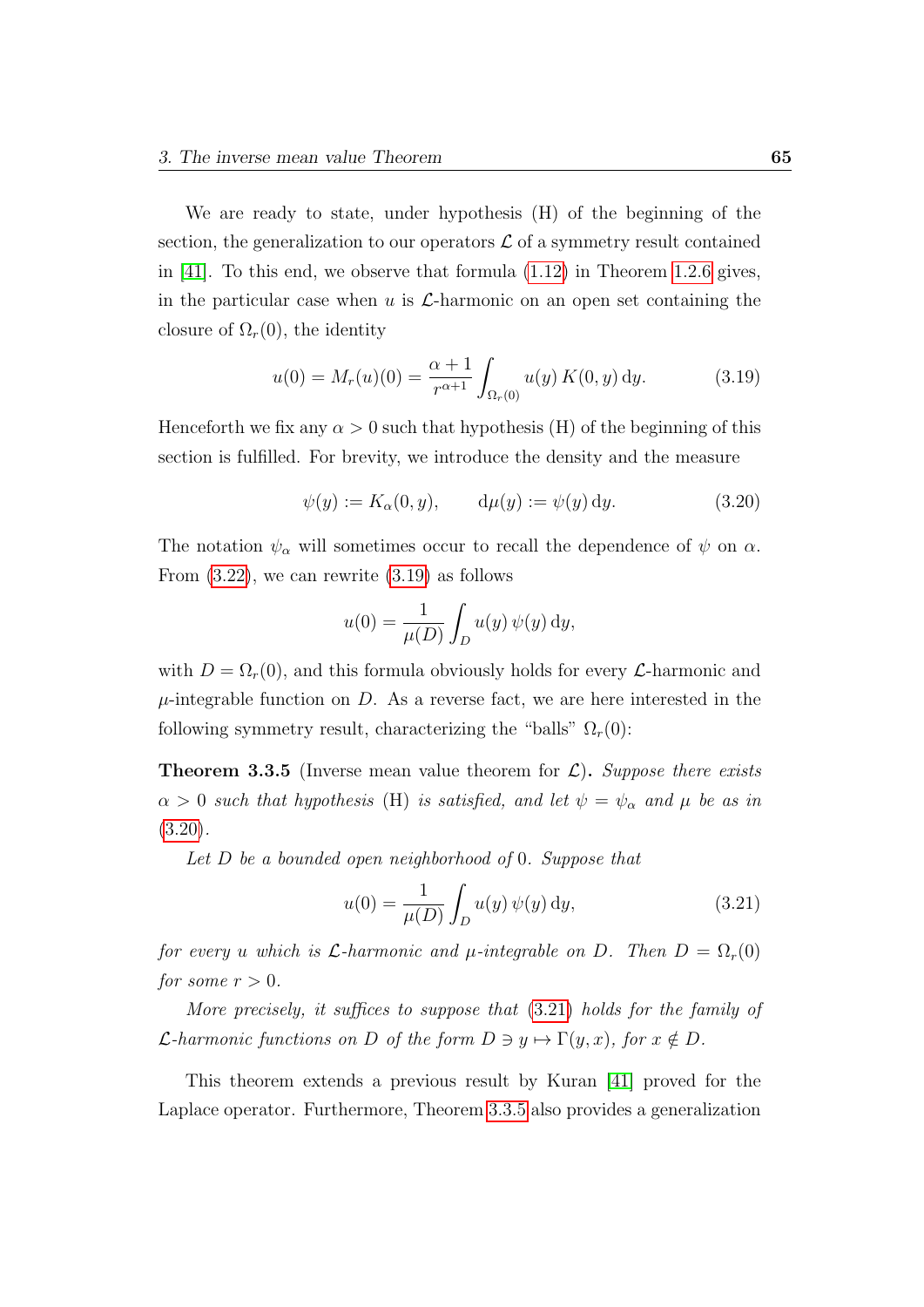of a recent result by Lanconelli (see [\[43,](#page-126-2) Theorem 1.1] for  $b = 0$ ), proved for sub-Laplacians on Carnot groups, a subclass of our operators  $\mathcal L$  satisfying hypothesis (H), see Remark [3.3.1.](#page-59-1) Indeed, in [\[43\]](#page-126-2) the choice  $\alpha = \frac{2}{\Omega}$  $\frac{2}{Q-2}$  is made, and this ensures that hypothesis (H) is fulfilled, as observed in Remark [3.3.2.](#page-60-0)

<span id="page-65-1"></span>**Remark 3.3.6.** We remark that the density function  $\psi$  is nonnegative (see [\(1.10\)](#page-17-0) and recall that  $A \geq 0$ , and that, thanks to our Theorem [3.1.1,](#page-54-0) it vanishes on a set with empty interior. Moreover,  $\mu$  is a Borel measure and (by the mentioned non-vanishing property of  $\psi$ )  $\mu$  is positive on every set with non-empty interior. Furthermore,  $\mu$  is a Radon measure, for it is finite on bounded sets; indeed, any bounded set is contained in some  $\Omega_r(0)$  and (by [\(1.13\)](#page-19-1))

$$
\mu(\Omega_r(0)) = \frac{r^{\alpha+1}}{\alpha+1}.\tag{3.22}
$$

<span id="page-65-0"></span>We provide another preliminary result: it is here (precisely in the proof of the continuity property) that we exploit our hypothesis (H).

<span id="page-65-2"></span>**Lemma 3.3.7.** Suppose there exists  $\alpha > 0$  such that hypothesis (H) is satisfied, and let  $\psi = \psi_{\alpha}$  and  $\mu$  be as in [\(3.20\)](#page-64-1). Then for every bounded set D, the function

$$
v(x) := -\int_D \Gamma(y, x) \psi(y) \, dy, \qquad x \in \mathbb{R}^N
$$

is continuous and  $\mathcal{L}$ -subharmonic in  $\mathbb{R}^N$ .

*Proof.* With the notation in [\(3.20\)](#page-64-1), we denote by  $\nu$  the Radon measure obtained by setting  $\nu(E) := \mu(E \cap D)$ , for every measurable set E. Then we obviously have  $v(x) = -\int_{\mathbb{R}^N} \Gamma(y, x) d\nu(y)$ , for any  $x \in \mathbb{R}^N$ . Firstly, v is u.s.c. on  $\mathbb{R}^N$  thanks to Fatou's Lemma. Secondly, by using the definition of fundamental solution we easily get

$$
\int v(x) \mathcal{L}\varphi(x) dx = \int \varphi(x) d\nu(x), \qquad \forall \varphi \in C_0^{\infty}(\mathbb{R}^N).
$$

This proves that  $\mathcal{L}v \geq 0$  in the sense of distributions. Actually it proves more: the L-Riesz measure of v is precisely  $\nu$ . If we show that v is continuous on  $\mathbb{R}^N$ , Theorem [1.2.7](#page-19-0) will yield  $v \in \mathcal{S}(\mathbb{R}^N)$ . To this end, for every  $n \in \mathbb{N}$  we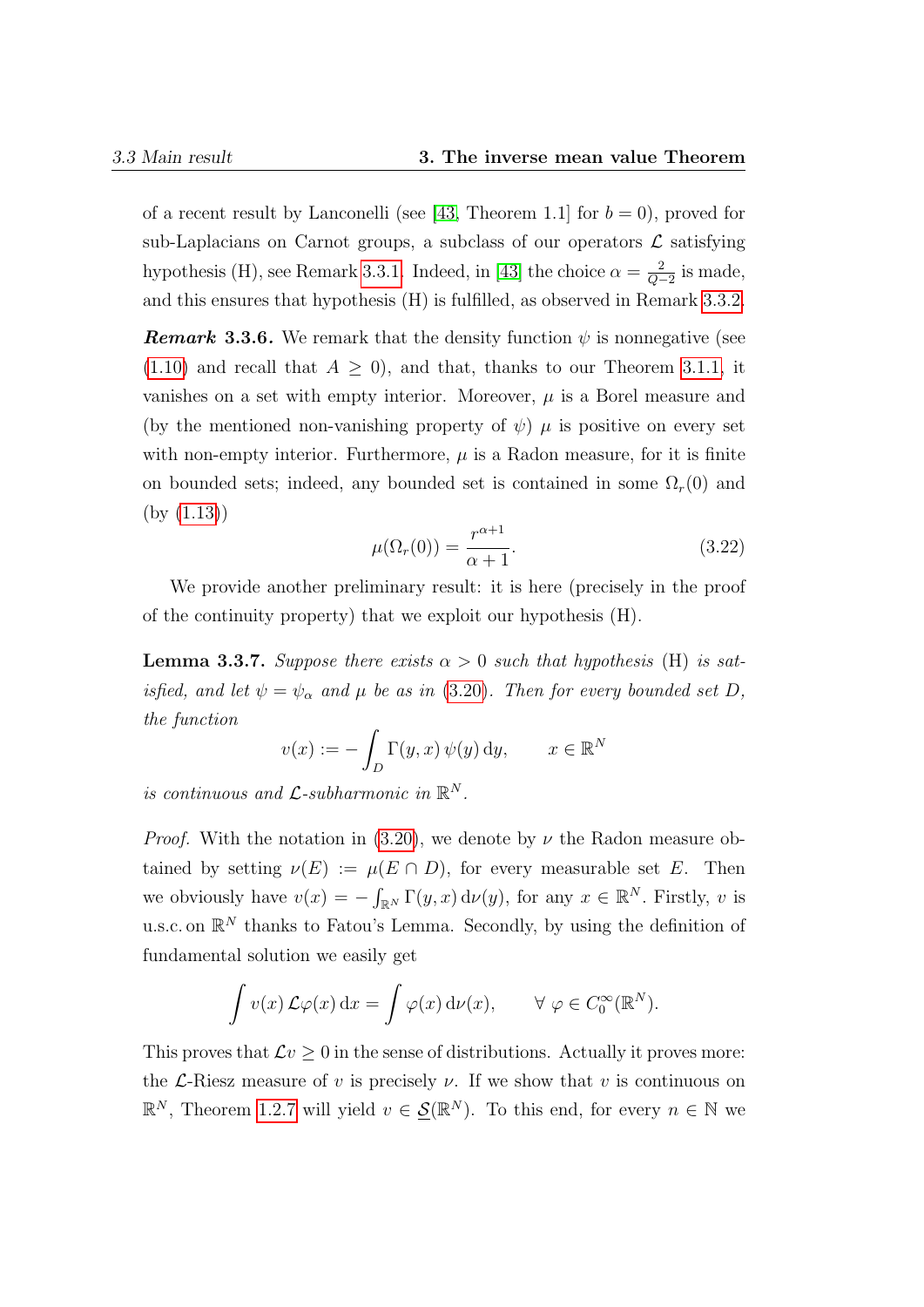fix  $\varphi_n \in C_0^{\infty}([0,\infty),\mathbb{R})$  such that  $0 \leq \varphi_n \leq 1$  and  $\varphi_n(t) = 1$  if  $t \leq n/2$ ,  $\varphi_n(t) = 0$  if  $t \geq n$ . Then we set  $\eta_n(x, y) := \varphi_n(\Gamma(x, y))$ . This gives  $\eta_n(x, y) \in$  $C^{\infty}(\mathbb{R}^N\times\mathbb{R}^N,\mathbb{R})$  and  $0\leq\eta_n\leq 1$ ; moreover it holds that

 $\eta_n(x, y) = 0$  for  $y \in \Omega_{1/n}(x)$ , and  $\eta_n(x, y) = 1$  for  $y \notin \Omega_{2/n}(x)$ .

We will show that, setting

<span id="page-66-0"></span>
$$
v_n(x) := -\int_D \Gamma(y, x) \psi(y) \eta_n(x, y) dy, \qquad x \in \mathbb{R}^N,
$$
 (3.23)

- (1) for every fixed  $n \in \mathbb{N}$ ,  $v_n$  is continuous on  $\mathbb{R}^N$ ,
- (2)  $v_n \longrightarrow v$  as  $n \to \infty$ , uniformly on compact sets of  $\mathbb{R}^N$ .

For every fixed  $n \in \mathbb{N}$  and every  $x_0 \in \mathbb{R}^N$ , we show that  $v_n(x) \to v_n(x_0)$  as  $x \to x_0$ . This is a simple consequence of Lebesgue's dominated convergence theorem. Indeed, thanks to our choice of  $\eta_n(x, y)$ , the integrand function in [\(3.23\)](#page-66-0) is continuous w.r.t.  $(x, y)$  (hence it is bounded by some constant  $C_n(D, K)$ , if y belongs to the bounded set D and x belongs to some compact neighborhood K of  $x_0$ ). This proves property (1).

As for property  $(2)$ , we argue as follows. Suppose K is a compact subset of  $\mathbb{R}^N$  and let  $x \in K$ . We have (recall that  $\psi = K(0, \cdot)$  is nonnegative)

$$
|v_n(x) - v(x)| \le \int_D \Gamma(y, x) \psi(y) |\eta_n(x, y) - 1| dy \le \int_{\Omega_{2/n}(x)} \Gamma(y, x) \psi(y) dy.
$$

Note that the right-hand side vanishes as  $n \to \infty$  (uniformly in  $x \in K$ ), when x lies in a compact set  $K$ , precisely when hypothesis  $(H)$  is satisfied (recall that  $\Gamma(x, y) = \Gamma(y, x)$ ).  $\Box$ 

We are finally ready to give the:

Proof. (of Theorem [3.3.5\)](#page-64-3). Suppose D is a bounded open neighborhood of 0. In particular, [\(3.21\)](#page-64-2) is valid for u of the form  $u := \Gamma(\cdot, x)$  with  $x \notin D$ . Indeed, in this case the  $\mu$ -integrability of u follows from the following argument.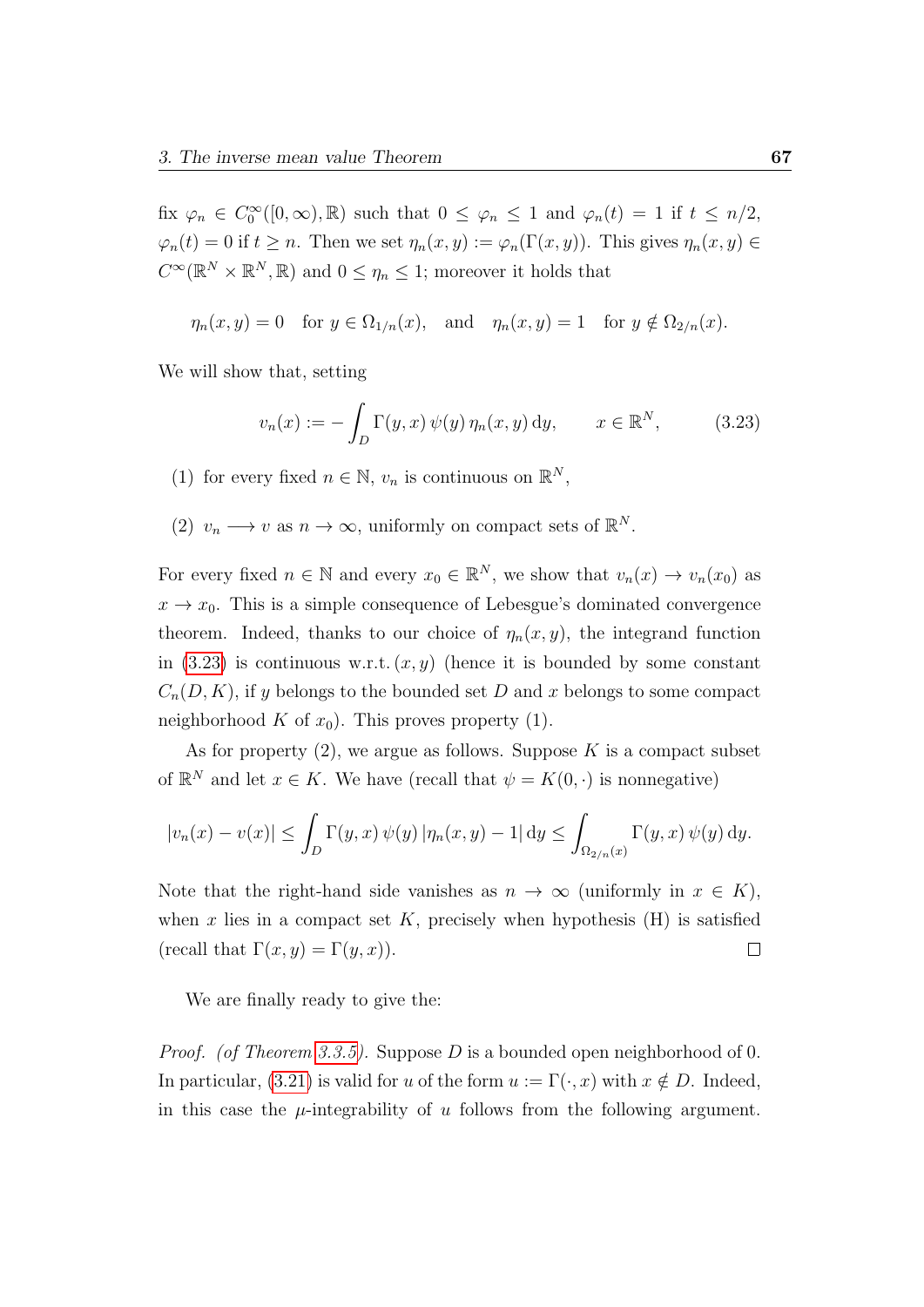Chosen  $R \gg 1$  so large that the bounded set D is contained in  $\Omega_R(0)$  (recall [\(1.7\)](#page-16-0)), we have

$$
\int_{D} \Gamma(y, x) \psi(y) dy \le \int_{\Omega_R(0)} \Gamma(y, x) K(0, y) dy = \frac{R^{\alpha+1}}{\alpha+1} \cdot M_R^{\alpha}(\Gamma(\cdot, x))(0)
$$
\n(by Theorem 1.2.5)\n
$$
= \frac{R^{\alpha+1}}{\alpha+1} \cdot \begin{cases} \frac{1}{\alpha R} (\alpha + 1 - R^{-\alpha} \Gamma^{-\alpha}(0, x)), & \text{if } x \in \Omega_R(0), \\ \Gamma(0, x), & \text{if } x \notin \Omega_R(0). \end{cases}
$$

Since  $x \neq 0$  (for D is a neighborhood of 0 and  $x \notin D$ ), the above far righthand is finite.

The assumptions of our theorem hence imply the validity of the identity

$$
\Gamma(0, x) = \frac{1}{\mu(D)} \int_D \Gamma(y, x) \psi(y) \, dy, \qquad x \notin D.
$$
 (3.24)

<span id="page-67-1"></span>This identity will suffice to prove the whole theorem. Since  $\mu(\Omega_r(0)) = \frac{r^{\alpha+1}}{\alpha+1}$  $\alpha+1$ (by [\(3.22\)](#page-65-0)) and  $\mu(D) \in (0,\infty)$  (by Remark [3.3.6\)](#page-65-1), there exists a unique  $r > 0$ such that

<span id="page-67-4"></span><span id="page-67-3"></span><span id="page-67-0"></span>
$$
\mu(\Omega_r(0)) = \mu(D). \tag{3.25}
$$

Throughout the sequel, r will be as above and B will denote  $\Omega_r(0)$ . We set

$$
v(x) := -\int_{D} \Gamma(y, x) \psi(y) \, dy, \qquad u(x) := \mu(D) \Gamma(0, x) + v(x); \qquad (3.26a)
$$

$$
v_0(x) := -\int_B \Gamma(y, x) \psi(y) \, dy, \quad u_0(x) := \mu(B) \Gamma(0, x) + v_0(x). \quad (3.26b)
$$

By Lemma [3.3.7,](#page-65-2) we have  $v, v_0 \in C(\mathbb{R}^N) \cap \underline{\mathcal{S}}(\mathbb{R}^N)$ . Moreover, as we showed in the proof of the cited Lemma, the  $\mathcal{L}\text{-Riesz}$  measures of v and  $v_0$  are given by the restrictions of  $\mu$  to D and to B, respectively. Since  $\Gamma(0, \cdot)$  is  $\mathcal{L}$ -harmonic in  $\mathbb{R}^N \setminus \{0\}$ , we also have  $u, u_0 \in C(\mathbb{R}^N \setminus \{0\}) \cap \underline{\mathcal{S}}(\mathbb{R}^N \setminus \{0\})$ ; more precisely we have the following identities of  $\mathcal{L}\text{-Riesz measures:}$ 

 $\mu_u = \mu_v$  and  $\mu_{u_0} = \mu_{v_0}$  relatively to the open set  $\mathbb{R}^N \setminus \{0\}.$ 

Finally, by [\(3.24\)](#page-67-0) we get

<span id="page-67-2"></span>
$$
u(x) = 0 \quad \text{for every } x \notin D. \tag{3.27}
$$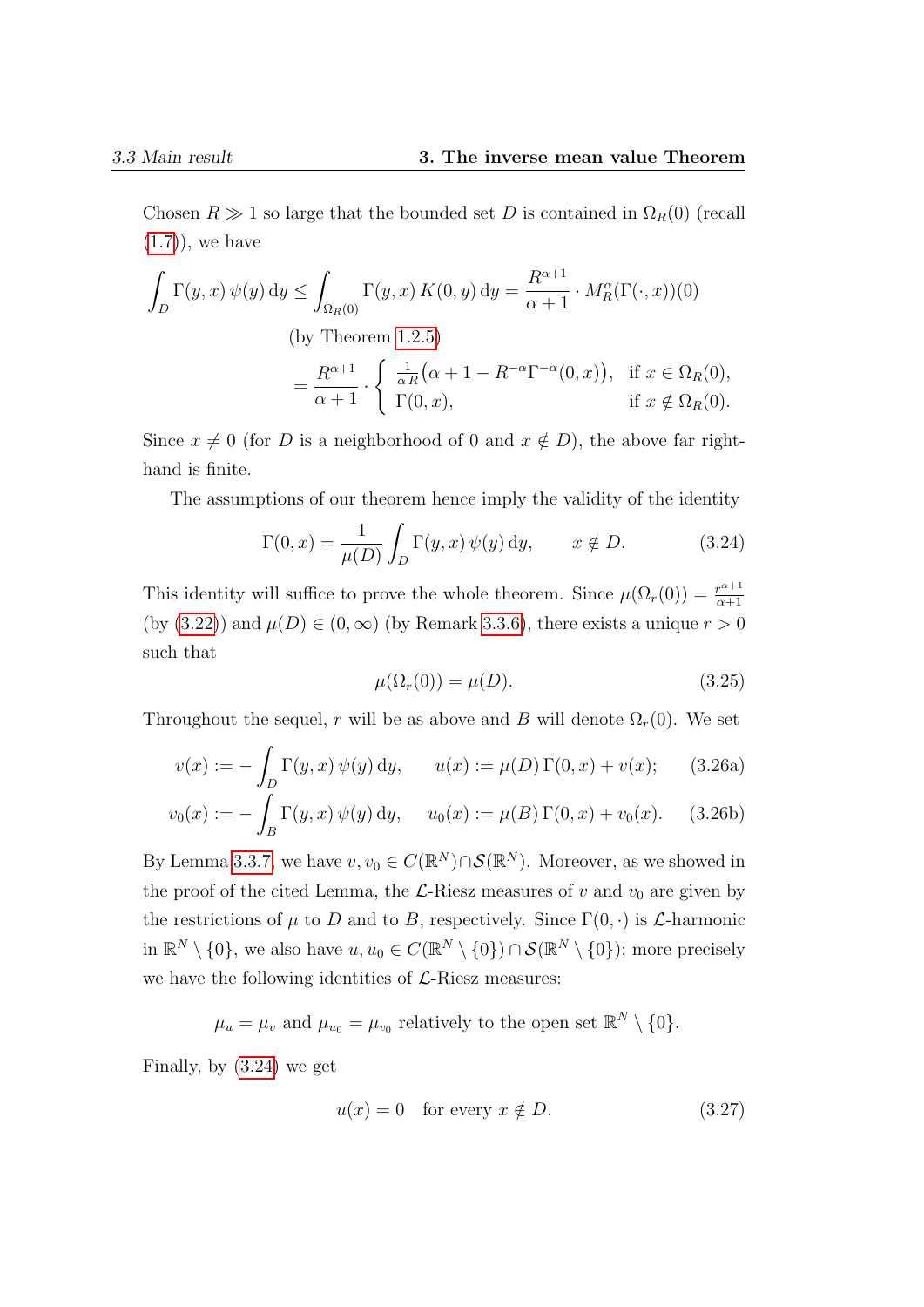As for  $v_0, u_0$  we have more information: by [\(1.9\)](#page-17-1), [\(3.20\)](#page-64-1), we infer  $v_0(x) =$  $-\frac{r^{\alpha+1}}{\alpha+1} \cdot M_r(\Gamma(\cdot,x))(0)$ . This identity, again by the aid of Theorem [1.2.5,](#page-18-1) yields the explicit formula

<span id="page-68-2"></span>
$$
u_0(x) = \begin{cases} \frac{r^{\alpha+1}}{\alpha+1} \Gamma(0, x) - \frac{r^{\alpha}}{\alpha} + \frac{\Gamma^{-\alpha}(0, x)}{(\alpha+1)\alpha}, & \text{if } x \in B, \\ 0, & \text{if } x \notin B. \end{cases}
$$
(3.28)

<span id="page-68-0"></span>A direct estimate (based on the inequality  $\alpha R + R^{-\alpha} > \alpha + 1$  for  $R > 1$ ) gives

<span id="page-68-1"></span>
$$
u_0 \ge 0 \quad \text{on } \mathbb{R}^N \text{ and } u_0 > 0 \quad \text{on } B. \tag{3.29}
$$

We now claim that

$$
D \subseteq \overline{B}.\tag{3.30}
$$

This fact will complete the proof of  $D = B$ . Indeed, if  $D \subseteq \overline{B}$  then  $D =$ Int(D)  $\subset$  Int( $\overline{B}$ ) = B. (Here we have used [\(1.6\)](#page-15-0), which ensures that Int( $\overline{B}$ ) = B.) Thus  $D \subseteq B$ . Vice versa, we show that  $B \subseteq D$ . Indeed, since  $\mu(B) =$  $\mu(D)$  (see [\(3.25\)](#page-67-1)), by the definition [\(3.20\)](#page-64-1) of  $\mu$  we have  $\chi_B \psi = \chi_D \psi$  almost everywhere on  $\mathbb{R}^N$  (here  $\chi_B, \chi_D$  are the characteristic functions of  $B, D$ ). We thus infer that  $v \equiv v_0$  so that, again by [\(3.25\)](#page-67-1),  $u \equiv u_0$ . Since  $u = 0$  outside D (see [\(3.27\)](#page-67-2)) and  $u_0 > 0$  on B (see [\(3.29\)](#page-68-0)), the last identity gives  $B \subseteq D$ .

We are left with the proof of the claimed [\(3.30\)](#page-68-1). We prove this by contradiction assuming that  $D \setminus \overline{B} \neq \emptyset$ . Let us consider the decomposition  $\mathbb{R}^N \setminus \overline{B} = [D \setminus \overline{B}] \cup [\partial D \setminus \overline{B}] \cup [\mathbb{R}^N \setminus (\overline{D} \cup \overline{B})]$ . The first set in the righthand side is open and nonempty by our contradiction assumption, whilst the third one is open and nonempty since  $\overline{D}$  and  $\overline{B}$  are bounded sets. As a consequence, since  $\mathbb{R}^N \setminus \overline{B}$  is connected as we proved in Proposition [3.3.3,](#page-61-0) we deduce that  $\partial D \setminus \overline{B} \neq \emptyset$ . Hence there exists  $x_0 \in \partial D$  and  $R > 0$  such that  $\Omega_R(x_0) \cap \overline{B} = \emptyset$ .

We know that  $u \in \underline{\mathcal{S}}(\mathbb{R}^N \setminus \{0\})$ , and since B is a neighborhood of 0 and  $\Omega_R(x_0) \cap \overline{B} = \emptyset$ , we deduce that u is *L*-subharmonic on a neighborhood of  $\overline{\Omega_R(x_0)}$ . We can therefore apply the Poisson-Jensen formula [\(3.14\)](#page-62-2) in Proposition [3.3.4](#page-62-0) and obtain that

$$
u(x_0) = M_R(u)(x_0) - \frac{\alpha+1}{R^{\alpha+1}} \int_0^R \rho^{\alpha} \bigg( \int_{\Omega_{\rho}(x_0)} \left( \Gamma(x_0, y) - \frac{1}{\rho} \right) d\mu_u(y) \bigg) d\rho.
$$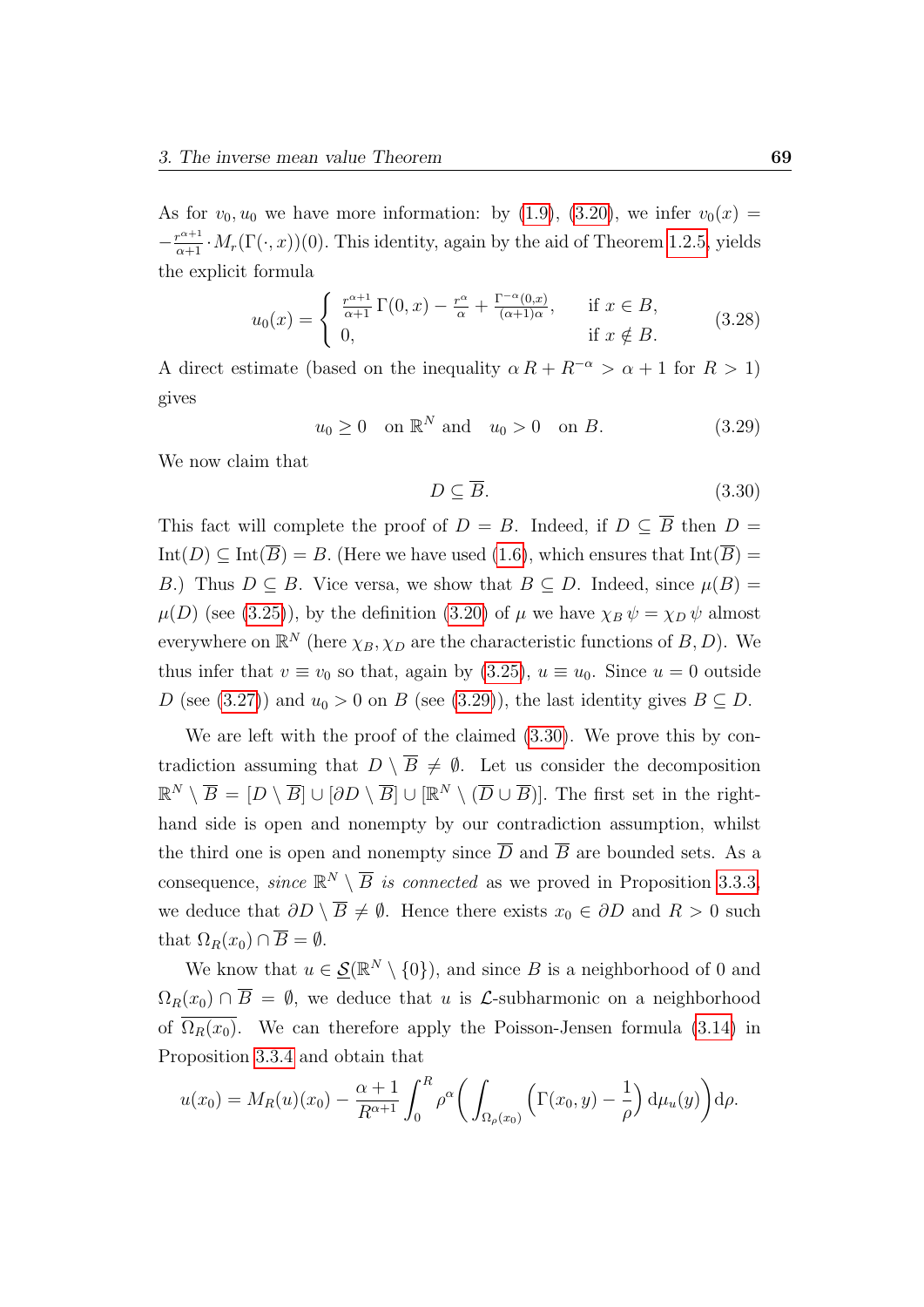Since  $\mu_u = \mu_v$  is equal to the measure  $\chi_D(y) \psi(y) dy$ , we see that the double integral in the above right-hand side is positive (here we have also used the fact that  $x_0 \in \partial D$  and the positivity property of  $\psi = K(0, \cdot)$  in Theorem [3.1.1\)](#page-54-0). Thus  $u(x_0) \nleq M_R(u)(x_0)$ . Since  $u = 0$  outside D (see [\(3.27\)](#page-67-2)) we derive  $M_R(u)(x_0) > 0$ , whence u is positive on some set  $P \subseteq D \cap \Omega_R(x_0)$ . Moreover, by  $(3.28)$ ,  $u_0 = 0$  outside B, and in particular this is true on  $D \cap \Omega_R(x_0) \subset \Omega_R(x_0) \subset \mathbb{R}^N \setminus \overline{B}$ . This shows that

<span id="page-69-0"></span>
$$
h := u - u_0 = u > 0 \quad \text{on } P. \tag{3.31}
$$

By collecting together [\(3.25\)](#page-67-1), [\(3.26a\)](#page-67-3) and [\(3.26b\)](#page-67-4), we get  $h = v - v_0$ , so that h is continuous on  $\mathbb{R}^N$ , since this is true of v and  $v_0$ . Furthermore, in the weak sense of distributions we have

$$
\mathcal{L}h = \mathcal{L}(v - v_0) = \mathcal{L}v - \mathcal{L}v_0 = \chi_D \psi \, dy - \chi_B \psi \, dy.
$$

In particular, in the sense of distributions on the open set D we have  $\mathcal{L}h =$  $(1-\chi_{B\cap D})\psi$  dy. Thus  $\mathcal{L}h \geq 0$  in the weak sense of distributions on D. Since h is continuous, by Theorem [1.2.7](#page-19-0) we deduce that h is  $\mathcal{L}$ -subharmonic on D.

Let us set  $m := \sup_{\overline{D}} h$ . Clearly,  $m \in \mathbb{R}$  since h is continuous and D is bounded. Moreover,  $m > 0$  thanks to [\(3.31\)](#page-69-0). We claim that h attains m at an interior point of D. Indeed,

$$
x \in \partial D \implies h(x) = u(x) - u_0(x) \stackrel{(3.27)}{=} -u_0(x) \stackrel{(3.29)}{\leq} 0,
$$
 (3.32)

whereas, for  $x \in P$ , we have

<span id="page-69-1"></span>
$$
h(x) = u(x) - u_0(x) = u(x) \stackrel{(3.31)}{>} 0,
$$

since  $P \subset \Omega_R(x_0) \subseteq \mathbb{R}^N \setminus B$  and  $u_0 = 0$  outside B, by [\(3.28\)](#page-68-2). This proves that h attains m on D. Since  $h \in \mathcal{S}(D)$ , the Strong Maximum Principle for  $\mathcal L$  in Theorem [3.2.1](#page-58-0) ensures that  $h \equiv m$  on a connected component of D, whence there exists  $\xi \in \partial D$  such that  $h(\xi) = m$ . By the argument in [\(3.32\)](#page-69-1) this gives  $0 < m = h(\xi) \leq 0$ , and this contradiction completes the proof.  $\Box$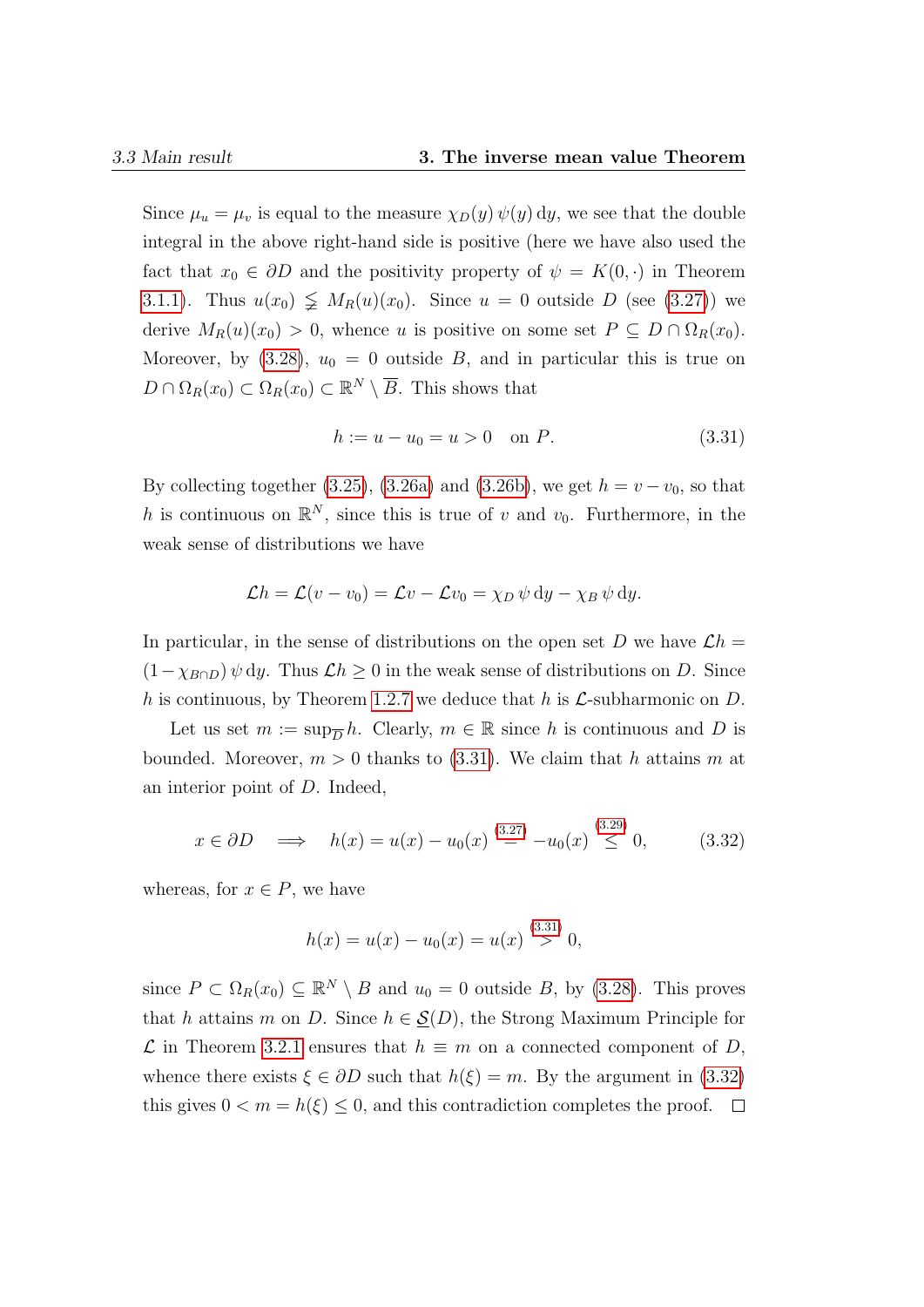<span id="page-70-0"></span>**Remark 3.3.8.** The inverse mean-value theorem can be generalized to operators possessing a fundamental solution with estimates analogous (in the sense explained below) to [\(3.11\)](#page-59-2), since these estimates imply the validity of our assumption (H), as the argument in Remark [3.3.1](#page-59-1) shows. More precisely, some remarks are in order:

(a) If  $\mathcal L$  is as in [\(1.1\)](#page-11-0), let  $d(x, y)$  denote the distance associated with  $\mathcal L$  in the sense of Fefferman and Phong  $[23]$ . Let R be a symmetric matrix (with Lipschitz-continuous entries) such that  $R^2 = (a_{i,j})$  where  $(a_{i,j})$  is as in [\(1.1\)](#page-11-0), and let us denote by  $X_1, \ldots, X_N$  the vector fields associated with the rows of R (see Appendix B for the existence of R). As in [\[23\]](#page-124-1), assume that the following geometric condition is satisfied

<span id="page-70-1"></span>
$$
\exists \varepsilon, C > 0: \qquad B_{Eu}(x, r) \subseteq B_d(x, Cr^{\epsilon}), \quad \text{for small } r,
$$
 (3.33)

(here  $B_{Eu}(x, r), B_{d}(x, r)$  denote, respectively, the Euclidean ball and the d-ball of centre x and radius r). Then, by the results on sub-ellipticity in [\[23\]](#page-124-1) and by the estimates in [\[24\]](#page-124-2) by Fefferman and Sánchez-Calle,  $\mathcal{L}$  possesses a (local) fundamental solution Γ such that Γ and  $X_i\Gamma$  satisfy the estimates  $(3.11)$ , where  $d(x, y)$  is as above. This is a consequence of the fact that the vector field  $X_j$  is subunit w.r.t.  $\mathcal L$  (in the sense of [\[23\]](#page-124-1)) so that we can apply [\[24,](#page-124-2) Theorem 2, page 263] to estimate  $|X_i|$ . Arguing precisely as in our Remark [3.3.1,](#page-59-1) hypothesis  $(H)$  is fulfilled; indeed, by the choice of  $R$ , our kernel  $K_{\alpha}(x, y)$  can be written as follows

$$
K_{\alpha}(x,y) = \frac{\langle A(y) \nabla \Gamma_x(y), \nabla \Gamma_x(y) \rangle}{\Gamma_x^{2+\alpha}(y)} = \frac{\sum_{j=1}^N |X_j \Gamma_x(y)|^2}{\Gamma_x^{2+\alpha}(y)}.
$$

This shows that our technical hypothesis (H) is satisfied in all the meaningful subelliptic settings where the geometric condition [\(3.33\)](#page-70-1) holds true. We also remark that operators  $\mathcal L$  as in [\(1.1\)](#page-11-0) satisfying [\(3.33\)](#page-70-1) need not be sum of squares of vector fields.

(b) Motivated by function theory in several complex variables, Jerison and Sánchez-Calle [\[39\]](#page-125-2) consider operators as in  $(4.17)$  satisfying some subelliptic estimates, which are indeed equivalent to [\(3.33\)](#page-70-1) (see conditions (1.1)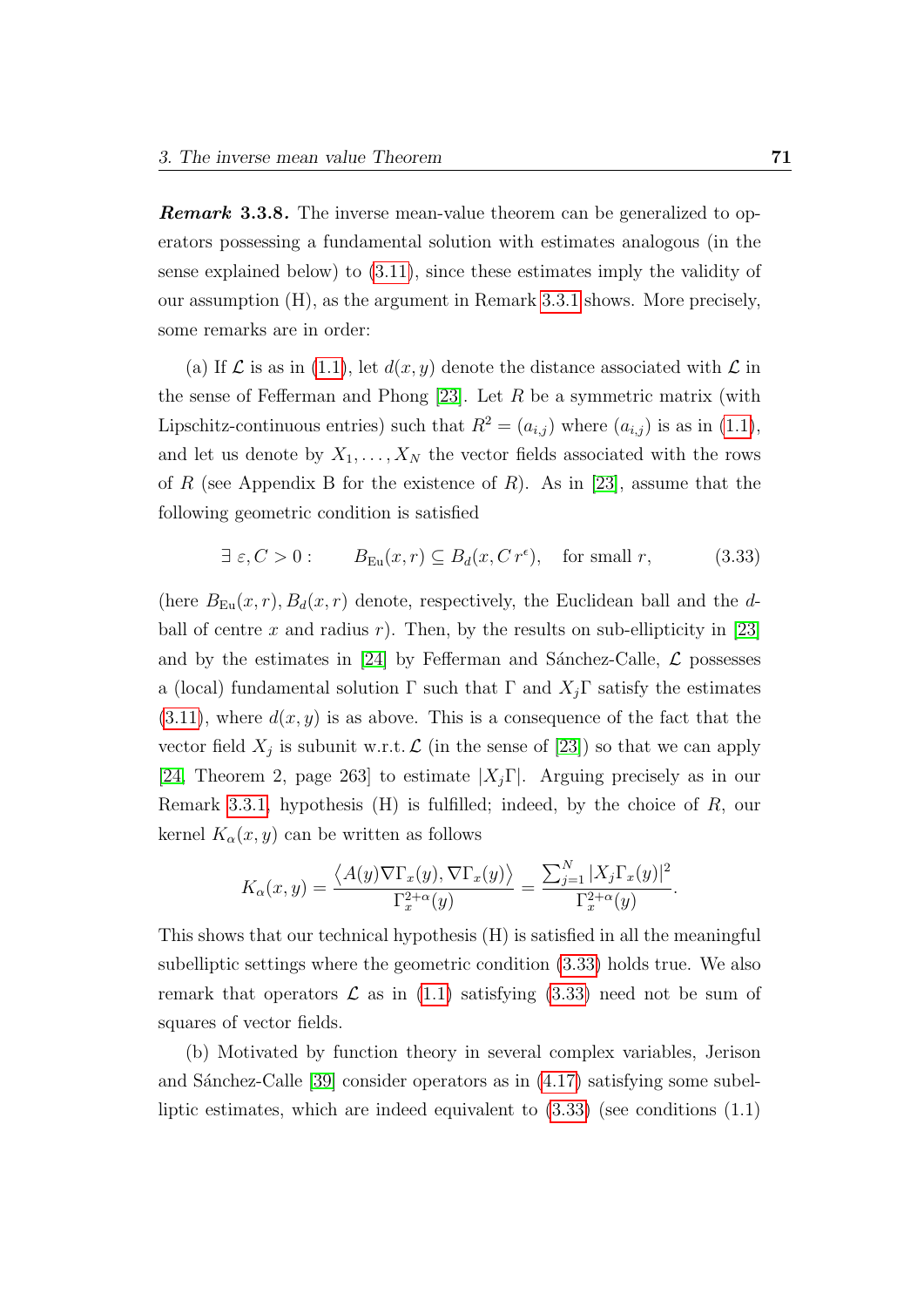and (1.2) in [\[39,](#page-125-2) page 46]). These estimates guarantee in particular hypoellipticity, the strong maximum principle, Harnack's inequality and estimates on the size of the fundamental solution  $\Gamma$  and of its derivatives along subunit vector fields. Taking into account the results of Fefferman and Sánchez-Calle mentioned in (a) above, one has all the ingredients to extend the results of our paper to these operators.

(c) Without entering the details, our results in this Chapter can be used to characterize the geodesic balls on some subclasses of the so-called harmonic Riemannian manifolds, since in this setting the Laplace-Beltrami operator  $\Delta$  possesses a radial-symmetric (in a suitable sense) fundamental solution  $\Gamma$  (see e.g., [\[6\]](#page-122-2) and [\[20\]](#page-124-3)). For instance, as it is shown in [\[64\]](#page-128-3) by Saloff-Coste, if one assumes the joint validity of the Poincaré inequality and the doubling condition, this ensures bounds on the fundamental solution of the heat operator  $\Delta - \partial_t$ , from which one can expect to obtain estimates as in [\(3.11\)](#page-59-2). We plan to develop this topic in a future work.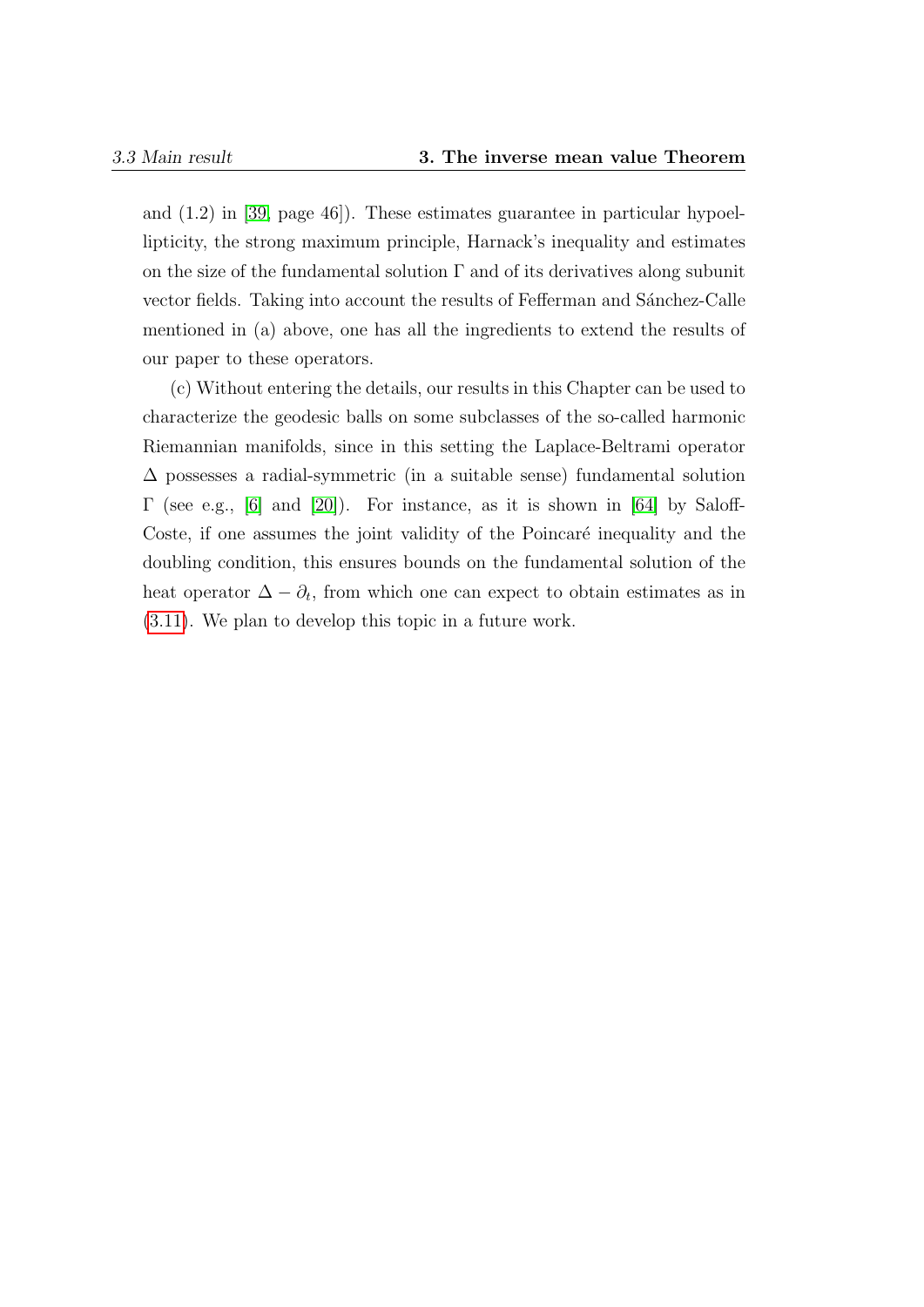### Chapter 4

## A Lebesgue-type result for the PWB generalized solution

Given a bounded open set  $\Omega$  and a function  $f : \partial\Omega \to \mathbb{R}$ , let us consider the homogeneous Dirichlet problem

$$
D(f, \Omega): \qquad \mathcal{L}u = 0 \quad \text{in } \Omega, \qquad u = f \quad \text{on } \partial \Omega.
$$

As is well-known,  $D(f, \Omega)$  is not always solvable in the classical sense without further assumptions on  $\Omega$  and f. Nonetheless, this is always the case (at least for continuous f's) if we seek for a *generalized solution* of  $D(f, \Omega)$ , denoted by  $H_f^{\Omega}$ , in the sense of Perron-Wiener-Brelot (PWB solution, for short).

Our main result on PWB solutions (tracing back to an idea of Lebesgue [\[47\]](#page-126-0)) makes use of a "regularizing" property of the mean value operator  $M_r$ . Given a bounded open set  $\Omega \subset \mathbb{R}^N$  and any  $x \in \Omega$ , we suppose that the boundary datum f is the restriction to  $\partial\Omega$  of a continuous function  $F : \overline{\Omega} \to \mathbb{R}$ , and we take its  $M_r$ -mean, and then iteratively the  $M_r$ -mean of the function  $x \mapsto M_r(u)(x)$  and so on. In this way, we build a sequence of functions converging to the Perron-Wiener solution of the Dirichlet problem. The proof of this result, which shows how the mean value operator  $M_r$  may be profitably used in the investigation of Dirichlet problems, exploits potentialtheoretic techniques and makes essential use of the characterizations of  $\mathcal{L}$ subharmonicity given in [\[14\]](#page-123-0), together with some abstract Potential Theory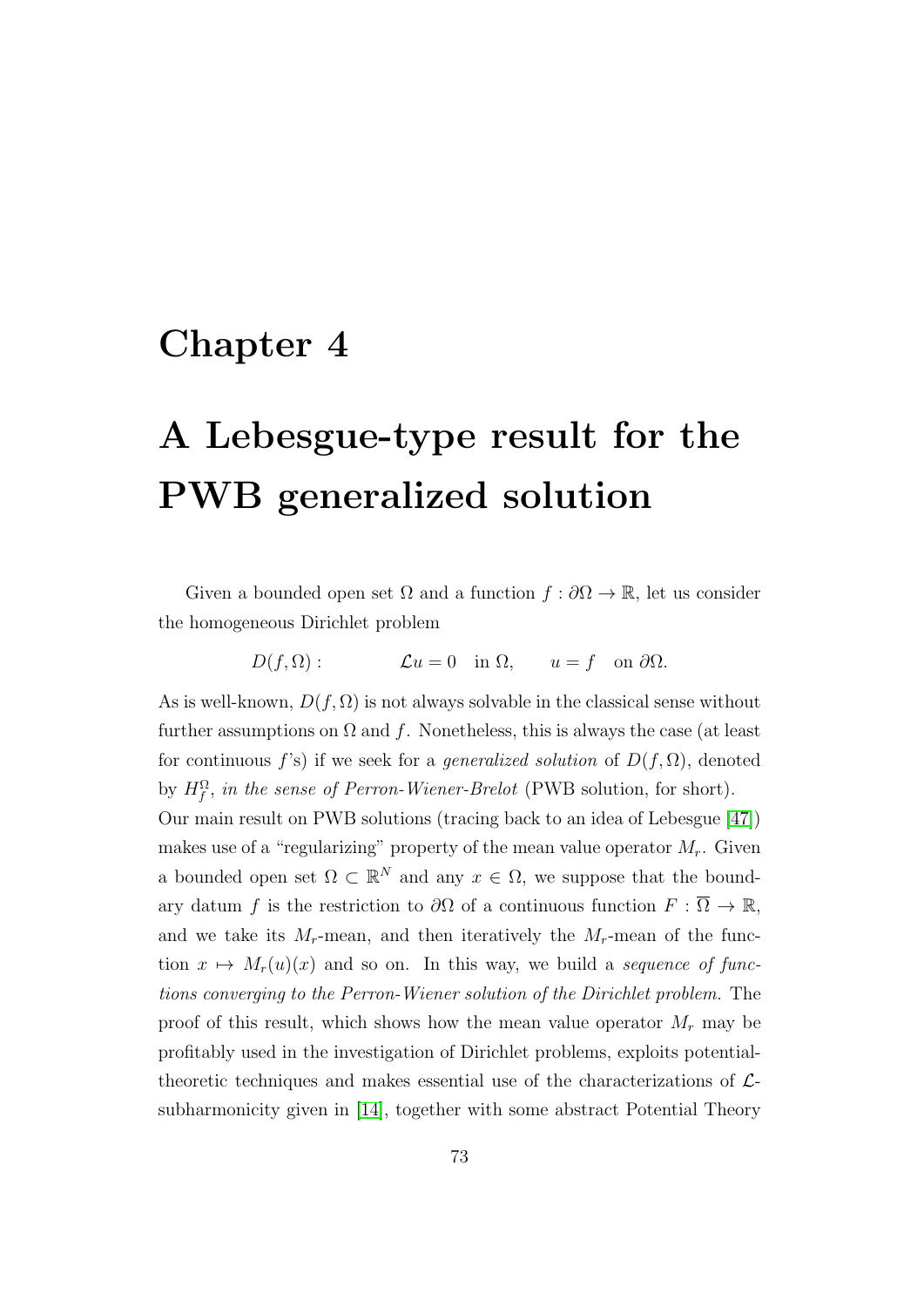(see e.g., [\[16,](#page-123-1) Chapter 6]). The rôle of mean-integral operators similar to  $M_r$  in smoothing problems is classical (see [\[9,](#page-122-0) Section 3.3] for the Laplace operator case), but it has also recently appeared in sub-elliptic frameworks (see [\[14,](#page-123-0) Theorem 7.1]; see also [\[32,](#page-125-0) Theorem 6.1] for heat-type operators). Lebesgue-type theorems on unbounded domains of the Heisenberg group first appeared in [\[45\]](#page-126-1) and [\[46\]](#page-126-2), where they are used to solve the Dirichlet problem of the sub-Laplacian on half-spaces.

The Lebesgue-type result for the Perron-Wiener generalized solution is the following one.

<span id="page-73-0"></span>**Theorem 4.0.9.** Let  $\Omega \subseteq \mathbb{R}^N$  be a bounded open set. For  $x \in \Omega$  we define  $r(x)$  by requiring that  $(r(x))^{-1} = \sup_{y \notin \Omega} \Gamma(x, y)$ .

For every  $u : \Omega \to [-\infty, \infty]$  locally bounded from above (or from below), we finally set

$$
T(u)(x) := M_{r(x)}(u)(x), \qquad x \in \Omega.
$$

Given  $F \in C(\overline{\Omega}, \mathbb{R})$ , we consider the iterative sequence of functions  $\{T^k(F)\}_k$ on  $\Omega$  defined by

$$
T^1(F) = T(F)
$$
,  $T^{k+1}(F) = T(T^k F)$ ,  $k \ge 1$ .

Then, setting  $f := F|_{\partial\Omega}$ , we have

$$
\lim_{k \to \infty} T^k(F)(x) = H_f^{\Omega}(x), \qquad x \in \Omega,
$$

where  $H_f^{\Omega}$  is the generalized solution in the Perron-Wiener-Brelot sense of the Dirichlet problem

$$
\mathcal{L}u = 0 \quad in \ \Omega, \qquad u = f \quad on \ \partial\Omega.
$$

The proof of this theorem is laborious and is split into several steps.

STEP I. We begin by observing that the function  $\Omega \ni x \mapsto r(x)$  is continuous and  $\Omega_{r(x)}(x) \in \Omega$  for every  $x \in \Omega$ .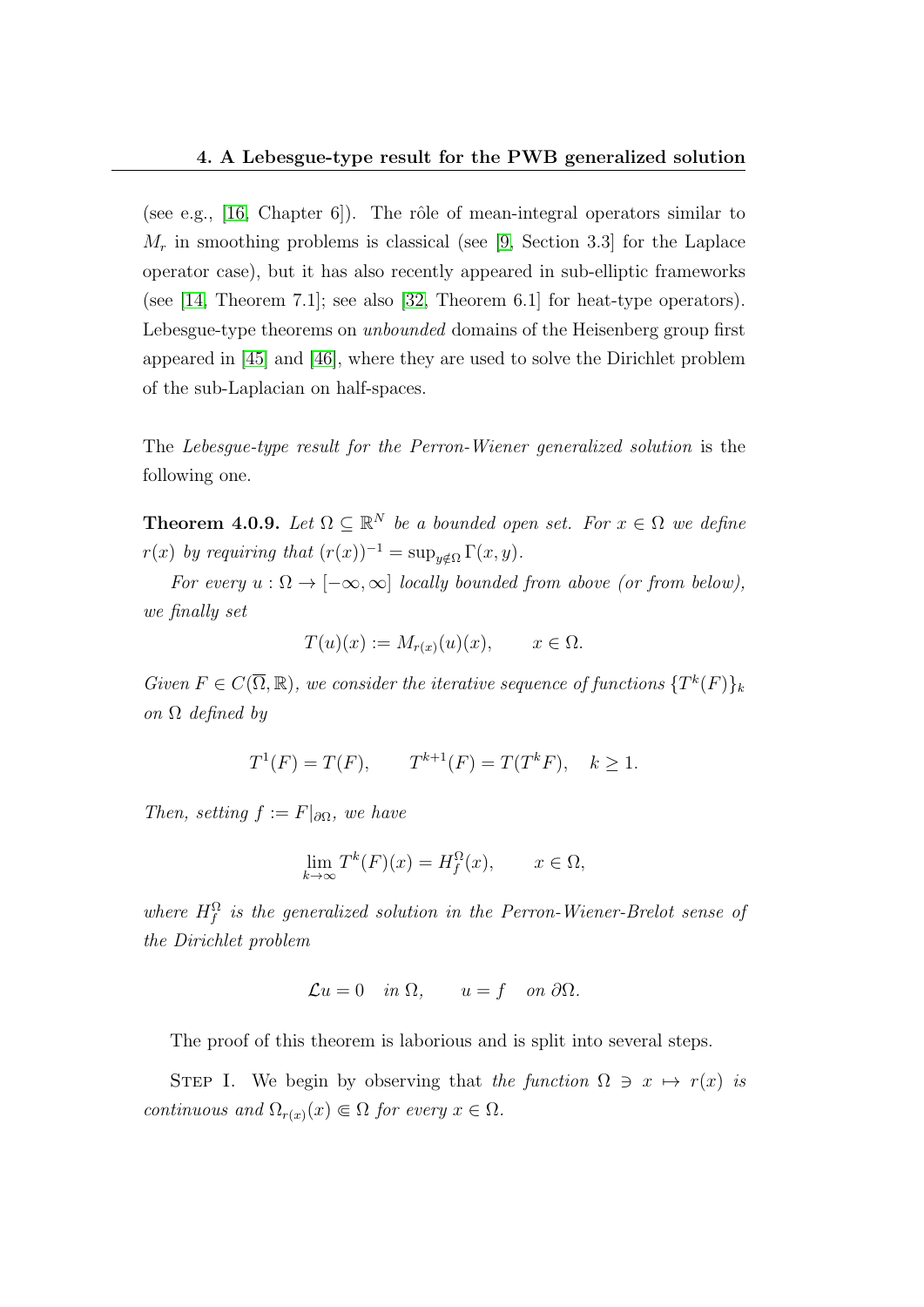The only non-trivial fact is the continuity of  $r(x)$ . This will follow if we show that  $x \mapsto \rho(x) := \sup_{y \notin \Omega} \Gamma(x, y)$  is continuous. First we claim that

<span id="page-74-0"></span>
$$
\rho(x) = \max_{y \in \partial \Omega} \Gamma(x, y). \tag{4.1}
$$

The proof of this claim is quite delicate. From the decomposition  $\mathbb{R}^N \setminus \{x\} =$  $\bigcup_{r>0} \{y \in \mathbb{R}^N : \Gamma(x,y) = \frac{1}{r}\} = \bigcup_{r>0} \partial \Omega_r(x)$ , we obtain

$$
\sup_{y \notin \Omega} \Gamma(x, y) = \sup_{r > 0} \left\{ \frac{1}{r} \, \middle| \, \partial \Omega_r(x) \setminus \Omega \neq \emptyset \right\} = \inf_{r > 0} \left\{ r \, \middle| \, \partial \Omega_r(x) \setminus \Omega \neq \emptyset \right\}.
$$

By continuity arguments, it is simple to show that the latter infimum is attained at some radius  $r_0 > 0$ . Moreover it clearly holds that

<span id="page-74-1"></span>
$$
\partial \Omega_s(x) \subset \Omega \quad \forall \ s < r_0. \tag{4.2}
$$

Let  $y \in \partial \Omega_{r_0}(x) \setminus \Omega$ . In order to prove [\(4.1\)](#page-74-0), it suffices to show that  $y \in \partial \Omega$ . Since  $y \notin \Omega$ , we need to prove that every neighborhood of y contains points of  $\Omega$ . By contradiction, let us assume the existence of a Euclidean ball U centered at y not containing points of  $\Omega$ . Due to [\(4.2\)](#page-74-1), U does not intersect  $\partial\Omega_s(x)$ , for every  $s < r_0$ . Thus, for every  $z \in U$  one has  $\Gamma(x, z) \neq \frac{1}{s}$  $\frac{1}{s}$  for any  $s < r_0$ . This gives

$$
\Gamma(x, z) \leq \frac{1}{r_0}
$$
 for every  $z \in U$ , and  $\Gamma(x, y) = \frac{1}{r_0}$ .

This proves that  $U \ni y \mapsto \Gamma(x, y)$  attains its maximum at an interior point of U. Thanks to the Strong Maximum Principle for  $\mathcal L$  in Theorem [3.2.1,](#page-58-0)  $\Gamma(x, \cdot) \equiv 1/r_0$  on U (recall that  $\Gamma(x, \cdot)$  is *L*-harmonic in  $\mathbb{R}^N \setminus \{x\}$ ). Thus  $\partial\Omega_{r_0}(x)$  contains a ball, in contradiction with [\(1.6\)](#page-15-0).

The above arguments prove [\(4.1\)](#page-74-0). Next, the continuity of  $\rho$  in (4.1) is a consequence of the continuity of  $\Gamma(\cdot, \cdot)$  away from the diagonal, which easily gives

$$
\max_{y \in \partial \Omega} \Gamma(x_k, \cdot) \longrightarrow \max_{y \in \partial \Omega} \Gamma(x_0, \cdot) \quad \text{as } k \to \infty,
$$

whenever  $x_k$  is a sequence in  $\Omega$  converging to  $x_0 \in \Omega$  as  $k \to \infty$ .

STEP II. We prove the well posedness of the sequence  $\{T^k(F)\}_k$  in the assertion of Theorem [4.0.9](#page-73-0) by showing the validity of the following result: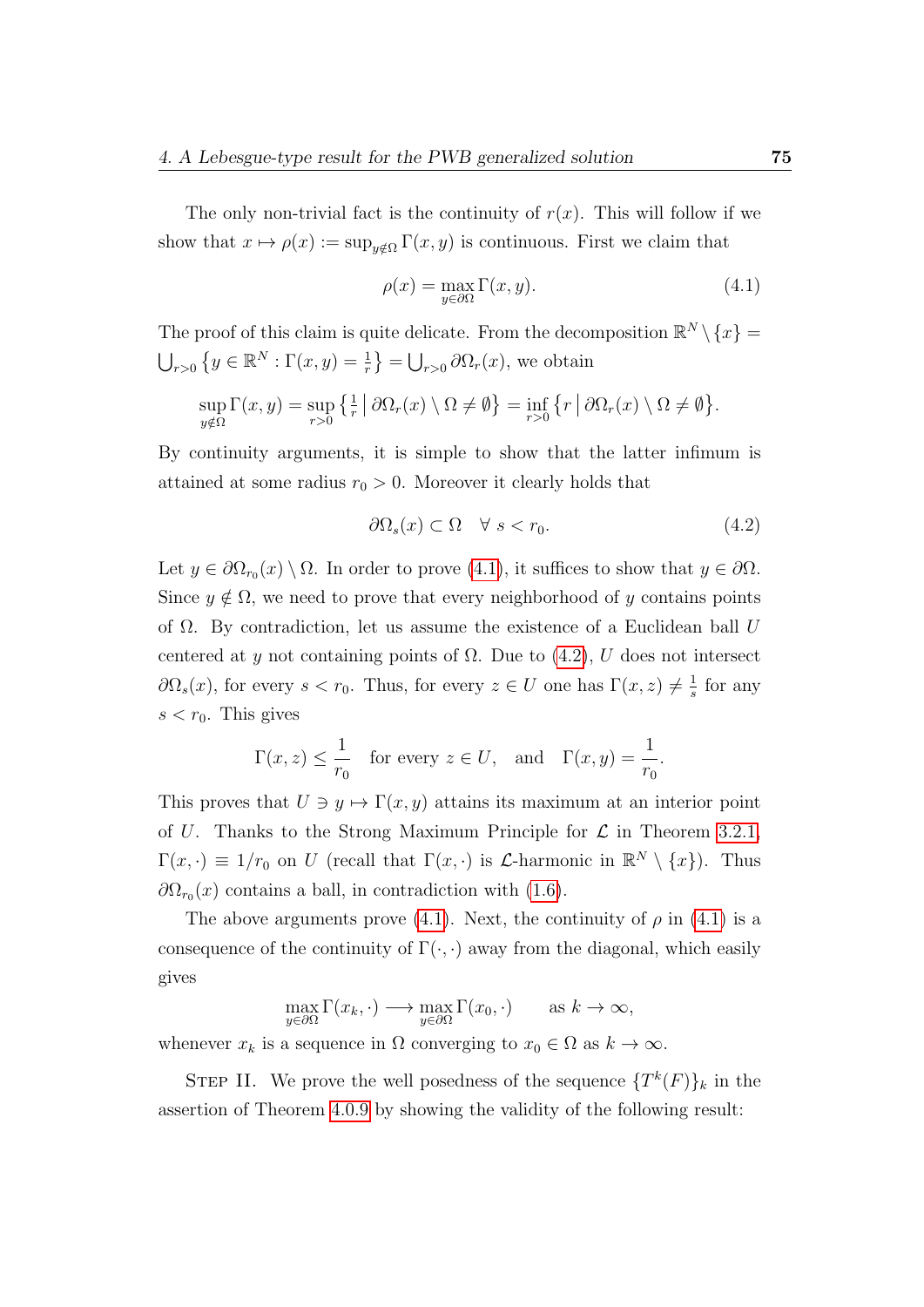If  $u : \Omega \to (-\infty, \infty]$  is locally bounded from below, then  $T(u) : \Omega \to$  $(-\infty,\infty]$  is also locally bounded from below. Moreover, if  $u \in C(\Omega,\mathbb{R})$  then  $T(u) \in C(\Omega,\mathbb{R}).$ 

We first prove that, for every compact  $K \subset \Omega$ , there exists a compact set  $\widetilde{K} \subset \Omega$  such that

<span id="page-75-0"></span>
$$
\bigcup_{x \in K} \Omega_{r(x)}(x) \subseteq \widetilde{K}.\tag{4.3}
$$

By contradiction, let us suppose that  $A := \bigcup_{x \in K} \Omega_{r(x)}(x)$  contains a sequence  ${a_j}_j$  which escapes every compact subset of  $\Omega$ . Since  $\Omega$  is bounded, the same is true of A (which is contained in  $\Omega$ ; see Step I). We can therefore extract a subsequence from  $\{a_j\}_j$  (which we still denote by  $\{a_j\}_j$ ) converging to a point  $a \in \partial\Omega$ . From  $a_j \in A$ , there exists  $x_j \in K$  such that  $a_j \in \Omega_{r(x_j)}(x_j)$ . From the compactness of K we can extract a subsequence  $\{x_{j_n}\}\$ n from  $\{x_j\}_j$ which converges to the point  $\xi \in K$ . By the continuity of  $x \mapsto r(x)$  we derive  $r(x_{j_n}) \longrightarrow r(\xi)$ , as  $n \to \infty$ . Since  $a_{j_n} \in \Omega_{r(x_{j_n})}(x_{j_n})$ , we have  $\Gamma(x_{j_n}, a_{j_n}) >$  $1/r(x_{j_n})$ , for every  $n \in \mathbb{N}$ . Letting  $n \to \infty$ , and using the continuity of  $\Gamma(\cdot, \cdot)$ out of the diagonal (note that  $\xi \neq a$  for  $\xi \in K$  and  $a \in \partial \Omega$ ) we deduce that  $\Gamma(\xi, a) \geq 1/r(\xi)$ . Hence  $a \in \overline{\Omega_{r(\xi)}(\xi)} \subseteq \Omega$ , in contradiction with the assumption  $a \in \partial\Omega$ , and  $(4.3)$  is proved.

Let now  $u : \Omega \to (-\infty, \infty]$  be locally bounded from below. From [\(4.3\)](#page-75-0) we get, for all  $x \in K$ ,

$$
T(u)(x) \ge \frac{\alpha + 1}{(r(x))^{\alpha + 1}} \inf_{\Omega_{r(x)}(x)} u \cdot \int_{\Omega_{r(x)}(x)} K(x, y) dy = \inf_{\Omega_{r(x)}(x)} u \cdot M_{r(x)}(1)(x)
$$
  

$$
\stackrel{(1.13)}{=} \inf_{\Omega_{r(x)}(x)} u \ge \inf_{A} u \ge \inf_{\widetilde{K}} u > -\infty.
$$

We finally prove that  $u \in C(\Omega, \mathbb{R})$  implies  $T(u) \in C(\Omega, \mathbb{R})$ . Let us set  $V(x, r) := M_r(u)(x)$ , for  $(x, r)$  such that  $\Omega_r(x) \in \Omega$ . We prove the continuity of  $V(x, r)$  in the couple  $(x, r)$ . Once this is proved, by using the continuity of  $r(x)$  is Step I we will obviously deduce the continuity of  $T(u)(x) = V(x, r(x))$ . Fixed  $(\xi, \rho)$  such that  $\Omega_{\rho}(\xi) \in \Omega$ , it suffices to prove the continuity of V in a small neighborhood of  $(\xi, \rho)$ . To this end, we consider a cut-off function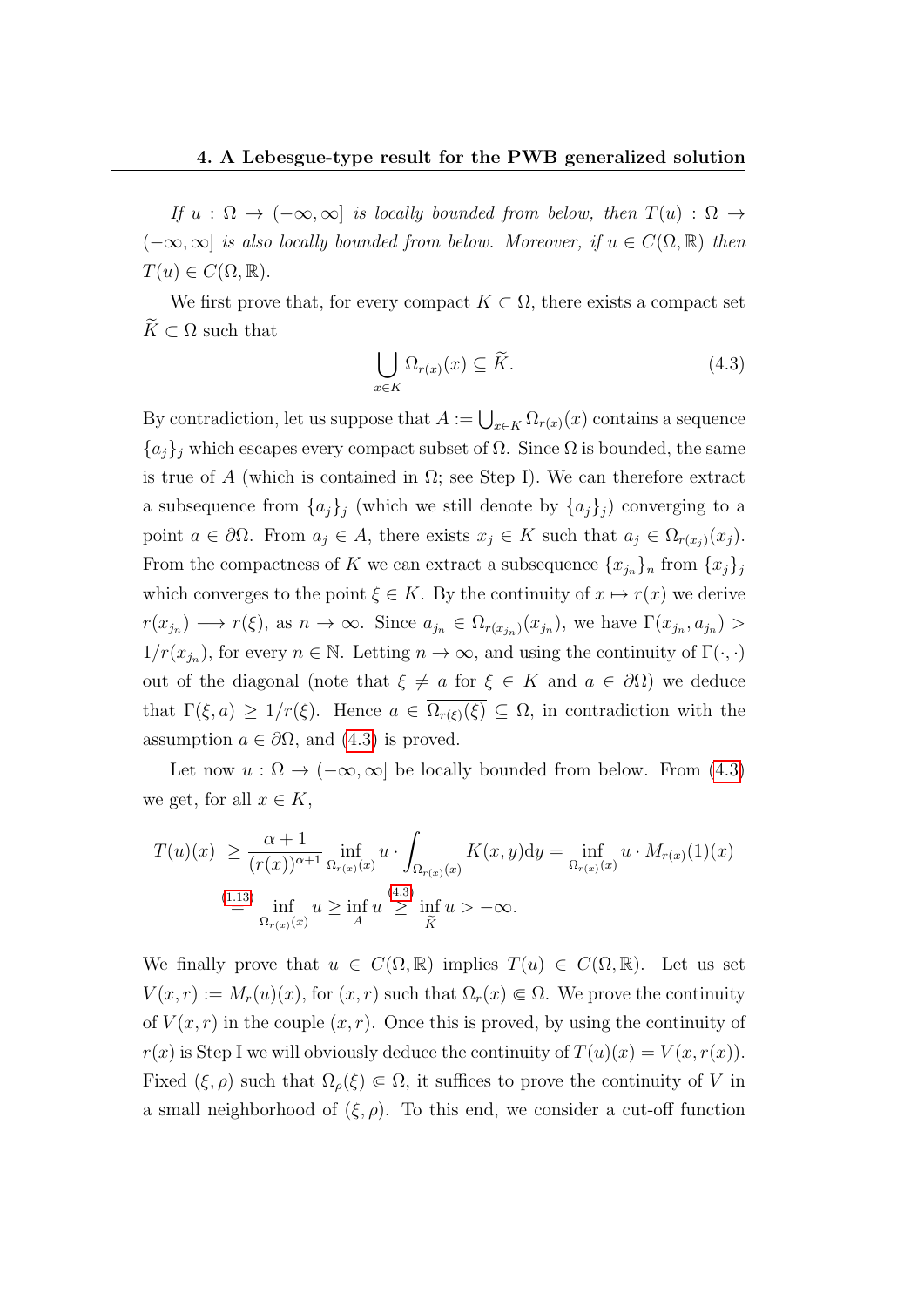$\eta_n(x, y) \in C^\infty(\mathbb{R}^N \times \mathbb{R}^N, \mathbb{R})$  such that  $0 \leq \eta_n \leq 1$  and such that

$$
\eta_n(x, y) = 0
$$
 for  $y \in \Omega_{1/n}(x)$ , and  $\eta_n(x, y) = 1$  for  $y \notin \Omega_{2/n}(x)$ . (4.4)

We will show that, setting

<span id="page-76-0"></span>
$$
V_n(x,r) := \frac{\alpha+1}{r^{\alpha+1}} \int_{\Omega_r(x)} u(y) \, K(x,y) \, \eta_n(x,y) \, dy,\tag{4.5}
$$

- 1.  $V_n$  is continuous near  $(\xi, \rho)$ , for every fixed *n* sufficiently large;
- 2.  $V_n(x,r) \rightarrow V(x,r)$  as  $n \rightarrow \infty$ , uniformly for  $(x,r)$  belonging to a neighborhood of  $(\xi, \rho)$ .

This will clearly provide the needed continuity of  $V$ . It is non-restrictive to prove these properties for  $\widetilde{V}_n(x,r) = \frac{r^{\alpha+1}}{\alpha+1} V_n(x,r)$  and  $\widetilde{V}(x,r) = \frac{r^{\alpha+1}}{\alpha+1} V(x,r)$ in place of  $V_n(x,r)$  and  $V(x,r)$  respectively.

Let us prove (1). Given any  $(x_0, r_0)$  near  $(\xi, \rho)$ , and given any sequence  $(x_j, r_j)$  converging to  $(x_0, r_0)$  as  $j \to \infty$ , we have

$$
\left| \widetilde{V}_n(x_j, r_j) - \widetilde{V}_n(x_0, r_0) \right| \leq \int_{\Omega_{r_j}(x_j)} |u(y)| \left| K(x_j, y) \eta_n(x_j, y) - K(x_0, y) \eta_n(x_0, y) \right| +
$$
  
+ 
$$
\int_{\Delta_j} |u(y)| K(x_0, y) \eta_n(x_0, y) dy = I_j + II_j,
$$

where  $\Delta_j = (\Omega_{r_j}(x_j) \cup \Omega_{r_0}(x_0)) \setminus (\Omega_{r_j}(x_j) \cap \Omega_{r_0}(x_0))$ . Now,  $\lim_{j \to \infty} I_j = 0$  by a simple dominated convergence argument (indeed one can replace  $\Omega_{r_j}(x_j)$ with a compact set independent of j; note also that  $K \eta_n$  is continuous for every fixed n). Moreover,  $\lim_{i\to\infty}$  II<sub>j</sub> = 0 follows immediately from the fact that the Lebesgue measure of  $\Delta_i$  vanishes as  $j \to \infty$ , together with the integrability of the integrand function in  $II_j$ .

Let us finally prove  $(2)$ . By  $(4.4)$  we have

$$
|\widetilde{V}_n(x,r) - \widetilde{V}(x,r)| \le \int_{\Omega_{2/n}(x)} |u(y)| K(x,y) |\eta_n(x,y) - 1| dy
$$
  
 
$$
\le C_u \int_{\Omega_{2/n}(x)} K(x,y) dy = C_u \frac{\left(\frac{2}{n}\right)^{\alpha+1}}{\alpha+1} M_{2/n}(1)(x) \stackrel{(1.13)}{=} C_u \frac{\left(\frac{2}{n}\right)^{\alpha+1}}{\alpha+1} \xrightarrow{n \to \infty} 0.
$$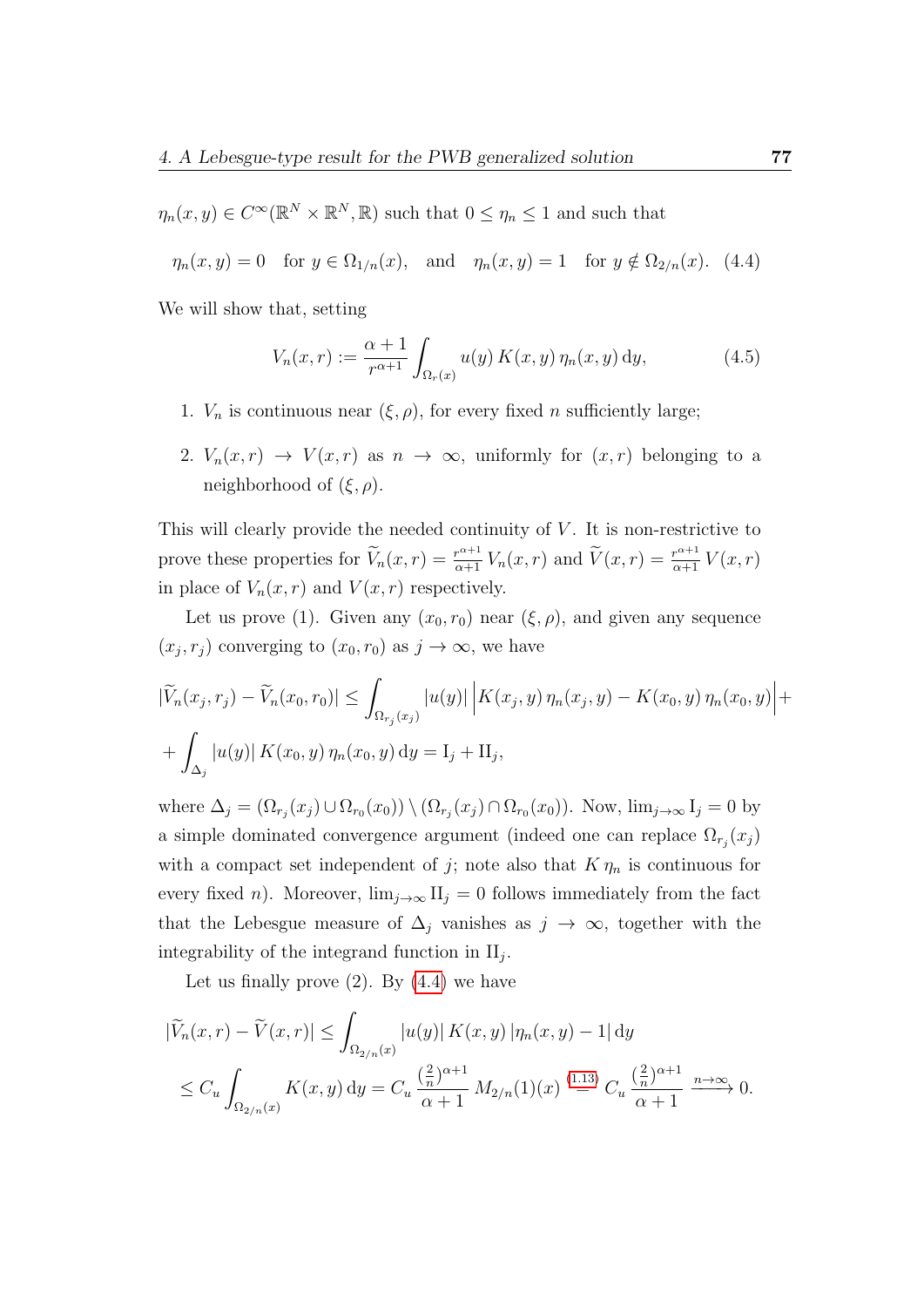Here  $C_u$  is an upper bound for |u| on a suitable neighborhood of  $\xi$ .  $\Box$ 

STEP III. We observe that, given two functions  $u$  and  $v$ , locally bounded from below and such that  $u \leq v$ , it follows that  $T(u) \leq T(v)$  (as  $K \geq 0$ ). As a consequence, if  $u \in \overline{\mathcal{S}}(\Omega)$ , from Theorem [1.2.7,](#page-19-1) we have  $u(x) \geq M_{r(x)}(u)(x) =$  $T(u)(x)$ , for every  $x \in \Omega$ . This proves that

<span id="page-77-2"></span><span id="page-77-0"></span>
$$
u \ge T(u) \quad \text{for every } u \in \overline{\mathcal{S}}(\Omega). \tag{4.6}
$$

By these results we infer that, for every  $u \in \overline{\mathcal{S}}(\Omega)$ ,

$$
T^{k}(u) \ge T^{k+1}(u) \ge u, \quad \text{for every } k \in \mathbb{N}.
$$
 (4.7)

If  $u \in \overline{\mathcal{S}}(\Omega)$  and  $v \in \mathcal{S}(\Omega)$  are such that  $v \leq u$ , then (by the monotonicity of T and by the analogue of  $(4.7)$  for  $\mathcal{L}$ -subharmonic functions) it is easily seen that

<span id="page-77-1"></span>
$$
v \le T^k(v) \le T^{k+1}(v) \le T^{k+1}(u) \le T^k(u) \le u, \quad \text{for every } k \in \mathbb{N}.
$$
 (4.8)

STEP IV. We claim that, given  $u \in \overline{\mathcal{S}}(\Omega)$  and  $v \in \mathcal{S}(\Omega)$  with  $v \leq u$ , there exist  $u^*, v^* \in L^1_{loc}(\Omega)$  such that  $T^{(k)}(v) \uparrow v^*$  and  $T^k(u) \downarrow u^*$ , and moreover

<span id="page-77-3"></span>
$$
v \le T(v^*) = v^* \le u^* = T(u^*) \le u. \tag{4.9}
$$

Thanks to [\(4.8\)](#page-77-1), the sequence  $\{T^k(u)\}_k$  is monotone non-increasing, so that there exists  $u^*: \Omega \to [-\infty, \infty]$  such that, pointwise in  $\Omega, u^* := \lim_{k \to \infty} T^k(u) =$  $\inf_k T^k(u)$ . Moreover, [\(4.8\)](#page-77-1) also gives  $v \leq u^* \leq u$ , whence  $u^* \in L^1_{loc}$  (see also Theorem [1.2.7\)](#page-19-1). Analogous assertions hold true for  $v^* = \lim_{k \to \infty} T^k(v)$ . Clearly, [\(4.8\)](#page-77-1) also gives  $v^* \leq u^*$ . In order to prove that  $v^*$  and  $u^*$  are fixed points of T, we argue as follows: From  $T^k(u) \downarrow u^* \in L^1_{loc}(\Omega)$ , we are allowed to use the monotone convergence theorem, so that

$$
T(u^*)(x) = \lim_{k \to \infty} \frac{\alpha + 1}{(r(x))^{\alpha + 1}} \int_{\Omega_{r(x)}(x)} T^k(u)(y) K(x, y) dy = \lim_{k \to \infty} T^{k+1}(u)(x) = u^*(x).
$$

One analogously shows that  $T(v^*) = v^*$ .

Step V. Our next step consists in showing the following version of the Strong Minimum Principle for the solutions of the inequality  $T(u) \leq u$ . The previous Theorem [3.1.1](#page-54-0) on the positivity of  $K$  is here required.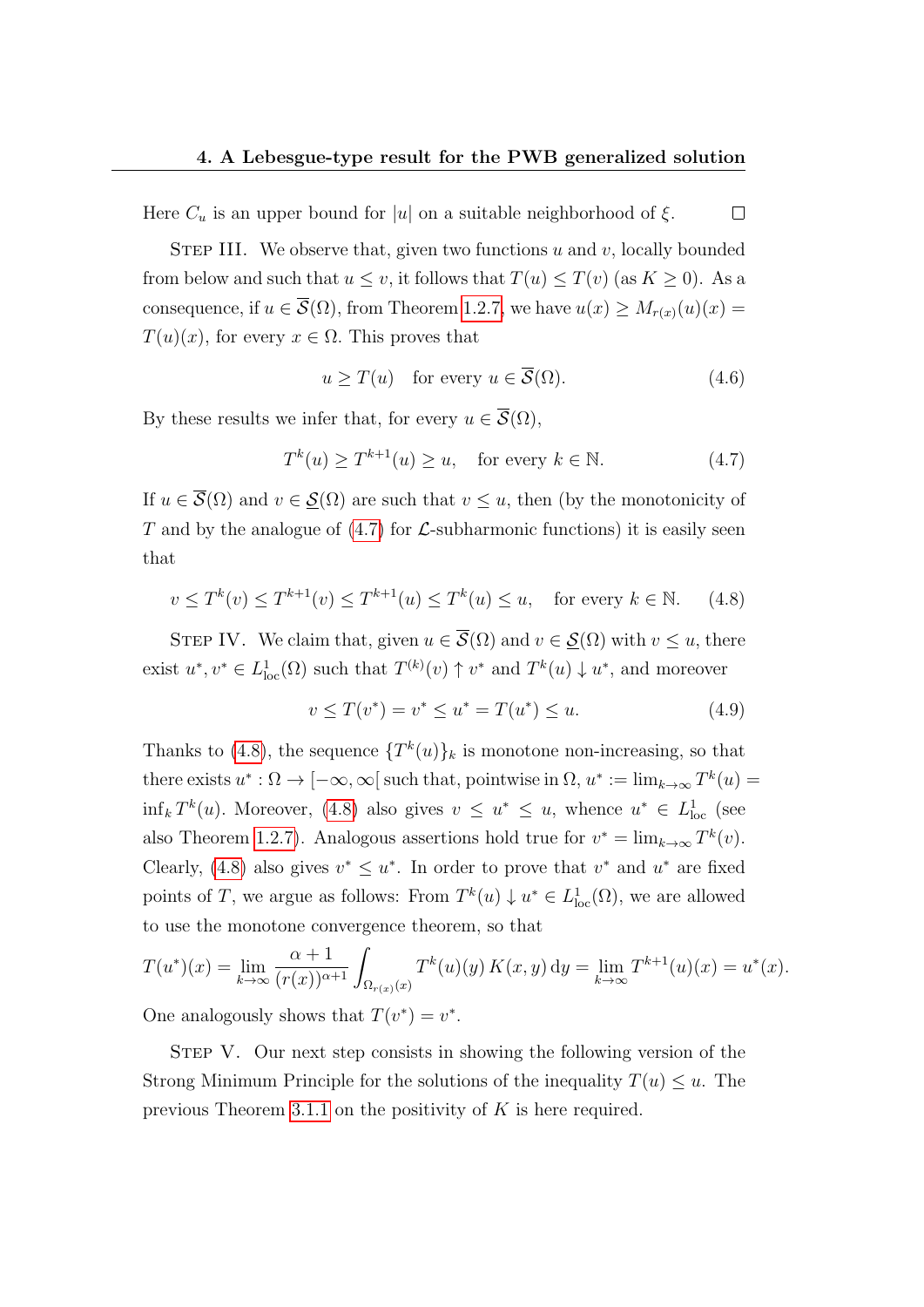<span id="page-78-1"></span>**Lemma 4.0.10.** Let  $\Omega \subseteq \mathbb{R}^N$  be open and connected. Let  $u : \Omega \to (-\infty, \infty]$ be a l.s.c. function such that  $T(u) \leq u$  on  $\Omega$ . If u attains its minimum at a point of  $\Omega$ , then u is constant.

*Proof.* Let u be as in the assertion and suppose that  $x_0 \in \Omega$  is such that  $u(x_0) = \min_{\Omega} u$ . Let us set  $\Omega_0 = \{x \in \Omega : u(x) = u(x_0)\}\.$  We shall prove that  $\Omega = \Omega_0$  by showing that  $\Omega_0$  is nonempty, open and closed relatively to  $Ω$ . Clearly  $Ω<sub>0</sub>$  contains at least  $x<sub>0</sub>$ . Moreover, let  ${x<sub>i</sub>}$ <sub>i</sub> be a sequence in  $\Omega_0$  converging to  $y_0 \in \Omega$ . We will show that  $y_0 \in \Omega_0$ . Exploiting the lower semicontinuity of u, we have  $\min_{\Omega} u = \liminf_{j \to \infty} u(x_j) \ge \liminf_{y \to y_0} u(y) \ge$  $u(y_0) \ge \min_{\Omega} u$ . This gives at once  $u(y_0) = \min_{\Omega} u$ .

We next show that  $\Omega_0$  is open. To this aim, let  $z \in \Omega_0$ ; from the hypothesis  $T(u)(z) \le u(z)$  and  $T(1) \equiv 1$  (see [\(1.13\)](#page-19-0)) we derive

<span id="page-78-0"></span>
$$
\frac{\alpha+1}{(r(z))^{\alpha+1}} \int_{\Omega_{r(z)}(z)} K(z,y) \left( u(y) - u(z) \right) dy \le 0. \tag{4.10}
$$

On the other hand, the above integrand function is nonnegative, since  $u(z) =$  $\min_{\Omega} u$  and  $K \geq 0$ . As a consequence of [\(4.10\)](#page-78-0), the above integral is actually 0 and, again from the nonnegativity of the integrand, we get

$$
F(y) := K(z, y) (u(y) - u(z)) = 0 \quad \text{for almost every } y \text{ in } \Omega_{r(z)}(z).
$$

This shows that  $F = 0$  in a dense subset of  $\Omega_{r(z)}(z)$ . Since  $K(z, \cdot) > 0$ on an *open* dense subset of  $\mathbb{R}^N \setminus \{z\}$  (see Theorem [3.1.1\)](#page-54-0), we can conclude that  $u(y) - u(z) = 0$  for y in a dense subset of  $\Omega_{r(z)}(z)$ . We next show that  $u \equiv u(z)$  in a neighborhood of z. By contradiction, let us suppose this is false: as  $u \geq u(z)$ , this is equivalent to suppose the existence of a sequence  $z_j$  such that  $z_j \longrightarrow z$  and  $u(z_j) > u(z)$  for all  $j \in \mathbb{N}$ . We can suppose that  $z_j \in \Omega_{r(z)}(z)$  for every j. By the lower semicontinuity of u, every  $z_j$  is hence equipped with an open neighborhood where  $u > u(z)$ , thus contradicting the fact that  $u \equiv u(z)$  in a dense set of  $\Omega_{r(z)}(z)$ .  $\Box$ 

Step VI. Together with the Strong Minimum Principle in Lemma [4.0.10,](#page-78-1) in a standard way one can prove the following Weak Minimum Principle for the solutions of  $T(u) \leq u$ .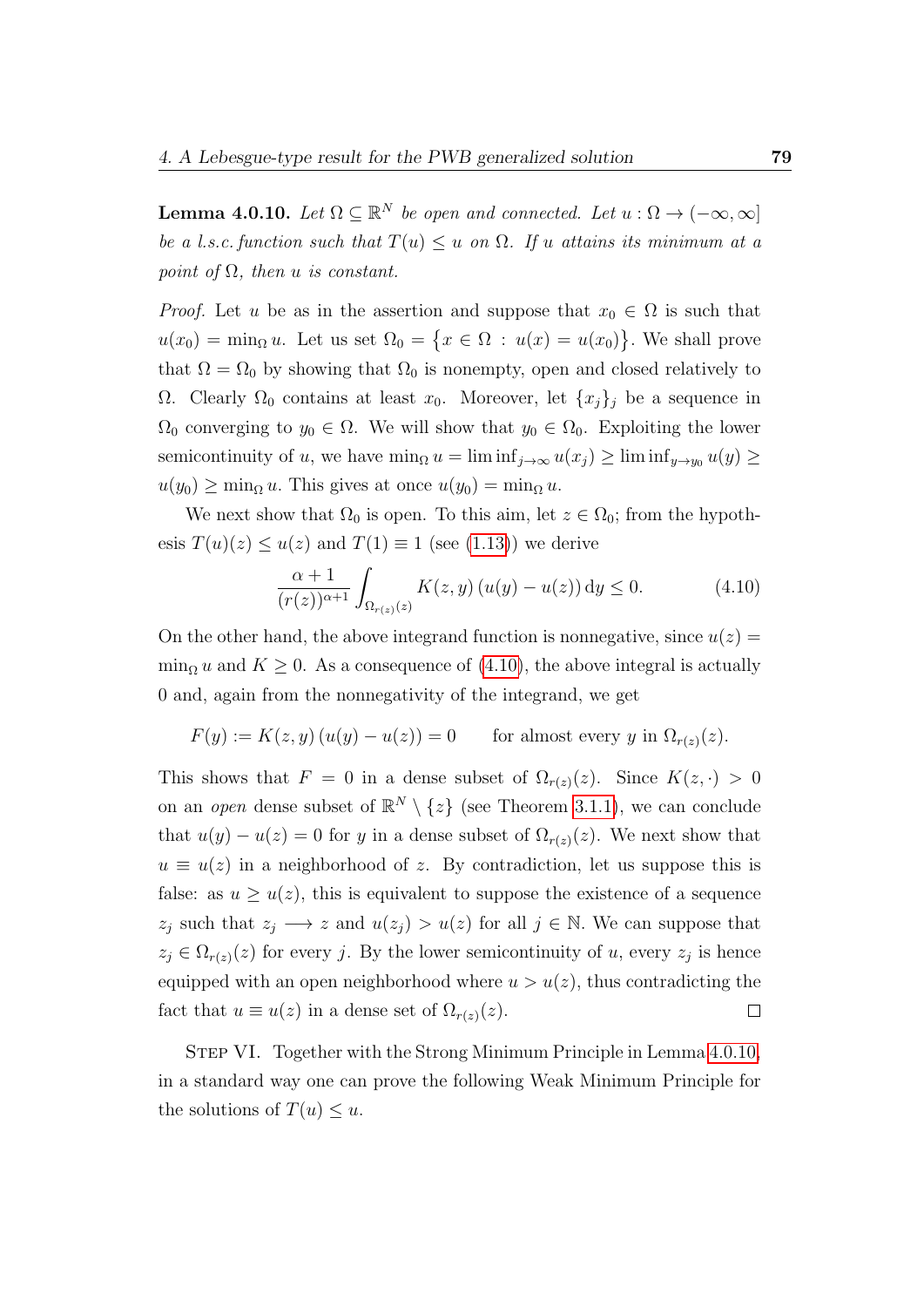Let  $\Omega \subseteq \mathbb{R}^N$  be a bounded open set. Let  $u : \Omega \to (-\infty, \infty]$  be a l.s.c. function such that  $T(u) \leq u$  on  $\Omega$  and such that  $\liminf_{x \to y} u(x) \geq 0$  for every  $y \in \partial \Omega$ . Then  $u \geq 0$  on  $\Omega$ .

STEP VII. We prove the following result: Let  $\Omega \subseteq \mathbb{R}^N$  be a bounded open set, and let  $u \in \overline{\mathcal{S}}(\Omega) \cap C(\overline{\Omega})$ . If  $f := u|_{\partial\Omega}$  then  $\lim_{k \to \infty} T^k(u) = H_f^{\Omega}$ , where  $H_f^{\Omega}$  is the generalized solution, in the sense of Perron-Wiener-Brelot, of the Dirichlet problem  $D(f, \Omega)$  in Definition [1.2.1.](#page-13-0)

By Step IV,  $u^* := \lim_{k \to \infty} T^k(u)$  is well defined. We begin to prove that, following the notations in Definition [1.2.1,](#page-13-0)

<span id="page-79-0"></span>
$$
v \le u^* \le w
$$
, for every  $v \in \underline{\mathcal{U}}_f^{\Omega}$  and every  $w \in \overline{\mathcal{U}}_f^{\Omega}$ . (4.11)

This will immediately give  $\underline{H}_f^{\Omega} \le u^* \le \overline{H}_f^{\Omega}$  $\int_{f}^{x}$ . Thus, by Wiener's resolutivity theorem (note that f is continuous), we derive  $\underline{H}_f^{\Omega} = u^* = \overline{H}_f^{\Omega}$  $f$ <sup>i</sup>, so that  $H_f^{\Omega} = u^* = \lim_{k \to \infty} T^k(u)$ , which is what we aimed to prove. We next turn to prove [\(4.11\)](#page-79-0). To this end, it is clearly non-restrictive to suppose that  $\Omega$ is connected. Let  $v \in \mathcal{U}_f^{\Omega}$ . We can suppose that v is not identically  $-\infty$ , otherwise [\(4.11\)](#page-79-0) is trivial. Therefore  $v \in \underline{\mathcal{S}}(\Omega)$ . Since  $u \in \overline{\mathcal{S}}(\Omega)$ , we get  $u - v \in \overline{\mathcal{S}}(\Omega)$ , whence, by [\(4.6\)](#page-77-2),  $T(u - v) \leq u - v$ . Moreover, for every  $y \in \partial \Omega$  we have (from  $u \in C(\overline{\Omega})$  and  $f = u|_{\partial \Omega}$ )

$$
\liminf_{x \to y} (u - v)(x) \ge \liminf_{x \to y} u(x) + \liminf_{x \to y} (-v(x)) = f(y) - \limsup_{x \to y} v(x) \ge 0.
$$

We are in a position to apply the Weak Minimum Principle in Step VI, which gives  $v \leq u$  in  $\Omega$ . This fact, together with  $v \in \mathcal{S}(\Omega)$  and  $u \in \overline{\mathcal{S}}(\Omega)$ , allows us to use [\(4.9\)](#page-77-3) in Part IV, giving

<span id="page-79-1"></span>
$$
v \le v^* \le u^* \le u. \tag{4.12}
$$

In particular this yields  $v \leq u^*$ , for every  $\in \underline{\mathcal{U}}_f^{\Omega}$ , which is the first inequality in [\(4.11\)](#page-79-0). To prove the second inequality we need a slightly different argument. Let  $w \in \overline{\mathcal{U}}_f^{\Omega}$ <sup>1</sup>. We can clearly suppose that  $w \in \mathcal{S}(\Omega)$ . By [\(4.6\)](#page-77-2) in Step III we have  $T(w) \leq w$ , whilst, by Step IV, we have  $T(u^*) = u^*$ . We hence derive that

$$
T(w - u^*) \le w - u^*.
$$
\n(4.13)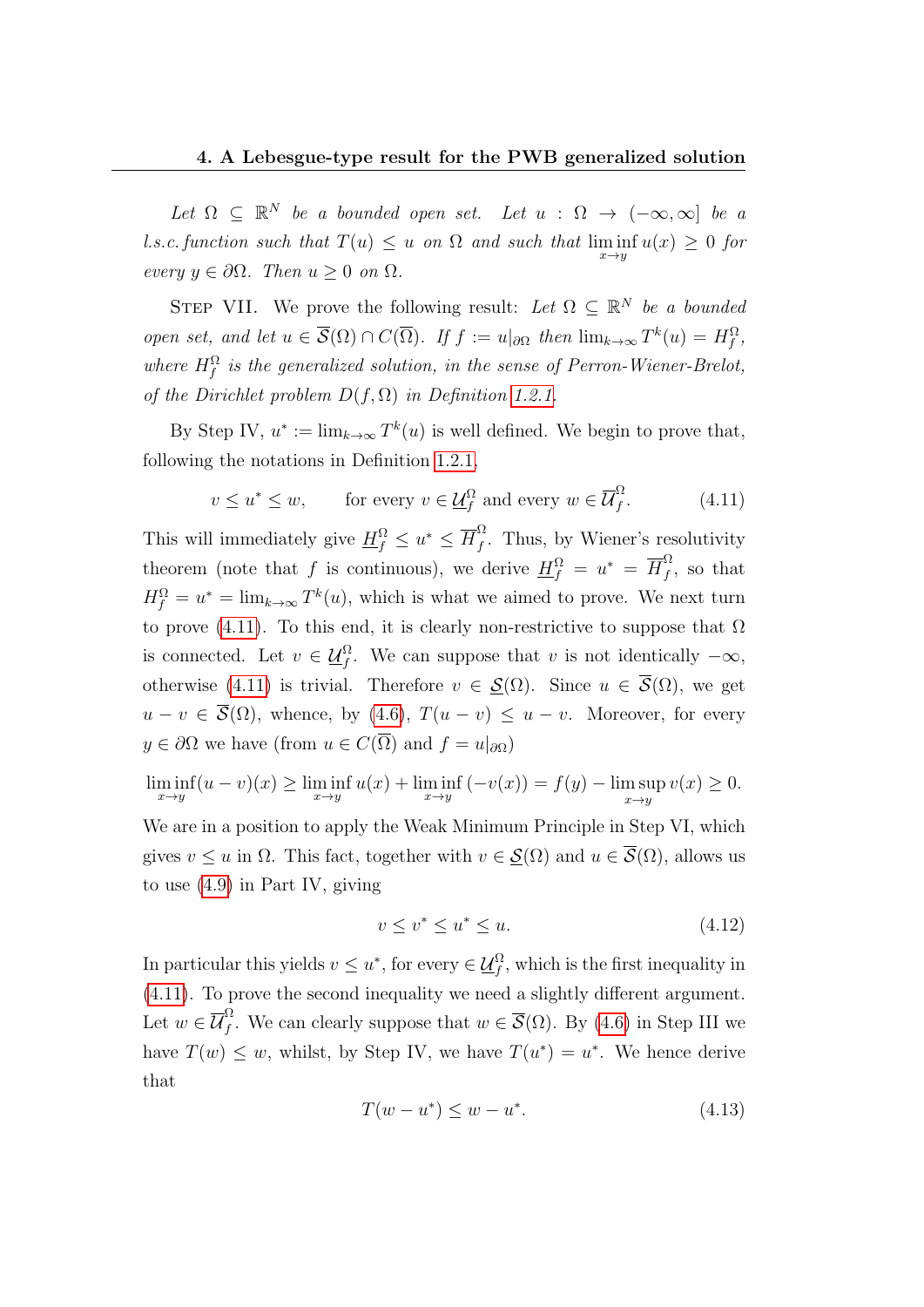Furthermore, from the last inequality in  $(4.12)$  and by the continuity of u up to  $\partial\Omega$ , for every  $y \in \partial\Omega$  one has  $\liminf_{x\to y}(w(x)-u^*(x)) \ge \liminf_{x\to y}(w(x)-u^*(x))$  $u(x)$ ) ≥ lim inf<sub>x→y</sub>  $w(x) - f(y) \geq 0$ . We claim that

<span id="page-80-0"></span>
$$
w - u^* \text{ is lower semicontinuous in } \Omega. \tag{4.14}
$$

Once this claim is proved, we are fully entitled to apply Step VI and conclude that  $w - u^* \geq 0$  in  $\Omega$ , which is the second inequality in [\(4.11\)](#page-79-0).

We are therefore left to prove the claimed [\(4.14\)](#page-80-0). Since  $w \in \overline{\mathcal{S}}(\Omega)$ , we derive that w is l.s.c., so it suffices to show that  $-u^*$  is l.s.c., or equivalently,  $u^*$  is u.s.c. As u is continuous, by Step II we inductively infer that  $T^k(u)$  is continuous for every  $k \in \mathbb{N}$ . Recalling that  $u^* = \lim_{k \to \infty} T^k(u)$  and  ${T^{k}(u)}_{k}$  is monotone non-increasing (see Step IV), well-known results on semicontinuity imply that  $u^*$  is u.s.c.

Step VIII. Our final step towards the proof of Theorem [4.0.9](#page-73-0) consists in removing the hypothesis  $u \in \overline{\mathcal{S}}(\Omega)$  in the previous Step VII. More precisely, we are ready to prove that, if  $\Omega \subseteq \mathbb{R}^N$  is a bounded open set, if  $F \in C(\overline{\Omega}, \mathbb{R})$ and  $f := F|_{\partial\Omega}$ , then  $\lim_{k \to \infty} T^k(F) = H_f^{\Omega}$ .

To this aim, we let  $\mathcal{A} := \{u - v \mid u, v \in \overline{\mathcal{S}}(\mathbb{R}^N) \cap C(\mathbb{R}^N), u, v \ge 0\}$ .

By means of the general potential-theoretic result contained in Proposi-tion 6.8.3 of [\[16,](#page-123-1) page 364] (holding true in the  $\mathfrak{S}^*$ -harmonic space  $(\mathbb{R}^N, \mathcal{H})$ ), for every  $\varepsilon > 0$  there exists  $p \in \mathcal{A}$  such that  $\sup_{\overline{\Omega}} |F - p| < \varepsilon$ . In particular, for every  $n \in \mathbb{N}$  there exists  $p_n \in \mathcal{A}$ ,  $p_n = u_n - v_n$  (with  $u_n, v_n \in \overline{\mathcal{S}}(\mathbb{R}^N) \cap C(\mathbb{R}^N)$ ,  $u_n, v_n \geq 0$ ) such that on the whole  $\Omega$  one has

<span id="page-80-1"></span>
$$
u_n - v_n - \frac{1}{n} < F < u_n - v_n + \frac{1}{n} \qquad \forall \ n \in \mathbb{N}.\tag{4.15}
$$

Thus, by linearity and monotonicity of T (see Step III) and since  $T(1) = 1$  $(see (1.13))$  $(see (1.13))$  $(see (1.13))$  we derive

$$
T^{k}(u_{n}) - T^{k}(v_{n}) - \frac{1}{n} \leq T^{k}(F) \leq T^{k}(u_{n}) - T^{k}(v_{n}) + \frac{1}{n}.
$$

<span id="page-80-2"></span>By means of the previous Step VII and by setting  $g_n := (u_n - w_n)|_{\partial\Omega}$ , we get

$$
H_{g_n}^{\Omega} - \frac{1}{n} \le \liminf_{k \to \infty} T^k(F) \le \limsup_{k \to \infty} T^k(F) \le H_{g_n}^{\Omega} + \frac{1}{n}, \qquad \forall n \in \mathbb{N}. \tag{4.16}
$$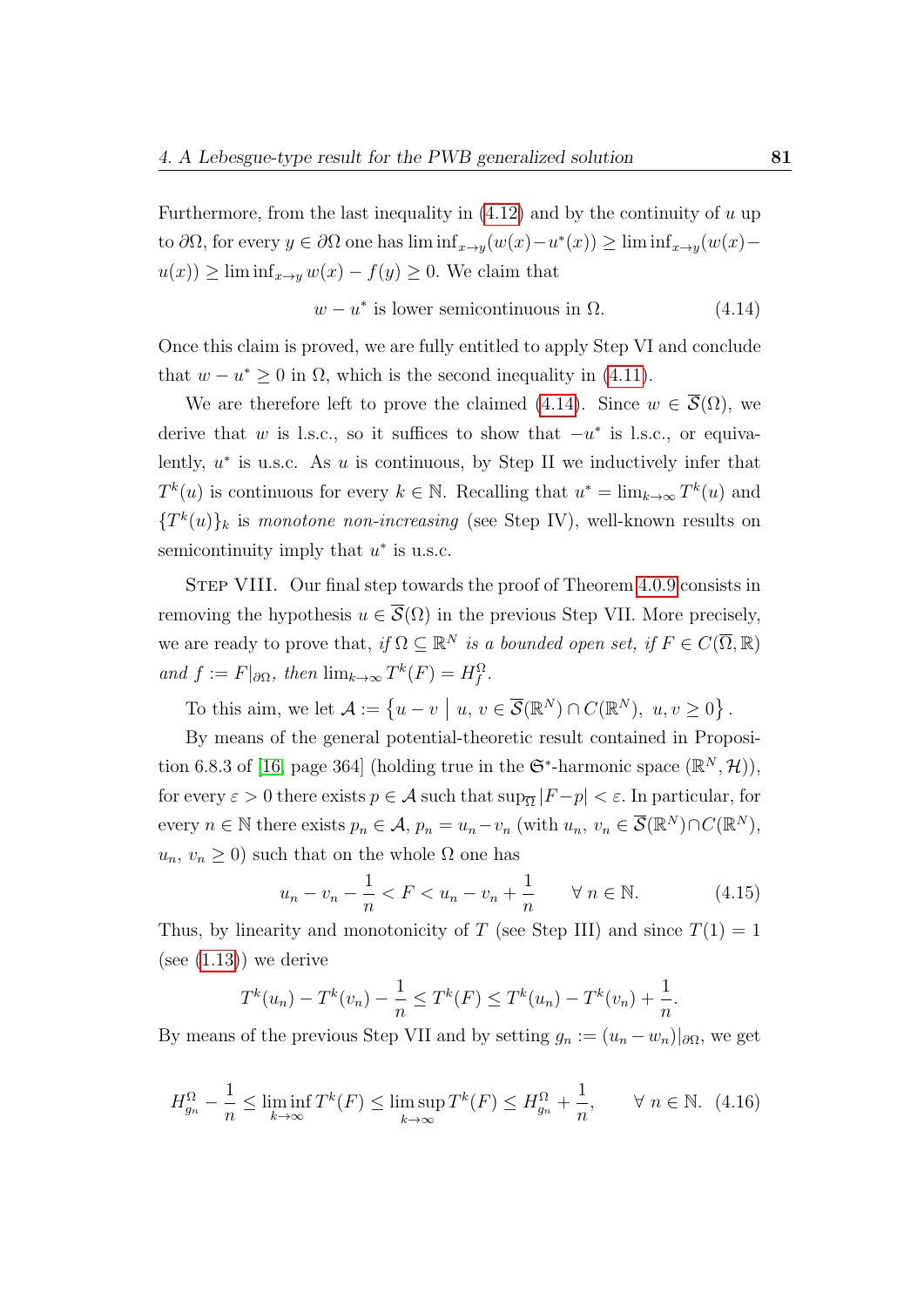On the other hand, from [\(4.15\)](#page-80-1) we also obtain  $H_{g_n}^{\Omega} - \frac{1}{n} \leq H_f^{\Omega} \leq H_{g_n}^{\Omega} + \frac{1}{n}$  $\frac{1}{n}$ , for every  $n \in \mathbb{N}$ , and this immediately implies that  $H_f^{\Omega} = \lim_{n \to \infty} H_{g_n}^{\Omega}$ . This last fact, together with [\(4.16\)](#page-80-2), yields  $H_f^{\Omega} = \lim_{k \to \infty} T^k(F)$ . The proof is complete.  $\Box$ 

**Remark 4.0.11.** We close the chapter by pointing out classes of operators (arising from relevant geometrical contexts) to which our results can be applied or easily extended. The results can be generalized to the following cases:

(i) The assumption  $(1.1)$  on the form of L can be easily extended to include operators like:

<span id="page-81-0"></span>
$$
L = \frac{1}{V} \sum_{i,j} \partial_{x_i} (V a_{i,j} \partial_{x_j}), \qquad (4.17)
$$

where  $V$  is a smooth positive function. The only modification is that Lebesgue measure in our mean-value operator [\(1.9\)](#page-17-0) has to be replaced by the measure  $V(x) dx$  (the absolutely continuous measure w.r.t. Lebesgue measure with density  $V$ ; equivalently, without any change on the measure, the kernel [\(1.10\)](#page-17-1) may be replaced by  $V(y) K_{\alpha}(x, y)$ .

(ii) We remember that the hypothesis of the global existence on  $\mathbb{R}^N \times \mathbb{R}^N$ of a fundamental solution  $\Gamma$  can be removed by replacing  $\mathbb{R}^N$  with a bounded open set Ω and replacing Γ with the Green function  $G_{\Omega}(x, y)$  for Ω. This does not affect the results of this thesis: it will indeed suffice to embed the bounded set  $\Omega$  in the Lebesgue-type Theorem of this chapter or the bounded set  $D$  in the inverse mean-value Theorem of chapter 3 in some overlying bounded open set O.

(iii) Operators of the form [\(4.17\)](#page-81-0) arise in many contexts of geometrical relevance, like in Riemannian Geometry (e.g., Laplace-Beltrami operator has the form  $\Delta = \sqrt{|g|^{-1}} \partial_i(\sqrt{|g|} g^{ij} \partial_j)$ , or in the sub-Riemannian setting of selfadjoint left-invariant operators on Lie groups. For example, in the latter case, if  $\mathbb{R}^N$  is endowed with a Lie group structure  $\mathbb{G} = (\mathbb{R}^N, \cdot)$ , any sub-Laplacian  $\mathcal{L} = -\sum_{j=1}^m X_j^* X_j$  on G (here  $X_j^*$  denotes the adjoint of  $X_j \in \text{Lie}(\mathbb{G})$  with respect to the Haar measure  $\mu$  of  $\mathbb{G}$ ) has precisely the form [\(4.17\)](#page-81-0) where V is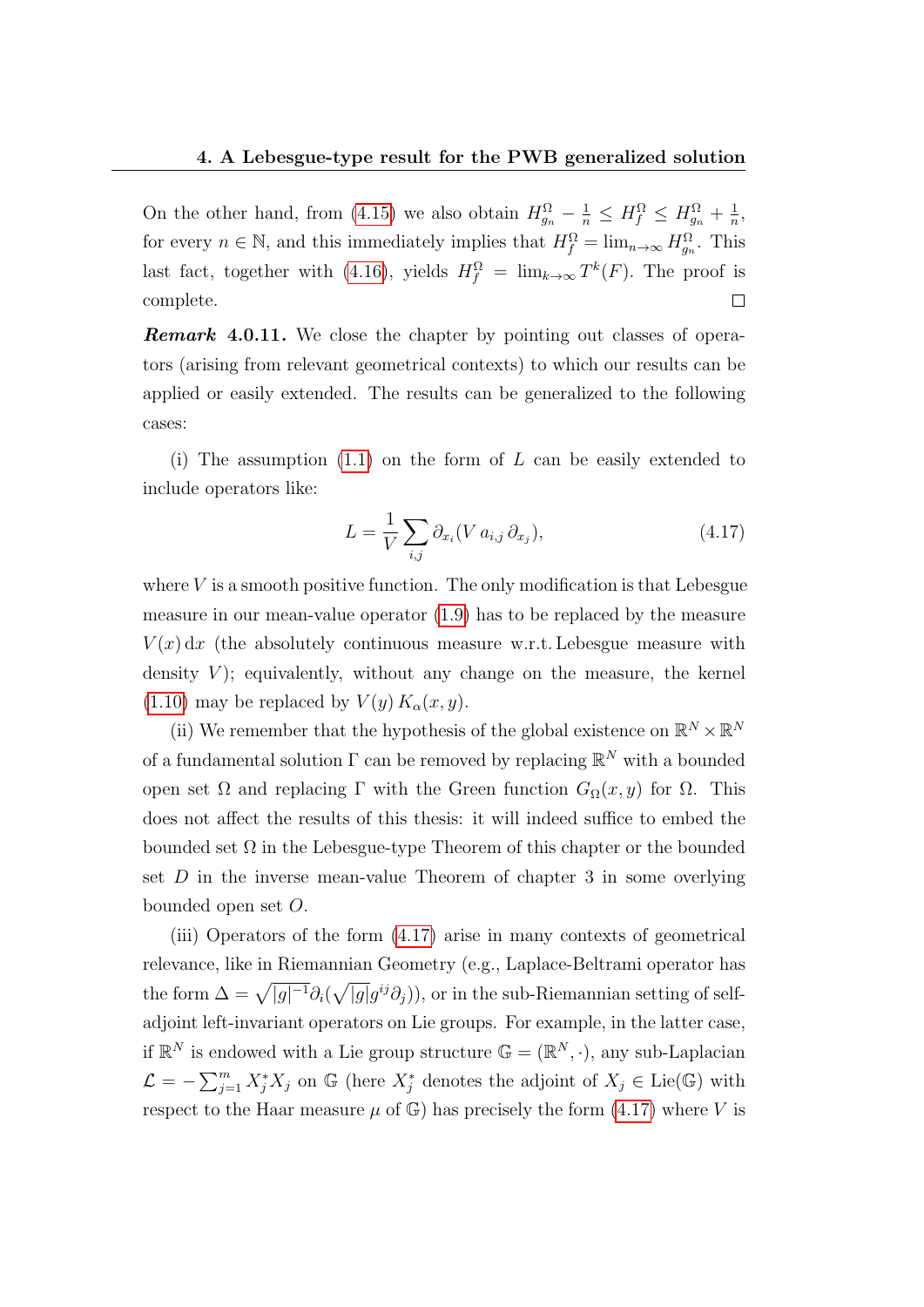the density of  $\mu$  w.r.t. Lebesgue measure and  $(a_{i,j})$  is a suitable nonnegative symmetric matrix.

We explicitly remark that, in the two mentioned examples, the hypotheses on Γ made in this Chapter are satisfied (if one also takes into account remark (ii) above), since  $\Delta$  and  $\mathcal L$  are hypoelliptic (this is true of  $\Delta$  since it is an elliptic operator with smooth coefficients, whilst  $\mathcal L$  is hypoelliptic since, by definition of sub-Laplacian,  $X_1, \ldots, X_m$  generate Lie( $\mathbb{G}$ ) whence Hörmander's condition is satisfied).

(iv) Other classes of operators to which our theory can be adapted are the so-called X-elliptic operators on Lie groups  $\mathbb{G}$ , i.e., with the notation in (iii) above, operators of the form  $-\sum_{i,j=1}^m X_i^*(\alpha_{i,j} X_j)$  where  $(\alpha_{i,j})$  is a uniformly elliptic positive-definite matrix with smooth coefficients. All these operators are of the form [\(4.17\)](#page-81-0) and they are hypoelliptic.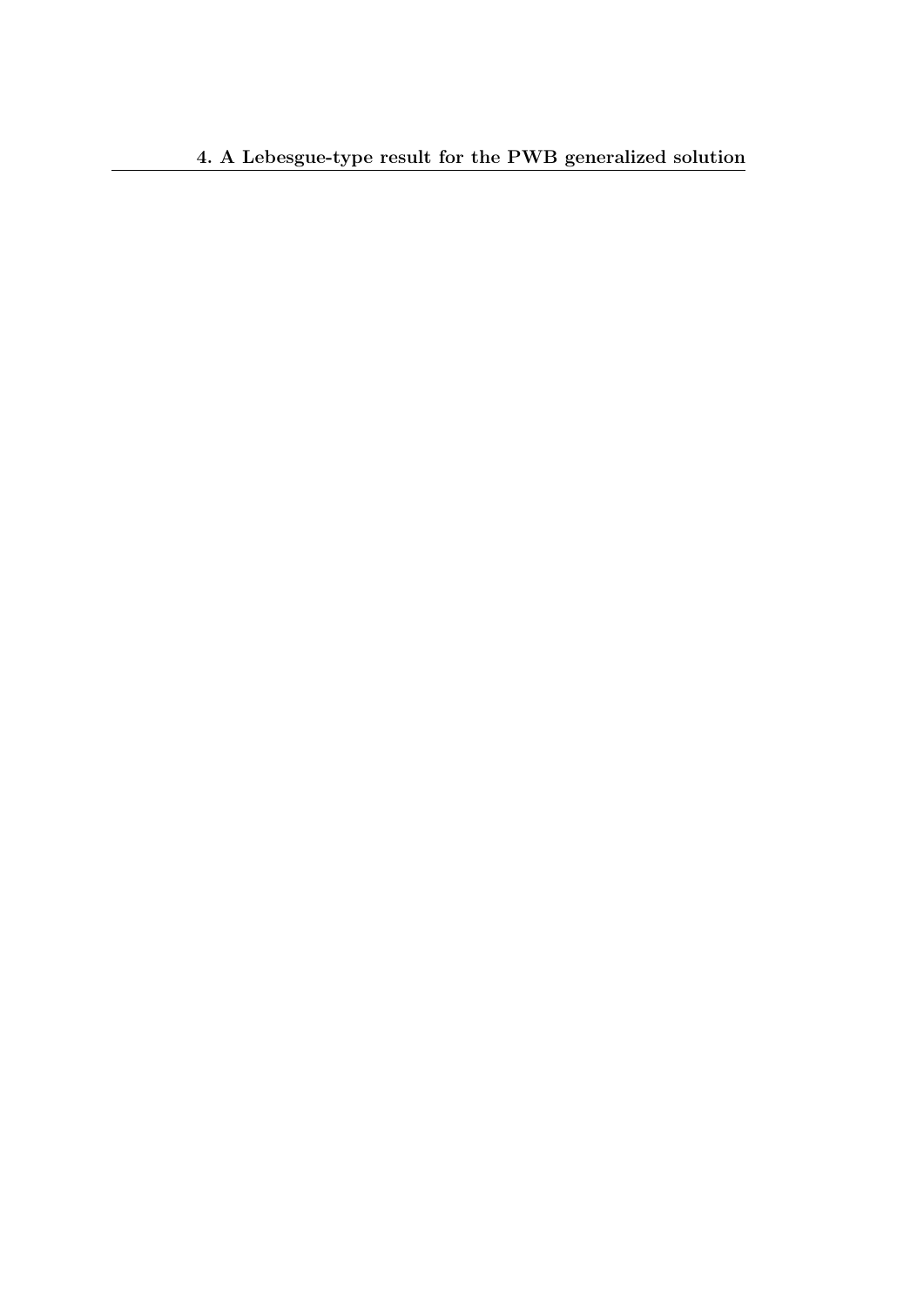## Chapter 5

# Comparison between Variational and Perron-Wiener solutions

In this chapter we will compare Perron-Wiener and weak variational solutions of the Dirichlet problem, extending to a more general framework the following result by Arendt and Daners [\[7\]](#page-122-1), related to the classical Laplacian in  $\mathbb{R}^N$ .

Let  $\Omega$  be a bounded open set in  $\mathbb{R}^N$ . Let  $\varphi \in C(\partial \Omega)$  and assume that  $\varphi$  has an extension  $\phi \in C(\overline{\Omega})$  such that  $\Delta \phi \in H^{-1}(\Omega)$ . Let  $u \in H_0^1(\Omega)$  be the unique solution of Poisson's equation

$$
-\Delta u = \Delta \phi \quad in \ \mathcal{D}(\Omega)'
$$

Then  $u + \phi = H^{\Omega}_{\varphi}$  is the Perron solution of the Dirichlet problem

$$
\Delta h = 0 \quad in \ \Omega, \quad h|_{\partial\Omega} = \varphi
$$

We specify that  $H^1(\Omega)$  is the first Sobolev space,  $H_0^1(\Omega)$  is the clousure of the test functions  $\mathcal{D}(\Omega)$  in  $H^1(\Omega)$ ,  $\mathcal{D}(\Omega)'$  is the space of all distributions on  $\Omega$  and  $H^{-1}(\Omega)$  is the dual space of  $H_0^1(\Omega)$ .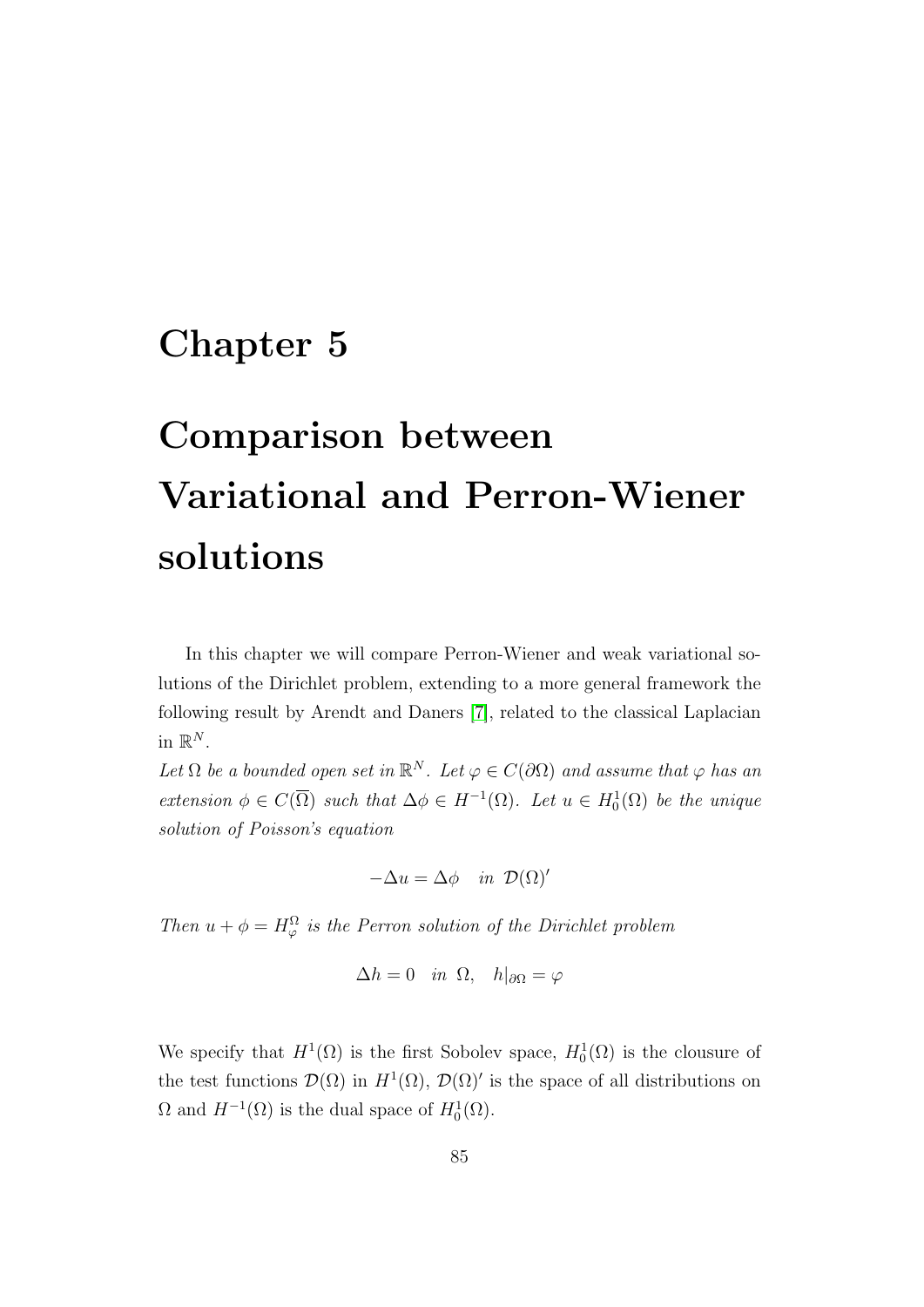Arendt and Daners's theorem in its turn extends results by Hildebrandt and Simader. Hildebrandt [\[38,](#page-125-1) Theorem 1] shows that for every  $\phi \in H^1(\Omega) \cap C(\overline{\Omega})$ the minimiser of

<span id="page-85-0"></span>
$$
\min\left\{\int_{\Omega} |\nabla w|^2 dx : w \in H^1(\Omega), w - \phi \in H_0^1(\Omega)\right\}
$$
(5.1)

assumes the boundary values  $\varphi$  for all regular points  $z \in \partial \Omega$ . Thus, if  $\phi \in H^1 \cap C(\overline{\Omega})$  and if  $\Omega$  is *Dirichlet regular*, it follows that the minimiser of [\(5.1\)](#page-85-0) coincides with the solution of Perron Wiener, result which is also proved by Simader [\[66,](#page-128-0) Theorem 1.6]. We remark that if  $\phi \in H^1(\Omega)$  then  $\Delta \phi \in H^{-1}(\Omega)$ .

The main result of this Chapter is the generalization of Arendt and Daners's theorem to

- 1. the Sub-Laplacians on Carnot groups, a framework in which it is natural to consider both Perron solution and variational solution (see Theorem [5.1.4\)](#page-90-0);
- 2. general operators [\(1.1\)](#page-11-0) (with properties introduced in Chapter 1), for which, however, we have to require more strong hypothesis: we assume that  $\varphi \in C(\partial\Omega)$  has an extension  $\phi \in C(\overline{\Omega})$  such that  $\phi \in H^1(\Omega)$  (see Theorem [5.2.2\)](#page-100-0).

We want to stress that a crucial rôle in the proofs of Theorem [5.1.4](#page-90-0) and Theorem [5.2.2](#page-100-0) is played by the possibility of approximating every open set  $\Omega \subseteq \mathbb{R}^N$  through a monotone increasing sequence of bounded Dirichler regular open sets. Whereas this approximation is quite obvious in the Euclidean case, in our more general frameworks it is not trivial at all.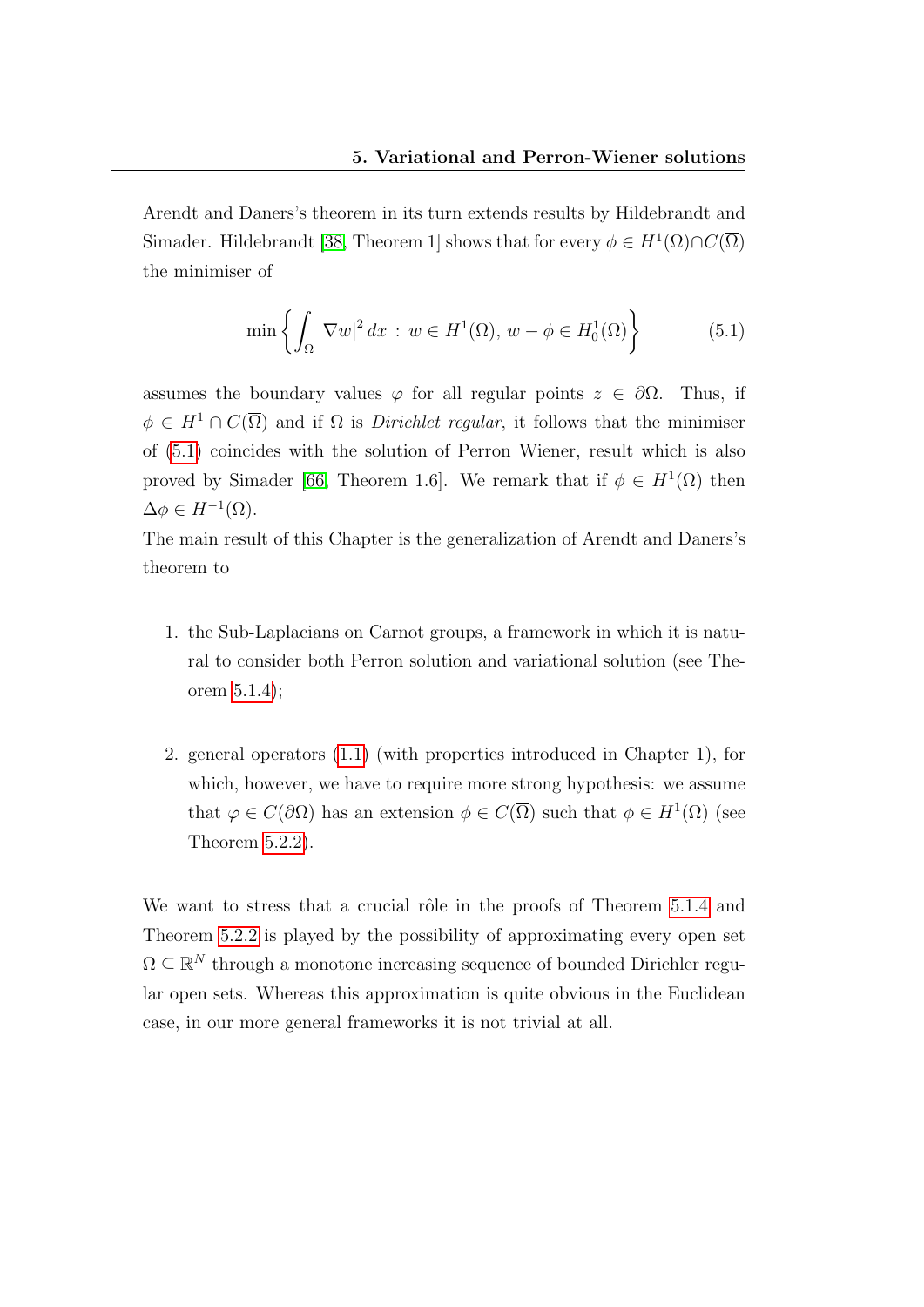#### 5.1 Stratified Lie groups

We begin by recalling some basic facts concerning sub-Laplacians on Carnot groups. All the details can be found in [\[16\]](#page-123-1).

We say that a Lie group on  $\mathbb{R}^N$ ,  $\mathbb{G} = (\mathbb{R}^N, \circ)$ , is a homogeneous Carnot group if the following properties hold:

(C1)  $\mathbb{R}^N$  can be split as  $\mathbb{R}^N = \mathbb{R}^{N_1} \times \cdots \times \mathbb{R}^{N_r}$  and, for every  $\lambda > 0$ , the dilatation  $\delta_{\lambda}: \mathbb{R}^{N} \to \mathbb{R}^{N}$ 

$$
\delta_{\lambda}(x) = \delta_{\lambda}(x^{(1)}, ..., x^{(r)}) = (\lambda x^{(1)}, \lambda^2 x^{(2)}, ..., \lambda^r x^{(r)}), \quad x^{(i)} \in \mathbb{R}^{N_i}
$$

is an automorphism of the group  $\mathbb{G}$ , for every  $\lambda > 0$ .

(C2) If  $N_1$  is as above, let  $Z_1, ..., Z_{N_1}$  be the left invariant vector fields on G such that  $Z_j(0) = \partial/\partial_{x_j}|_0$ , for  $j = 1, ..., N_1$ . Then

$$
rank(Lie\{Z_1, ..., Z_{N_1}\})(x) = N \text{ for every } x \in \mathbb{R}^N
$$

where rank $(Lie \{U\}(x)) = \dim_{\mathbb{R}} \{XI(x) | X \in Lie \{U\}\}.$ If the previous properties are satisfied, we shall say that the triple  $\mathbb{G}$  =  $(\mathbb{R}^N, \circ, \delta_\lambda)$  is a homogeneus Carnot group.

Any operators

$$
\mathcal{L} = \sum_{j=1}^{N_1} X_j^2
$$

where  $X_1, ..., X_{N_1}$  is a basis of span  $\{Z_1, ..., Z_{N_1}\}$  is called a sub-Laplacian in G. The vector valued operator

$$
\nabla_{\mathcal{L}} = (X_1, ..., X_{N_1})
$$

is called the  $\mathcal{L}$ -gradient.

We would like to list some basic properties of the sub-Laplacians: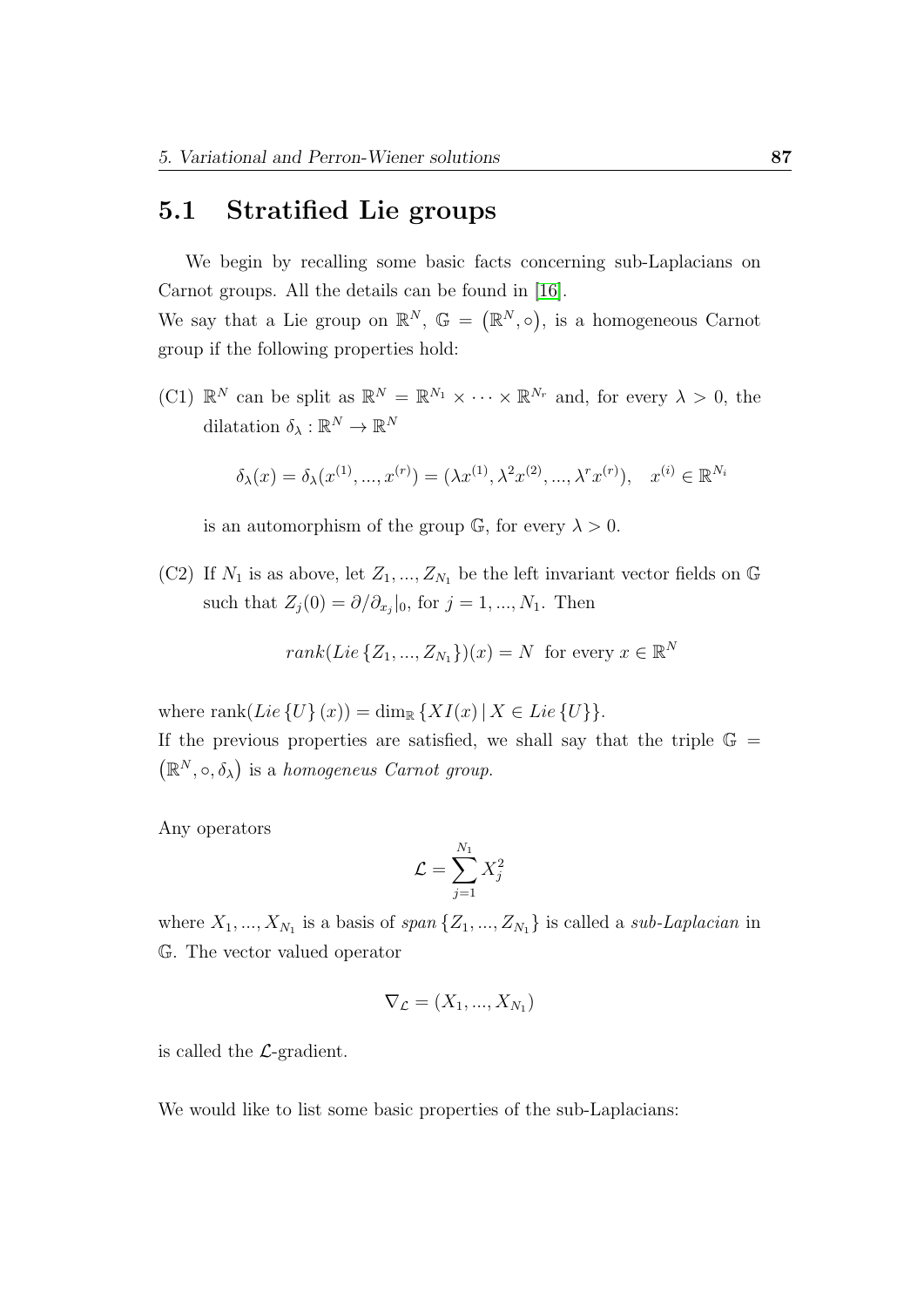- 1.  $\mathcal L$  is hypoelliptic, i.e., every distributional solution of  $\mathcal L u = f$  is of class  $C^{\infty}$  whenever f is of class  $C^{\infty}$ . This follows from the rank-condition  $(C2)$  and the Hörmander hypoellipticity theorem.
- 2.  $\mathcal L$  is invariant with respect to the left translations on  $\mathbb G$ , i.e. for every fixed  $\alpha \in \mathbb{G}$

 $\mathcal{L}(u(\alpha \circ x)) = (\mathcal{L}u)(\alpha \circ x)$  for every  $x \in \mathbb{G}$  and every  $u \in C^{\infty}(\mathbb{R}^N)$ .

This holds since the  $X_j$ 's are left-translation invariant on  $\mathbb{G}$ .

3.  $\mathcal{L}$  is a formally *self-adjoint* operator. This holds since  $X_j^* = -X_j$ .

We esplicity remark that  $\circ$  has a particular nice form: indeed, for every  $j \in \{1, ..., N\}$ , the j-th coordinate of  $x \circ y$  is given by

<span id="page-87-0"></span>
$$
(x \circ y)_j = x_j + y_j + Q_j(x_1, ..., x_{j-1}, y_1, ..., y_{j-1})
$$
\n(5.2)

for a suitable polynomial function  $Q_j$  (here  $Q_j = 0$  for  $j = 1, ..., N_1$ ). Thus, the Jacobian matrices of the right and the left translations on G are triangular matrices with 1's on the main diagonal. This ensures that the Lebesgue measure on  $\mathbb{R}^N$  is a bi-invariant Haar measure for G.

Besides, it is not difficult to prove that [\(5.2\)](#page-87-0) implies that any sub-Laplacian is a divergence form operator. Indeed, if we make the position

$$
X_j = \sum_{i=1}^N \sigma_{i,j}(x) \frac{\partial}{\partial x_i}, \quad j = 1, ..., m
$$

and we consider the  $N \times m$  matrix  $\sigma(x) = (\sigma_{i,j}(x))_{i \leq N, j \leq m}$ , we have

$$
\mathcal{L} = \text{div}(A(x)\nabla), \quad \text{where}\n\begin{align*}\nA(x) &= \sigma(x) \cdot \sigma^T(x).\n\end{align*}
$$

It can be easily proved that  $a_{1,1}$  is a positive constant, so that  $(1.2)$  in Chapter 1 holds. Note also that  $A(x)$  is positive semidefinite and it is definite if only if  $m = N$ , in which case we obtain the Euclidean group  $\mathbb{G} = (\mathbb{R}^N, +)$  and  $\mathcal L$  is a (strictly) elliptic operator with constant coefficients (for example, the classical Laplace operator  $\Delta = \sum_{j=1}^{N} (\partial_j)^2$ .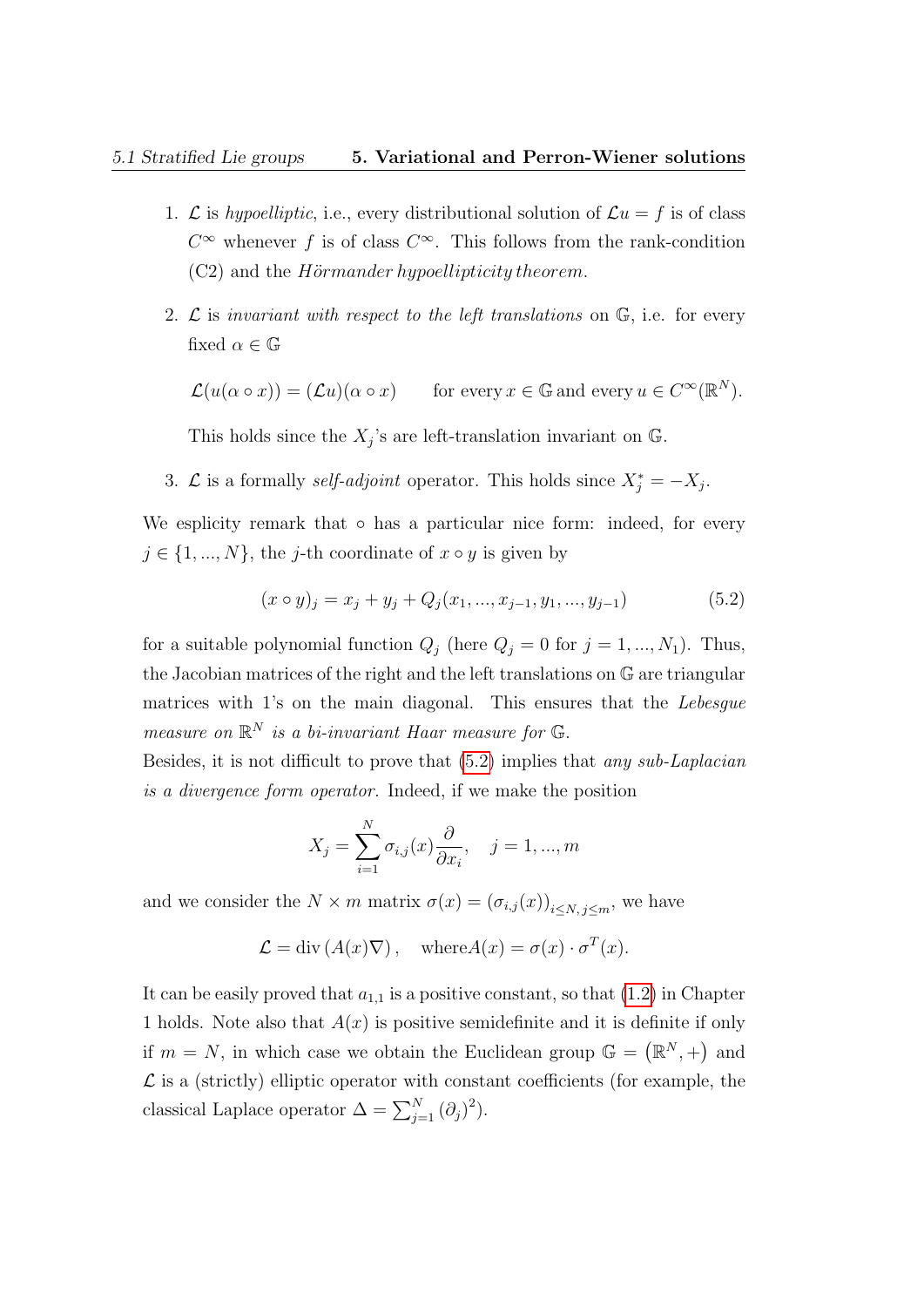The results in [\[16,](#page-123-1) Chapter 5] ensure that any sub-Laplacian  $\mathcal L$  on  $\mathbb G$  admits a unique fundamental solution  $\Gamma$  with the properties enumerated in Chapter 1. Furthemore, the results in [\[16,](#page-123-1) Chapter 7] prove that the set of the  $\mathcal{L}$ harmonic functions endows  $\mathbb{R}^N$  with the structure of a  $\sigma^*$ -harmonic space (see Appendix A). Hence, the sub-Laplacians on Carnot groups fall into the class of operators considered in Chapter 1 and all the definitions and results of this thesis can be applied to them.

In particular, it holds the definition [\(1.2.1\)](#page-13-0) of Perron Wiener solution of the Dirichlet problem.

#### 5.1.1 Notations

Throughout this Chapter, we will denote with  $C_C(\Omega)$  the space of all continuous functions on  $\overline{\Omega}$  that vanish on  $\partial\Omega$ .

Besides, we will denote by  $H^1(\Omega)$  the first Sobolev space, i.e. the set of the functions  $u \in L^2(\Omega)$  such that  $X_j u \in L^2(\Omega)$ , provided with the norm  $||u||_{H^1(\Omega)} = (\int_{\Omega} |u|^2 dx)^{1/2} + (\int_{\Omega} |\nabla_{\mathcal{L}} u|^2 dx)^{1/2}$ . We will denote by  $H_0^1(\Omega)$  the closure of the test functions space  $\mathcal{D}(\Omega)$  in  $H^1(\Omega)$ . By virtue of Poincarè's inequality,  $||u||_{H_0^1(\Omega)} = (\int_{\Omega} |\nabla_{\mathcal{L}} u|^2 dx)^{1/2}$  defines an equivalent norm on  $H_0^1(\Omega)$ , generated by the inner product  $\langle u, v \rangle_{H_0^1} = (\int_{\Omega} \nabla u \nabla v \, dx)^{1/2}$  (see [\[16,](#page-123-1) Section 5.9]).

Finally, we denote by  $\mathcal{D}(\Omega)'$  the space of all distributions on  $\Omega$  and with  $H^{-1}(\Omega)$  the dual space of  $H_0^1(\Omega)$ .

#### 5.1.2 Variational Solution

Let  $\Omega \subset \mathbb{R}^N$  be a bounded open set and let  $\phi \in C(\overline{\Omega})$ . We say that  $\mathcal{L}\phi \in H^{-1}(\Omega)$  if there exists a positive constant c such that

$$
\left| \int_{\Omega} \phi \mathcal{L} v \right| \leq c \left\| v \right\|_{H_0^1(\Omega)} \qquad \forall \ v \in \mathcal{D}(\Omega)
$$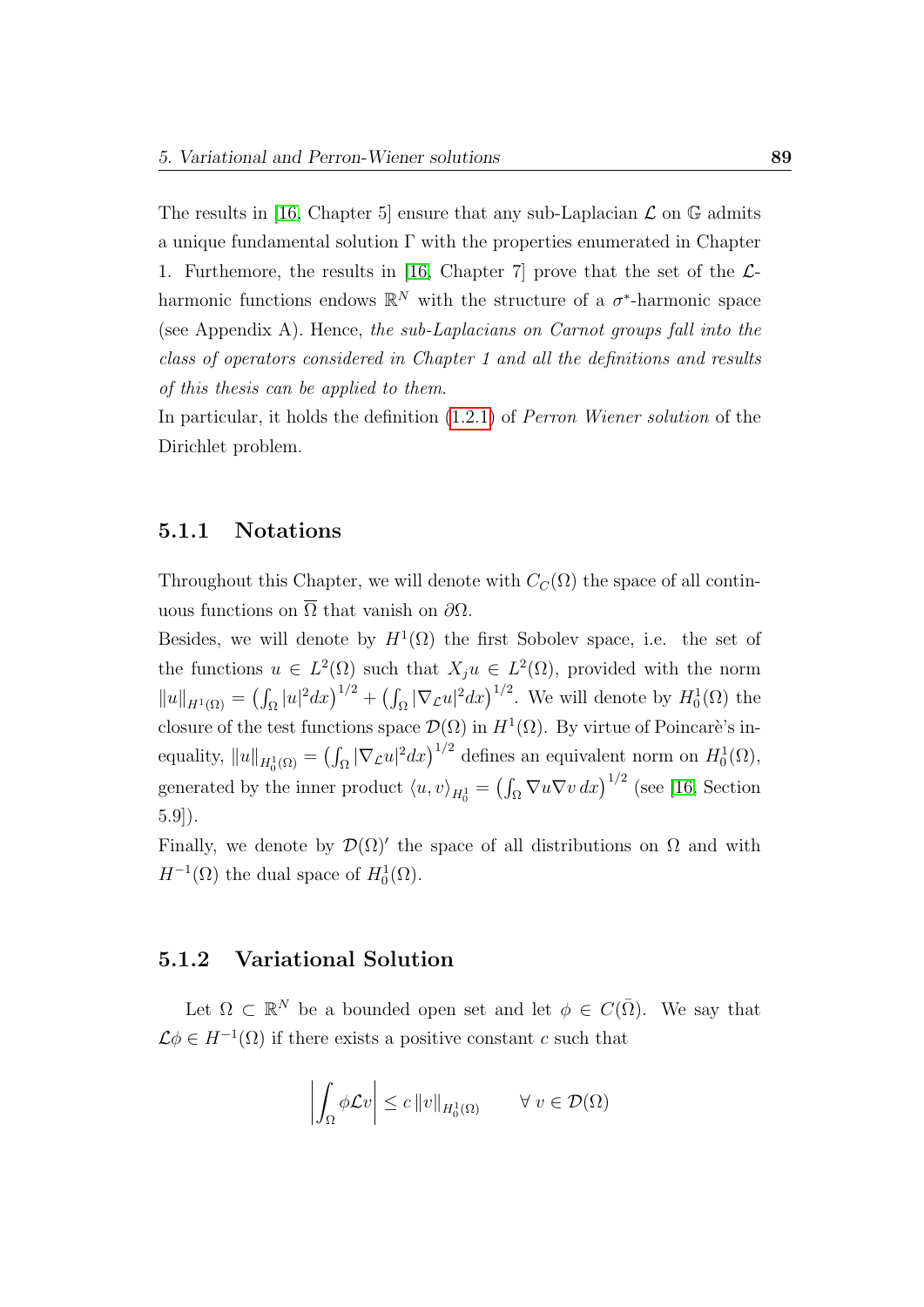Then, if  $\mathcal{L}\phi \in H^{-1}(\Omega)$ , by Hahn-Banach Theorem there exists  $F^* \in H^{-1}(\Omega)$ such that

$$
\int_{\Omega} \phi \mathcal{L} v \, dx = F^*(v) \qquad \forall \ v \in \mathcal{D}(\Omega)
$$

On the other hand by Fréchet-Riesz representation Theorem, there exists  $u \in H_0^1(\Omega)$  satisfying

$$
F^*(v) = \langle u, v \rangle_{H_0^1(\Omega)} = \int_{\Omega} \nabla_{\mathcal{L}} u \nabla_{\mathcal{L}} v \qquad \forall \ v \in H_0^1(\Omega)
$$

In particular, for all  $v \in \mathcal{D}(\Omega)$ 

<span id="page-89-0"></span>
$$
\int_{\Omega} \nabla_{\mathcal{L}} u \nabla_{\mathcal{L}} v = \int_{\Omega} \phi \mathcal{L} v
$$

An integration by parts at the left side gives

$$
-\int_{\Omega} u\mathcal{L}v = \int_{\Omega} \phi \mathcal{L}v \qquad \forall \ v \in \mathcal{D}(\Omega) \tag{5.3}
$$

Here we have used the fact that  $X_j^* = -X_j$ . The integral identity [\(5.3\)](#page-89-0) tells us that

 $\mathcal{L}u = -\mathcal{L}\phi$  in the weak sense of distribution.

Thus, we have found one solution  $u \in H_0^1(\Omega)$  of

$$
\begin{cases}\n\mathcal{L}u = -\mathcal{L}\phi & \text{in } \mathcal{D}(\Omega)'\nu = 0 & \text{on } \partial\Omega.\n\end{cases}
$$

This solution is unique. Indeed, if we consider another function  $w \in H_0^1(\Omega)$ such that

$$
\begin{cases}\n\mathcal{L}w = -\mathcal{L}\phi & \text{in } \mathcal{D}(\Omega) \\
w = 0 & \text{on } \partial\Omega,\n\end{cases}
$$

then we have  $u - w \in H_0^1(\Omega)$  and  $\mathcal{L}u = \mathcal{L}w$ , i.e.,

$$
\int_{\Omega} u \mathcal{L}^* \varphi = \int_{\Omega} w \mathcal{L}^* \varphi \quad \forall \ \varphi \in \mathcal{D}(\Omega)
$$

from which

$$
\langle u - w, \varphi \rangle_{H_0^1(\Omega)} = \int_{\Omega} \nabla_{\mathcal{L}} (u - w) \nabla_{\mathcal{L}} \varphi = 0 \quad \forall \varphi \in \mathcal{D}(\Omega)
$$

Since  $\mathcal{D}(\Omega)$  is dense in  $H_0^1(\Omega)$  then we have  $u - w = 0$ .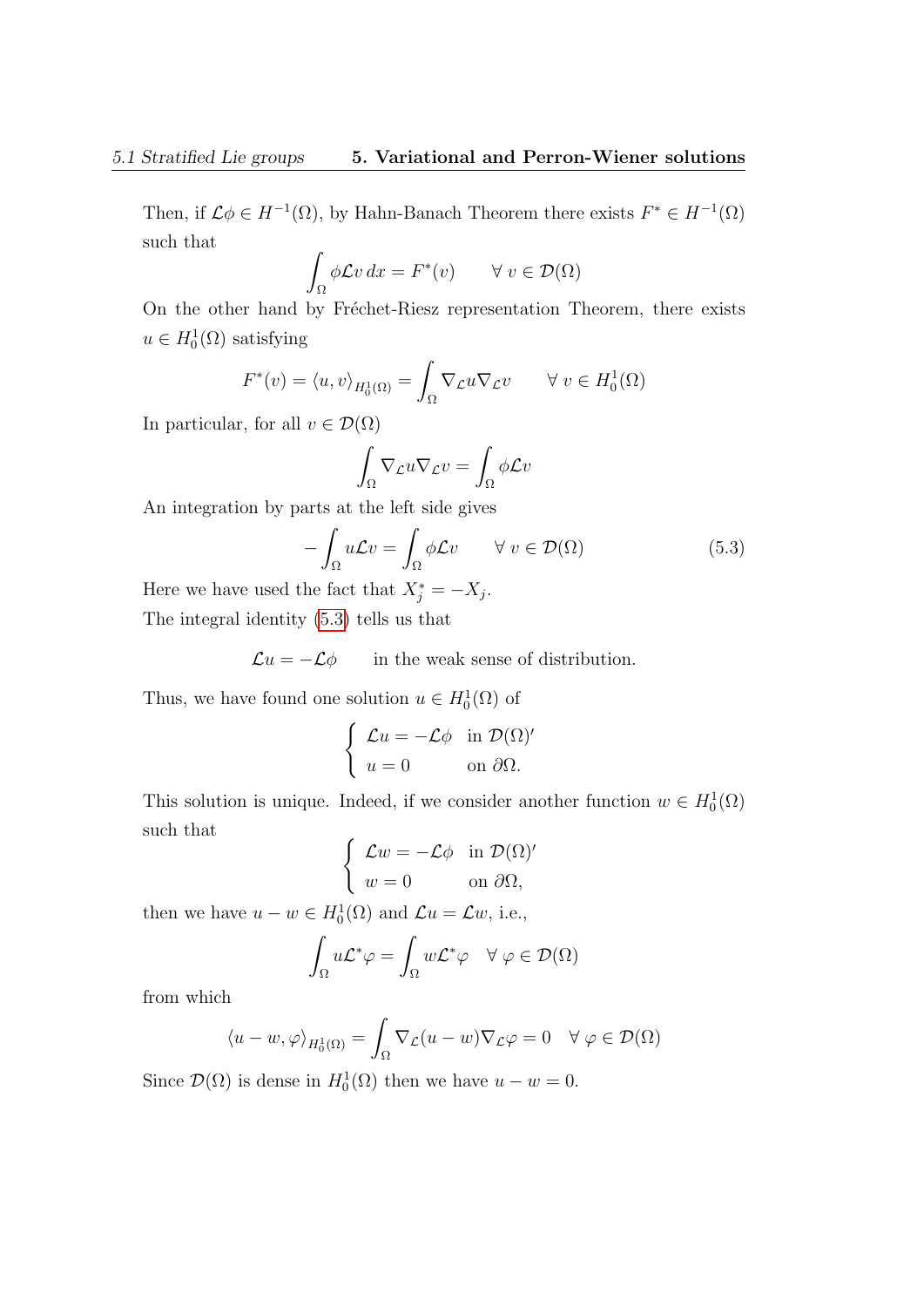**Remark 5.1.1.** If  $\mathcal{L}\phi \in L^2(\Omega)$  then  $\mathcal{L}\phi \in H^{-1}(\Omega)$ . Indeed, for all  $v \in \mathcal{D}(\Omega)$ , we have

$$
\left| \int \phi \, \mathcal{L}v \right| = \left| \int \mathcal{L}\phi \, v \right| \leq \| \mathcal{L}\phi \|_{L^2} \cdot \| v \|_{L^2} \leq \underbrace{c \cdot \| \mathcal{L}\phi \|_{L^2}}_{\text{cost}} \cdot \| v \|_{H_0^1}
$$

where the last inequality derives from Poincaré inequality.

**Remark 5.1.2.** If  $\phi \in H^1(\Omega)$  then  $\mathcal{L}\phi \in H^{-1}(\Omega)$ . Indeed, for all  $v \in \mathcal{D}(\Omega)$ , we have

$$
\left| \int \phi \, \mathcal{L}v \right| = \left| \int \nabla_{\mathcal{L}} \phi \cdot \nabla_{\mathcal{L}} v \right| \leq ||\phi||_{H_0^1} \cdot ||v||_{H_0^1}
$$

**Remark 5.1.3.** Obviously, if the open set  $\Omega$  is Dirichlet regular, then  $\mathcal{L}H^{\Omega}_{\varphi} \in$  $H^{-1}(\Omega)$ , because  $H_{\varphi}^{\Omega} \in C(\overline{\Omega}) \cap \mathcal{H}(\Omega)$ .

#### 5.1.3 Main result

Our main result is the following.

<span id="page-90-0"></span>**Theorem 5.1.4.** Let  $\Omega$  be a bounded open set in  $\mathbb{R}^N$  with boundary  $\partial\Omega$ . Let  $\varphi \in C(\partial\Omega)$  and assume that  $\varphi$  has an extension  $\phi \in C(\overline{\Omega})$  such that  $\mathcal{L}\phi \in H^{-1}(\Omega)$ . Let  $u \in H_0^1(\Omega)$  be the unique solution of Poisson's equation

$$
-\mathcal{L}u = \mathcal{L}\phi \text{ in } \mathcal{D}(\Omega)'
$$

Then u can be modified in a set of measure zero such that  $u + \phi = h_{\varphi}$  is the Perron solution of the Dirichlet problem  $D(\varphi, \Omega)$ .

The proof of this theorem requires some prerequisites. First of all, we need the Lemma [2.2.10,](#page-30-0) which allows us to prove this proposition, which is of independent interest.

**Proposition 5.1.5.** Let  $\Omega$  be a bounded open set in  $\mathbb{R}^N$  with boundary  $\partial\Omega$ . Let  $(\Omega_n)_{n\in\mathbb{N}}$  the sequence of Dirichlet regular open sets of the Lemma [2.2.10.](#page-30-0) Let  $\phi \in C(\overline{\Omega})$  and denote  $\varphi := \phi|_{\partial \Omega}$ . Let  $h_n$  the solution of  $D(\Omega_n, \phi|_{\partial \Omega_n})$ ,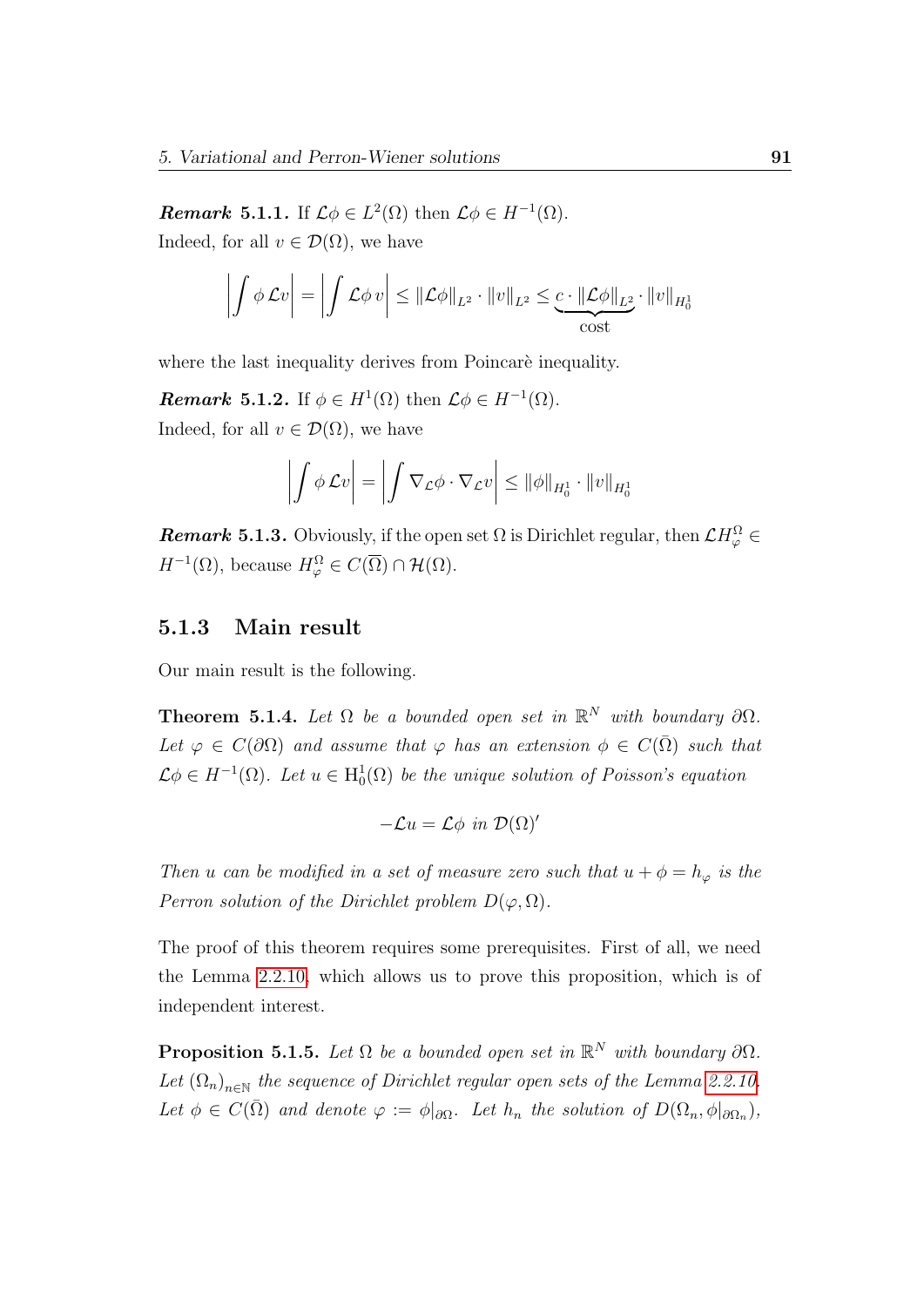*i.e.*,  $h_n \in C(\overline{\Omega}_n) \cap \mathcal{H}(\Omega_n)$  such that  $h_n = \phi$  on  $\partial \Omega_n$ . Suppose that  $h_n = \phi$  in  $\mathbb{R}^N \setminus \Omega_n$ . Then  $h_n$  is pointwise convergent in  $\Omega$  and

<span id="page-91-2"></span><span id="page-91-0"></span>
$$
\lim_{n \to +\infty} h_n(x) = H^{\Omega}_{\varphi}(x) \tag{5.4}
$$

for all  $x \in \Omega$ .

Proof. First of all, we observe that the approximating Dirichlet regular open sets can be taken such that

 $\forall \delta > 0 \ \exists \ \bar{n} \in \mathbb{N} \ \text{ such that } \ \partial \Omega_n \subset \{x \in \Omega : dist(x, \partial \Omega) < \delta \} \ \text{ for all } n > \overline{n}$ (5.5)

Let  $u \in \overline{U}_{\varphi}^{\Omega}$  $\frac{1}{\varphi}$ . Then

$$
\liminf_{x \to y} u(x) \ge \phi(y) \text{ for all } y \in \partial \Omega,
$$

i.e.,

$$
\lim_{\rho \to 0} \left( \inf_{B(y,\rho) \cap \Omega} u \right) \ge \phi(y) \text{ for all } y \in \partial \Omega.
$$

We deduce from this that

 $\forall y \in \partial \Omega \quad \forall \varepsilon > 0 \quad \exists \rho = \rho(y, \varepsilon) > 0 \quad \text{such that} \quad \inf_{B(y, \rho) \cap \Omega} u > \phi(y) - \varepsilon.$ 

Then there exists  $r, 0 < r < \rho$ , such that

$$
\inf_{B(y,\rho)\cap\Omega} u > \phi(z) - \varepsilon \quad \forall \ z \in B(y,r) \cap \Omega
$$

from which

$$
\inf_{B(y,r)\cap\Omega} u > \phi(z) - \varepsilon \quad \forall \ z \in B(y,r) \cap \Omega
$$

<span id="page-91-1"></span>that is

$$
u(x) + \varepsilon > \phi(z) \quad \forall \ x, z \in B(y, r) \cap \Omega \tag{5.6}
$$

Then there exist  $y_1, ..., y_p \in \partial\Omega$  such that

$$
\partial\Omega \subseteq \bigcup_{j=1}^p B(y_j,r_j).
$$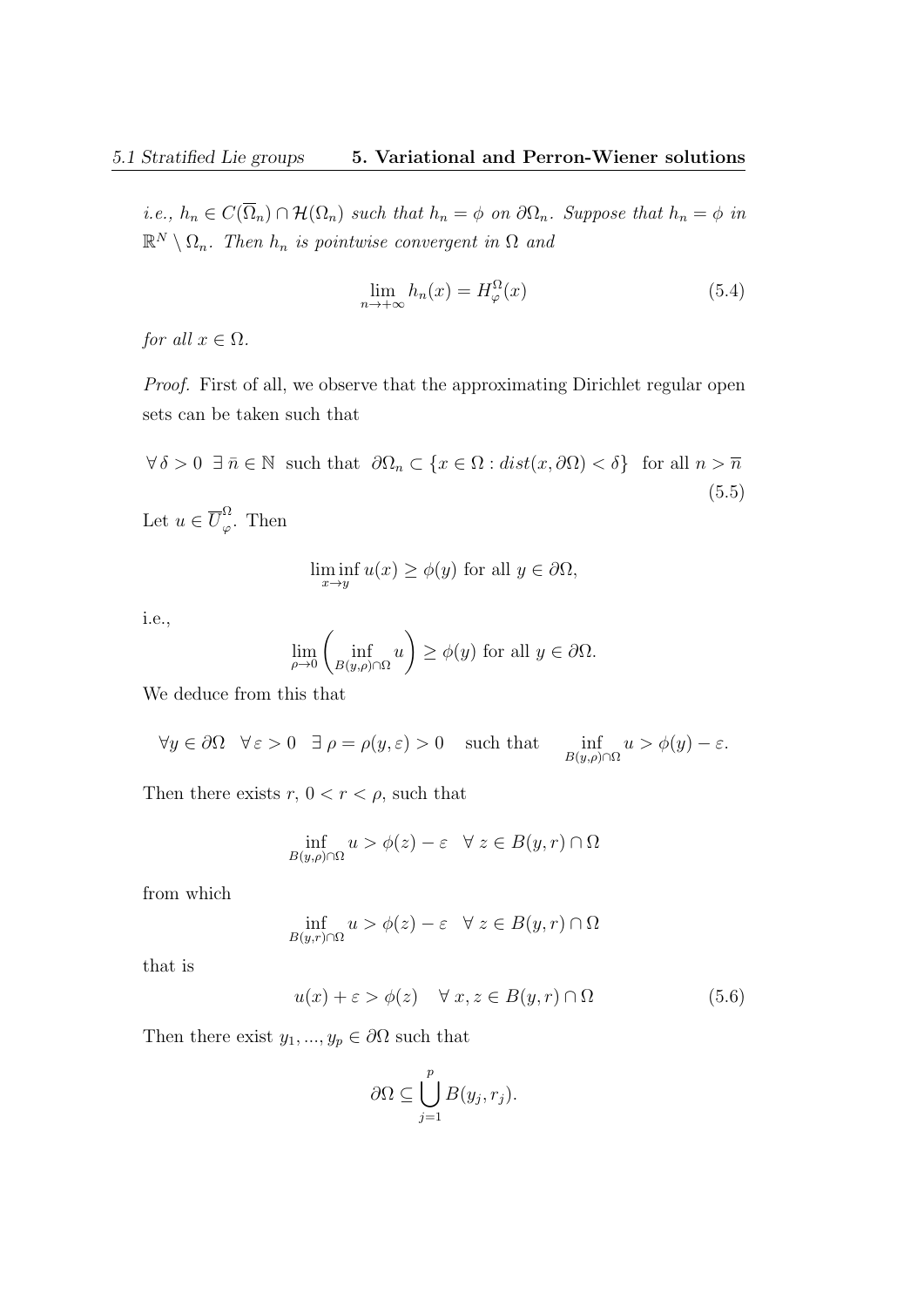Define

$$
O:=\bigcup_{j=1}^p (B(y_j,r_j)\cap\Omega).
$$

From Lemma 2.2.[10](#page-30-0) and from [\(5.5\)](#page-91-0) it follows that

 $\exists \overline{n}_{\varepsilon} \text{ such that } \partial \Omega_n \subset O \quad \forall \ n > \overline{n}_{\varepsilon}.$ 

Fix  $n > \overline{n}_{\varepsilon}$  and let  $z \in \partial \Omega_n$ .

Then there exists j such that  $z \in \Omega \cap B(y_j, r_j)$  and, from (5.[6\)](#page-91-1)

$$
u(x) + \varepsilon > \phi(z) \quad \forall \ x \in \Omega \cap B(y_j, r_j)
$$

from which we obtain

$$
\liminf_{x \to z} (u(x) + \varepsilon) \ge \phi(z).
$$

Thus

$$
u + \varepsilon \in \overline{U}_{\phi/\partial\Omega_n}^{\Omega_n} \qquad \forall \ n \ge \overline{n}_{\varepsilon}
$$

<span id="page-92-0"></span>and so

$$
u + \varepsilon \ge h_n \quad \text{in } \Omega_n. \tag{5.7}
$$

Proceeding similarly, we prove that, given  $v \in \underline{U}_{\varphi}^{\Omega}$ ,

$$
\forall \varepsilon > 0 \quad \exists \underline{n}_{\varepsilon} \in \mathbb{N} \quad \text{such that} \quad v - \varepsilon \in \underline{U}^{\Omega_n}_{\phi/\partial \Omega_n} \quad \forall \ n > \underline{n}_{\varepsilon}
$$

and so

$$
v - \varepsilon \le h_n \text{ in } \Omega_n.
$$

Let  $K \subset \Omega$  a compact subset of  $\Omega$ . From Lemma 2.2.[10](#page-30-0) and from [\(5.5\)](#page-91-0) it follows that

 $\exists n'' \in \mathbb{N}$  such that  $K \subset \Omega_n \quad \forall n > n''$ .

Setting  $\overline{n''}_{\varepsilon} = \max{\{\overline{n}_{\varepsilon}, n''\}}$ , we have from [\(5.7\)](#page-92-0)

$$
u(x) + \varepsilon \ge h_n(x) \quad \forall \ x \in K \subset \Omega_n, \ \forall \ n > \overline{n''}_{\varepsilon},
$$

from which it follows that

$$
u(x) + \varepsilon \ge \sup_{j \ge n} (h_j(x)) \quad \forall \ x \in K, \forall \ n > \overline{n''}_{\varepsilon}.
$$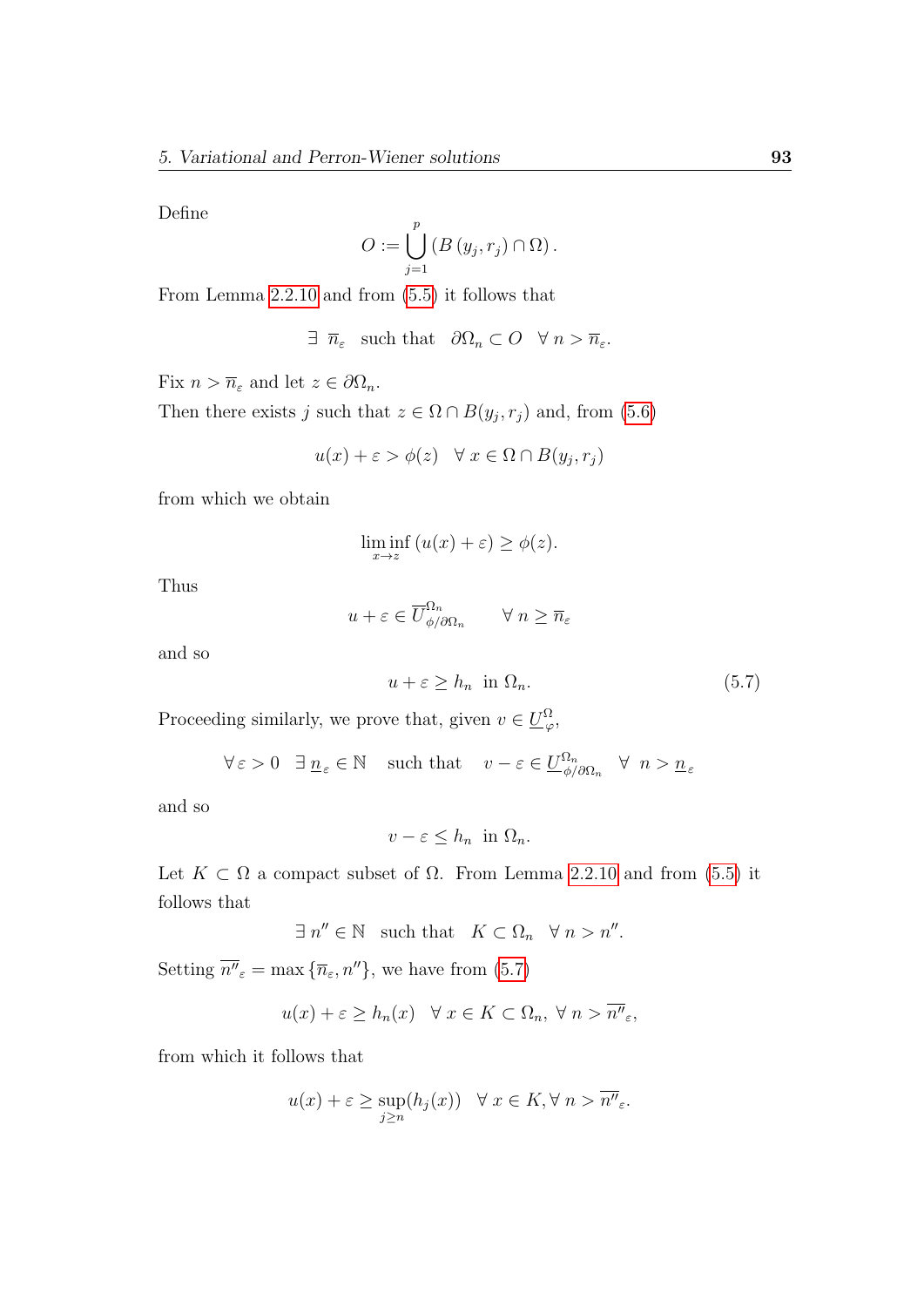Letting  $n \to +\infty$  we obtain

$$
u(x) + \varepsilon \ge \limsup_{n \to +\infty} h_n(x)
$$
 for all  $x \in K$ , for all  $u \in \overline{U}_{\phi/\partial\Omega_n}^{\Omega_n}$ 

and taking the infimum with respect to  $u$  we have

$$
H_{\varphi}^{\Omega}(x) + \varepsilon \ge \limsup_{n \to +\infty} h_n(x) \text{ for all } x \in K.
$$

Since  $K$  is arbitrary

$$
H^{\Omega}_{\varphi} + \varepsilon \ge \limsup_{n \to +\infty} h_n \text{ in } \Omega
$$

and since  $\varepsilon$  is arbitrary

$$
H_{\varphi}^{\Omega} \ge \limsup_{n \to +\infty} h_n \text{ in } \Omega.
$$

Proceeding analogously, we prove that

$$
H_{\varphi}^{\Omega} \le \liminf_{n \to +\infty} h_n \text{ in } \Omega.
$$

Hence  $h_n$  is pointwise convergent in  $\Omega$  and

$$
H_{\varphi}^{\Omega}(x) = \lim_{n \to +\infty} h_n(x) \text{ for all } x \in \Omega.
$$

 $\Box$ 

In order to prove Theorem [5](#page-90-0).1.4 we need other propositions.

**Proposition 5.1.6.** Let  $u \in H^1(\Omega)$  and let  $\alpha \in C_0^{\infty}(\Omega)$ . Then  $\alpha \cdot u \in H_0^1(\Omega)$ .

*Proof.* Since  $u \in H^1(\Omega)$ , from [\[30\]](#page-125-2) and [\[33\]](#page-125-3), it follows that there exists a sequence  $u_n \in C^{\infty}(\Omega) \cap H^1(\Omega)$  such that

> <span id="page-93-1"></span> $u_n \to u$  in  $L^2(\Omega)$  and  $X_j u_n \to X_j u$  in  $L^2$  $(5.8)$

We show that

<span id="page-93-0"></span>
$$
\alpha u_n \to \alpha u \quad \text{in} \ \ H^1(\Omega) \tag{5.9}
$$

Indeed, from  $(5.8)$  and from the boundedness of  $\alpha$  it follows that

$$
\alpha u_n - \alpha u = \alpha (u_n - u) \to 0 \quad \text{in} \ \ L^2(\Omega).
$$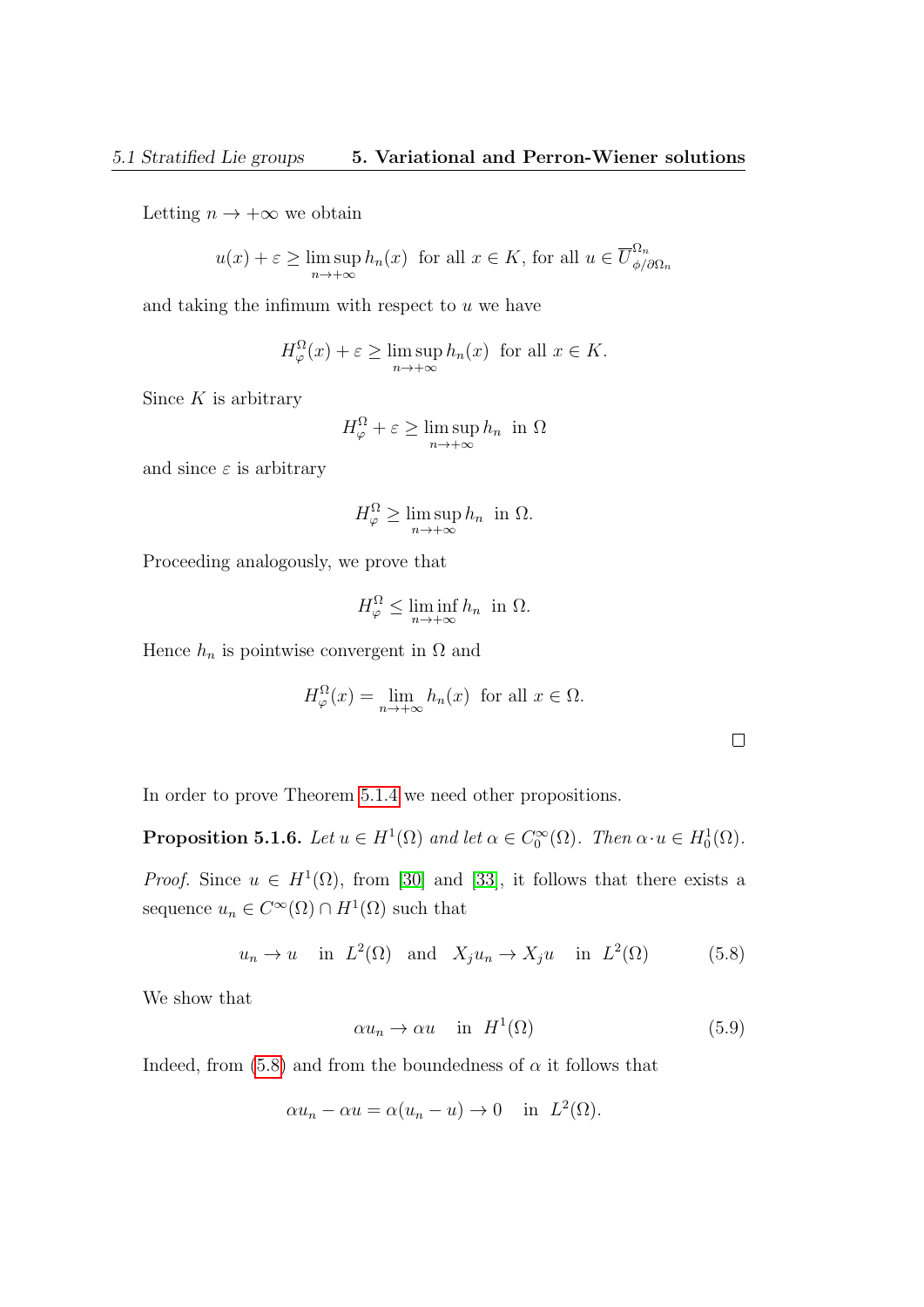and

$$
X_j(\alpha u_n) = (X_j \alpha)u_n + \alpha(X_j u_n) \to (X_j \alpha)u + \alpha(X_j u) = X_j(\alpha u) \quad \text{in } L^2(\Omega).
$$

Since  $\alpha u_n \in C_0^{\infty}(\Omega)$ , from [\(5.9\)](#page-93-1) it follows that  $\alpha u \in H_0^1(\Omega)$ .

<span id="page-94-0"></span>**Proposition 5.1.7.** Let  $u \in H^1_{loc}(\Omega)$ , and assume that supp(u) is a compact subset of  $\Omega$ . Then  $u \in H_0^1(\Omega)$ .

*Proof.* Fix an open set  $\omega$  such that  $supp(u) \subset \omega \subset\subset \Omega$  and choose  $\alpha \in$  $C_0^{\infty}(\Omega)$  such that  $\alpha = 1$  su  $\omega$ ; thus  $\alpha u = u$  in  $\Omega$  and, by Proposition [5.1.6](#page-93-1)  $\alpha u \in H_0^1(\Omega)$ . So  $u \in H_0^1(\Omega)$ .  $\Box$ 

<span id="page-94-1"></span>**Proposition 5.1.8.** Let  $\Omega$  be a bounded open set and  $u \in C_c(\Omega)$ . Suppose that  $\mathcal{L}u \in L^2(\Omega)$ . Then  $u \in H_0^1(\Omega)$ .

*Proof.* Let  $v \in H_0^1(\Omega)$  such that  $-\mathcal{L}v = \mathcal{L}u$ . Then  $h = u + v \in \mathcal{H}(\Omega)$  and, consequently, h belongs to  $C^{\infty}(\Omega)$ . Consequently,  $u = h - v \in H_{loc}^1(\Omega)$ . Let  $\varepsilon > 0$ . Since  $u \in C_c(\Omega)$ , it follows that  $(u - \varepsilon)^+ \in C_0(\Omega)$ . On the other hand $(u - \varepsilon)^+ \in H^1_{loc}(\Omega)$  ([\[34\]](#page-125-4)); then, from Proposition [5.1.7,](#page-94-0) it follows that  $(u - \varepsilon)^+ \in H_0^1(\Omega)$ . Let  $\omega \subset\subset \Omega$  such that  $supp(u - \varepsilon)^+ \subset \omega$ . If we let  $f := -\mathcal{L}u$ , we have by hypothesis  $f \in L^2(\Omega)$  and then, for all  $w \in \mathcal{D}(\omega)$ ,

$$
\int_{\Omega} \nabla_{\mathcal{L}} u \nabla_{\mathcal{L}} w dx = -\int_{\Omega} u \mathcal{L} w dx = \int_{\Omega} f w dx
$$

hence

$$
\int_{\Omega} \nabla_{\mathcal{L}} u \nabla_{\mathcal{L}} w = \int_{\Omega} f w dx.
$$

This identity remains true for  $w \in H_0^1(\omega)$ . Take  $w = (u - \varepsilon)^+$ . Then

$$
\int \left| \nabla \mathcal{L}(u - \varepsilon)^+ \right|^2 dx = \int \nabla \mathcal{L}u \nabla \mathcal{L}(u - \varepsilon)^+ dx = \int f(u - \varepsilon)^+ dx
$$
  

$$
\leq ||f||_2 \left\| (u - \varepsilon)^+ \right\|_2 \leq ||f||_2 |\Omega|^{1/2} \left\| u \right\|_{\infty}
$$

where the first equality follows from([\[34,](#page-125-4) Corollary 2.2])

$$
\begin{cases} \nabla_{\mathcal{L}}(u-\varepsilon)^{+} = 0 & \text{when } u < \varepsilon \\ \nabla_{\mathcal{L}}(u-\varepsilon)^{+} = \nabla_{\mathcal{L}}u & \text{when } u \ge \varepsilon. \n\end{cases}
$$

 $\Box$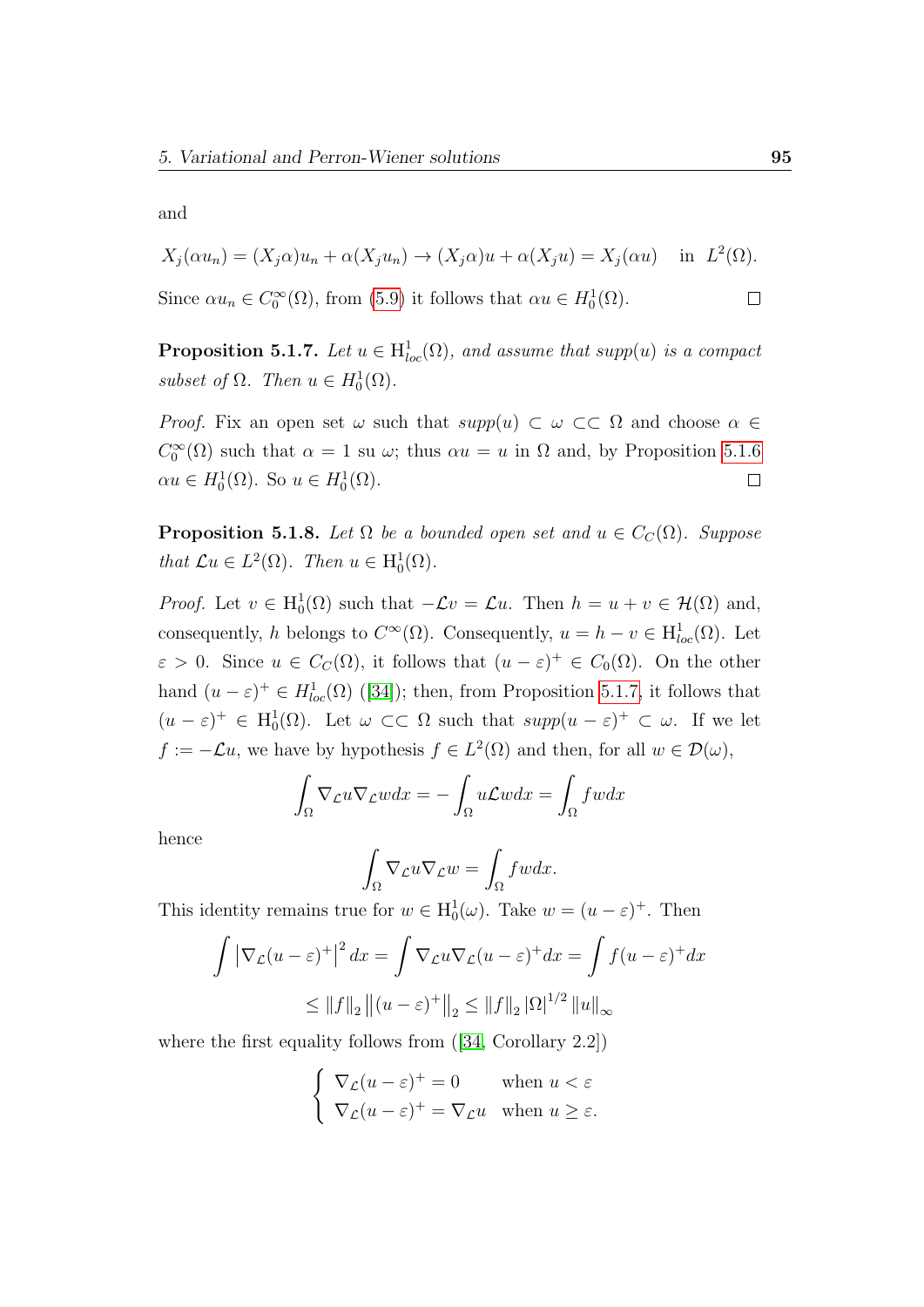Thus  $\{(u-\varepsilon)^+ : \varepsilon \in (0,1]\}$  is bounded in  $H_0^1(\Omega)$ . Hence there exists sequence  $\varepsilon_j \searrow 0$  and  $v \in H_0^1(\Omega)$  such that  $(u - \varepsilon_j)^+ \to v$  weakly in  $H_0^1(\Omega)$ . By the weakly convergence, we can suppose the convergence in  $L^2$ , which in turn implies the convergence almost everywhere. Then we have  $(u - \varepsilon_j)^+ \to u^+$ in  $L^2(\Omega)$  and it follows that  $u^+ = v \in H_0^1(\Omega)$ .

Applying this to  $-u$  instead of u, we obtain that also  $u^- \in H_0^1(\Omega)$ . Then  $u \in H_0^1(\Omega)$ .  $\Box$ 

The following Proposition follows easily from Proposition [5.1.8.](#page-94-1)

<span id="page-95-1"></span>**Proposition 5.1.9.** Let  $\Omega$  be Dirichlet regular and  $\phi \in C^2(\overline{\Omega})$ ,  $\varphi = \phi|_{\partial\Omega}$ . Let h be the solution of  $D(\varphi, \Omega)$ . Then  $u = h - \phi \in H_0^1(\Omega)$ .

We are now ready to prove Theorem [5.1.4.](#page-90-0)

Proof. (of Theorem [5](#page-90-0).1.4)

Let  $\sigma_n$  be a mollifier, that is,  $0 \leq \sigma_n \in C_0^{\infty}(\mathbb{R}^N)$ , supp $(\sigma_n) \subset B_\rho(0, \frac{1}{n})$  $\frac{1}{n}$  and  $\int_{\mathbb{R}^N} \sigma_n(x) dx = 1$ . Extend  $\phi$  to a uniformly continuous function on  $\mathbb{R}^N$ , which we still denote by  $\phi$ . We define

$$
\phi_n = \sigma_n *_{\mathbb{G}} \phi = \int_{\mathbb{R}^N} \sigma_n(x \circ z^{-1}) f(z) dz
$$

<span id="page-95-0"></span>Then

$$
\phi_n \longrightarrow \phi \quad \text{uniformly on } \mathbb{R}^N. \tag{5.10}
$$

Let  $(\Omega_n)_{n\in\mathbb{N}}$  the sequence of Dirichlet regular open sets of the Lemma [2.2.10.](#page-30-0) Let  $k_n$  the solution of  $D(\Omega_n, \phi_n|_{\partial \Omega_n})$ , i.e.,  $k_n \in \mathcal{H}(\Omega_n) \cap C(\Omega_n)$  such that  $k_n = \phi_n$  on  $\partial \Omega_n$ . We show that

<span id="page-95-2"></span>
$$
k_n \longrightarrow h_\varphi \tag{5.11}
$$

pointwise on  $\Omega$ . Indeed, let  $K \subset \Omega$  be compact and denote with  $h_n$  the solution of  $D(\Omega_n, \phi_{\partial \Omega_n})$ . By Lemma 2.2.[10](#page-30-0) there exists  $n_0 \in \mathbb{N}$  such that  $K \subset \Omega_n$  for all  $n \geq n_0$ . Then, by the Maximum Principle and by [\(5.10\)](#page-95-0), we have

$$
\sup_{K} |k_n - h_n| \leq \sup_{\overline{\Omega}_n} |k_n - h_n| \leq \sup_{\partial \Omega_n} |k_n - h_n| = \sup_{\partial \Omega} |\phi_n - \phi| \to 0
$$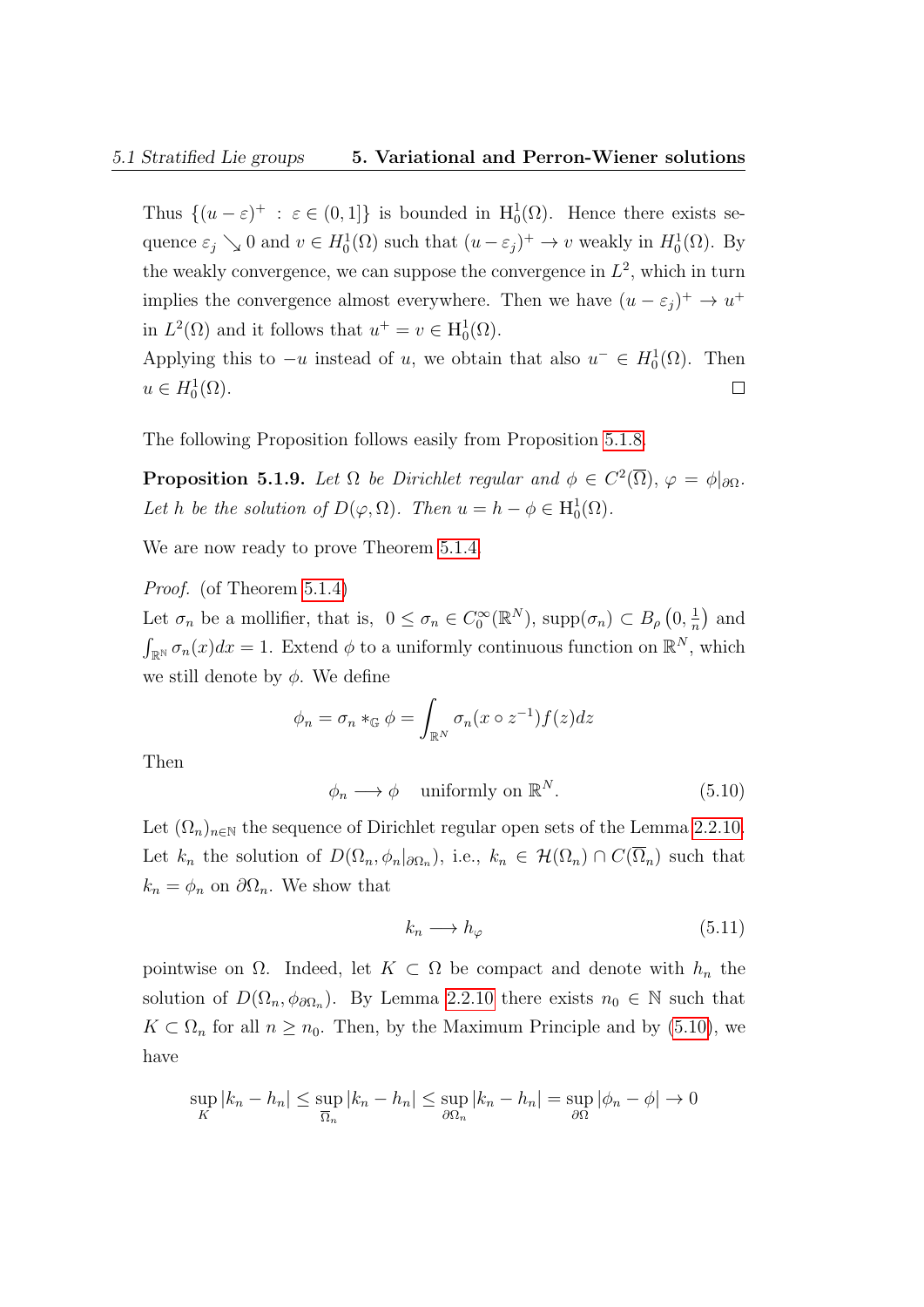as  $n \to \infty$ . Hence  $(k_n - h_n) \to 0$  as  $n \to \infty$ , uniformly on compact subsets of Ω and, consequently, pointwise on Ω. From this and from Proposition [5.1.5](#page-92-0) it follows that  $k_n \to h_\varphi$  pointwise in  $\Omega$ . Consider the function

$$
u_n := k_n - \phi_n
$$

Then  $u_n \in C_c(\Omega_n)$  and  $-\mathcal{L}u_n = \mathcal{L}\phi_n$  in  $\Omega_n$ . It follows from Proposition [5.1.9](#page-95-1) that  $u_n \in H_0^1(\Omega_n)$ .

Now, from the hypothesis  $\mathcal{L}\phi \in H^{-1}(\Omega)$ , we deduce that there exists a constant  $c > 0$  such that

<span id="page-96-1"></span>
$$
\left| \int_{\Omega} \phi \mathcal{L} v \, dx \right| \le c \left( \int_{\Omega} |\nabla_{\mathcal{L}} v|^2 \right)^{1/2} \tag{5.12}
$$

for all  $v \in \mathcal{D}(\Omega)$ . This will allow us to prove that

<span id="page-96-0"></span>
$$
\left(\int_{\Omega} |\nabla_{\mathcal{L}} u_n|^2 dx\right)^{1/2} \le c \tag{5.13}
$$

for all  $n \in \mathbb{N}$ .

In order to prove [\(5.13\)](#page-96-0) fix  $n \in \mathbb{N}$ . Let  $v \in \mathcal{D}(\Omega_n)$ . Then:

$$
\int_{\Omega_n} \nabla_{\mathcal{L}} u_n \nabla_{\mathcal{L}} v dx = -\int_{\Omega_n} u_n \mathcal{L} v dx = \int_{\Omega_n} (\phi_n - k_n) \mathcal{L} v dx = \int_{\Omega_n} \phi_n \mathcal{L} v dx
$$

where the last equality follows from the fact that  $\mathcal{L} = \mathcal{L}^*$  and  $k_n$  is  $\mathcal{L}$ harmonic.

Now,

$$
\int_{\Omega_n} \phi_n(x) \mathcal{L}v(x) dx = \int_{\Omega_n} \left( \int_{\mathbb{R}^N} \sigma_n(x \circ z^{-1}) \phi(z) dz \right) \mathcal{L}v(x) dx
$$

$$
= \int_{\mathbb{R}^N} \phi(z) \left( \int_{\mathbb{R}^N} \sigma_n(x \circ z^{-1}) \mathcal{L}v(x) dx \right) dz
$$

$$
= \int_{\mathbb{R}^N} \phi(z) \left( \int_{\mathbb{R}^N} \sigma_n(y) \left( \mathcal{L}v \right) (y \circ z) dy \right) dz
$$

where in the third equality we have used the change of variables  $y = x \circ z^{-1}$ , with  $dx = dy$  thanks to the invariance of the Lebesgue measure on  $\mathbb{R}^N$  with respect to the right translations on G. Now, from the invariance of the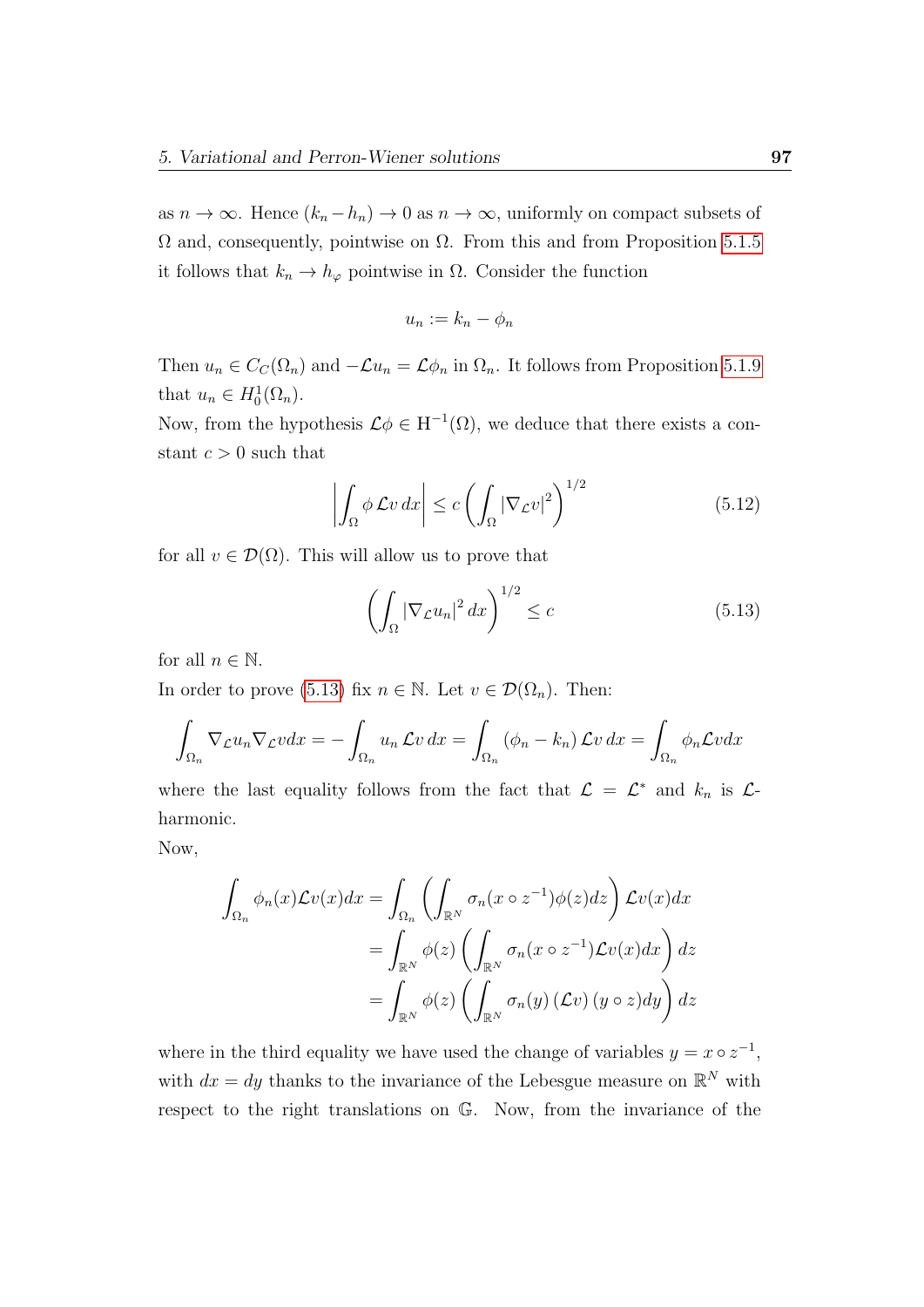operator with respect to the left translations on G, it follows that the last integral is equal to

$$
\int_{\mathbb{R}^N} \phi(z) \left( \int_{\mathbb{R}^N} \sigma_n(y) \mathcal{L}_z \left( v(y \circ z) \right) dy \right) dz
$$
  
= 
$$
\int_{\mathbb{R}^N} \phi(z) \mathcal{L}_z \left( \int_{\mathbb{R}^N} \sigma_n(y) v(y \circ z) dy \right) dz
$$

Hence

<span id="page-97-0"></span>
$$
\int_{\Omega_n} \nabla_{\mathcal{L}} u_n \nabla_{\mathcal{L}} v dx = \int_{\mathbb{R}^N} \phi(x) \mathcal{L} v_n(x) dx
$$

where  $v_n(z) = \int_{\mathbb{R}^N} \sigma_n(y)v(y \circ z) dy$ . Thus  $v_n \in \mathcal{D}(\Omega)$  for n large enough and it follows from [\(5.12\)](#page-96-1) that

$$
\left| \int_{\mathbb{R}^N} \nabla_{\mathcal{L}} u_n \nabla_{\mathcal{L}} v \, dx \right| = \left| \int_{\mathbb{R}^N} \phi \mathcal{L} v_n dx \right| \le c \left( \int_{\mathbb{R}^N} |\nabla_{\mathcal{L}} v_n|^2 dx \right)^{1/2}.
$$
 (5.14)

On the other hand

$$
\nabla_{\mathcal{L}} v_n(z) = \nabla_{\mathcal{L}} \left( \int_{\mathbb{R}^N} \sigma_n(y) v(y \circ z) \, dy \right) = \int_{\mathbb{R}^N} \sigma_n(y) \left( \nabla_{\mathcal{L}} v \right) (y \circ z) dy,
$$

<span id="page-97-1"></span>hence

$$
\left(\int_{\mathbb{R}^N} |\nabla_{\mathcal{L}} v_n|^2 dx\right)^{1/2} \le \left(\int_{\mathbb{R}^N} |\nabla_{\mathcal{L}} v|^2 dx\right)^{1/2}.\tag{5.15}
$$

From  $(5.14)$  and  $(5.15)$  it follows that

$$
\left| \int_{\mathbb{R}^N} \nabla_{\mathcal{L}} u_n \nabla_{\mathcal{L}} v \, dx \right| \le c \left( \int_{\mathbb{R}^N} |\nabla_{\mathcal{L}} v|^2 dx \right)^{1/2} \tag{5.16}
$$

for all  $v \in \mathcal{D}(\Omega)$  and for *n* large enough. From this inequality and from the fact that  $u_n \in H_0^1(\Omega_n)$  the claim [\(5.13\)](#page-96-0) follows. Indeed, since  $\mathcal{D}(\Omega_n)$  is dense in  $H_0^1(\Omega_n)$ , for all  $v \in H_0^1(\Omega_n)$  there exists  $v_j \in \mathcal{D}(\Omega_n)$  such that  $v_j \to v$  in  $H_0^1(\Omega_n)$ . Therefore:

$$
\left| \int_{\mathbb{R}^N} \nabla_{\mathcal{L}} u_n \nabla_{\mathcal{L}} v \, dx \right| = \left| \langle u_n, v \rangle_{H_0^1} \right| \leq \left| \langle u_n, v - v_j \rangle \right| + \left| \langle u_n, v_j \rangle \right| \leq
$$
  

$$
\leq \left| \left| u_n \right| \right|_{H_0^1} \left| \left| v - v_j \right| \right|_{H_0^1} + c \left| \left| v_j \right| \right|_{H_0^1}
$$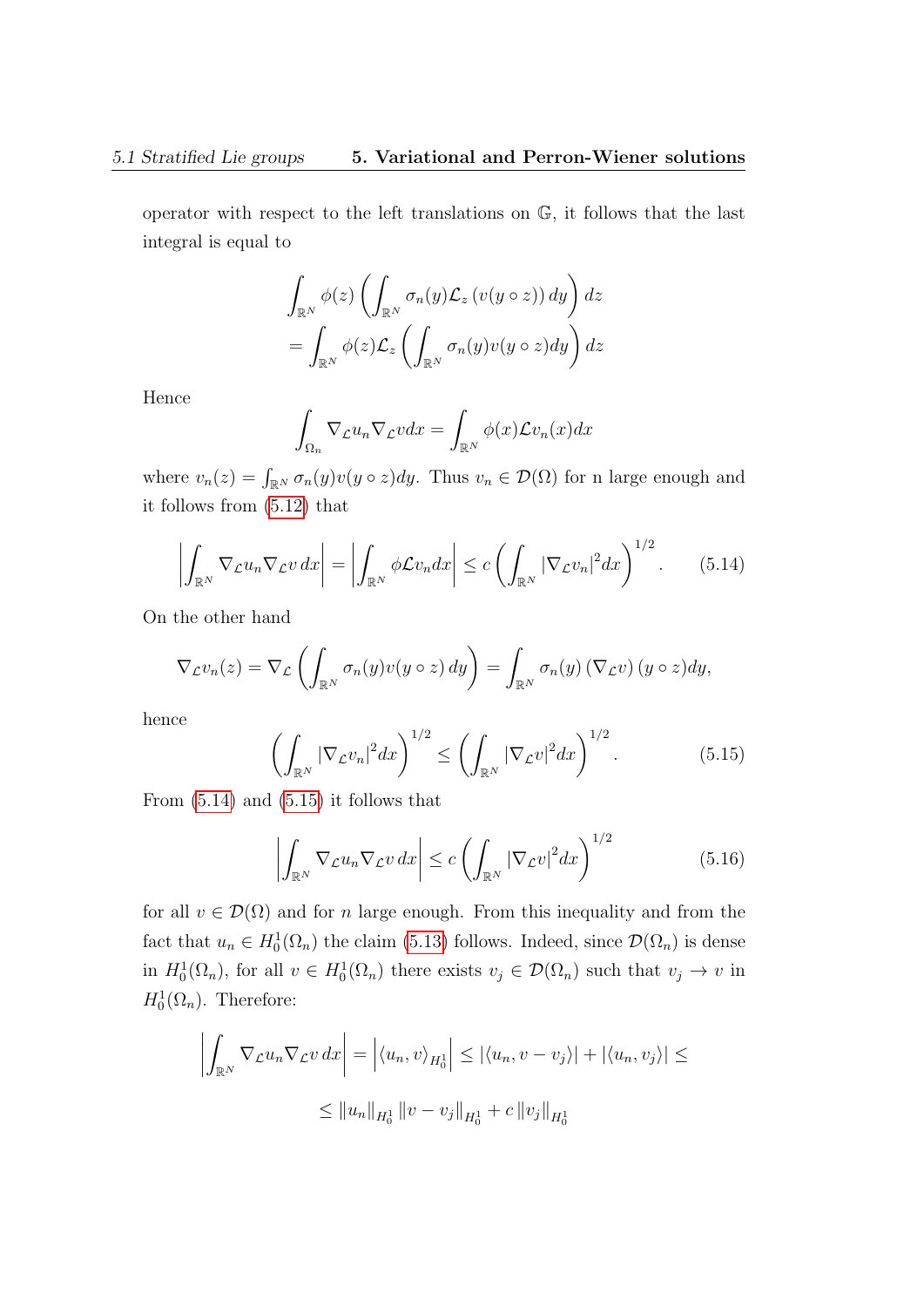where the last inequality follows from the Cauchy-Schwartz inequality and from [\(5.14\)](#page-97-0). Letting  $j \to \infty$  we obtain

$$
\left| \langle u_n, v \rangle_{H_0^1} \right| \le c \left\| v \right\|_{H_0^1}
$$

and, thus, taking  $v = u_n$ , the claim [\(5.13\)](#page-96-0).

Now we define  $\tilde{u}_n = u_n(x)$  if  $x \in \Omega_n$  and  $\tilde{u}_n(x) = 0$  if  $x \notin \Omega_n$ . Since  $u_n \in H_0^1(\Omega_n)$ , then  $\tilde{u}_n \in H_0^1(\Omega)$  and  $\nabla_{\mathcal{L}} \tilde{u}_n = \tilde{\nabla}_{\mathcal{L}} u_n$ . We identify  $u_n$  and  $\tilde{u}_n$  to simplify the notation. By [\(5.13\)](#page-96-0) the sequence  $u_n$  is bounded in  $H_0^1(\Omega)$ . Hence there exists a subsequence  $u_{n_m}$  converging weakly to a function  $u \in H_0^1(\Omega)$ as  $m \to +\infty$ . Since

<span id="page-98-0"></span>
$$
u_{n_m} + \phi_{n_m} = k_{n_m} \tag{5.17}
$$

we have

$$
-\int_{\Omega_{n_m}} \nabla_{\mathcal{L}} u_{n_m} \nabla_{\mathcal{L}} v + \int_{\Omega_{n_m}} \phi_{n_m} \mathcal{L} v = \int_{\Omega_{n_m}} k_{n_m} \mathcal{L} v = 0
$$

for all  $v \in \mathcal{D}(\Omega_{n_m})$ . Letting  $m \to \infty$  we conclude that

$$
-\int_{\Omega} \nabla_{\mathcal{L}} u \, \nabla_{\mathcal{L}} v + \int_{\Omega} \phi \, \mathcal{L} v = 0
$$

for all  $v \in \mathcal{D}(\Omega) = \bigcup_{m \in \mathbb{N}} \mathcal{D}(\Omega_{n_m})$ . Thus u is the solution of

$$
u \in H_0^1(\Omega)
$$
,  $-\mathcal{L}u = \mathcal{L}\phi$  in  $\mathcal{D}(\Omega)'$ 

On the other hand,  $u_{n_m}$  converges almost everywhere to u (as a consequence of the convergence in  $L^2$ , which in turn derives from the weakly convergence in  $H_0^1$ ), and  $\phi_{n_m}$  converges pointwise to  $\phi$  (as a consequence of the uniformly convergence), therefore

$$
u_{n_m} + \phi_{n_m} \to u + \phi
$$
 almost everywhere on  $\Omega$ 

Besides by [\(5.11\)](#page-95-2) we have that  $k_{n_m}$  converges pointwise to  $H^{\Omega}_{\varphi}$ , thus it follows from  $(5.17)$  that

$$
u + \phi = H^{\Omega}_{\varphi}
$$

almost everywhere on  $\Omega$ . This completes the proof of the Theorem [5.1.4.](#page-90-0)  $\Box$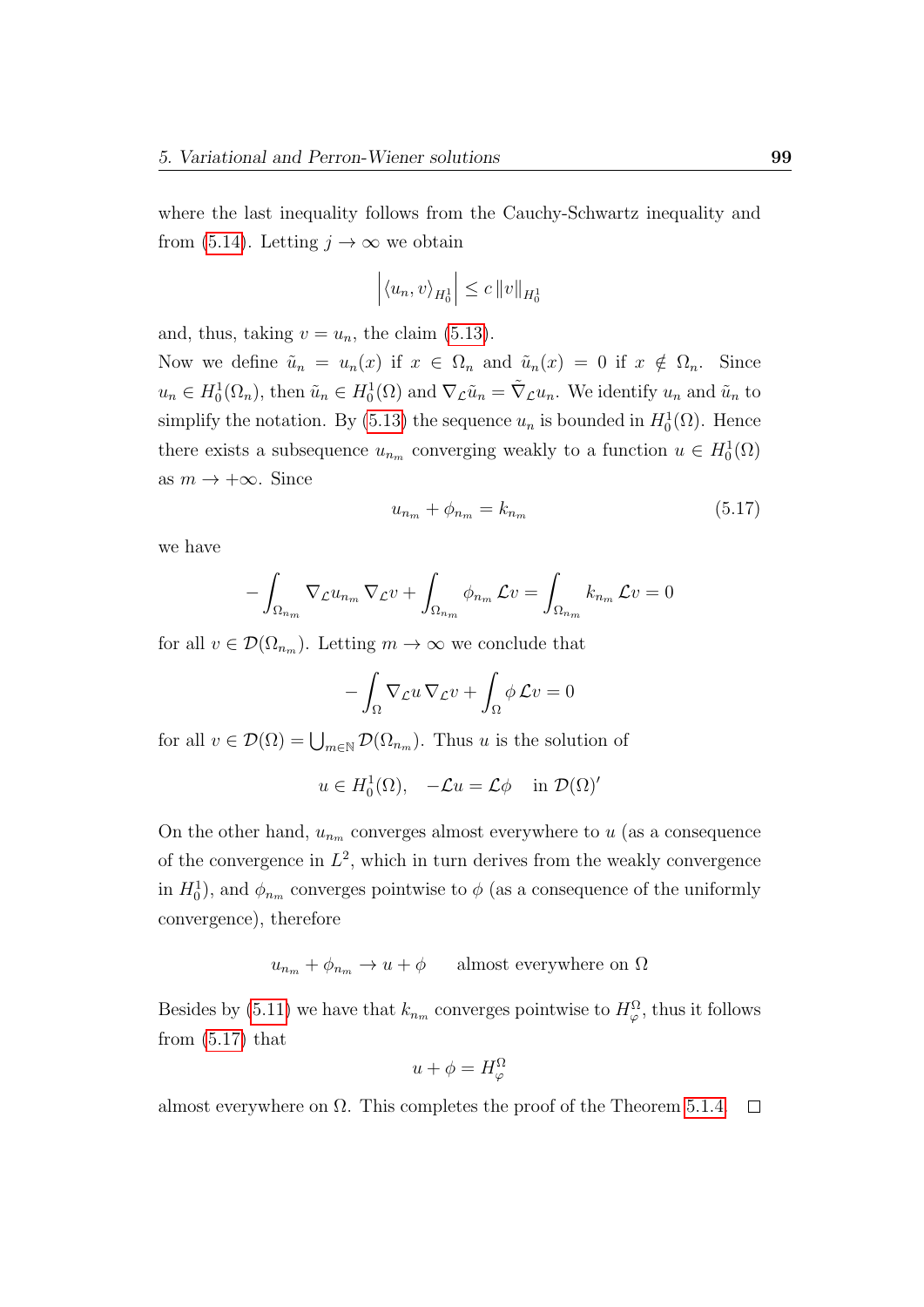#### 5.2 General operators

Let  $\mathcal L$  an operator of the form [\(1.1\)](#page-11-0), introduced in Chapter 1.

#### 5.2.1 Assumptions

Let us denote by  $X_1, ..., X_N$  the vector fields associated with the columns of the square root of the matrix  $A$ . We have (see Appendix B)

$$
\langle A(x)\xi, \xi \rangle = \sum_{j=1}^{N} \langle X_j I(x), \xi \rangle^2
$$
 (5.18)

<span id="page-99-0"></span>
$$
\mathcal{L} = -\sum_{j=1}^{N} X_j^* X_j \tag{5.19}
$$

<span id="page-99-1"></span>**Definition 5.2.1.** We say that an absolutely continuous curve  $\gamma : [0, T] \to \Omega$ is a sub-unit curve with respect to  $X = (X_1, ..., X_N)$  if for any  $\xi \in \mathbb{R}^N$ 

$$
\langle \dot{\gamma}(t), \xi \rangle^2 \le \sum_{j=1}^N \langle X_j(\gamma(t)), \xi \rangle^2 = \langle A(\gamma(t))\xi, \xi \rangle
$$

for a.e.  $t \in [0, T]$  (where the last equality derives from [\(5.18\)](#page-99-0)). If  $x_1, x_2 \in \Omega$ , we define

 $d(x_1, x_2) = \inf \{T > 0 : \exists \gamma : [0; T] \to \Omega, \text{ sub-unit curve } \gamma(0) = x_1, \gamma(T) = x_2\}$ 

If the above set of curves is empty, we put  $d(x_1, x_2) = \infty$ .

We will assume the following hypothesis hold:

1.  $d(x, y) < \infty$  for any  $x, y \in \Omega$ , so that d is a distance in  $\Omega$ . Moreover, the distance d is continuous with respect to the usual topology of  $\mathbb{R}^N$ .

If  $x \in \Omega$  and  $r > 0$  we will denote by  $B_r(x) = \{y \in \Omega : d(x, y) < r\}$ the metric balls with respect to d.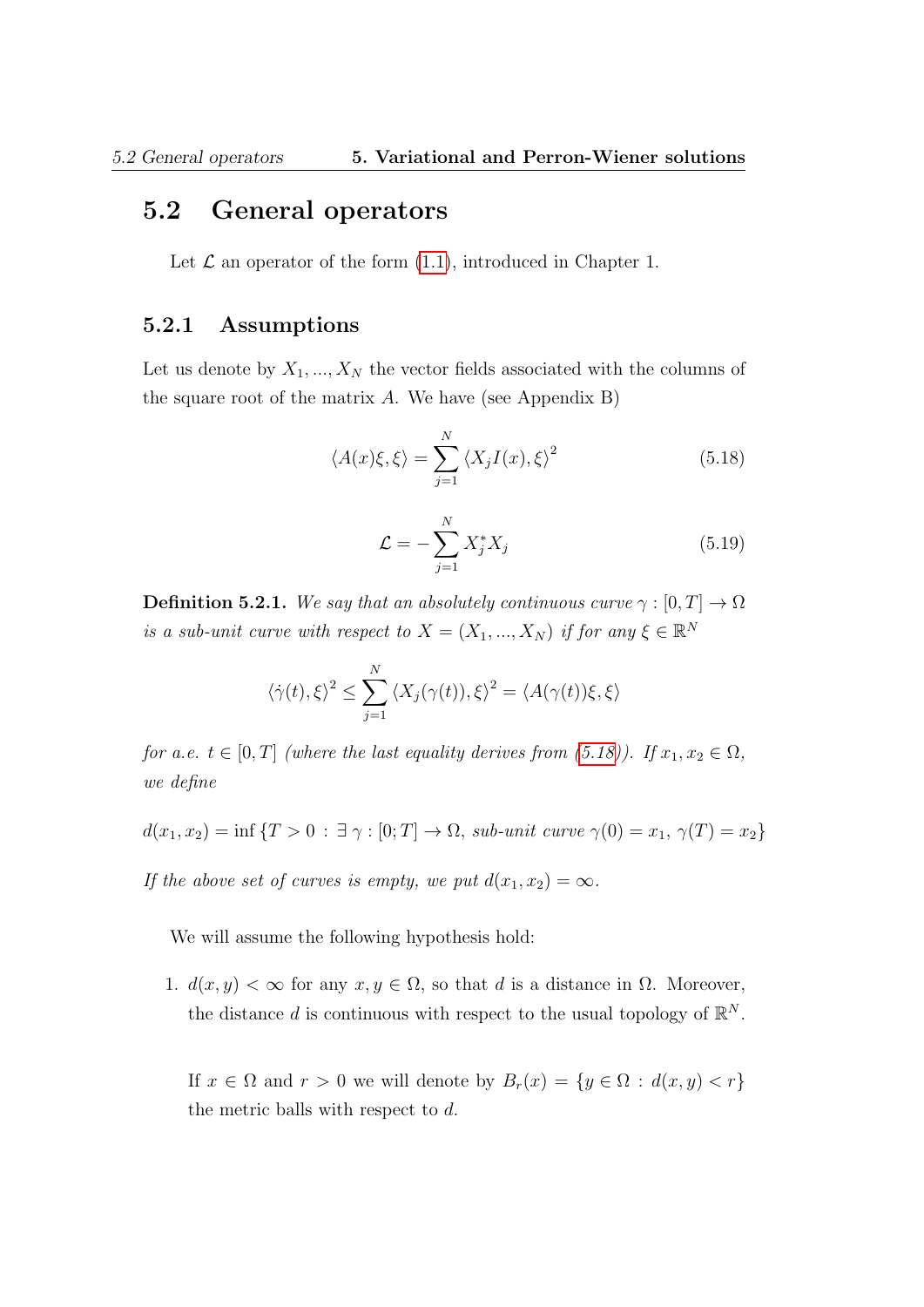2. For any compact  $K \subset \Omega$  there exists  $r_K > 0$  such that for any  $r < r_K$ there exists a positive constant  $C_K$  such that

$$
|B_{2r}(x)| \le C_K |B_r(x)|
$$

for any  $x \in K$  and  $r < r_K$ .

This property is known as *doubling property* of d.

3. Balls of distance  $d$  satisify Poincaré inequality, i.e.,

$$
\int_{B_r} |u - u_r|^2 \, dx \le C \, r^2 \, \int_{B_r} |Xu|^2 \, dx, \quad \forall \, u \in C^1(\overline{B_r})
$$

where for every ball  $B_r$  with radius r in the distance  $d, u_r$  denotes the mean integral of u on  $B_r$ , Xu denotes the intrinsic gradient in  $(\mathbb{R}^N, d_X)$ and C is a constant independent of u.

#### 5.2.2 Main result

With the previous hypothesis on the distance, it holds the following theorem. Notations are the same of Subsection 5.1.1.

<span id="page-100-0"></span>**Theorem 5.2.2.** Let  $\varphi \in C(\partial\Omega)$  and assume that  $\varphi$  has an extension  $\phi \in$  $C(\overline{\Omega}) \cap H^1(\Omega)$ . Let  $u \in H_0^1(\Omega)$  be the unique solution of Poisson's equation

$$
-\mathcal{L}u = \mathcal{L}\phi \text{ in } D(\Omega)'
$$

Then  $u + \phi = H^{\Omega}_{\varphi}$  is the Perron solution of the Dirichlet problem  $D(\varphi, \Omega)$ .

It holds the definition [\(1.2.1\)](#page-13-0) of Perron-Wiener solution of the Dirichlet problem. The definition of Variational Solution of the Dirichlet problem and the proof of its existence and uniqueness are the same of Subsection 5.1.2 (we remark that if  $\phi \in H^1(\Omega)$  then  $\mathcal{L}\phi \in H^{-1}(\Omega)$ ), with the only difference that [\(5.3\)](#page-89-0) doesn't follow from  $X_j = -X_j^*$ , but it follows from [\(5.19\)](#page-99-1).

Proposition [5.1.7](#page-94-0) and Proposition [5.1.5](#page-92-0) hold, and the proofs are the same. Proposition [5.1.6](#page-93-1) holds, because thanks to assumptions on the distance we can apply also in its proof results of [\[30\]](#page-125-2) and of [\[33\]](#page-125-3).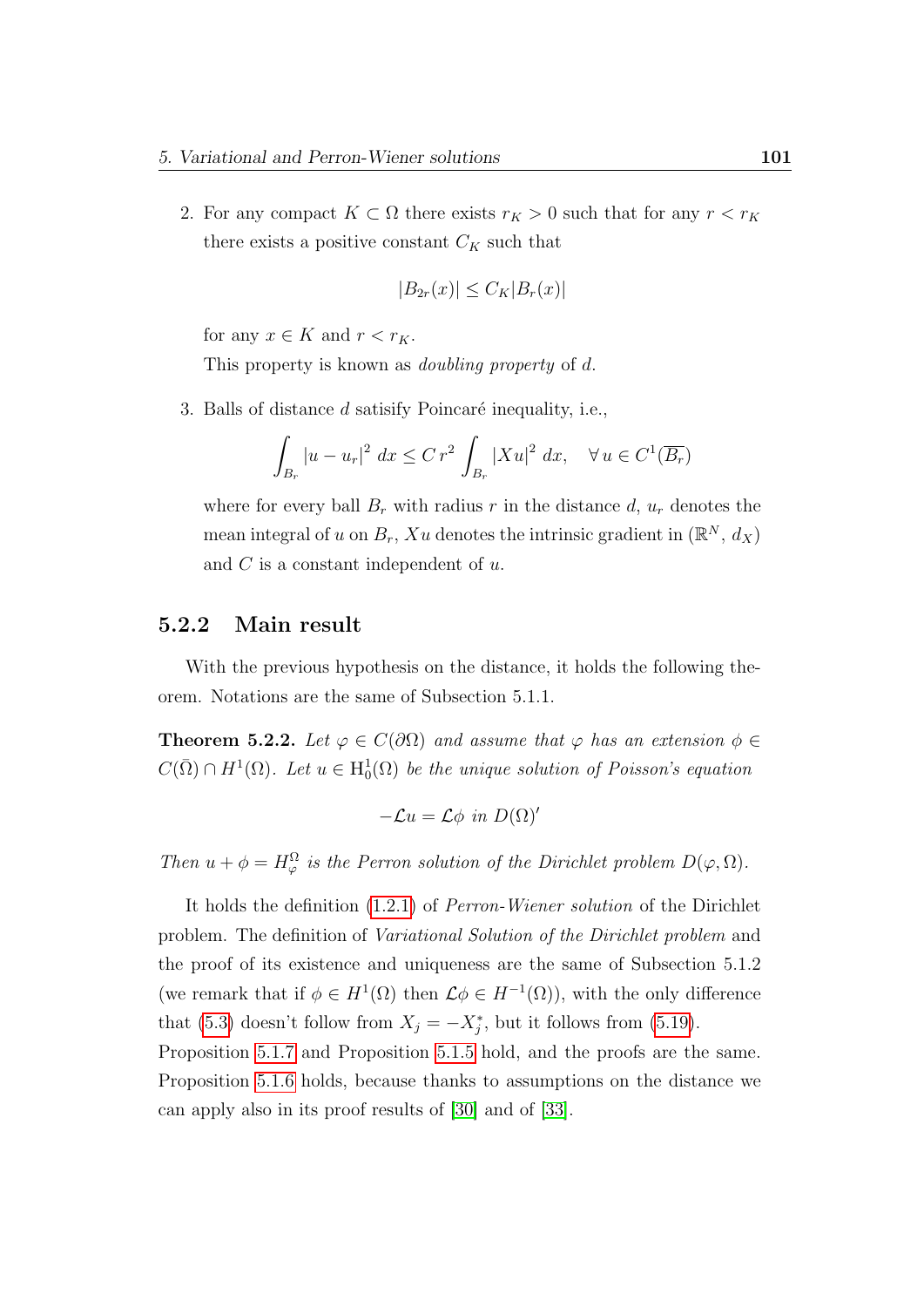In this framework we don't have a structure of group, then we can't define here the regularization of the function  $\phi$ : for this reason we have been compelled to change the hypothesis of the theorem (hypotesis  $\phi \in H^1(\Omega)$  in this theorem is stronger that the hypotesis  $\mathcal{L} \phi \in H^{-1}(\Omega)$  in Theorem [5.1.4\)](#page-90-0) and its proof is quite different from the proof of Theorem [5.1.4.](#page-90-0)

*Proof.* (of Theorem [5.2.2\)](#page-100-0) Let  $(\Omega_n)_{n\in\mathbb{N}}$  the sequence of Dirichlet regular open sets of the Lemma [2.2.10.](#page-30-0) Let  $h_n$  the solution of  $D(\Omega_n, \phi|_{\partial \Omega_n})$ . Consider the function

$$
u_n := h_n - \phi.
$$

Let  $\varepsilon > 0$ . Since  $u_n \in C_c(\Omega_n)$ , it follows that  $(u_n - \varepsilon)^+ \in C_c(\Omega_n)$ . On the other hand  $(u_n - \varepsilon)^+ \in H^1_{loc}(\Omega_n)$  (see [\[34\]](#page-125-4), remembering that  $\mathcal L$  is a Xelliptic operator, as proved in Appendix B); then, from Proposition [5.1.7,](#page-94-0)  $(u_n - \varepsilon)^+ \in H_0^1(\Omega_n).$ 

We have, for all  $v \in D(\Omega_n)$ ,

$$
\int_{\Omega_n} \nabla_{\mathcal{L}} u_n \nabla_{\mathcal{L}} v \, dx = \int_{\Omega_n} \nabla_{\mathcal{L}} (k_n - \phi) \nabla_{\mathcal{L}} v \, dx
$$

$$
= \int_{\Omega_n} \nabla_{\mathcal{L}} \phi \nabla_{\mathcal{L}} v \, dx
$$

$$
\leq \|\nabla_{\mathcal{L}} \phi\|_{L^2(\Omega_n)} \|\nabla_{\mathcal{L}} v\|_{L^2(\Omega_n)}
$$

where the second equality derives from  $(5.19)$ .

The inequality proved remains true for  $v \in H_0^1(\Omega_n)$ . Take  $v = (u_n - \varepsilon)^+$ . Then

$$
\int_{\Omega_n} \left| \nabla_{\mathcal{L}} (u_n - \varepsilon)^+ \right|^2 = \int_{\Omega_n} \nabla_{\mathcal{L}} u_n \nabla_{\mathcal{L}} (u_n - \varepsilon)^+ dx
$$
  

$$
\leq \left\| \nabla_{\mathcal{L}} \phi \right\|_{L^2(\Omega_n)} \left\| \nabla_{\mathcal{L}} (u_n - \varepsilon)^+ \right\|_{L^2(\Omega_n)}
$$

wherethe first equality follows from  $([34, Corollary 2.2])$  $([34, Corollary 2.2])$  $([34, Corollary 2.2])$ 

$$
\begin{cases} \nabla_{\mathcal{L}}(u_n - \varepsilon)^+ = 0 & \text{when } u_n < \varepsilon \\ \nabla_{\mathcal{L}}(u_n - \varepsilon)^+ = \nabla_{\mathcal{L}} u_n & \text{when } u_n \ge \varepsilon. \n\end{cases}
$$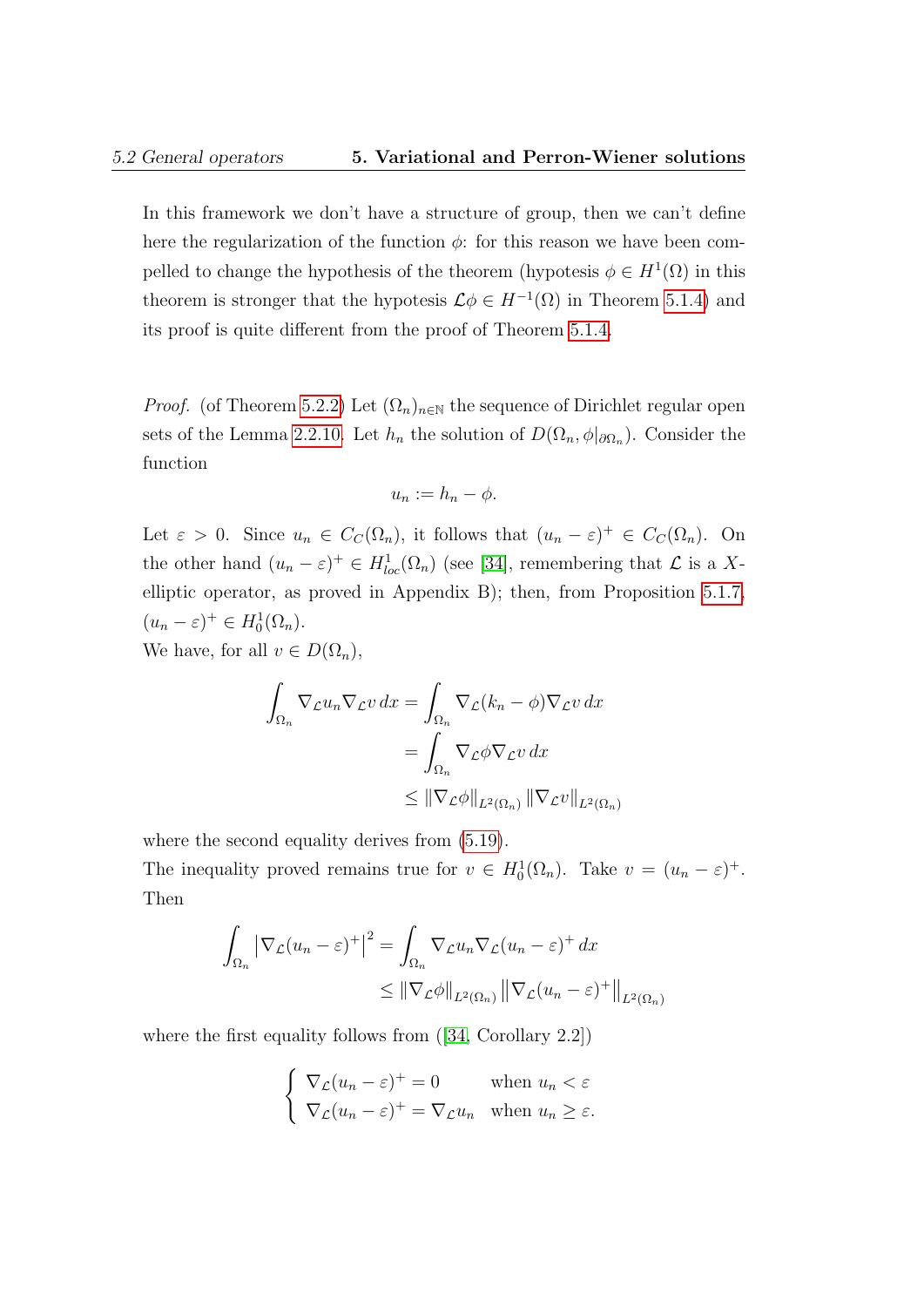Thus  $\{(u_n - \varepsilon)^+ : \varepsilon \in (0,1]\}$  is bounded in  $H_0^1(\Omega_n)$ . Hence there exists a sequence  $\varepsilon_j \searrow 0$  and  $v_n \in H_0^1(\Omega_n)$  such that  $(u_n - \varepsilon_j)^+ \to v_n$  weakly in  $H_0^1(\Omega_n)$ . By the weakly convergence we can suppose the convergence in  $L^2$ , which in turn implies the convergence almost everywhere. Then we have  $(u_n - \varepsilon_j)^+ \to u_n^+$  in  $L^2(\Omega_n)$ . It follows that  $u_n^+ = v_n \in H_0^1(\Omega_n)$ .

Applying this to  $-u_n$  instead of  $u_n$ , we obtain that also  $u_n^- \in H_0^1(\Omega_n)$ . Then  $u_n \in H_0^1(\Omega_n).$ 

Now, from the hypothesis  $\phi \in H^1(\Omega)$ , we deduce that there exists a constant  $c > 0$  such that

<span id="page-102-1"></span>
$$
\left| \int_{\Omega} \phi \mathcal{L} v \, dx \right| \le c \left( \int_{\Omega} |\nabla_{\mathcal{L}} v|^2 \right)^{1/2} \tag{5.20}
$$

for all  $v \in D(\Omega)$ . This will allow us to prove that

<span id="page-102-0"></span>
$$
\left(\int_{\Omega} |\nabla_{\mathcal{L}} u_n|^2 dx\right)^{1/2} \le c \tag{5.21}
$$

for all  $n \in \mathbb{N}$ .

In order to prove [\(5.21\)](#page-102-0) fix  $n \in \mathbb{N}$ . Let  $v \in D(\Omega_n)$ . Then:

$$
\int_{\Omega_n} \nabla_{\mathcal{L}} u_n \nabla_{\mathcal{L}} v dx = -\int_{\Omega_n} u_n \mathcal{L} v dx = \int_{\Omega_n} (\phi - h_n) \mathcal{L} v dx = \int_{\Omega_n} \phi \mathcal{L} v dx
$$

where the last equality follows from the fact that  $\mathcal{L} = \mathcal{L}^*$  and  $h_n$  is  $\mathcal{L}$ harmonic.

Thus it follows from [\(5.20\)](#page-102-1) that

<span id="page-102-2"></span>
$$
\left| \int_{\mathbb{R}^N} \nabla_{\mathcal{L}} u_n \nabla_{\mathcal{L}} v \, dx \right| = \left| \int_{\mathbb{R}^N} \phi \mathcal{L} v \, dx \right| \le c \left( \int_{\mathbb{R}^N} |\nabla_{\mathcal{L}} v|^2 \, dx \right)^{1/2} \tag{5.22}
$$

for all  $v \in D(\Omega_n)$ .

From this inequality and from the fact that  $u_n \in H_0^1(\Omega_n)$  the claim [\(5.21\)](#page-102-0) follows. Indeed, since  $D(\Omega_n)$  is dense in  $H_0^1(\Omega_n)$ , for all  $v \in H_0^1(\Omega_n)$  there exists  $v_j \in D(\Omega_n)$  such that  $v_j \to v$  in  $H_0^1(\Omega_n)$ . Therefore:

$$
\left| \int_{\mathbb{R}^N} \nabla_{\mathcal{L}} u_n \nabla_{\mathcal{L}} v \, dx \right| = \left| \langle u_n, v \rangle_{H_0^1} \right| \leq \left| \langle u_n, v - v_j \rangle \right| + \left| \langle u_n, v_j \rangle \right|
$$
  

$$
\leq \|u_n\|_{H_0^1} \|v - v_j\|_{H_0^1} + c \|v_j\|_{H_0^1}
$$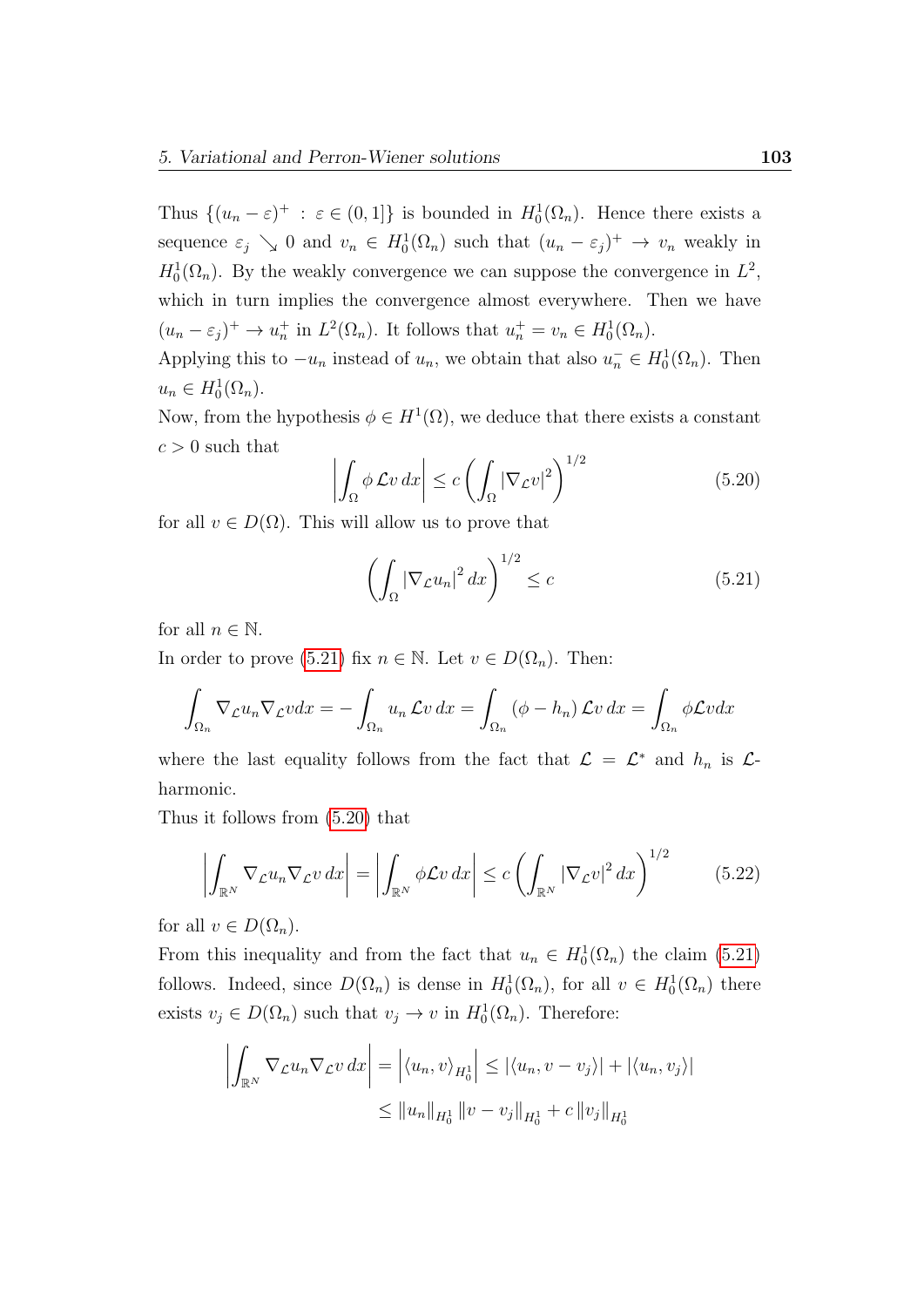where the last inequality follows from the Cauchy-Schwartz inequality and from [\(5.22\)](#page-102-2). Letting  $j \to \infty$  we obtain

$$
\left| \langle u_n, v \rangle_{H_0^1} \right| \le c \left\| v \right\|_{H_0^1}
$$

and, thus, taking  $v = u_n$ , the claim [\(5.21\)](#page-102-0).

Now we define  $\tilde{u}_n(x) = u_n(x)$  if  $x \in \Omega_n$  and  $\tilde{u}_n(x) = 0$  if  $x \notin \Omega_n$ . Since  $u_n \in H_0^1(\Omega_n)$ , then  $\tilde{u}_n \in H_0^1(\Omega)$  and  $\nabla_L \tilde{u}_n = \tilde{\nabla}_L u_n$ . We identify  $u_n$  and  $\tilde{u}_n$  to simplify the notation. By [\(5.21\)](#page-102-0) the sequence  $u_n$  is bounded in  $H_0^1(\Omega)$ ; hence there exists a subsequence  $u_{n_m}$  converging weakly to a function  $u \in H_0^1(\Omega)$ as  $m \to +\infty$ . Since

<span id="page-103-0"></span>
$$
u_{n_m} + \phi = h_{n_m} \tag{5.23}
$$

we have

$$
-\int_{\Omega_{n_m}} \nabla_L u_{n_m} \nabla_L v + \int_{\Omega_{n_m}} \phi \, Lv = \int_{\Omega_{n_m}} h_{n_m} \, Lv = 0
$$

for all  $v \in D(\Omega_{n_m})$ . Letting  $m \to \infty$  we conclude that

$$
-\int_{\Omega}\nabla_{L}u\,\nabla_{L}v+\int_{\Omega}\phi\,Lv=0
$$

for all  $v \in D(\Omega) = \bigcup_{m \in \mathbb{N}} D(\Omega_{n_m})$ . Thus u is the solution of

$$
u \in H_0^1(\Omega), \quad -Lu = L\phi \quad \text{in } D(\Omega)'
$$

On the other hand,  $u_{n_m}$  converges almost everywhere to u (as a consequence of the convergence in  $L^2$ , which in turn derives from the weakly convergence in  $H_0^1$ , therefore

 $u_{n_m} + \phi \to u + \phi$  almost everywhere on  $\Omega$ 

Besides by [\(5.4\)](#page-91-2) we have that  $h_{n_m}$  converges pointwise to  $H_{\varphi}^{\Omega}$ , thus it follows from  $(5.23)$  that

$$
u + \phi = H^{\Omega}_{\varphi}
$$

almost everywhere on  $\Omega$  This completes the proof of the Theorem [5.2.2.](#page-100-0)  $\Box$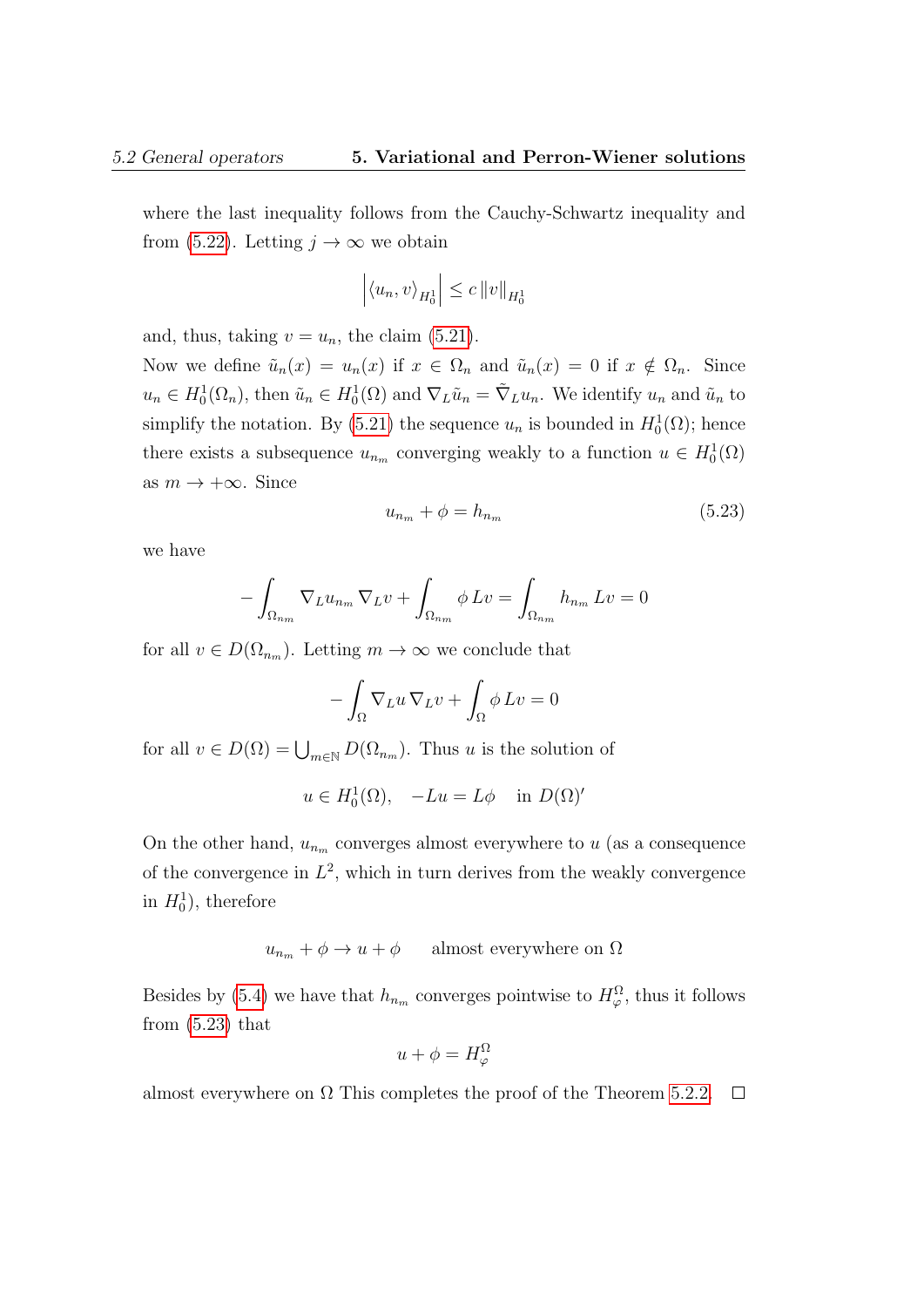## Appendix A

## Abstract Harmonic Spaces

In this Appendix we present some topics from the *theory of Abstract Har-*monic Space. For details and proofs see [\[16,](#page-123-1) Chapter 6].

Throughout the Appendix  $(E, \tau)$  will denote a topological Hausdorff space, locally connected and locally compact, and we assume that the topology  $\tau$ has a countable base.

**Definition A.0.3** (Harmonic sheaf). A sheaf of function  $H$  in  $E$  is called harmonic sheaf if for every open set  $\Omega \subset E$  the set  $\mathcal{H}(\Omega)$  is a linear subspace of  $C(\Omega,\mathbb{R})$ , the vector space of the real continuous functions defined on  $\Omega$ . When H is a harmonic sheaf on E and V is an open set in  $\tau$ , a function  $u \in \mathcal{H}(V)$  will be called  $\mathcal{H}$ -harmonic.

**Definition A.0.4** (*H*-regular set). Let H be a harmonic sheaf in E. We say that an open set  $V \in i$  H-regular if the following conditions are satisfied:

- (R1)  $\overline{V}$  is compact and  $\partial V \neq \emptyset$ ;
- (R2) for every continuous function  $f : \partial V \to \mathbb{R}$ , there exists a unique Hharmonic function in V, denoted by  $H_f^V$ , such that

$$
\lim_{x \to y} H_f^V(x) = f(y) \quad \text{for every } y \in \partial V;
$$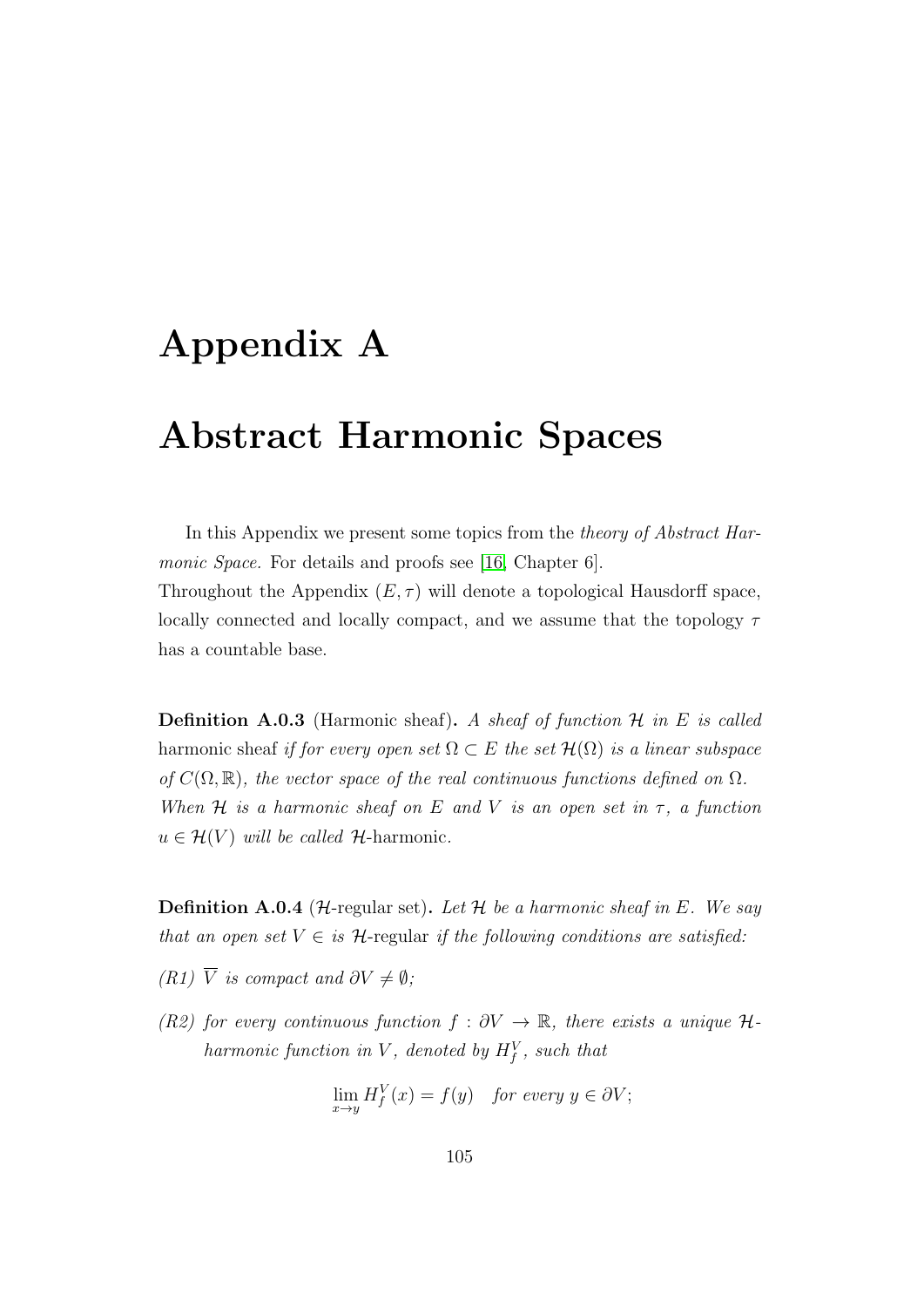(R3) if  $f \geq 0$ , then  $H_f^V \geq 0$ .

When V is  $\mathcal{H}$ -regular, from the linearity of  $\mathcal{H}(V)$  and the uniqueness assumption in condition  $(R2)$  it follows that

$$
H_{f+g}^V = H_f^V + H_g^V, \quad H_{\lambda f}^V = \lambda H_f^V
$$

for every  $f, g \in C(\partial V, \mathbb{R})$ , and for every  $\lambda \in \mathbb{R}$ . Then, also keeping in mind (R3), for every  $\mathcal{H}$ -regular open set V and for every  $x \in V$ , the map

$$
C(\partial V, \mathbb{R}) \ni f \mapsto H_f^V(x) \in \mathbb{R}
$$

is linear and positive. Hence, the following definition is well posed.

**Definition A.0.5** (H-harmonic measure). Let H be a harmonic sheaf on E. Let  $V \in$  be an H-regular set. Then there exists a Radon measure  $\mu_x^V$  on  $C(V, \mathbb{R})$  such that

$$
H_f^V(x) = \int_{\partial V} f(y) \, d\mu_x^V(y) \quad \forall \, f \in C(\partial V, \mathbb{R})
$$

The measure  $\mu_x^V$  is called the H-harmonic measure related to V and x.

We provide a definition which we will be used throughout the sequel.

**Definition A.0.6** (*H*-hyperharmonic function). Let  $H$  be a harmonic sheaf on  $(E, \tau)$ . Let  $\Omega \in \tau$ . A function  $u : \Omega \to (-\infty, \infty]$  is called H-hyperharmonic in  $\Omega$  if:

- $(i)$  u is lower semi-continuous:
- (ii) for every H-regular open set  $V \subset \overline{V} \subset \Omega$ , one has

$$
u(x) \ge \int_{\partial V} u(y) \, d\mu_x^V(y) \quad \forall \, x \in V
$$

We shall denote by  $\mathcal{H}^*(\Omega)$  the set of the H-hyperharmonic functions in Ω.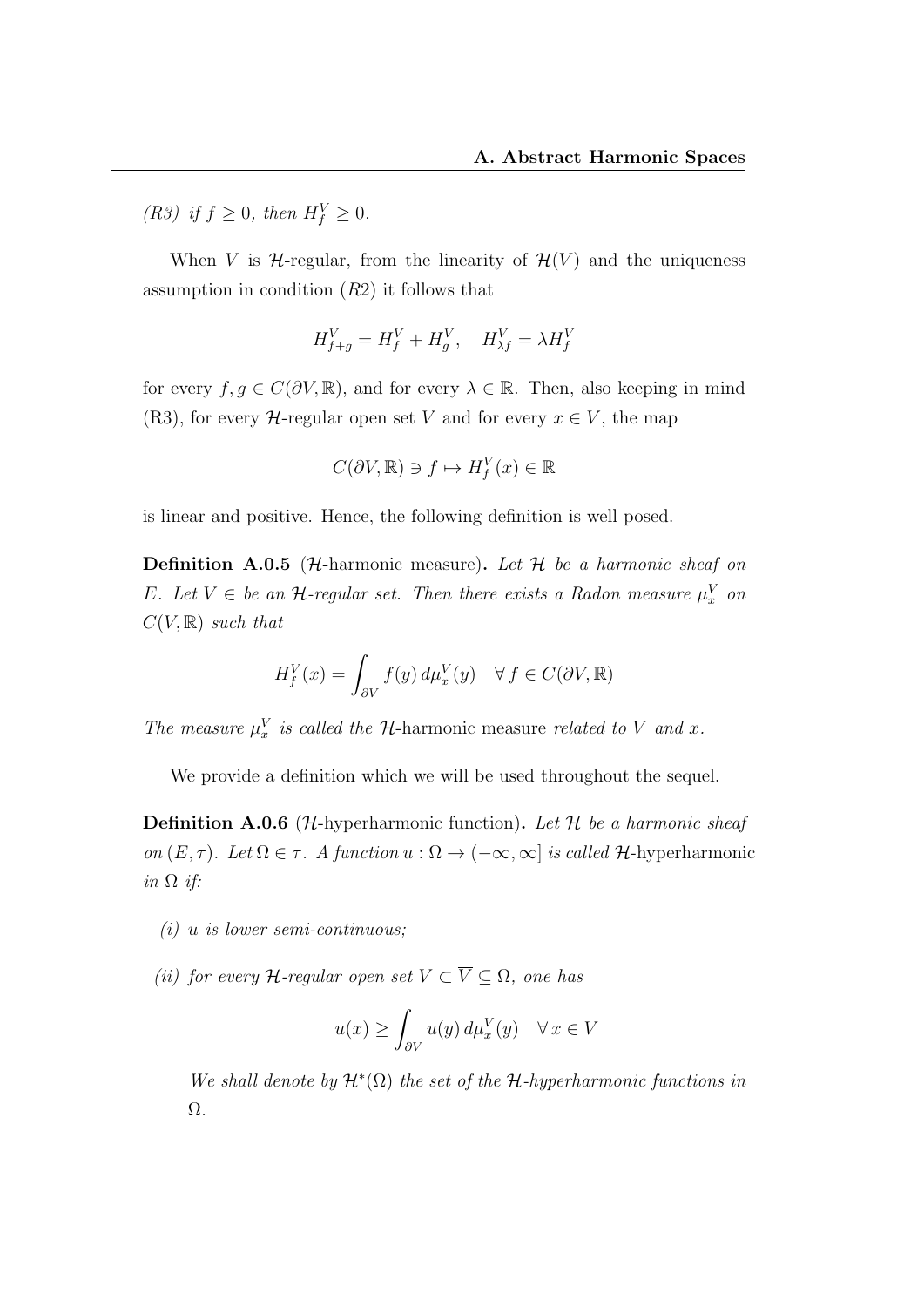Since

$$
\int_{\partial V} u \, d\mu_x^V = \sup \left\{ \int_{\partial V} \varphi \, d\mu_x^V \mid \varphi \in C(\partial V, \mathbb{R}), \ \varphi \le u \right\}
$$

condition (ii) can be rewritten as follows

(ii)' for every H-regular open set  $V \subseteq \overline{V} \subseteq \Omega$  and for every  $\varphi \in C(\partial V, \mathbb{R})$ such that  $\varphi \leq u|_{\partial V}$ , one has

$$
H_{\varphi}^V \le u|_V.
$$

A function  $v : \Omega \to [-\infty, \infty)$  will be called H-hypoharmonic if  $-v \in \mathcal{H}^*(\Omega)$ . We denote by

$$
\mathcal{H}_*(\Omega):=-\mathcal{H}^*(\Omega)
$$

the family of the H-hypoharmonic functions in  $\Omega$ .

**Definition A.0.7** (Harmonic space). Let  $H$  be a harmonic sheaf on E. We say that  $(E, \mathcal{H})$  is a harmonic space if the following axioms are satisfied

(A1) (Positivity). For every relatively compact open set  $K \subseteq E$  there exists  $h_0 \in \mathcal{H}^*(K)$  and  $k_0 \in \mathcal{H}_*(K)$  satisfying:

$$
\inf_{K} h_0, \inf_{K} h_0 > 0 \quad and \quad h_0 < \infty \quad \forall x \in K.
$$

(A2) (Positivity). If  ${u_n}_{n\in\mathbb{N}}$  is a monotone increasing sequence of H-harmonic functions on an open set  $\Omega \in \text{such that}$ 

$$
\left\{x \in \Omega : \sup_{n \in \mathbb{N}} u_n(x) < \infty\right\}
$$

is dense in  $\Omega$ , then

$$
u := \lim_{n \to \infty} u_n
$$

is  $H$ -harmonic in  $\Omega$ .

(A3) (Regularity). The family  $\tau_r$  of the H-regular open sets is a basis for the topology  $\tau$ .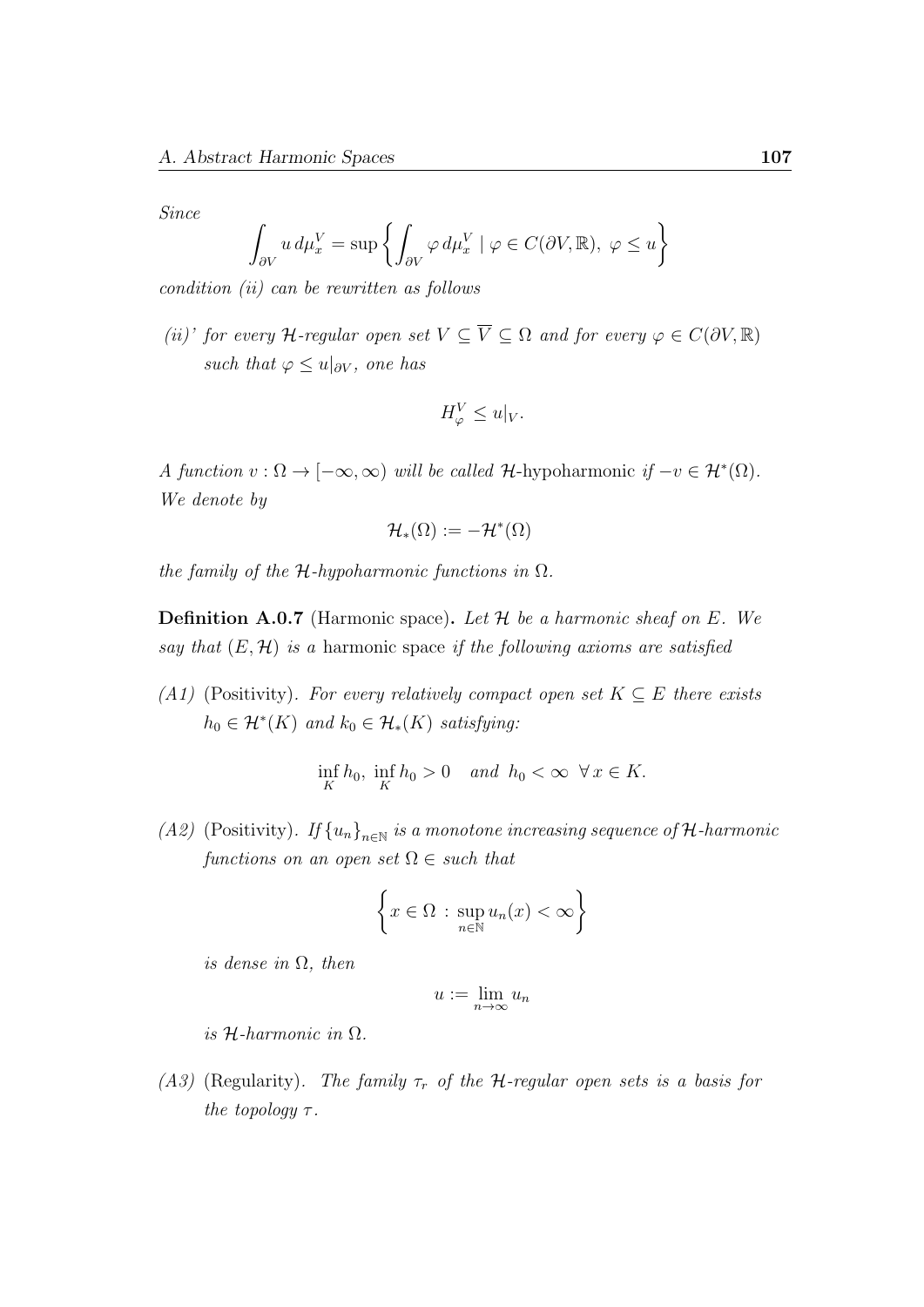(A4) (Separation). For every  $x, y \in E$  with  $x \neq y$ , there exist  $u, v \in \mathcal{H}^*(E)$ such that

$$
u(x)v(y) \neq u(y)v(x).
$$

**Definition A.0.8** (*H*-super- and *H*-sub-harmonic function). Let  $(E, \mathcal{H})$  be a harmonic space, and let  $\Omega \subseteq E$  be open. A function  $u \in \mathcal{H}^*(\Omega)$  will be said H-superharmonic if, for every H-regular open set  $V \subseteq \overline{V} \subseteq \Omega$ , the function

$$
V \ni x \mapsto \int_{\partial V} u \, d\mu_x^V
$$

is H-harmonic in V. The set of the H-superharmonic functions in  $\Omega$  will be denoted by

 $\overline{S}(\Omega)$ .

A function  $v : \Omega \to [-\infty, \infty)$  will be H-subharmonic in  $\Omega$  if  $-v \in \overline{S}(\Omega)$ . We shall denote by

$$
\underline{S}(\Omega) := -\overline{S}(\Omega)
$$

the set of the H-subharmonic functions in  $\Omega$ .

**Definition A.0.9** (Upper and lower functions and solutions). Let  $(E, \mathcal{H})$  be a harmonic space, and let  $\Omega \subseteq E$  be open and such that  $\overline{\Omega}$  is compact and  $\partial\Omega \neq \emptyset$ . Given a function  $f : \partial\Omega \to [-\infty, \infty]$ , we set

$$
\overline{\mathcal{U}}_f^{\Omega} := \left\{ u \in \mathcal{H}^*(\Omega) \ : \ \liminf_{\partial \Omega} u \ge f, \ \inf u > -\infty \right\}
$$

and

$$
\underline{\mathcal{U}}_f^{\Omega} := \left\{ v \in -\mathcal{H}^*(\Omega) \; : \; \limsup_{\partial \Omega} u \le f, \; \sup v < \infty \right\}.
$$

The families  $\overline{\mathcal{U}}_f^{\Omega}$  and  $\underline{\mathcal{U}}_f^{\Omega}$  will be called, respectively, the family of the upper functions and of the lower functions related to f and  $\Omega$ . The real extended functions

$$
\overline{H}_f^{\Omega} := \inf \overline{U}_f^{\Omega}, \quad \underline{H}_f^{\Omega} := \sup \underline{\mathcal{U}}_f^{\Omega}
$$

will be called the upper solution and the lower solution, respectively, to the Dirichlet problem

$$
(\mathcal{H} - D) \quad \begin{cases} u \in \mathcal{H}(\Omega) \\ \lim_{x \to y} u(x) = f(y) \quad \text{per ogni } y \in \partial \Omega \end{cases}
$$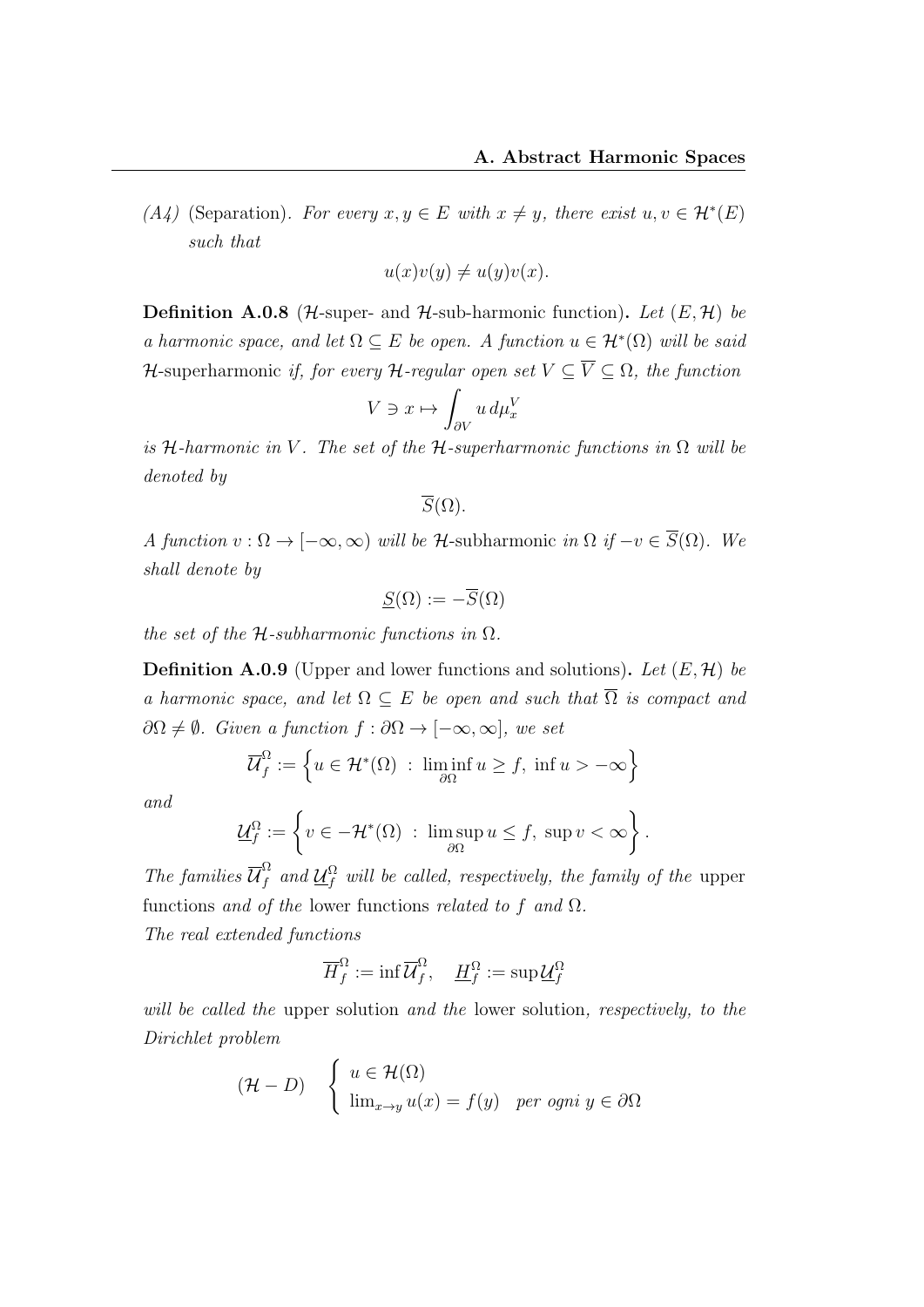<span id="page-108-0"></span>**Definition A.0.10** (Resolutive function and generalized solution). Let  $(E, \mathcal{H})$ be a harmonic space, and let  $\Omega \subseteq E$  be an open set with compact closure and non-empty boundary. A real extended function  $f : \partial\Omega \to [-\infty,\infty]$  will be said resolutive if:

(i) 
$$
\overline{H}_f^{\Omega} = \underline{H}_f^{\Omega}
$$
  
(ii)  $\overline{H}_f^{\Omega} \in \mathcal{H}(\Omega)$ .

In this case, we set

$$
H_f^{\Omega}:=\overline{H}_f^{\Omega}\left(=\underline{H}_f^{\Omega}\right)
$$

and we say that  $H_f^{\Omega}$  is the generalized solution, in the sense of Perron-Wiener-Brelot, to the Dirichlet problem  $(H-D)$ . We also call  $H_f^{\Omega}$  the PWB function related to  $\Omega$  and f. The set of the resolutive functions  $f : \partial \Omega \rightarrow$  $[-\infty,\infty]$  will be denoted by  $\mathcal{R}(\partial\Omega)$ ,

$$
\mathcal{R}(\partial\Omega) := \{ f : \partial\Omega \to [-\infty, \infty] \mid f \text{ is resolutive} \}
$$

The connection between  $H_f^{\Omega}$  and the Dirichlet problem  $(\mathcal{H}$ -D) is showed by the following proposition

**Proposition A.0.11.** Let the hypothesis of Definition [A.0.10](#page-108-0) hold. Let  $f$ :  $\partial\Omega \to [-\infty,\infty]$  be a bounded function. Then the following statements are equivalent:

- (i) f is resolutive and  $\lim_{x\to y} H_f^{\Omega}(x) = f(y)$  for every  $y \in \partial \Omega$ .
- (ii) There exists  $u \in \mathcal{H}(\Omega)$  such that  $\lim_{x \to y} u(x) = f(y)$  for every  $y \in \partial \Omega$ .

In this latter case,  $u = H_f^{\Omega}$ .

**Definition A.0.12** ( $\sigma$ -harmonic Space). A harmonic space  $(E, \mathcal{H})$  will be said  $\sigma$ −harmonic *if the family* 

$$
\overline{S}_C^+(E) := \left\{ u \in \overline{S}(E) \cap C(E, \mathbb{R}) \, : \, u \ge 0 \right\}
$$

separates the points of  $E$ , that is,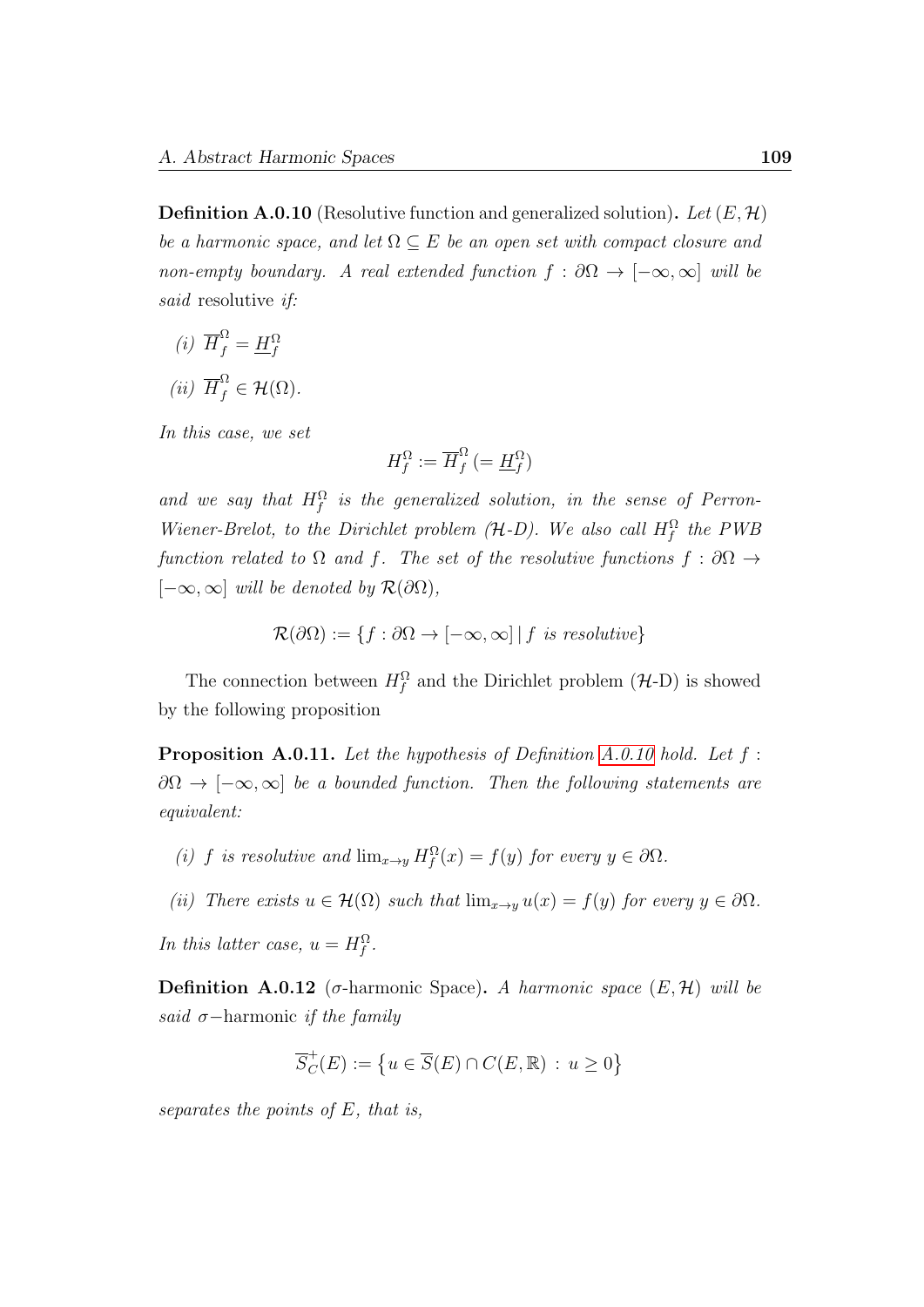for every  $x, y \in E$ ,  $x \neq y$ , there exists  $u, v \in \overline{S}_C^+(E)$  such that  $u(x)v(y) \neq u(y)v(x)$ 

In  $\sigma$ -harmonic spaces it holds the following Wiener resolutivity theorem.

**Theorem A.0.13** (Wiener resolutivity theorem). Let  $(E, \mathcal{H})$  be a  $\sigma$ -harmonic space, and let  $\Omega \subseteq E$  be an open set with compact closure and non-empty boundary. Every continuous function  $f : \partial\Omega \to \mathbb{R}$  is resolutive.

**Definition A.0.14** ( $\sigma^*$ -harmonic space). A  $\sigma$ -harmonic space (E, H) will be said  $\sigma^*$ -harmonic if the following property holds:

For every 
$$
x_0 \in E
$$
 there exists  $s_{x_0} \in \underline{S}_C^+(E)$  such that  $s_{x_0} = 0$  and  
inf<sub>E\setminus V</sub>  $s_{x_0} > 0$  for every neighborhood V of  $x_0$ 

We know from the Wiener resolutivity theorem that every continuous function  $f : \partial\Omega \to \mathbb{R}$  is resolutive, so that the Perron-Wiener-Brelot function  $H_f^{\Omega}$  is H-harmonic in  $\Omega$ . However, in general, we cannot expext a good behavior of  $H_f^{\Omega}$  at the boundary points of  $\Omega$ .

**Definition A.0.15** (H-regular point). A point  $y \in \partial\Omega$  will be called Hregular if

$$
\lim_{\Omega \ni x \to y} H_f^{\Omega}(x) = f(y) \quad \forall \, f \in C(\partial \Omega, \mathbb{R}).
$$

Obviously, the function  $H_f^{\Omega}$  is the solution of the Dirichlet problem (*H*-D) for every  $f \in C(\partial\Omega,\mathbb{R})$  if and only if all the boundary points of  $\Omega$  are  $H$ -regular points.

Unfortunately, we have to expect that, in general,  $\partial\Omega$  contains boundary points which are not  $H$ -regular.

The notion of  $H$ -barrier function will allow us to give a necessary and sufficient condition for the  $H$ -regularity.

Definition A.0.16 (H-barrier function). Let  $y \in \partial \Omega$ . A H-barrier function for  $\Omega$  at y is a function  $\omega$  defined in  $\Omega \cap V$ , being V a suitable open neighborhood of y, such that: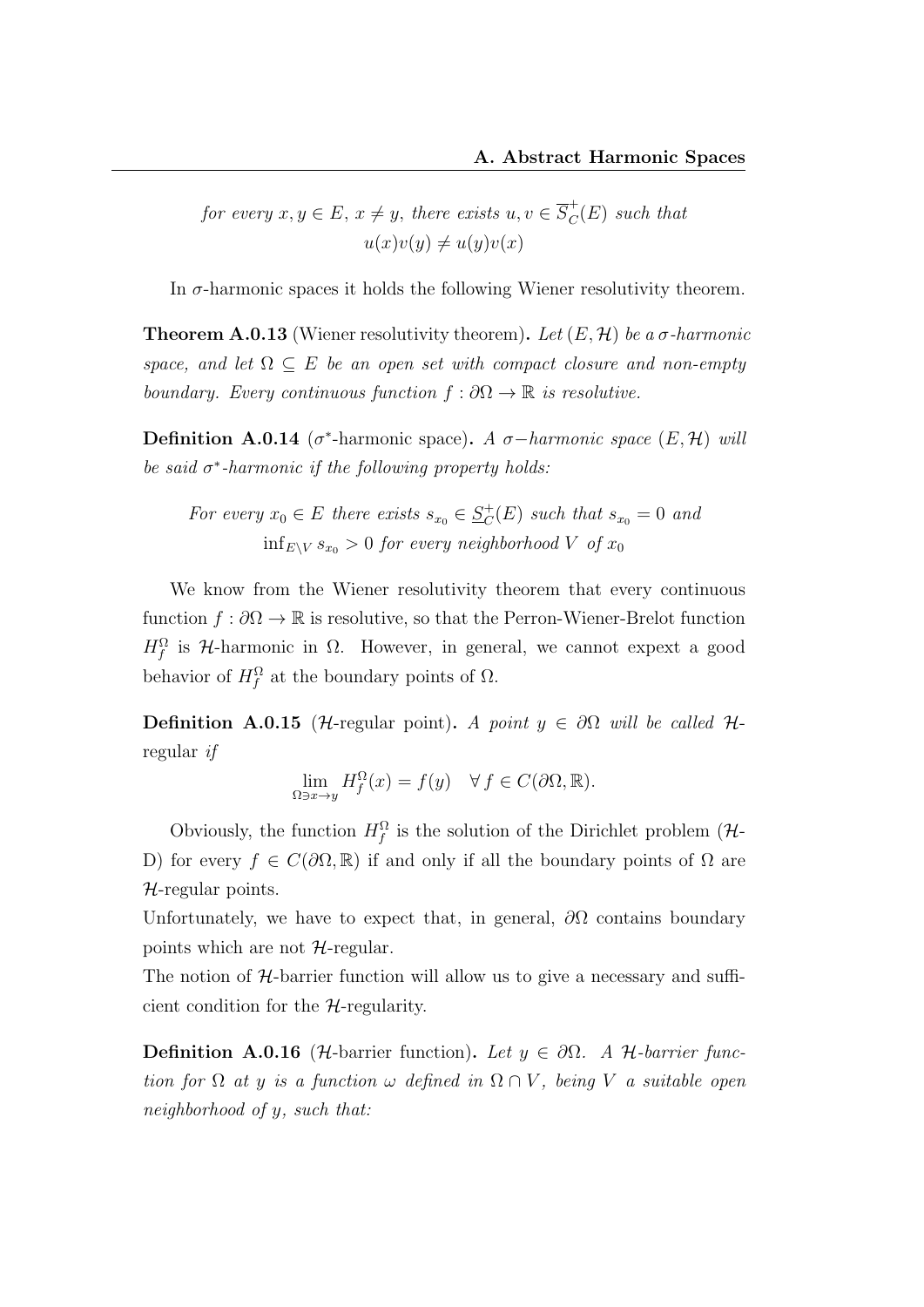- (i)  $\omega \in \overline{S}(\Omega \cap V)$ ,
- (ii)  $\omega(x) > 0$  for every  $x \in \Omega \cap V$ ,
- (iii)  $\lim_{x\to y}\omega(x)=0.$

The link between  $H$ -regularity and  $H$ -barrier functions is given by the following theorem.

**Theorem A.0.17** (Bouligand's theorem). Let  $(E, \mathcal{H})$  be a  $\sigma^*$ -harmonic space, and let  $\Omega \subseteq E$  be a relatively compact open set with non-empty boundary. A point  $x_0 \in \partial\Omega$  is H-regular for  $\Omega$  if and only if there exists an H-barrier function for  $\Omega$  at  $x_0$ .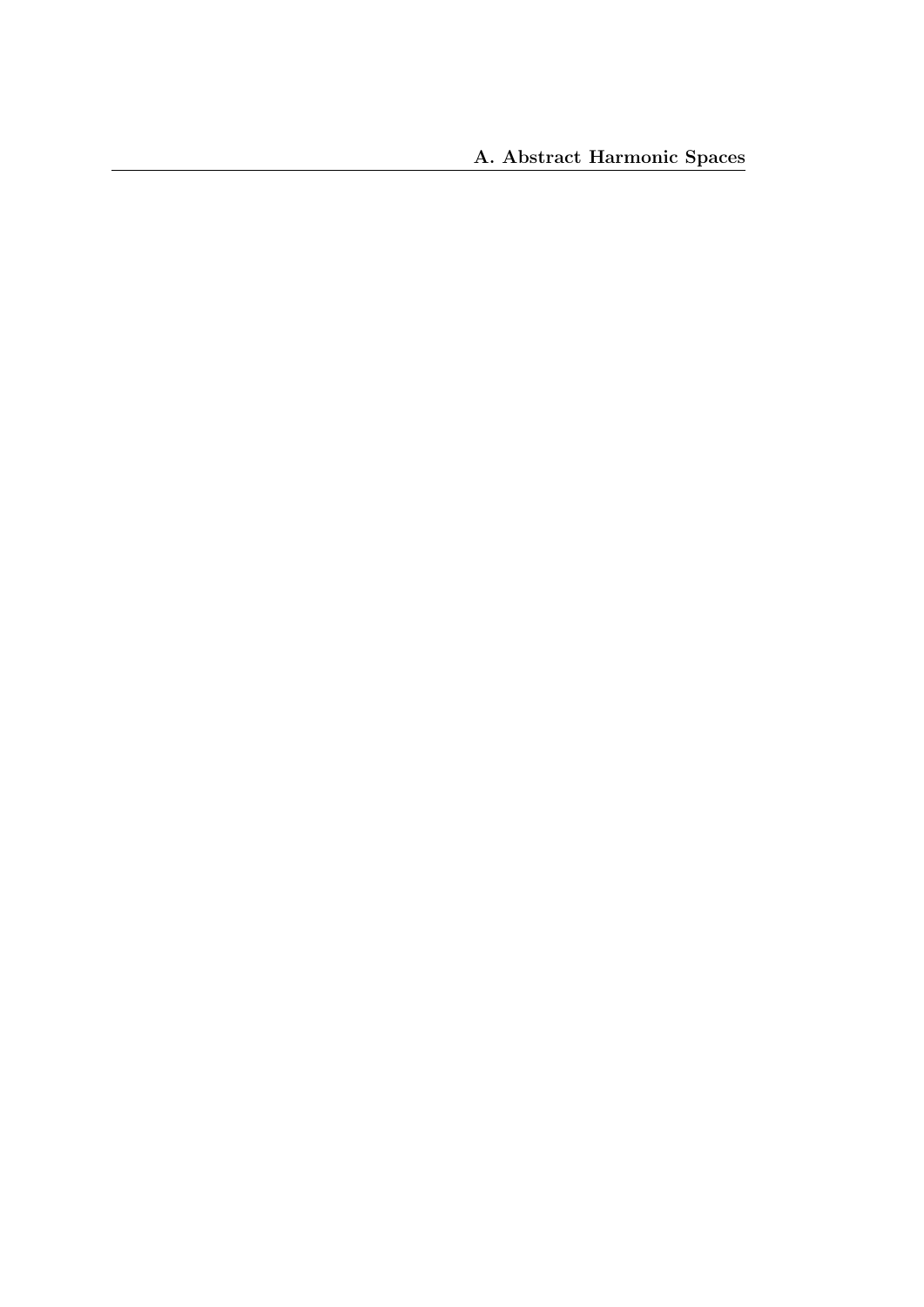## Appendix B

## X-elliptic operators

In this Appendix we first state a remarkable Philipps and Sarason result ([\[58\]](#page-127-0)): every symmetric, non-negative and  $C^2$  matrix has a square root locally uniformly Lipschitz continuous. By this result we will prove that our operator

$$
\mathcal{L} = \sum_{i,j=1}^N \partial_{x_i} \left( a_{i,j} \partial_{x_j} \right)
$$

introduced in Chapter 1, is a uniformly  $X$ -elliptic operator, in the sense of Gutierrez and Lanconelli ([\[34\]](#page-125-0)), where  $X = \{X_1, ..., X_N\}$  are the vector fields associated with the columns of the square root  $B$  of the matrix  $A$ . Besides, we will prove that it can be written as a sort of sum of squares of vector fields

$$
\mathcal{L} = -\sum X_j X_j^*
$$

<span id="page-112-1"></span>Theorem B.0.18 (Philips and Sarason's result). Let A be a symmetric, non-negative and  $C^2$  matrix in an open set  $\Omega \subseteq \mathbb{R}^N$ . Let  $\Omega_1$  be relatively compact in  $\Omega$ . Then  $B =$ √ A is uniformly Lispschitz continuous in  $\Omega_1$ .

The proof of this theorem requires several Lemmas.

<span id="page-112-0"></span>**Lemma B.0.19.** Let  $f$  be a function such that

$$
f:(0,\delta)\to\mathbb{R},\quad f(t)=a-bt+ct^2,
$$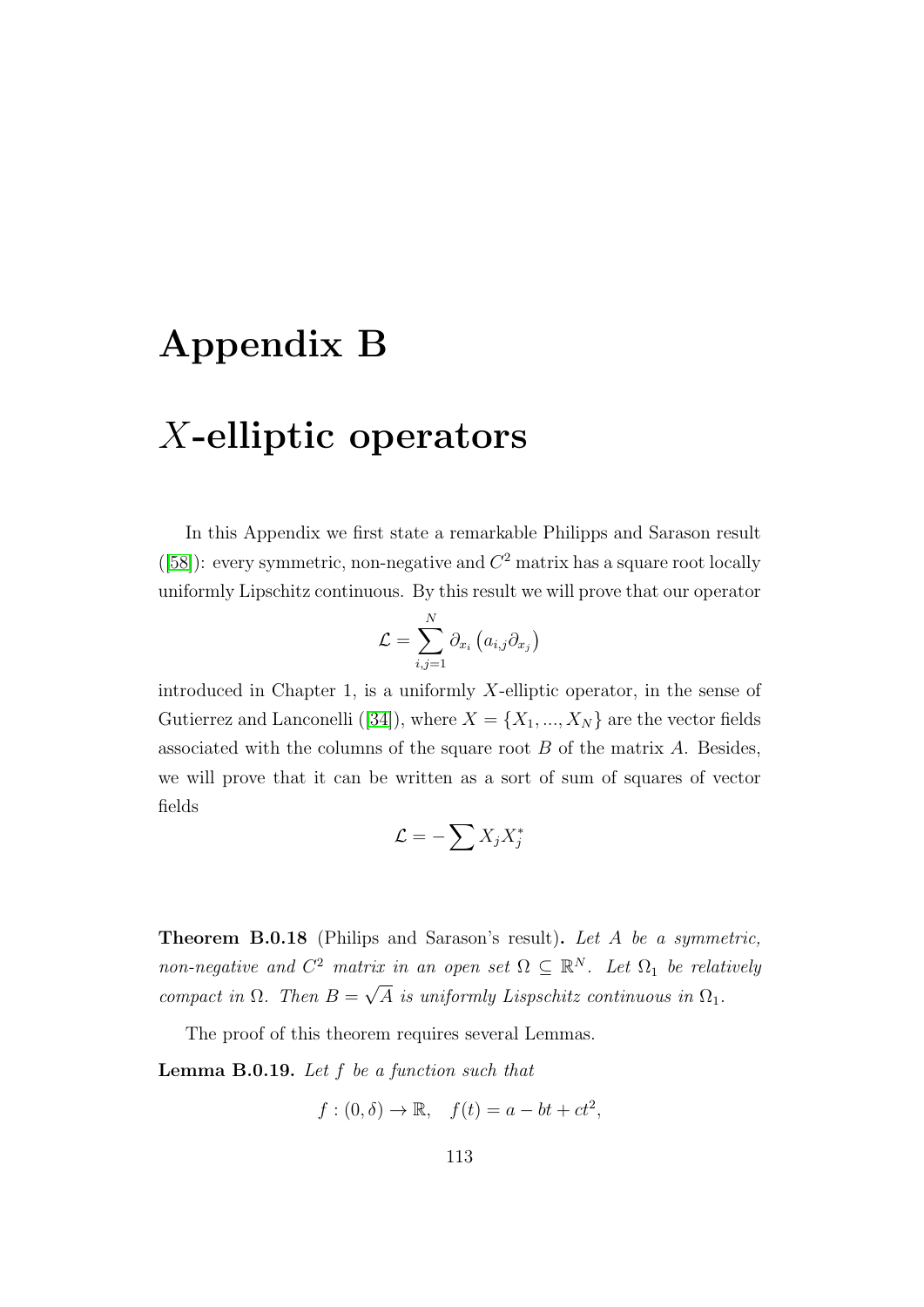<span id="page-113-0"></span> $\Box$ 

with  $0 < a \leq c, b > 0$  and  $f(t) \geq 0$  for all  $t \in (0, \delta)$ . Then there exists a constant  $C = C(\delta)$  such that

$$
b \leq C \cdot \sqrt{ac}
$$

*Proof.* From the hypothesis  $a - bt + ct^2 \ge 0$  for all  $t \in (0, \delta)$ , it follows that

$$
b \le \frac{a}{t} + ct \quad \text{for all } t \in (0, \delta)
$$
 (B.1)

Observing that the function  $g(t) = \frac{a}{t} + ct$  has the positive minimum at  $t_0 = \sqrt{\frac{a}{c}}$ , let we pose in [\(B.1\)](#page-113-0)  $t = \delta \cdot \sqrt{\frac{a}{c}}$ . It follows that

$$
b \le \frac{a}{\delta} \sqrt{\frac{c}{a}} + c\delta \sqrt{\frac{a}{c}} = \left(\frac{1}{\delta} + \delta\right) \sqrt{ac}.
$$

**Lemma B.0.20.** Let  $\Omega \subseteq \mathbb{R}^N$  be an open set. We consider the function

$$
F: \Omega \to \mathbb{R}, \ \ F \in C^2(\Omega), \ \ F \ge 0.
$$

Let  $\Omega_1, \ \Omega_2 \subseteq \mathbb{R}^N$  be open sets such that

$$
\overline{\Omega_1} \subseteq \Omega_2 \subseteq \overline{\Omega_2} \subseteq \Omega.
$$

and, for every  $x_0 \in \Omega_1$ , let

$$
c := |F(x_0)| + \sum_{i,j} \sup_{\Omega_2} |D_{ij}F|
$$

Then there exists a constant  $C = C(\delta)$  such that

<span id="page-113-1"></span>
$$
|\nabla F(x_0)| \le C \cdot \sqrt{F(x_0)c}.\tag{B.2}
$$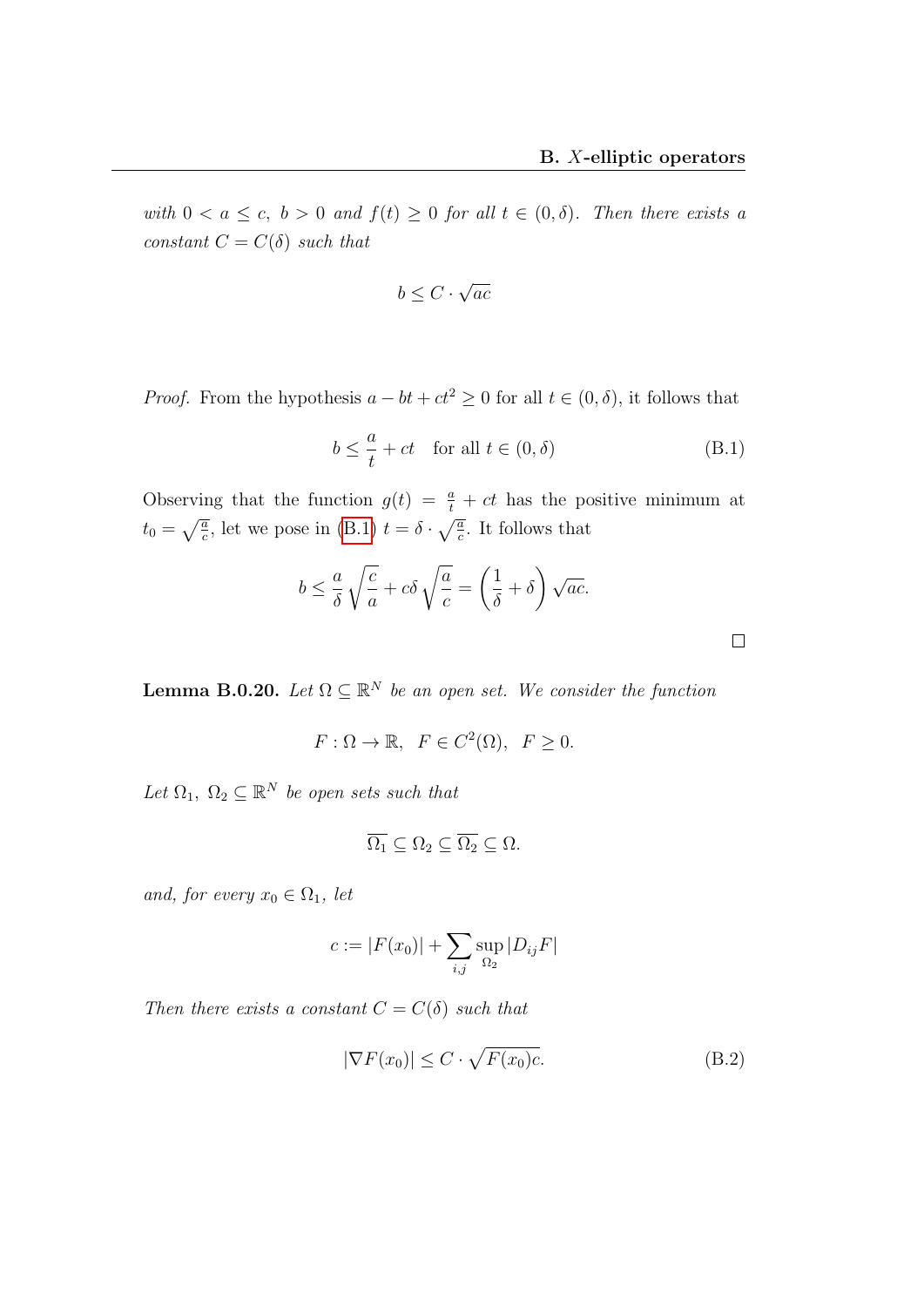*Proof.* Let  $\delta := \text{dist}(\Omega_1, \mathbb{R}^N \setminus \Omega_2)$  and, for every  $x_0 \in \Omega_1$ , let  $x = x_0 + ty$ , with  $|y| \leq 1$ ,  $t \leq \delta$ . Then  $x \in \Omega_2$  and, by Taylor formula,

$$
0 \le F(x) = F(x_0) + \langle \nabla F(x_0), x - x_0 \rangle + \frac{1}{2} \langle \mathcal{H}_F(z)(x - x_0), x - x_0 \rangle
$$

where  $\mathcal{H}_F$  is the Hessian matrix related to F. If  $|\nabla F(x_0)| \neq 0$  we take  $y = -\frac{\nabla F(x_0)}{|\nabla F(x_0)|}$  $\frac{\nabla F(x_0)}{|\nabla F(x_0)|}$  and then we have

$$
0 \le F(x) = F(x_0) - t |\nabla F(x_0)| + ct^2
$$
 for all  $t \in (0, \delta)$ .

From Lemma [B.0.19](#page-112-0) it follows [\(B.2\)](#page-113-1)

Lemma B.0.21. Let A be a symmetric and non-negative matrix, with entries

$$
\alpha^{ij} = \langle Ae_i, e_j \rangle
$$

<span id="page-114-1"></span>Then

$$
\left|\alpha^{ij}\right| \leq \frac{1}{2} \left( \left|\left\langle A(e^i + e^j), e^i + e^j \right\rangle \right| + \left|\left\langle A(e^i - e^j), e^i - e^j \right\rangle \right| \right). \tag{B.3}
$$

Proof. We have

$$
|\alpha^{ij}| = \frac{1}{2} |\alpha^{ij} + \alpha^{ji}|
$$
  
=  $\frac{1}{2} |\langle Ae^j, e^i \rangle + \langle Ae^i, e^j \rangle|$   
=  $\frac{1}{2} |\langle A(e^i + e^j), e^i + e^j \rangle - \langle A(e^i - e^j), e^i - e^j \rangle|$   
 $\leq \frac{1}{2} (|\langle A(e^i + e^j), e^i + e^j \rangle| + |\langle A(e^i - e^j), e^i - e^j \rangle|).$ 

<span id="page-114-0"></span>**Lemma B.0.22.** Let A be a symmetric and non-negative matrix. Let  $B =$ √ A. Then

$$
\nabla b^{ij} = \frac{\nabla \alpha^{ij}}{\sqrt{\alpha^{jj}} + \sqrt{\alpha^{ii}}}
$$
(B.4)

at each point  $x_0$  where A is diagonal.

 $\Box$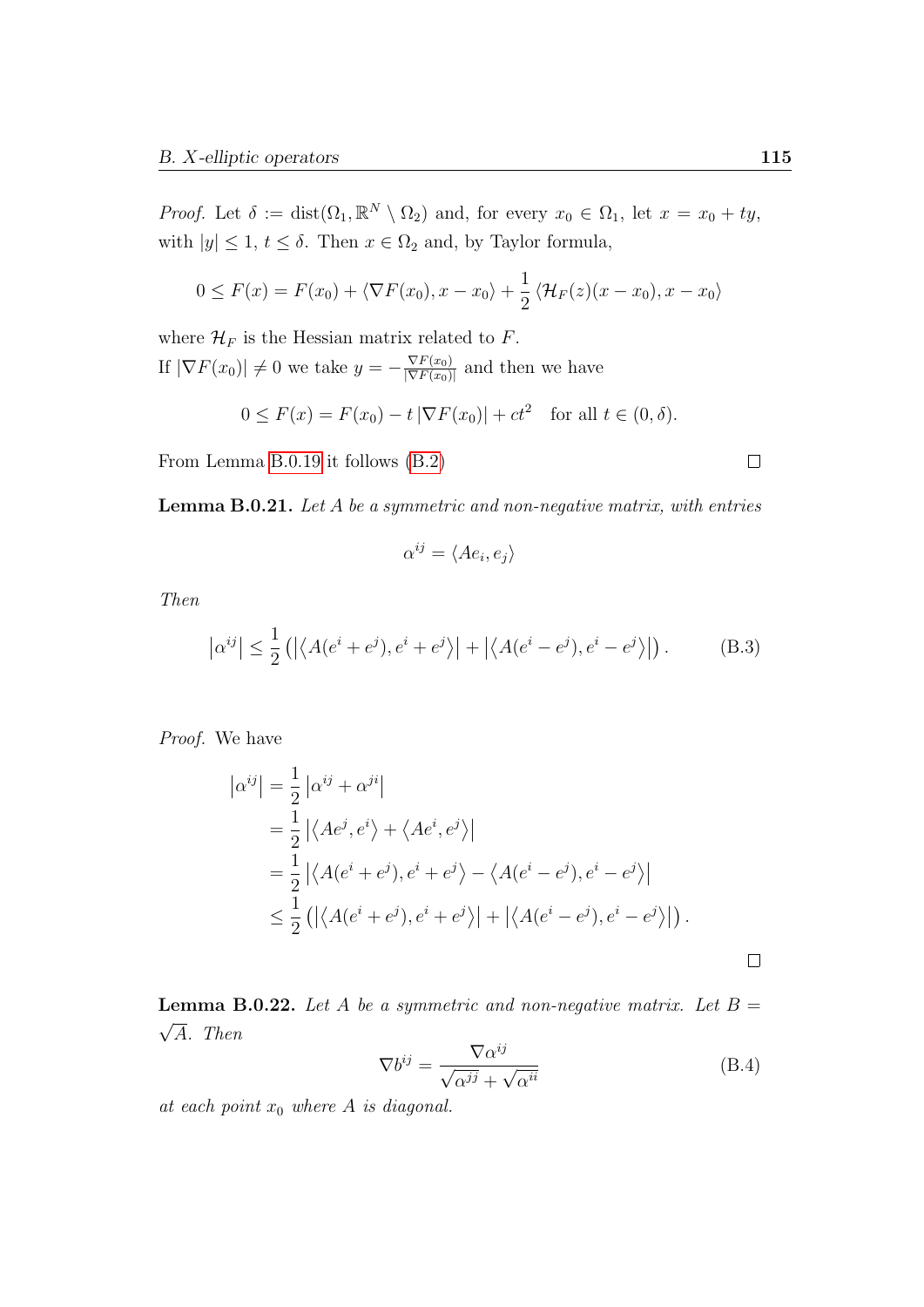*Proof.* The matrix  $B =$ √ A is given by

$$
B = \frac{1}{2\pi i} \int_{\Gamma} \sqrt{\lambda} (\lambda - A)^{-1} d\lambda,
$$

where  $\Gamma$  is a closed curve surrounding the spectrum of  $A$  and contained in  ${Re \lambda > 0}.$  If  $A = A(x)$ , with  $x \in \mathbb{R}$ , then

$$
B(x) = \frac{1}{2\pi i} \int_{\Gamma} \sqrt{\lambda} (\lambda - A(x))^{-1} d\lambda.
$$

Deriving  $B(x)$  with respect to x, we have

$$
\frac{B(x+h)-B(x)}{h} = \frac{1}{2\pi i} \int_{\Gamma} \sqrt{\lambda} \left( (\lambda - A(x+h))^{-1} - (\lambda - A(x))^{-1} \right) d\lambda.
$$

Since

$$
(\lambda - A(x + h))^{-1} - (\lambda - A(x))^{-1}
$$
  
=  $(\lambda - A(x + h))^{-1} \{I - (\lambda - A(x + h)) (\lambda - A(x))^{-1}\}$   
=  $(\lambda - A(x + h))^{-1} \{(\lambda - A(x)) - (\lambda - A(x + h))\} (\lambda - A(x))^{-1},$ 

then

$$
\frac{(\lambda - A(x+h))^{-1} - (\lambda - A(x))^{-1}}{h}
$$
  
=  $(\lambda - A(x+h))^{-1} \frac{A(x+h) - A(x)}{h} (\lambda - A(x))^{-1}$ 

which tends, for  $h \to 0$ , to

$$
(\lambda - A(x+h))^{-1}A'(x)(\lambda - A(x))^{-1}
$$
.

Then, if  $x \in \mathbb{R}^N$  we have

$$
\nabla B(x) = \frac{1}{2\pi i} \int_{\Gamma} \sqrt{\lambda} (\lambda - A(x))^{-1} \nabla A(x) (\lambda - A(x))^{-1} d\lambda.
$$
 (B.5)

At each point  $x_0$  where the matrix A is diagonal we set

$$
A(x_0) = diag(\alpha^{11}(x_0), ..., \alpha^{nn}(x_0)) = idiag\Delta
$$

Then we have

$$
\nabla B(x_0) = \frac{1}{2\pi i} \int_{\Gamma} \sqrt{\lambda} (\lambda - \text{diag}\Delta)^{-1} \nabla A(x_0) (\lambda - \text{diag}\Delta)^{-1} d\lambda.
$$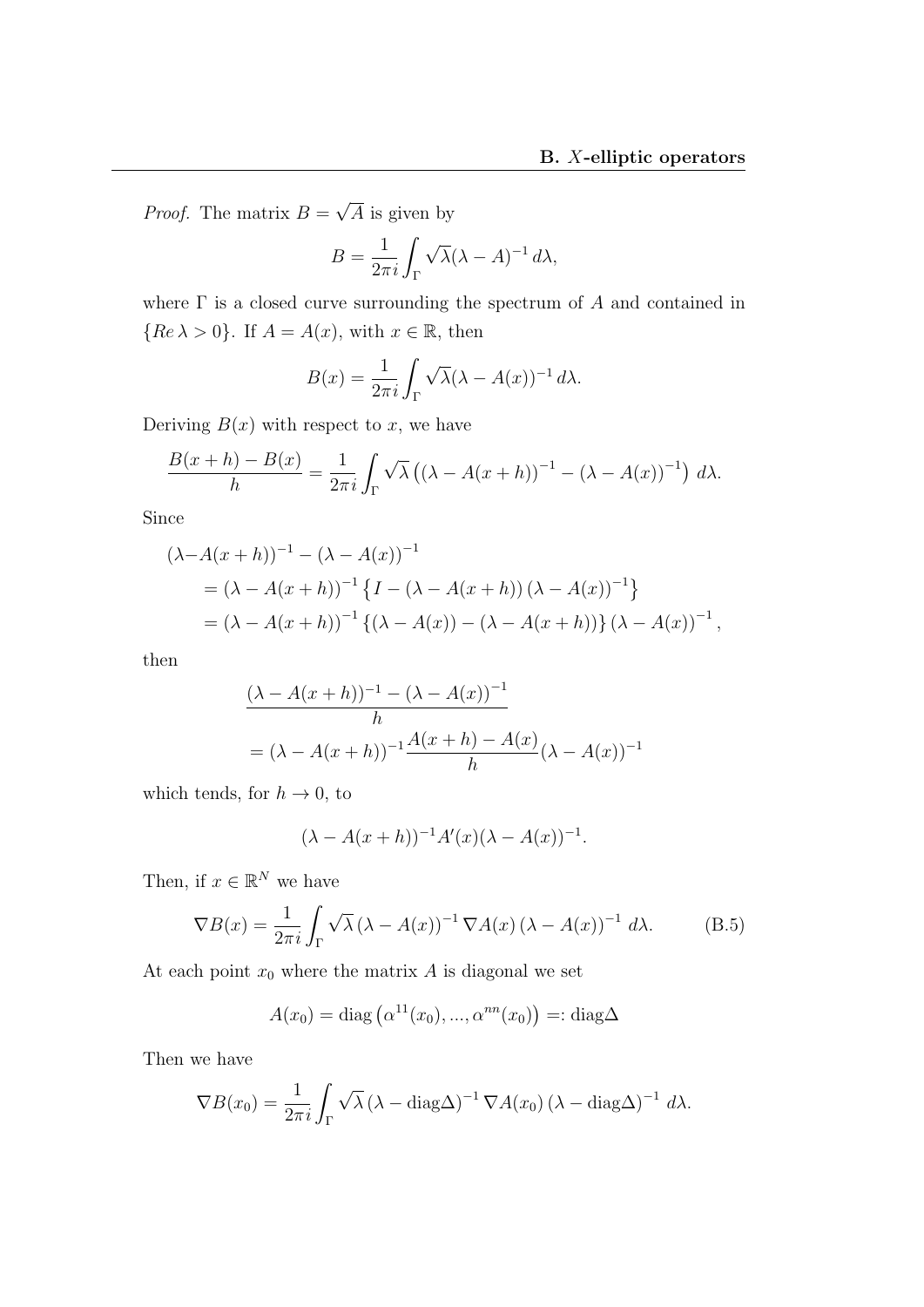Since

$$
(\lambda - \text{diag}\Delta)^{-1} = (\text{diag}(\lambda - \alpha^{11}(x_0), ..., \lambda - \alpha^{nn}(x_0)))^{-1}
$$
  
= diag ((\lambda - \alpha^{11}(x\_0))^{-1}, ..., (\lambda - \alpha^{nn}(x\_0))^{-1})

and since for every matrix  $C = (c^{ij})$  it holds

diag
$$
(\mu_1, ..., \mu_n) \cdot C \cdot \text{diag}(\mu_1, ..., \mu_n) = (\mu_i \mu_j c^{ij})
$$

it follows that, at each point  $x_0$  where the matrix A is diagonal

$$
\nabla b^{ij} = \frac{1}{2\pi i} \int_{\Gamma} \sqrt{\lambda} \frac{\nabla \alpha^{ij}}{(\lambda - \alpha^{ii})(\lambda - \alpha^{jj})} d\lambda
$$
  
=  $\frac{1}{2\pi i} \nabla \alpha^{ij} \int_{\Gamma} \frac{\sqrt{\lambda}}{(\lambda - \alpha^{ii})(\lambda - \alpha^{jj})} d\lambda$   
=  $\nabla \alpha^{ij} (\text{Res}(\alpha^{ii}) + \text{Res}(\alpha^{jj}))$   
=  $\nabla \alpha^{ij} \cdot \left( \frac{\sqrt{\alpha^{ii}}}{\alpha^{ii} - \alpha^{jj}} + \frac{\sqrt{\alpha^{jj}}}{\alpha^{jj} - \alpha^{ii}} \right).$ 

Then it holds [\(B.4\)](#page-114-0).

Now we are ready to prove the Theorem [B.0.18.](#page-112-1)

*Proof.* We shall derive an estimate for the  $C^1$  norm of B in terms of the  $C^2$ norm of A under the assumption that A is not singular. For singular A this gives a uniform estimate for  $(A + \varepsilon I)^{1/2}$ ,  $0 < \varepsilon \le 1$ . In the limit as  $\varepsilon \searrow 0$ , we get the Lipschitz continuity of B.

Without loss, then, assume that  $A$  is non-singular.

Suppose also that A is diagonal at  $x_0 \in \Omega_1$ .

By Lemma [B.0.22,](#page-114-0) at  $x_0$  it holds

<span id="page-116-0"></span>
$$
\nabla b^{ij} = \frac{\nabla \alpha^{ij}}{\sqrt{\alpha^{jj}} + \sqrt{\alpha^{ii}}}.
$$
\n(B.6)

 $\Box$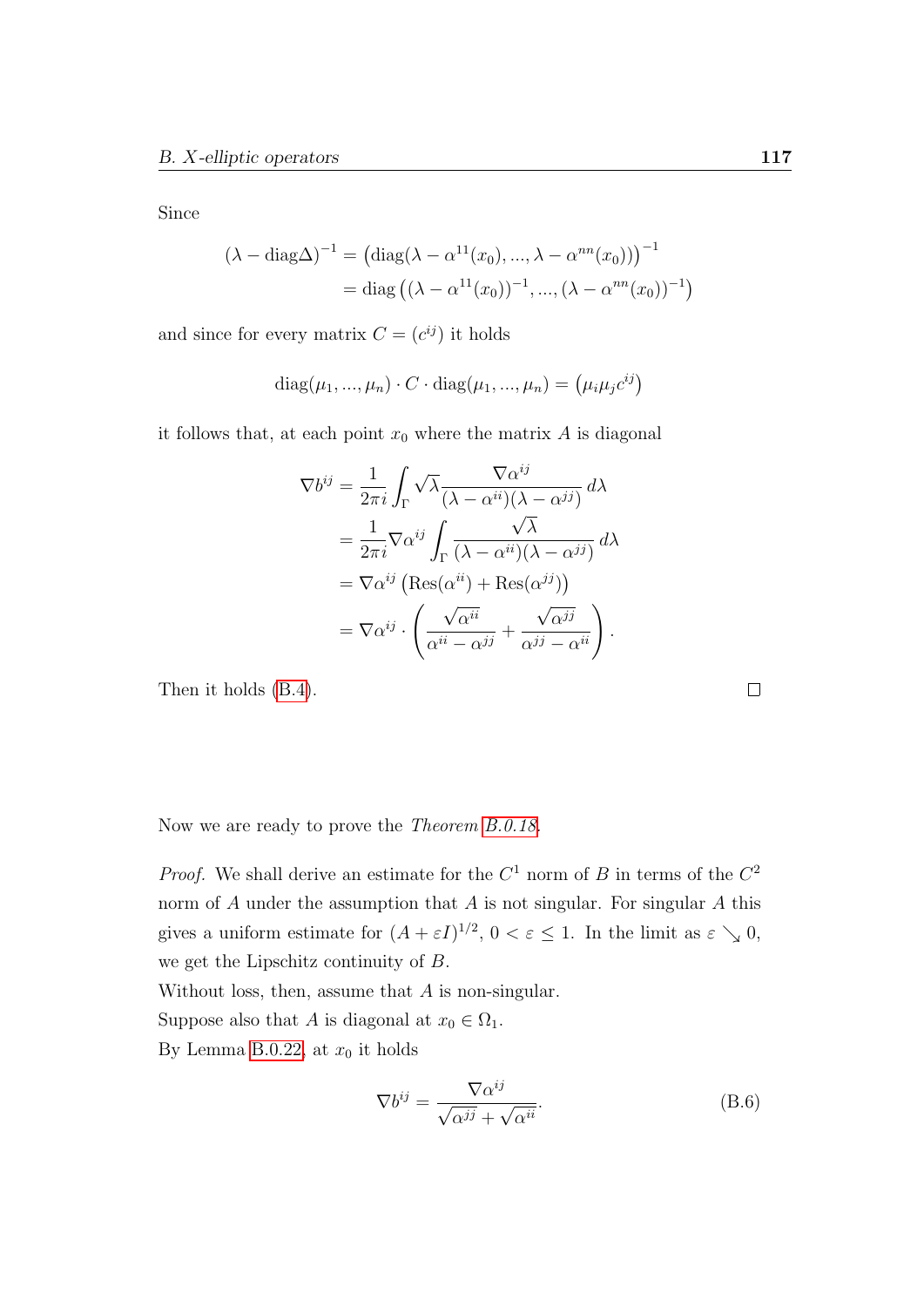In order to apply [\(B.6\)](#page-116-0), choose a subdomain  $\Omega_2$  relatively compact in  $\Omega$  and containing  $\overline{\Omega_1}$  and suppose that  $\delta > 0$  is less than the distance from  $\Omega_1$  to the compliment of  $\Omega_2$ . Let  $\tau(x)$  be a non-negative  $C^2$  function in  $\overline{\Omega_2}$  and let

<span id="page-117-0"></span>
$$
c:=\|\tau(x)\|_{C^2}
$$

Then, by Lemma [B.0.20](#page-113-1) there exists a constant  $C = C(\delta)$  such that

$$
|\nabla \tau| \le C \cdot \sqrt{c\tau} \quad \text{in } \Omega_1 \tag{B.7}
$$

Next, let  $\{u^i\}$  be the set of diagonalizing vectors for A at  $x_0$ . Applying [\(B.7\)](#page-117-0) at [\(B.6\)](#page-116-0) with

$$
\tau = \langle A u^i, u^i \rangle = A^{ii}
$$

<span id="page-117-1"></span>gives

$$
\left|\nabla b^{ii}\right| = \frac{\left|\nabla \alpha^{ii}\right|}{2\left(\alpha^{ii}\right)^{1/2}} \le C \cdot \frac{(c\alpha^{ii})^{1/2}}{2(\alpha^{ii})^{1/2}} \le \frac{C}{2} \cdot c^{1/2}
$$
\n(B.8)

Using Lemma [B.0.21](#page-114-1) and applying [\(B.7\)](#page-117-0) to  $\tau = \langle A(u^i \pm u^j), u^i \pm u^j \rangle$  we obtain

$$
4 |\nabla \alpha^{ij}| \leq 2 (|\langle \nabla A(u^{i} + u^{j}), u^{i} + u^{j} \rangle| + |\langle \nabla A(u^{i} - u^{j}), u^{i} - u^{j} \rangle|)
$$
  
\n
$$
\leq C c^{1/2} \left[ \langle \nabla A(u^{i} + u^{j}), u^{i} + u^{j} \rangle^{1/2} + \langle \nabla A(u^{i} - u^{j}), u^{i} - u^{j} \rangle^{1/2} \right]
$$
  
\n
$$
\leq C (2c)^{1/2} \left[ \langle \nabla A(u^{i} + u^{j}), u^{i} + u^{j} \rangle + \langle \nabla A(u^{i} - u^{j}), u^{i} - u^{j} \rangle \right]^{1/2}
$$
  
\n
$$
= 2C c^{1/2} \left[ \langle A u^{i}, u^{j} \rangle + \langle A u^{j}, u^{j} \rangle \right]^{1/2}
$$
  
\n
$$
= 2C c^{1/2} \left[ \alpha^{ii} + \alpha^{jj} \right]^{1/2} \leq 2C c^{1/2} \left[ (\alpha^{ii})^{1/2} + (\alpha^{jj})^{1/2} \right].
$$

Inserting this in [\(B.6\)](#page-116-0) we obtain

<span id="page-117-2"></span>
$$
\left|\nabla b^{ij}\right| \le 2Cc^{1/2} \tag{B.9}
$$

The estimates [\(B.8\)](#page-117-1) and [\(B.9\)](#page-117-2) prove the theorem, under the hypothesis of A diagonal at  $x_0$ .

If A is not diagonal at  $x_0$ , then there exists an ortogonal matrix U such that

$$
U^{-1}AU
$$
 is diagonal.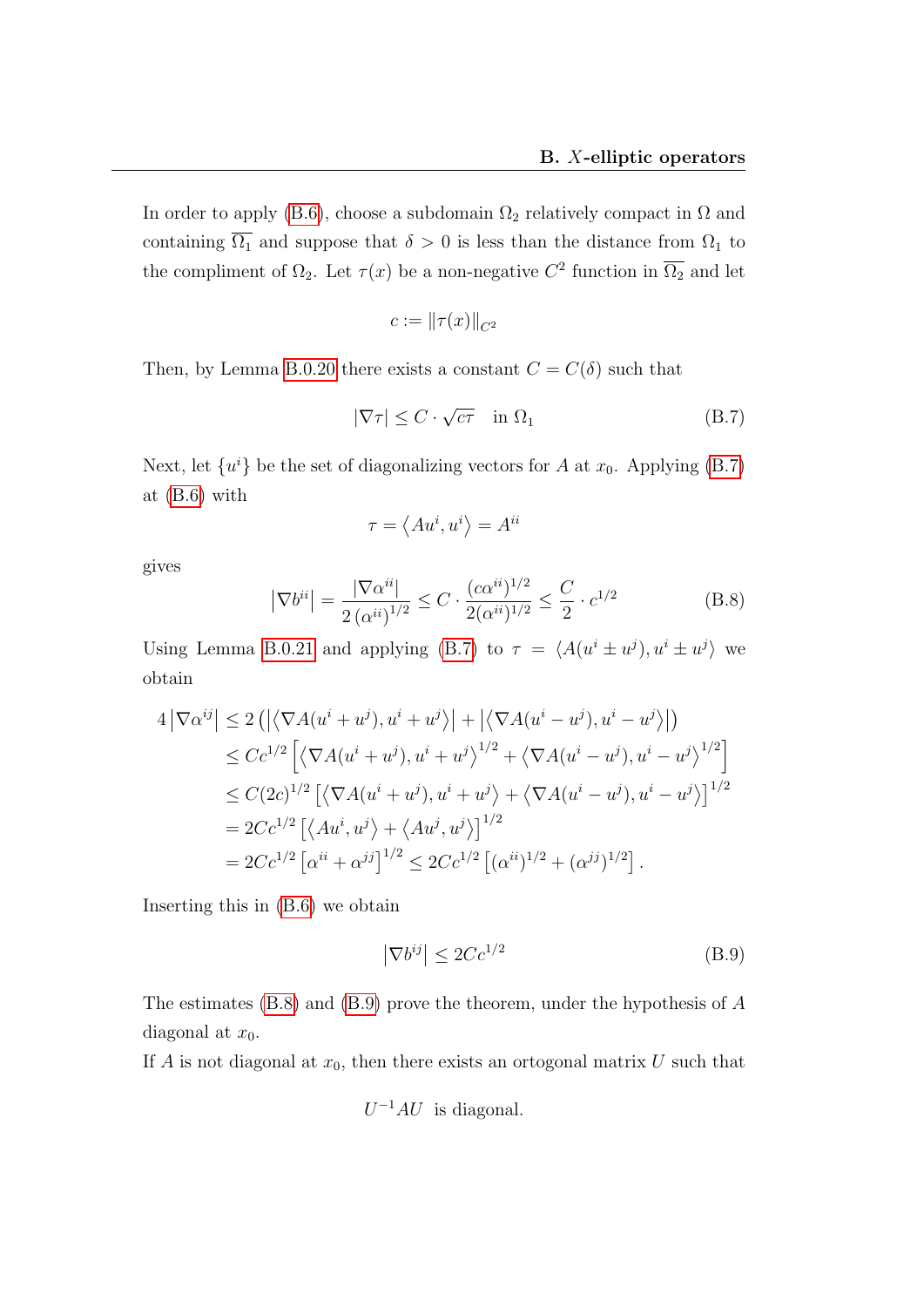Then, we can deduce an estimate for  $|\nabla b^{ij}(x_0)|$  appying to

$$
\sqrt{U^{-1}AU} = U^{-1}BU
$$

the estimate obtained in the previuous part of the proof and observing that

$$
|\nabla B(x_0)| \leq |\nabla (U^{-1}BU)(x_0)|.
$$

 $\Box$ 

Now, we give the definition of X-elliptic operators.

**Definition B.0.23** (X-elliptic operators). Let  $\{X_1, ..., X_m\}$  be a family of vector fields in  $\mathbb{R}^N$ ,  $X_j = (b_{j1},...,b_{jN})$ ,  $j = 1,...,n$ , where  $b_{jk}(x)$  are locally Lipschitz continuous functions in  $\mathbb{R}^N$ . As usual, we identify the vector field  $X_i$  with the first order differential operator

$$
\sum_{k=1}^N b_{jk}\partial_k
$$

We consider

$$
\mathcal{L}u = \sum_{i,j=1}^{N} \partial_i (c_{ij}\partial_j u + e_i u) + \sum_{i=1}^{N} c_i \partial_i u + du,
$$
 (B.10)

where  $c_{ij}(x) = c_{ji}(x)$ ,  $e_i$ ,  $c_i$  and d are measurable functions. Set  $C = (c_{ij})$ ,  $e =$  $(e_1, ..., e_N)$  and  $c = (c_1, ..., c_N)$ .

We say that the operator  $\mathcal L$  is X-elliptic in an open subset  $\Omega$  of  $\mathbb R^N$  if it satisfies the following conditions:

(1) There exists a constant  $\lambda > 0$  such that

$$
\lambda \sum_{j=1}^{m} \left\langle X_j(x), \xi \right\rangle^2 \le \left\langle C(x)\xi, \xi \right\rangle, \quad \text{for all } \xi \in \mathbb{R}^N, x \in \Omega, \qquad \text{(B.11)}
$$

where  $\langle C(x)\xi, \xi \rangle$  is the characteristic form of  $\mathcal L$  given by

<span id="page-118-1"></span><span id="page-118-0"></span>
$$
\langle C(x)\xi, \xi \rangle = \sum_{i,j=1}^{N} c_{ij}(x)\xi_i \xi_j; \tag{B.12}
$$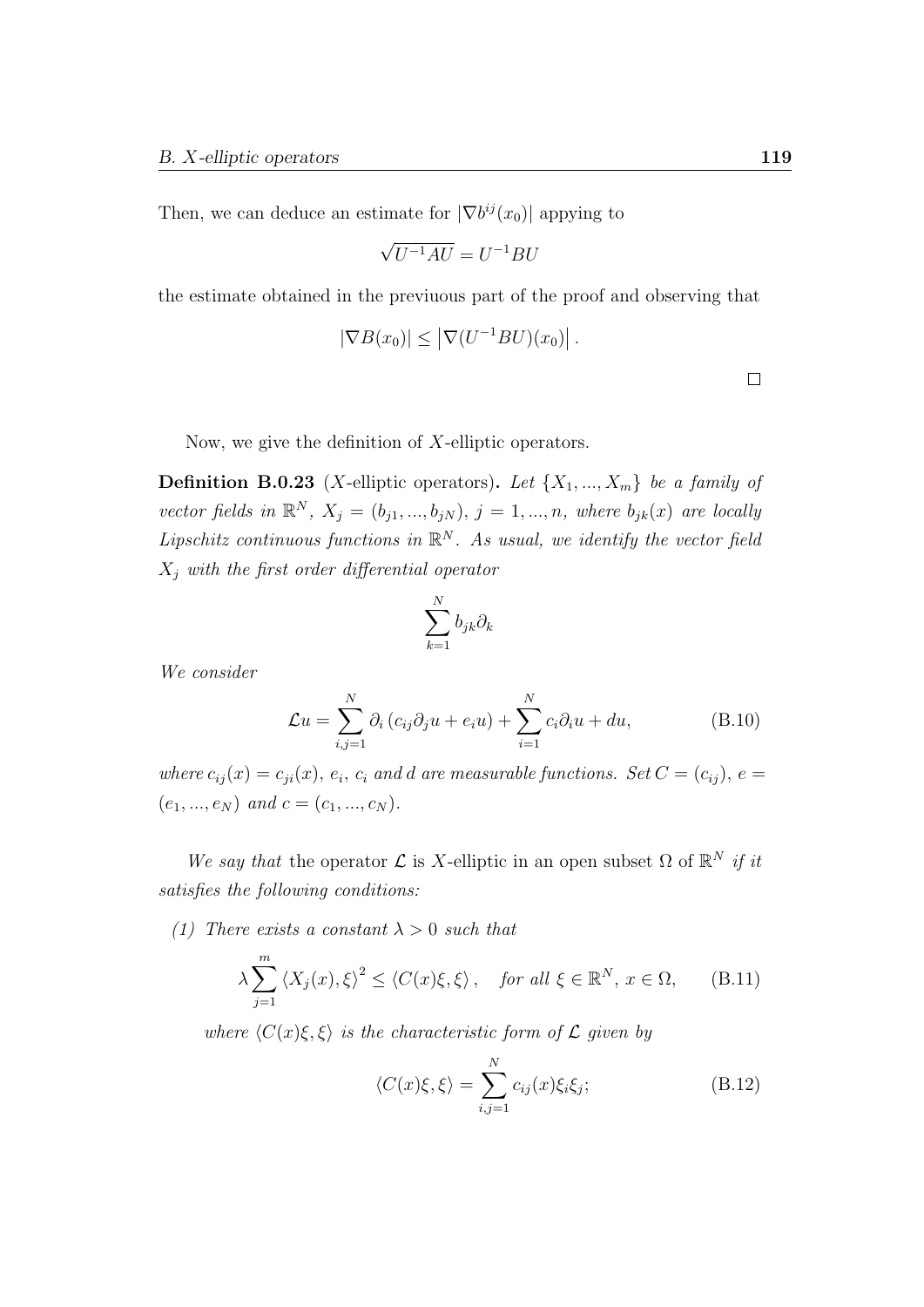(2) There exists a function  $\gamma(x) \geq 0$  such that

<span id="page-119-0"></span>
$$
\langle e(x), \xi \rangle^2 + \langle c(x), \xi \rangle^2 \le \gamma(x)^2 \sum_{j=1}^m \langle X_j(x), \xi \rangle^2, \text{ for all } \xi \in \mathbb{R}^N, x \in \Omega.
$$
\n(B.13)

We say that  $\mathcal L$  is uniformly X-elliptic in  $\Omega$  if  $\mathcal L$  is X-elliptic in  $\Omega$  and in addition there exists a positive constant  $\Lambda$  such that

<span id="page-119-1"></span>
$$
\langle C(x)\xi,\xi\rangle \le \Lambda \sum_{j=1}^{m} \langle X_j(x),\xi\rangle^2, \quad \text{for all } \xi \in \mathbb{R}^N, x \in \Omega. \tag{B.14}
$$

Consider now our operator

<span id="page-119-2"></span>
$$
\mathcal{L} := \sum_{i,j=1}^N \partial_{x_i} \left( a_{i,j}(x) \partial_{x_j} \partial_{x_j} \right) = \text{div}(A(x) \nabla)
$$

with properties introduced in Chapter 1. Let us denote by

$$
X_1, ..., X_N
$$
 the vector fields associated with the columns  
of the square root B of the matrix  $A = (a_{i,j})$ . (B.15)

Thanks to the Phillips and Sarason result  $(B.0.18)$  B is a symmetric matrix with locally Lipschitz-continuous entries. Since

$$
\langle A(x)\xi, \xi \rangle = \langle B(x)^2 \xi, \xi \rangle = \langle B(x)^T B(x)\xi, \xi \rangle = \langle B(x)\xi, B(x)\xi \rangle = \sum_{j=1}^m \langle X_j(x), \xi \rangle^2
$$

it follows that  $\mathcal L$  satisfies [\(B.12\)](#page-118-0) (with the equality and the constant  $\lambda = 1$ ), it satisfies [\(B.13\)](#page-119-0) (because  $\mathcal L$  is in principal form, that is,  $\mathcal L$  has the form  $(B.11)$  and the coefficient  $c_i$ ,  $e_i$  and d are identically zero), and finally it sat-isfies [\(B.14\)](#page-119-1) (with the equality and the constant  $\Lambda = 1$ ).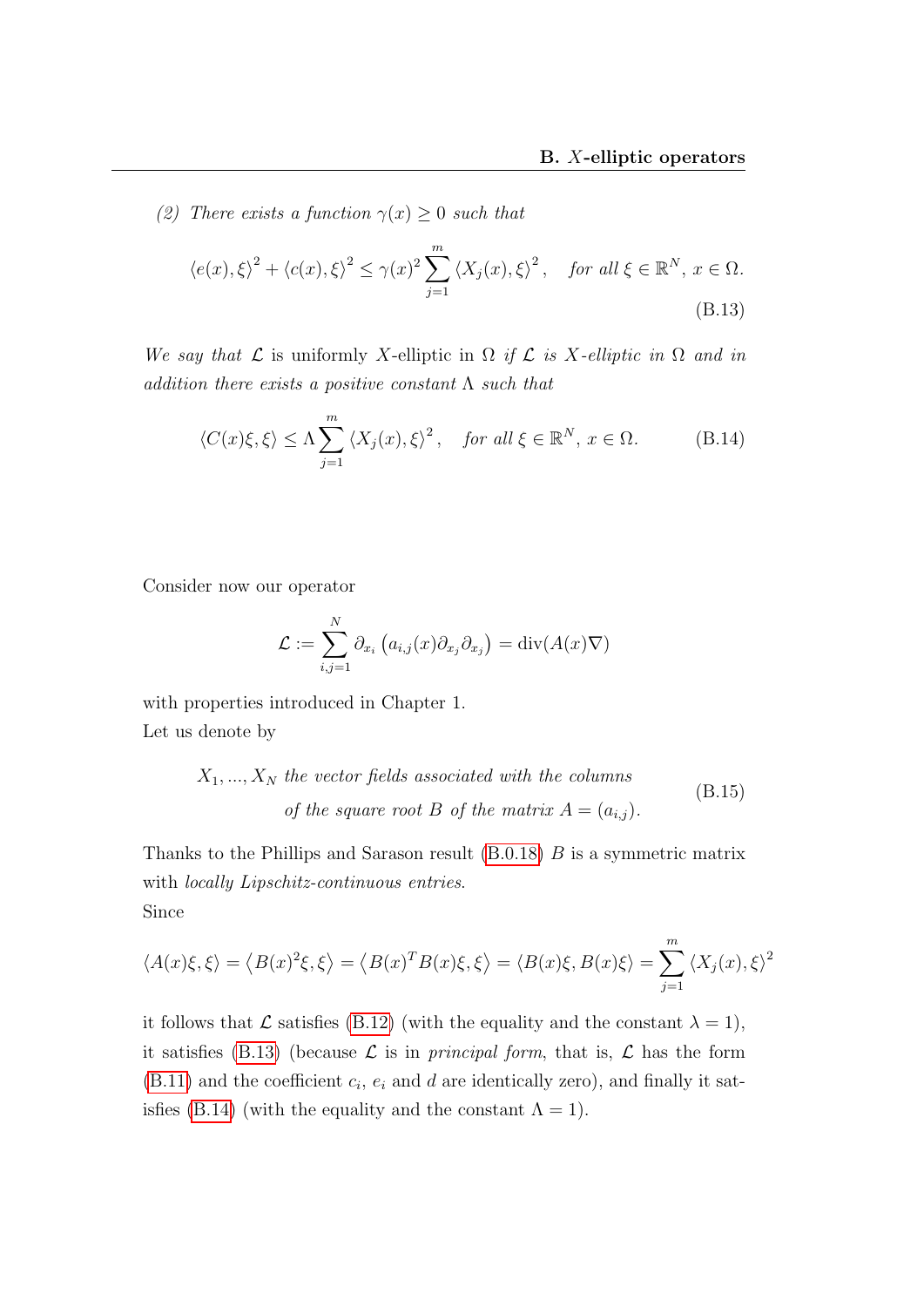Then, our operator  $\mathcal L$  is unifomly X-elliptic in  $\Omega$ .

Moreover, since

$$
X_j = \sum_i b_{ij} \partial_i \quad \text{and} \quad X_j^* = -\sum_i \partial_i (b_{ij} \cdot)
$$

we have

$$
\sum_{j} X_{j}^{*} X_{j} = \sum_{j} \left( - \sum_{i} \partial_{i} \left( b_{ji} \sum_{k} b_{jk} \partial_{k} \right) \right)
$$
\n
$$
= - \sum_{i,j} \partial_{i} b_{ji} \cdot \sum_{k} b_{jk} \partial_{k} - \sum_{i,j} b_{ji} \sum_{k} \partial_{i} \left( b_{jk} \partial_{k} \right)
$$
\n
$$
= \sum_{i,j,k} \partial_{i} b_{ji} \cdot b_{jk} \partial_{k} - \sum_{i,j,k} b_{ji} \partial_{i} \left( b_{jk} \partial_{k} \right)
$$
\n
$$
= - \sum_{i,j,k} \partial_{i} b_{ji} \cdot b_{jk} \partial_{k} - \sum_{i,j,k} b_{ji} b_{jk} \partial_{i} \partial_{k} - \sum_{i,j,k} b_{ji} \partial_{i} b_{jk} \cdot \partial_{k}
$$

and, on the other hand,

$$
\operatorname{div} (A(x)\nabla^T) = \sum_i \partial_i \left( \sum_k A_{ik} \partial_k \right)
$$
  
=  $\sum_{i,k} A_{i,k} \partial_{i,k}^2 + \sum_{i,j,k} \partial_i (b_{ji} b_{jk}) \partial_k$   
=  $\sum_{i,j,k} b_{ji} b_{jk} \partial_i \partial_k + \sum_{i,j,k} \partial_i b_{ji} \cdot b_{jk} \partial_k + \sum_{i,j,k} b_{ji} \partial_i b_{jk} \partial_k$ 

Then it follows that

$$
\mathcal{L} = \text{div}\left(A(x)\nabla^T\right) = -\sum X_j X_j^* \tag{B.16}
$$

where  $X_j$  are the vector fields introduced in [\(B.15\)](#page-119-2).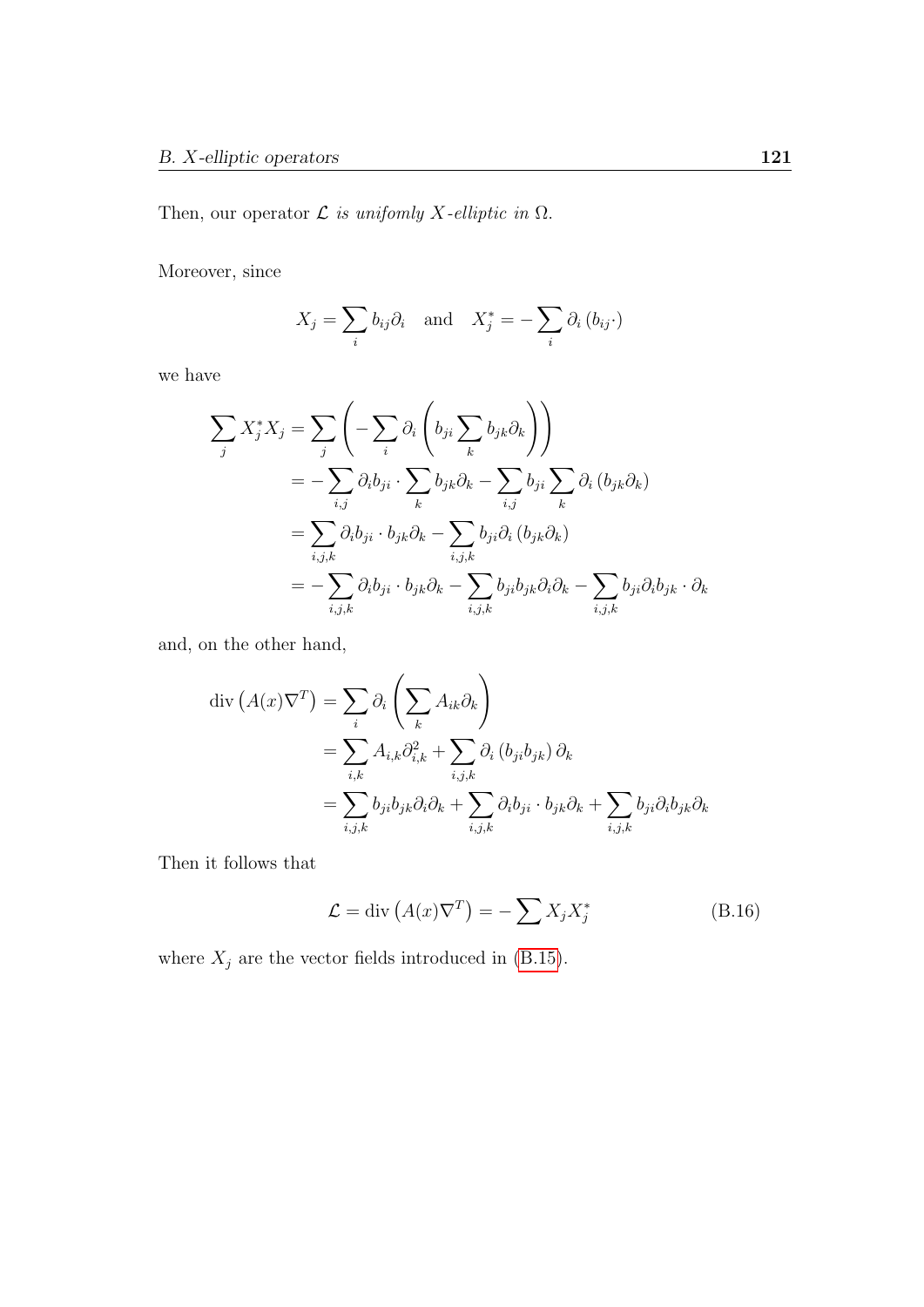B. X-elliptic operators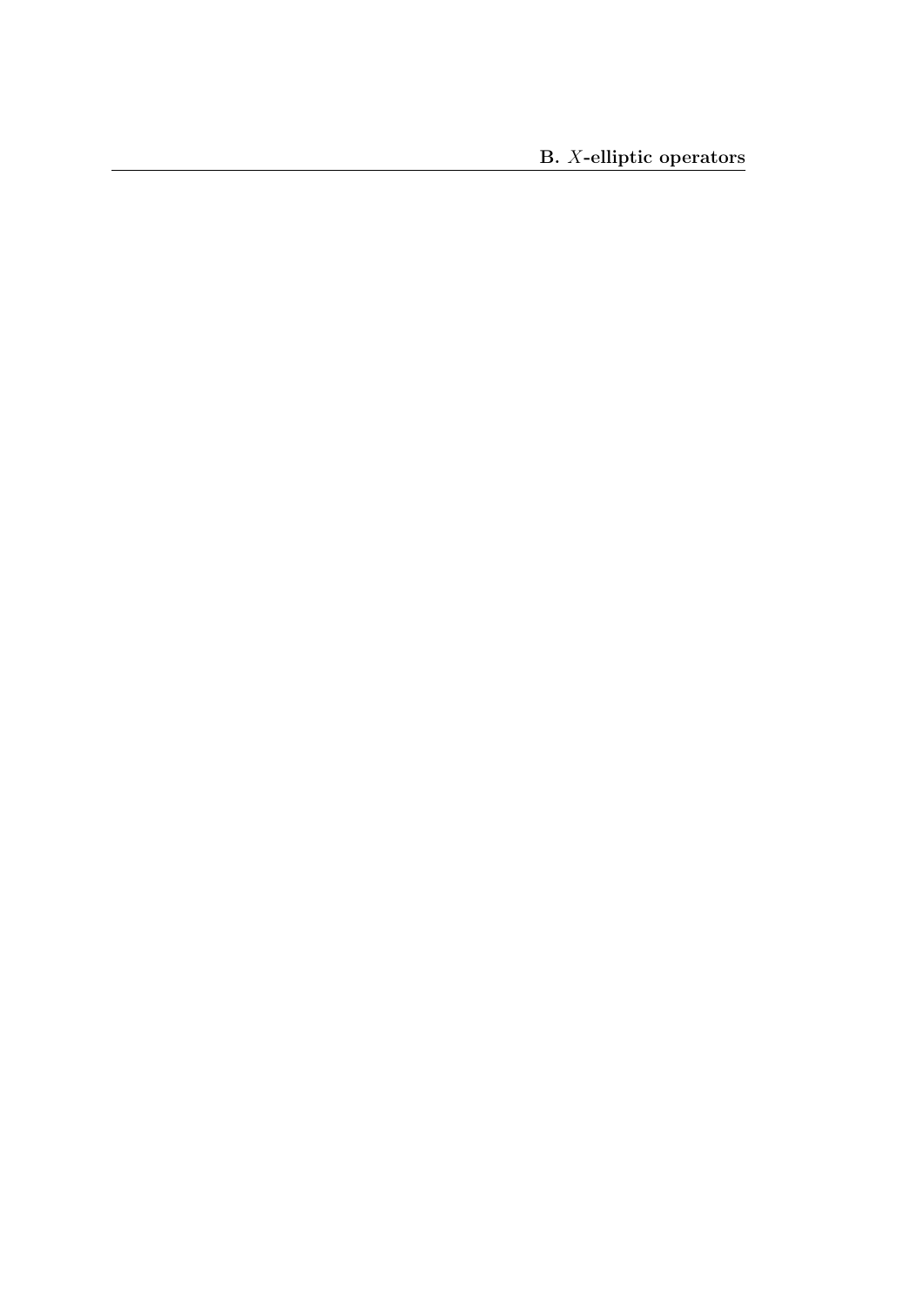## Bibliography

- [1] B. Abbondanza, A. Bonfiglioli 'The Dirichlet problem and the inverse mean-value theorem for a class of divergence form operators', J. London Math. Soc., 87, (2013) 321-346
- [2] B. Abbondanza, 'Formule di media e funzioni armoniche', Thesis of Master Degree, University of Bologna (2010)
- [3] B. Abbondanza, 'Variational and Perron Wiener solutions in stratified Lie groups', Submitted
- [4] D. Aharonov, M. M. Schiffer and L. Zalcman, 'Potato kugel', Isr. J. Math. 40 (1981) 331-339.
- [5] K. Amano, 'A necessary condition for hypoellipticity of degenerate elliptic-parabolic operators', Tokyo J. Math., 2, (1979) 111-120.
- [6] J.-P. Anker, E. Damek, C. Yacoub, 'Spherical analysis on harmonic AN groups', Ann. Scuola Norm. Sup. Pisa Cl. Sci. (4),23, (1997) 643-679.
- [7] W. Arendt and D. Daners, 'The Dirichlet problems by variational methods', M Bull. Lond. Math. Soc., 40, (2008) 51-56.
- [8] W. Arendt and D. Daners, 'Varying domains: Stability of the Dirichlet and the Poisson problem', Discrete and Continuous Dynamical Systems, 21, (2008) 21-39.
- [9] D.H. Armitage and S.J. Gardiner, 'Classical Potential Theory', Springer Monographs in Mathematics, Springer-Verlag, London, 2001.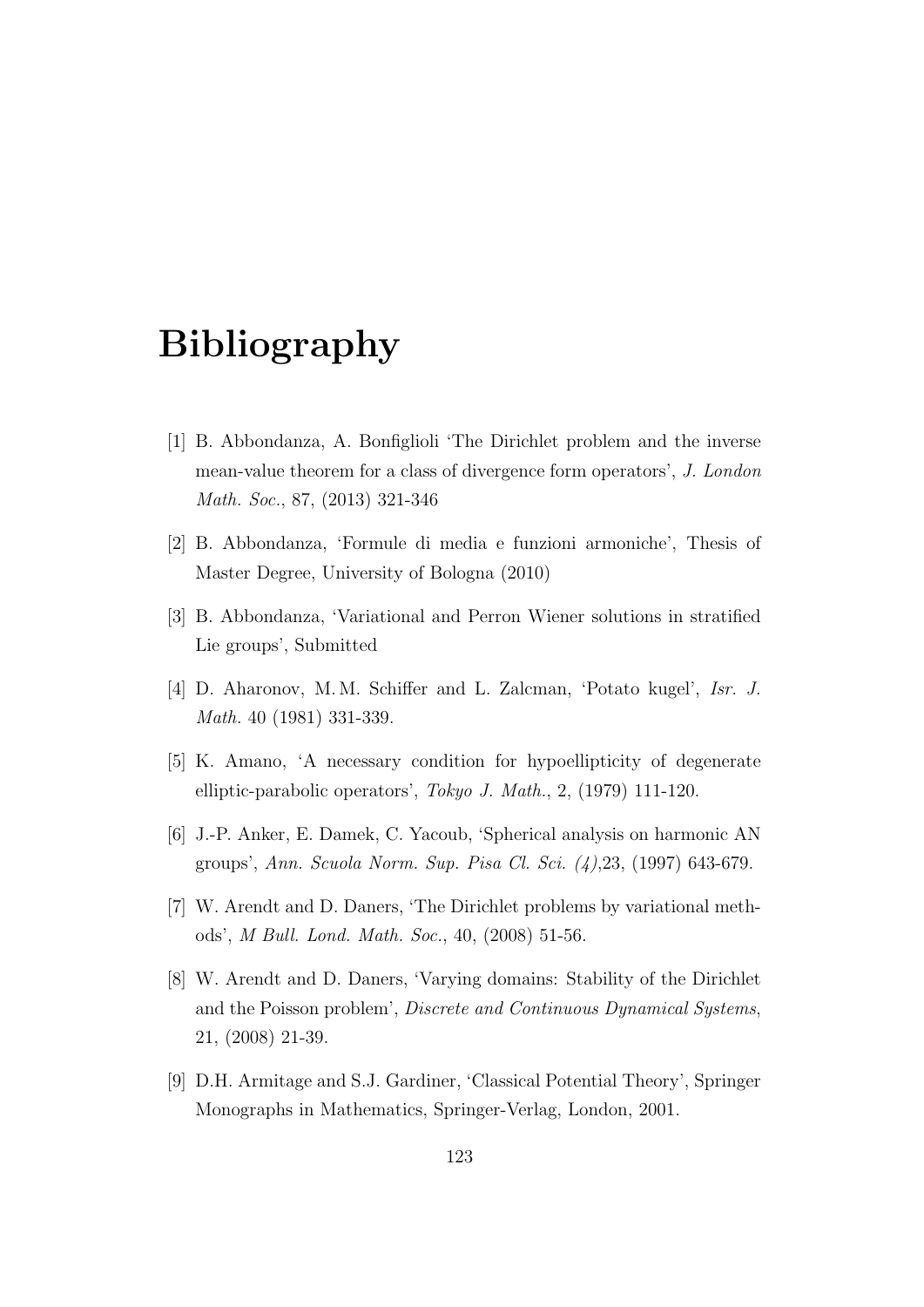- [10] Z.M. Balogh, 'Size of characteristic sets and functions with prescribed gradient', J. Reine Angew. Math. 564 (2003) 63-83.
- [11] E. Battaglia, A. Bonfiglioli 'Normal Families of functions for subelliptic operators and the theorems of Montel and Koebe', J. Math. Anal. Appl., (2013)
- [12] A. Bonfiglioli and E. Lanconelli, 'Gauge functions, Eikonal equations and Bôcher's theorem on stratified Lie groups', Calc. Var. Partial Diff. Equations 30 (2007) 277-291.
- [13] A. Bonfiglioli, E. Lanconelli 'Lie groups related to Hörmander operators and Kolmogorov-Fokker-Planck equations', Communication on Pure and Applied Analysis, (2012)
- [14] A. Bonfiglioli, E. Lanconelli 'Subharmonic functions in sub-Riemannian settings', J. Eur. Math. Soc., 15, (2013) 387-441
- [15] A. Bonfiglioli, E. Lanconelli, A. Tommasoli 'Convexity of average operators for subsolutions to subelliptic equations', Analysis and PDE, 7, (2014), No. 2 345-373
- [16] A. Bonfiglioli, E. Lanconelli and F. Uguzzoni, 'Stratified Lie Groups and Potential Theory for their sub-Laplacians', Springer Monographs in Mathematics, New York, NY, Springer 2007
- [17] J.-M. Bony, 'Principe du maximum, inégalité de Harnack et unicité du problème de Cauchy pour les opérateurs elliptiques dégénérés', Ann. Inst. Fourier (Grenoble), 19, (1969) 277-304
- [18] J.-M. Bony 'Sur la régularité des solutions du problème de Dirichlet pour les opérateurs elliptiques dégénérés du second ordre', C.R. Acad. Sci. Paris Sér., A-B, 267, (1968) A691-A693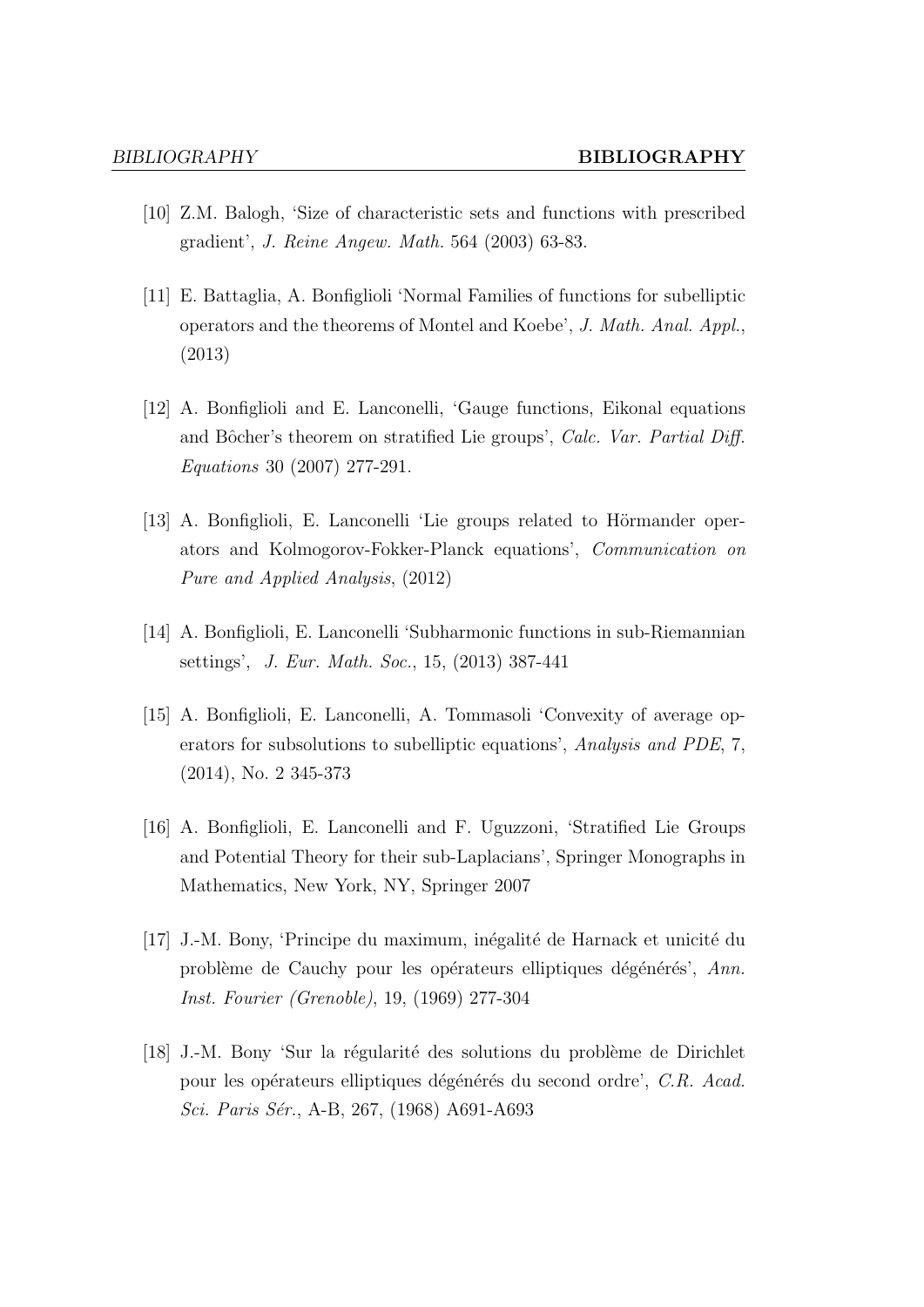- [19] M. Bramanti, L. Brandolini, E. Lanconelli, F. Uguzzoni 'Non-divergence equations structured on Hörmander vector fields: heat kernels and Harnack inequalities', *Memoirs of the AMS*, 204, (2010), no. 961 1-136
- [20] E. Damek, F. Ricci, 'Harmonic analysis on solvable extensions of H-type groups', J. Geom. Anal., 2, (1992) 213-248.
- [21] M. Derridi, 'Sur un théorème de traces', Ann. Inst. Fourier (Grenoble) 22 (1972) 73-83.
- [22] M. Derridj, 'Une problème aux limite pour une classe d'opérateur du second ordre hypoelliptiques', Ann. Inst. Fourier (Grenoble) 21 (1971) 99-148.
- [23] C. Fefferman, D.H. Phong, 'Subelliptic eigenvalue problems', Harmonic analysis, Conference in Honor of A. Zygmund, Chicago 1981, Vol. 2, (1983) 590-606.
- [24] C. Fefferman, A. Sánchez-Calle, 'Fundamental solutions for second order subelliptic operators', Ann. Math., 124, (1986) 247-272.
- [25] G. Fichera, 'Sulle equazioni differenziali lineari ellittico-paraboliche del secondo ordine', Atti Accad. Naz. Lincei. Mem. Cl. Sci. Fis. Mat. Nat. Sez. I., (8), 5, (1956) 1-30
- [26] G. Fichera, 'Sulle equazioni alle derivate parziali del secondo ordine ellittico-paraboliche', Univ. e Politec. Torino. Rend. Sem. Mat., 15, (1956) 27-47
- [27] A.D. Fokker, Ann. Phys. (Leipzig), 43, (1914) 812.
- [28] G.B. Folland, 'Subelliptic estimates and function spaces on nilpotent Lie groups', Ark. Mat. 13 (1975) 161-207.
- [29] G.B. Folland and E.M. Stein, 'Hardy Spaces on Homogeneous Groups', Mathematical Notes, 28, Princeton University Press, University of Tokyo Press, 1982.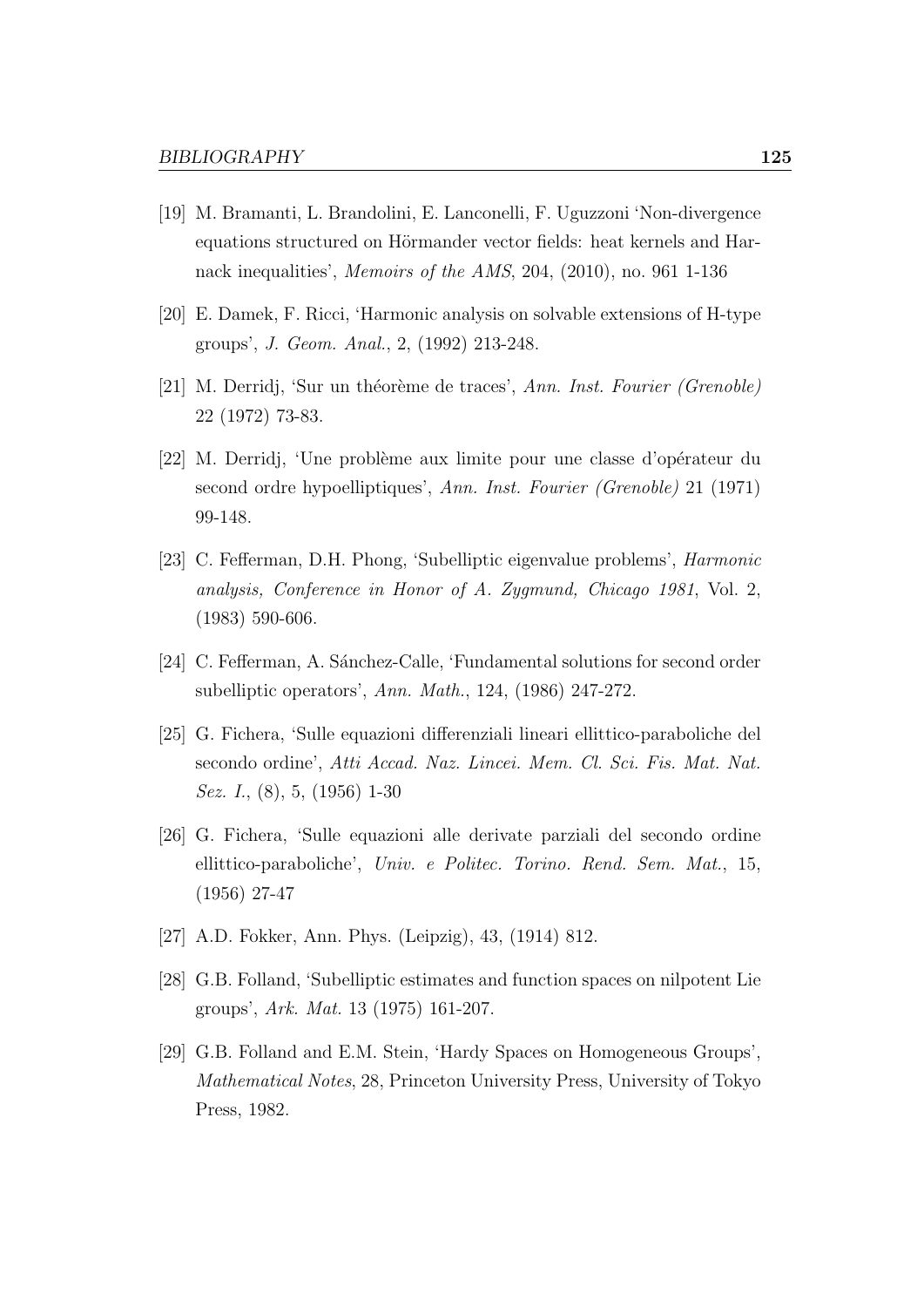- [30] B. Franchi, R. Serapioni, F. Serra Cassano 'Approximation and imbedding theorems for weighted Sobolev spaces associated with Lipschitz continuous vector fields', Boll. Unione Mat. Ital. Sez. B Artic. Ric. Mat., 11, (1997) 83-117.
- [31] B. Franchi, R. Serapioni and F. Serra Cassano, 'Regular hypersurfaces, intrinsic perimeter and implicit function theorem in Carnot groups', Comm. Anal. Geom. 11 (2003) 909-944.
- [32] N. Garofalo and E. Lanconelli, 'Asymptotic behavior of fundamental solutions and potential theory of parabolic operator with variable coefficients', Math. Ann. 283 (1989) 211-239.
- [33] N. Garofalo, D.-M. Nhieu 'Lipschitz continuity, global smooth approximations and extension theorems for Sobolev functions in Carnot-Carathéodory spaces', *J. Anal. Math.*, 74, (1998) 67-97.
- <span id="page-125-0"></span>[34] C.E. Gutiérrez, E. Lanconelli, 'Maximum principle, nonhomogeneous Harnack inequality, and Liouville theorems for X-elliptic operators', Comm. Partial Differential Equations, 28, (2003) 1833-1862.
- [35] J. Hadamard, 'Extension à l'èquation de la chaleur d'un théoréme de A. Harnack, Rend. Circ. Mat. Palermo, 3, no. 2 (1954) 337-346.
- [36] W.K. Hayman, P.B. Kennedy, 'Sub-Harmonic Functions', Volume I. Academic Press, London (1976)
- [37] P. Hajlask, P. Koskela, 'Sobolev met Poicaré', Mem. Amer. Math. Soc., 688, (2000) 1-101.
- [38] S. Hildebrandt, 'On Dirichlet's principle and Poincaré's méthode de balayage', Math. Nachr., 278, (2005) 141-144.
- [39] D. Jerison, A. Sánchez-Calle, 'Subelliptic, second order differential operators', in: Complex Analysis III, Proc. Spec. Year, College Park/Md. 1985-86, Lect. Notes Math. 1277 (1987) 46-77.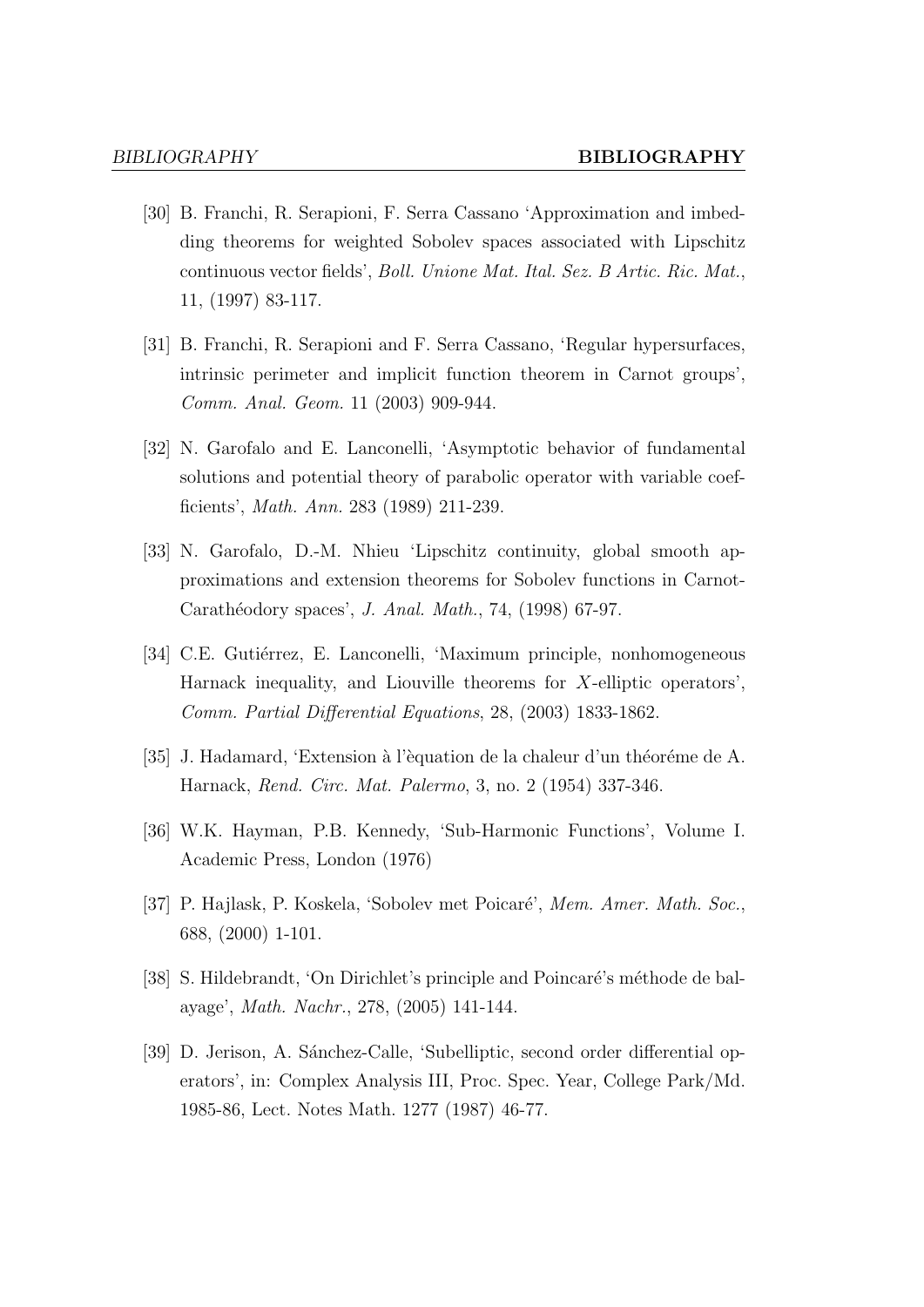- [40] A.N. Kolmogorov, 'Zufallige Bewegungen', Ann. of Math. 35 (1934) 116- 117.
- [41]  $\ddot{\text{U}}$ . Kuran, 'On the mean-value property of harmonic functions', *Bull.* Lond. Math. Soc., 4, (1972) 311-312.
- [42] E. Lanconelli, 'Maximum principle and symmetry results in sub-Riemannian settings', Symmetry for Elliptic PDEs, Contemp. Math 528, Amer. Math Soc., (2010) 17-33
- [43] E. Lanconelli, 'Potato Kugel for sub-Laplacians', Israel Journal of Mathematics, 194, (2013) 277-283
- [44] E. Lanconelli, A. E. Kogoj 'X-elliptic operators and X-control distances.', Ricerche Mat., 49, (2000) 327-342. Special issue in memory of E. De Giorgi.
- [45] E. Lanconelli and F. Uguzzoni, 'Asymptotic behavior and non-existence theorems for semilinear Dirichlet problems involving critical exponent on unbounded domains of the Heisenberg group', Boll. Unione Mat. Ital., Sez. B, Artic. Ric. Mat. (8) 1 (1998) 139-168.
- [46] E. Lanconelli and F. Uguzzoni, 'Non-existence results for semilinear Kohn-Laplace equations in unbounded domains', Commun. Partial Differ. Equations 25 (2000) 1703-1739.
- [47] H. Lebesgue, 'Sur le problème de Dirichlet', C.R. Acad. Sci. Paris, 154, (1912) 335-337.
- [48] V. Magnani, 'Characteristic points, rectifiability and perimeter measure on stratified groups', J. Eur. Math. Soc. 8 (2006) 585-609.
- [49] A. Nagel, E.M. Stein, S. Wainger 'Balls and metrics defined by vector fields. I, basic properties', Acta Math., 155, (1985) 585-609
- [50] P. Negrini, V. Scornazzani, 'Wiener criterion for a class of degenerate elliptic operators.', J. Differential Equations, 66, (1987) 151-164.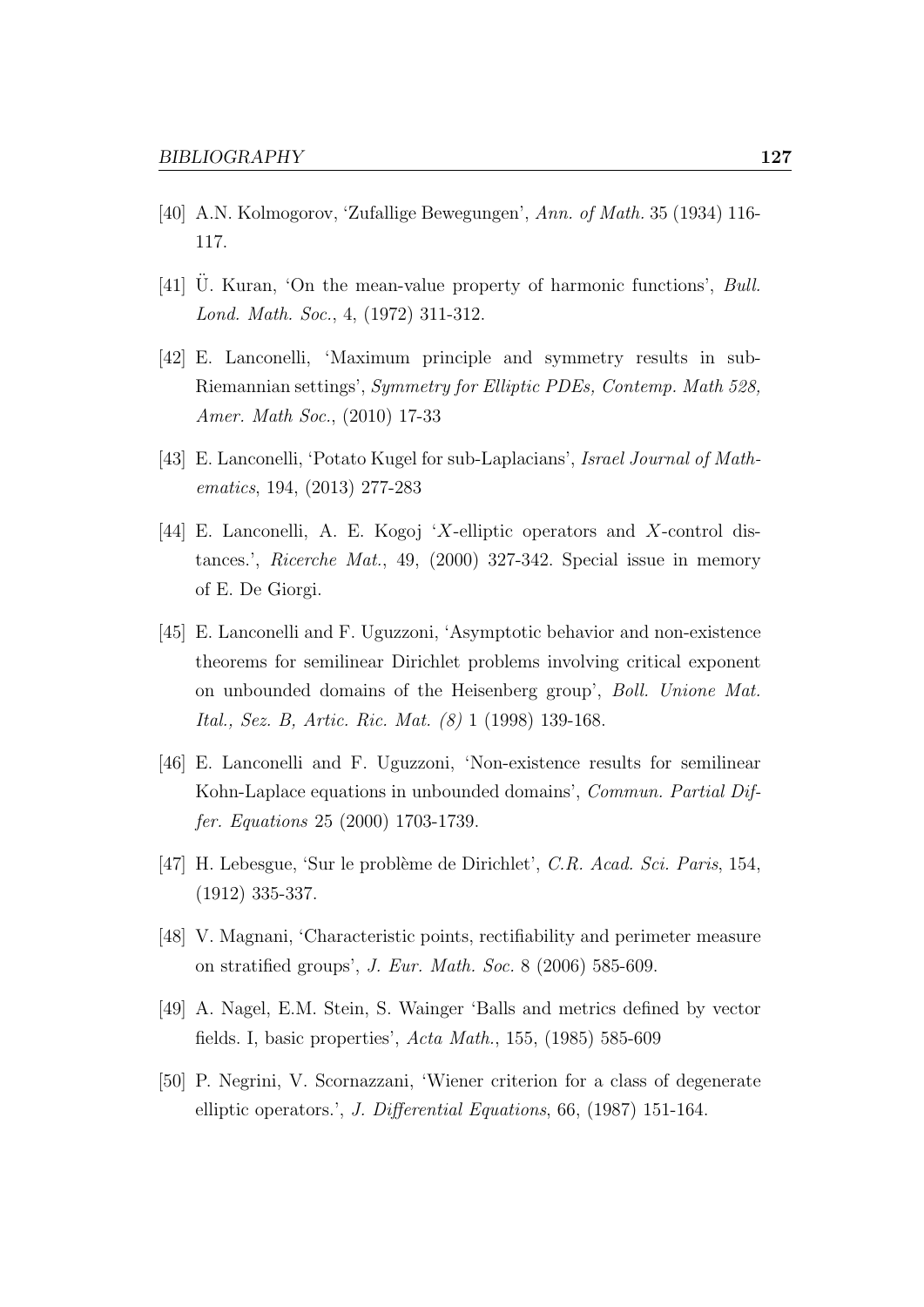- [51] I. Netuka and J. Veselý, 'Mean value property and harmonic functions', in: Classical and modern potential theory and applications, Kluwer Academic Publishers, Math. Phys. Sci. 430 (1994) 359-398.
- [52] L. Nierenberg, 'A strong maximum principle for parabolic equations', Comm. Pure Appl. Math., 6, no. 6 (1953) 167-177.
- [53] O.A. Oleinik, E.V. Radkevic 'Second order Equations with Nonnegative Characteristic Form', Amer. Math Soc. Providence, RI, (1973)
- [54] M. Picone, 'Maggiorazione degli integrali di equazioni lineari ellitticoparaboliche alle derivate parziali del secondo ordine', Rend. Accad. Naz. Lincei., 5, no. 6 (1927) 138-143.
- [55] M. Picone, 'Maggiorazione degli integrali delle equazioni totalmente paraboliche del secondo ordine', Annali Mat. Pura Appl., 74, (1929) 145-192.
- [56] M. Picone, 'Nuove formule di maggiorazione per gli integrali delle equazioni lineari alle derivate parziali del secondo ordine ellitticoparaboliche', Atti Accad. Naz. Lincei, 28, no. 6 (1938) 331-338.
- [57] M. Picone 'Teoremi di unicit`a nei problemi di valori al contorno per le equazioni ellittiche e paraboliche', Born. Acc. L. Rend., 22, (1913) 275-282.
- <span id="page-127-0"></span>[58] R.S. Phillips, L. Sarason, 'Elliptic-parabolic equations of the second order', J. Math. Mech., 17, (1967/1968) 891-917.
- [59] B. Pini: 'Maggioranti e minoranti delle soluzioni delle equazioni paraboliche', Ann. Mat. Pura Appl., IV. Ser., 37, 249-264 (1954)
- [60] B. Pini 'Sulla soluzione generalizzata di Wiener per il primo problema di valori al contorno nel caso parabolico', Rend. Sem. Mat. Univ. Padova, 23, 422-434 (1954)